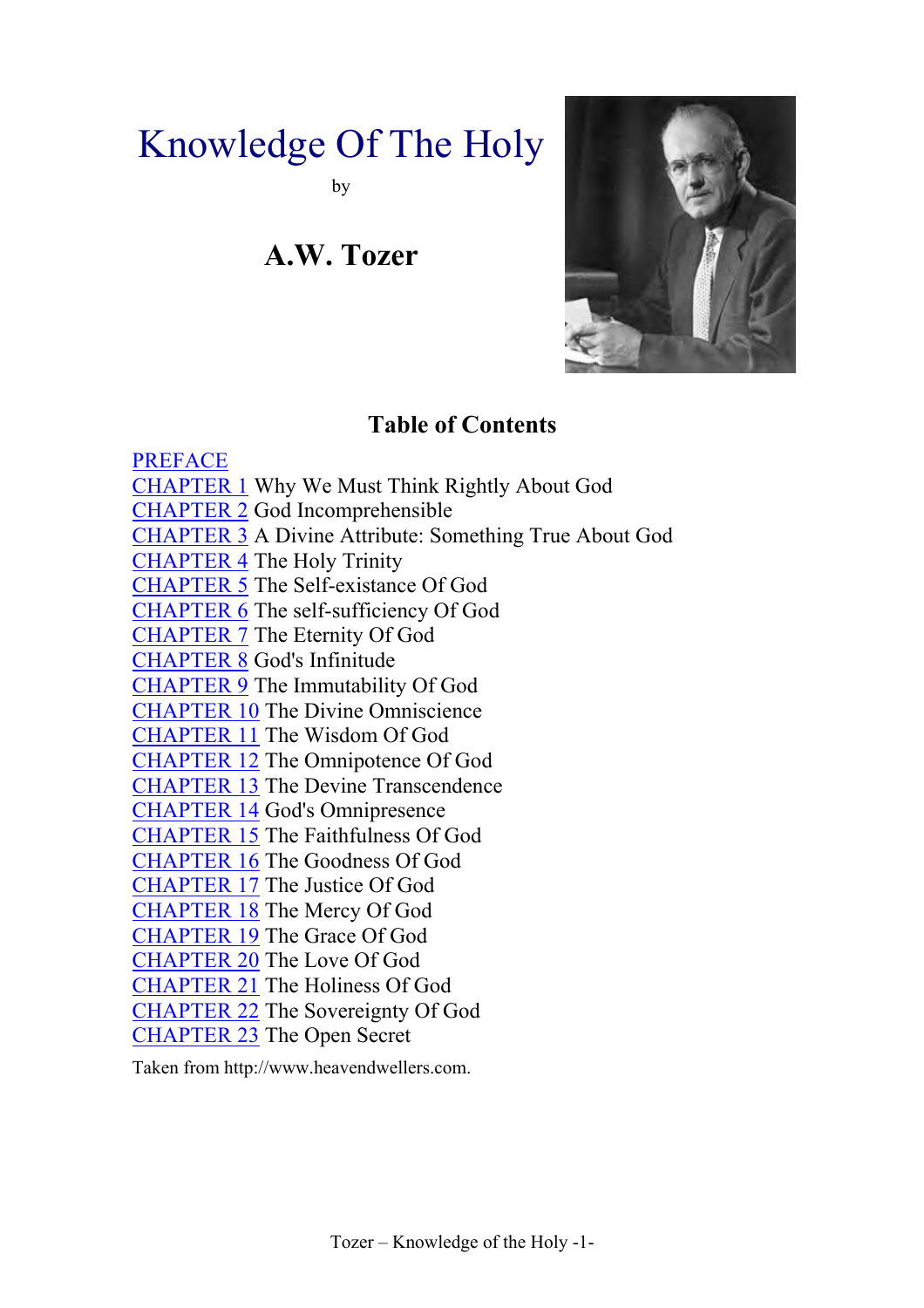## <span id="page-1-0"></span>PREFACE

True religion confronts earth with heaven and brings eternity to bear upon time. The messenger of Christ, though he speaks from God, must also, as the Quakers used to say, "speak to the condition" of his hearers; otherwise he will speak a language known only to himself. His message must be not only timeless but timely. He must speak to his own generation.

The message of this book does not grow out of these times but it is appropriate to them. It is called forth by a condition which has existed in the Church for some years and is steadily growing worse. I refer to the loss of the concept of majesty from the popular religious mind. The Church has surrendered her once lofty concept of God and has substituted for it one so low, so ignoble, as to be utterly unworthy of thinking, worshipping men. This she has done not deliberately, but little by little and without her knowledge; and her very unawareness only makes her situation all the more tragic.

The low view of God entertained almost universally among Christians is the cause of a hundred lesser evils everywhere among us. A whole new philosophy of the Christian life has resulted from this one basic error in our religious thinking.

With our loss of the sense of majesty has come the further loss of religious awe and consciousness of the divine Presence. We have lost our spirit of worship and our ability to withdraw inwardly to meet God in adoring silence. Modern Christianity is simply not producing the kind of Christian who can appreciate or experience the life in the Spirit. The words, "Be still, and know that I am God," mean next to nothing to the selfconfident, bustling worshipper in this middle period of the twentieth century.

This loss of the concept of majesty has come just when the forces of religion are making dramatic gains and the churches are more prosperous than at any time within the past several hundred years. But the alarming thing is that our gains are mostly external and our losses wholly internal; and since it is the quality of our religion that is affected by internal conditions, it may be that our supposed gains are but losses spread over a wider field.

The only way to recoup our spiritual losses is to go back to the cause of them and make such corrections as the truth warrants. The decline of the knowledge of the holy has brought on our troubles. A rediscovery of the majesty of God will go a long way toward curing them. It is impossible to keep our moral practices sound and our inward attitudes right while our idea of God is erroneous or inadequate. If we would bring back spiritual power to our lives, we must begin to think of God more nearly as He is.

As my humble contribution to a better understanding of the Majesty in the heavens I offer this reverent study of the attributes of God. Were Christians today reading such works as those of Augustine or Anselm a book like this would have no reason for being. But such illuminated masters are known to modern Christians only by name. Publishers dutifully reprint their books and in due time these appear on the shelves of our studies. But the whole trouble lies right there: they remain on the shelves. The current religious mood makes the reading of them virtually impossible even for educated Christians.

Apparently not many Christians will wade through hundreds of pages of heavy religious matter requiring sustained concentration. Such books remind too many persons of the secular classics they were forced to read while they were in school and they turn away from them with a feeling of discouragement.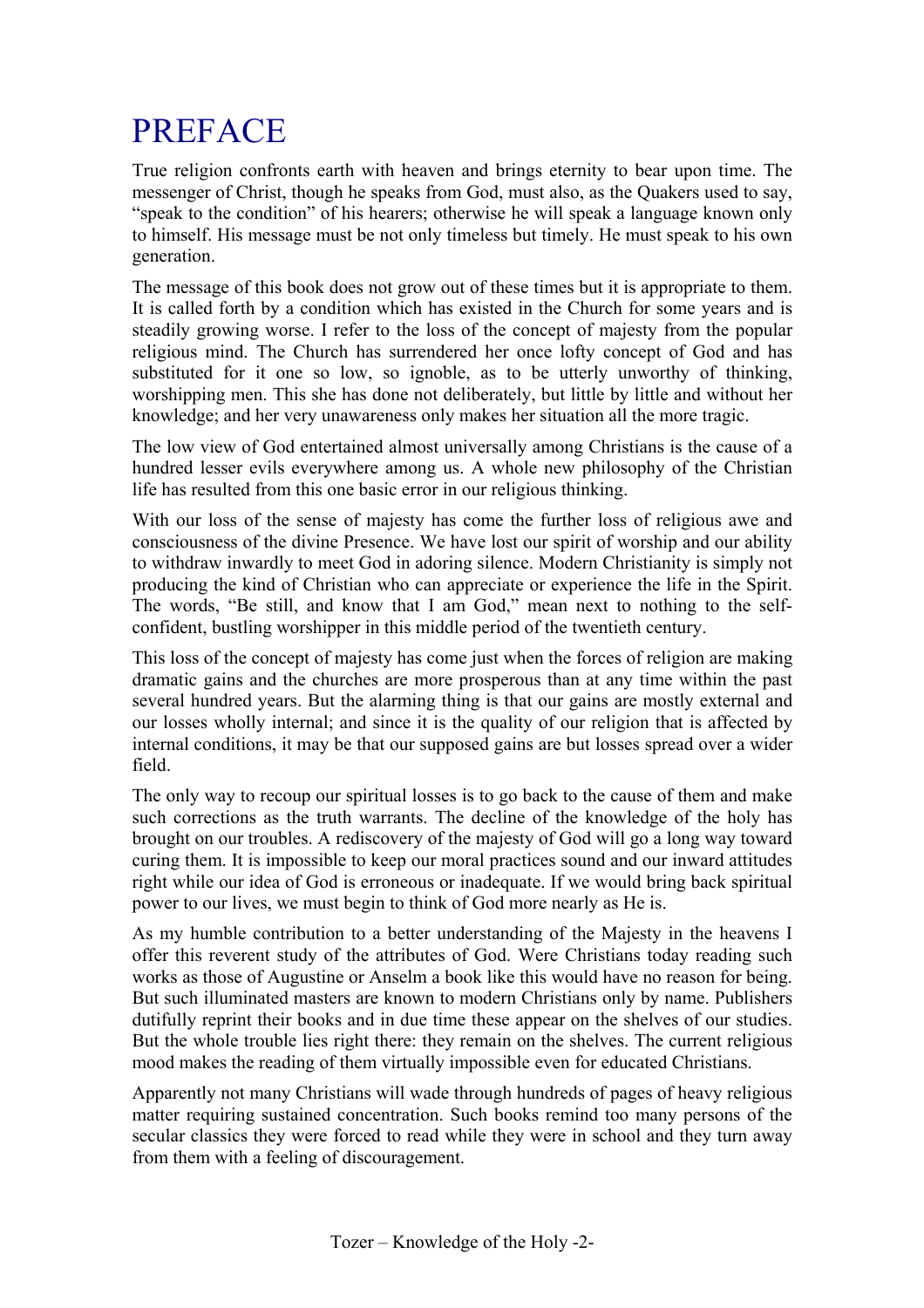For that reason an effort such as this may be not without some beneficial effect. Since this book is neither esoteric nor technical, and since it is written in the language of worship with no pretension to elegant literary style, perhaps some persons may be drawn to read it. While I believe that nothing will be found here contrary to sound Christian theology, I yet write not for professional theologians but for plain persons whose hearts stir them up to seek after God Himself.

It is my hope that this small book may contribute somewhat to the promotion of personal heart religion among us; and should a few persons by reading it be encouraged to begin the practice of reverent meditation on the being of God, that will more than repay the labor required to produce it.

A. W. Tozer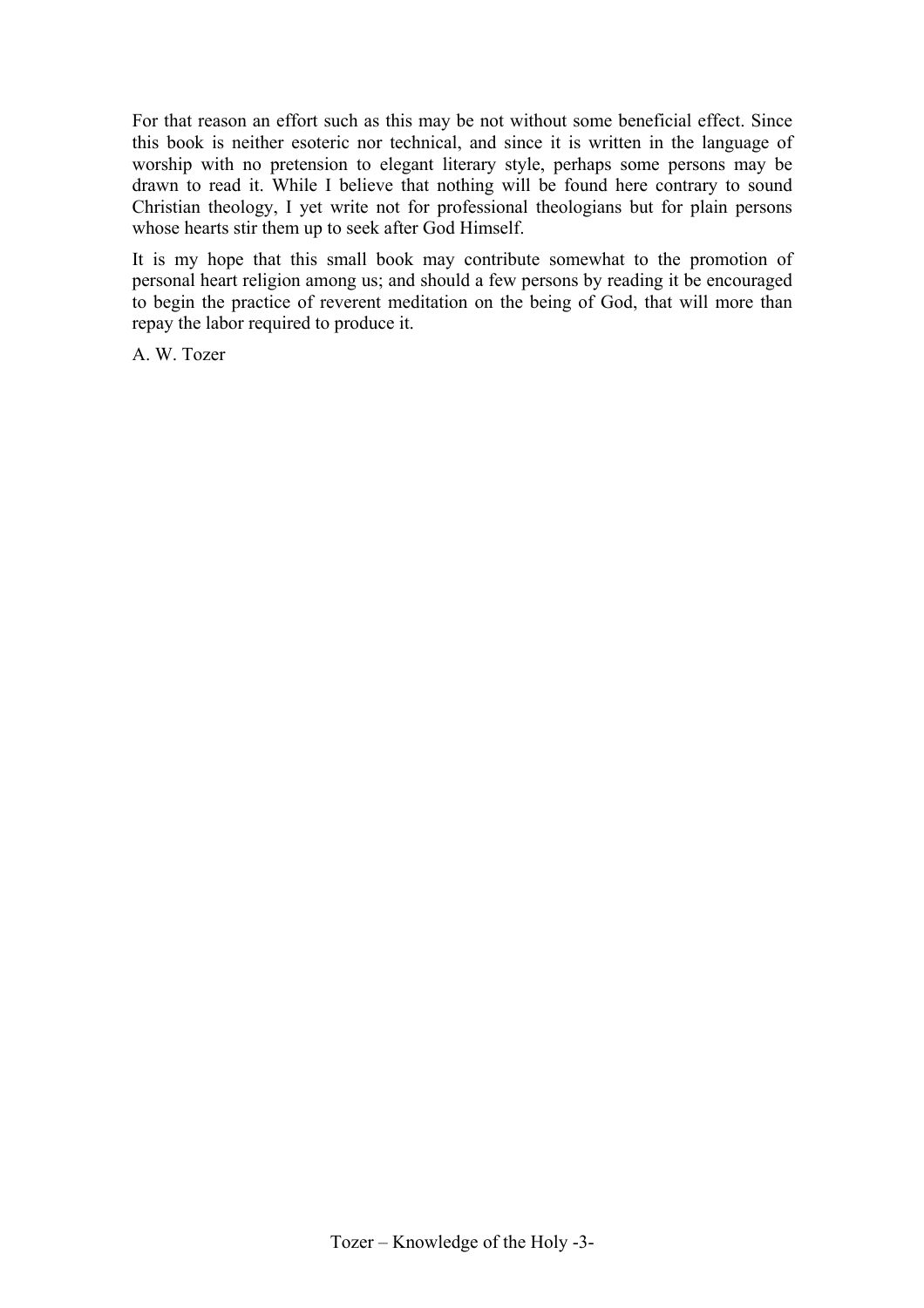## <span id="page-3-0"></span>Why We Must Think Rightly About God

O, Lord God Almighty, not the God of the philosophers and the wise but the God of the prophets and apostles; and better than all, the God and Father of our Lord Jesus Christ, may I express Thee unblamed?

They that know Thee not may call upon Thee as other than Thou art, and so worship not Thee but a creature of their own fancy; therefore enlighten our minds that we may know Thee as Thou art, so that we may perfectly love Thee and worthily praise Thee.

In the name of Jesus Christ our Lord. Amen.

What comes into our minds when we think about God is the most important thing about us.

The history of mankind will probably show that no people has ever risen above its religion, and man's spiritual history will positively demonstrate that no religion has ever been greater than its idea of God. Worship is pure or base as the worshiper entertains high or low thoughts of God.

For this reason the gravest question before the Church is always God Himself, and the most portentous fact about any man is not what he at a given time may say or do, but what he in his deep heart conceives God to be like. We tend by a secret law of the soul to move toward our mental image of God. This is true not only of the individual Christian, but of the company of Christians that composes the Church. Always the most revealing thing about the Church is her idea of God, just as her most significant message is what she says about Him or leaves unsaid, for her silence is often more eloquent than her speech. She can never escape the self-disclosure of her witness concerning God.

Were we able to extract from any man a complete answer to the question, "What comes into your mind when you think about God?" we might predict with certainty the spiritual future of that man. Were we able to know exactly what our most influential religious leaders think of God today, we might be able with some precision to foretell where the Church will stand tomorrow.

Without doubt, the mightiest thought the mind can entertain is the thought of God, and the weightiest word in any language is its word for God. Thought and speech are God's gifts to creatures made in His image; these are intimately associated with Him and impossible apart from Him. It is highly significant that the first word was the Word: "And the Word was with God, and the Word was God." We may speak because God spoke. In Him word and idea are indivisible.

That our idea of God corresponds as nearly as possible to the true being of God is of immense importance to us. Compared with our actual thoughts about Him, our creedal statements are of little consequence. Our real idea of God may lie buried under the rubbish of conventional religious notions and may require an intelligent and vigorous search before it is finally unearthed and exposed for what it is. Only after an ordeal of painful self-probing are we likely to discover what we actually believe about God.

A right conception of God is basic not only to systematic theology but to practical Christian living as well. It is to worship what the foundation is to the temple; where it is inadequate or out of plumb the whole structure must sooner or later collapse. I believe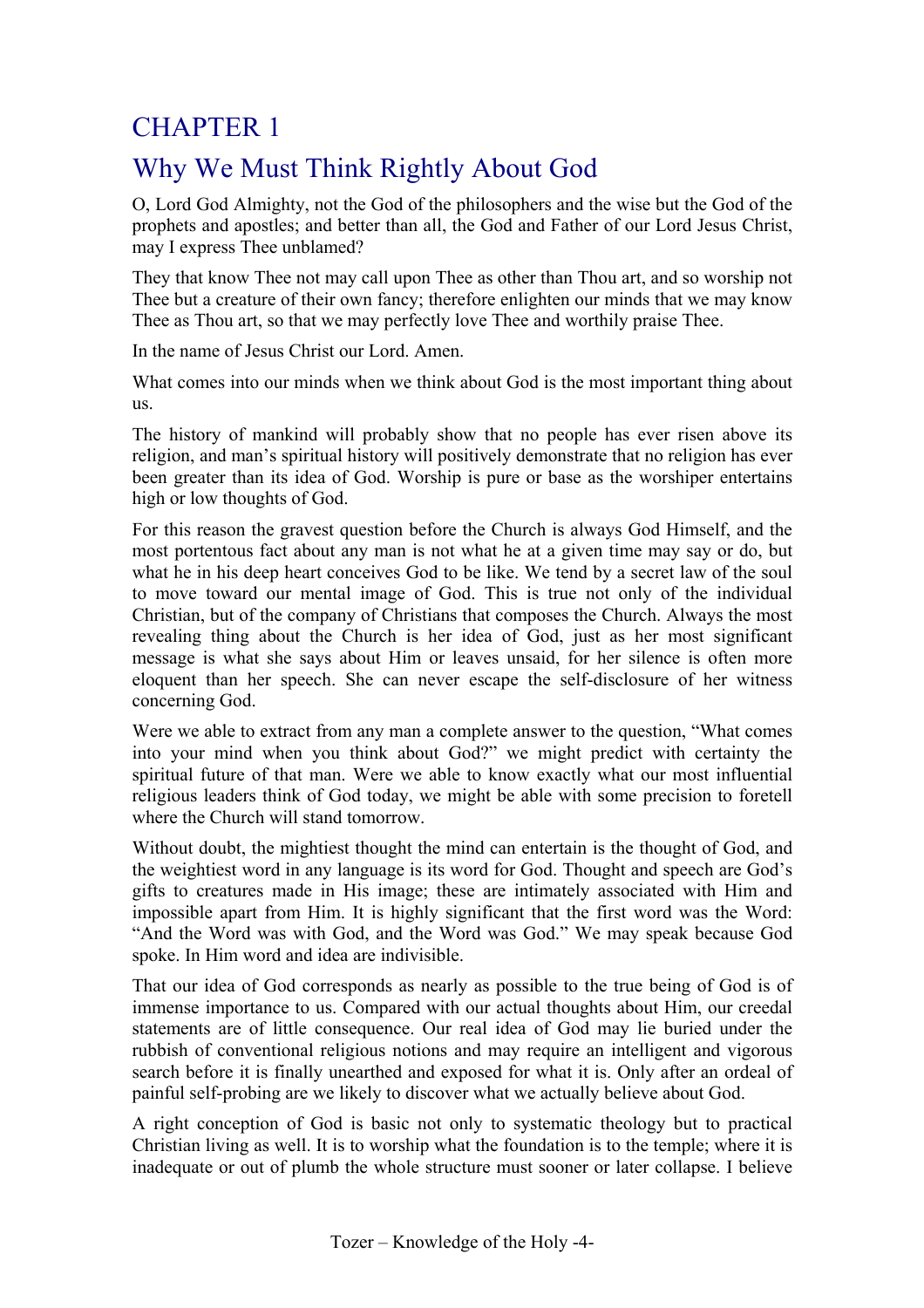there is scarcely an error in doctrine or a failure in applying Christian ethics that cannot be traced finally to imperfect and ignoble thoughts about God.

It is my opinion that the Christian conception of God current in these middle years of the twentieth century is so decadent as to be utterly beneath the dignity of the Most High God and actually to constitute for professed believers something amounting to a moral calamity.

All the problems of heaven and earth, though they were to confront us together and at once, would be nothing compared with the overwhelming problem of God: That He is; what He is like; and what we as moral beings must do about Him.

The man who comes to a right belief about God is relieved of ten thousand temporal problems, for he sees at once that these have to do with matters which at the most cannot concern him for very long; but even if the multiple burdens of time may be lifted from him, the one mighty single burden of eternity begins to press down upon him with a weight more crushing than all the woes of the world piled one upon another. That mighty burden is his obligation to God. It includes an instant and lifelong duty to love God with every power of mind and soul, to obey Him perfectly, and to worship Him acceptably. And when the man's laboring conscience tells him that he has done none of these things, but has from childhood been guilty of foul revolt against the Majesty in the heavens, the inner pressure of self-accusation may become too heavy to bear.

The gospel can lift this destroying burden from the mind, give beauty for ashes, and the garment of praise for the spirit of heaviness. But unless the weight of the burden is felt the gospel can mean nothing to the man; and until he sees a vision of God high and lifted up, there will be no woe and no burden. Low views of God destroy the gospel for all who hold them.

Among the sins to which the human heart is prone, hardly any other is more hateful to God than idolatry, for idolatry is at bottom a libel on His character. The idolatrous heart assumes that God is other than He is - in itself a monstrous sin - and substitutes for the true God one made after its own likeness. Always this

God will conform to the image of the one who created it and will be base or pure, cruel or kind, according to the moral state of the mind from which it emerges.

A god begotten in the shadows of a fallen heart will quite naturally be no true likeness of the true God.

"Thou thoughtest," said the Lord to the wicked man in the psalm, "that I was altogether such as one as thyself." Surely this must be a serious affront to the Most High God before whom cherubim and seraphim continually do cry, "Holy, holy, holy, Lord God of Sabaoth."

Let us beware lest we in our pride accept the erroneous notion that idolatry consists only in kneeling before visible objects of adoration, and that civilized peoples are therefore free from it. The essence of idolatry is the entertainment of thoughts about God that are unworthy of Him. It begins in the mind and may be present where no overt act of worship has taken place.

"When they knew God," wrote Paul, "they glorified him not as God, neither were thankful; but became vain in their imaginations, and their foolish heart was darkened."

Then followed the worship of idols fashioned after the likeness of men and birds and beasts and creeping things. But this series of degrading acts began in the mind. Wrong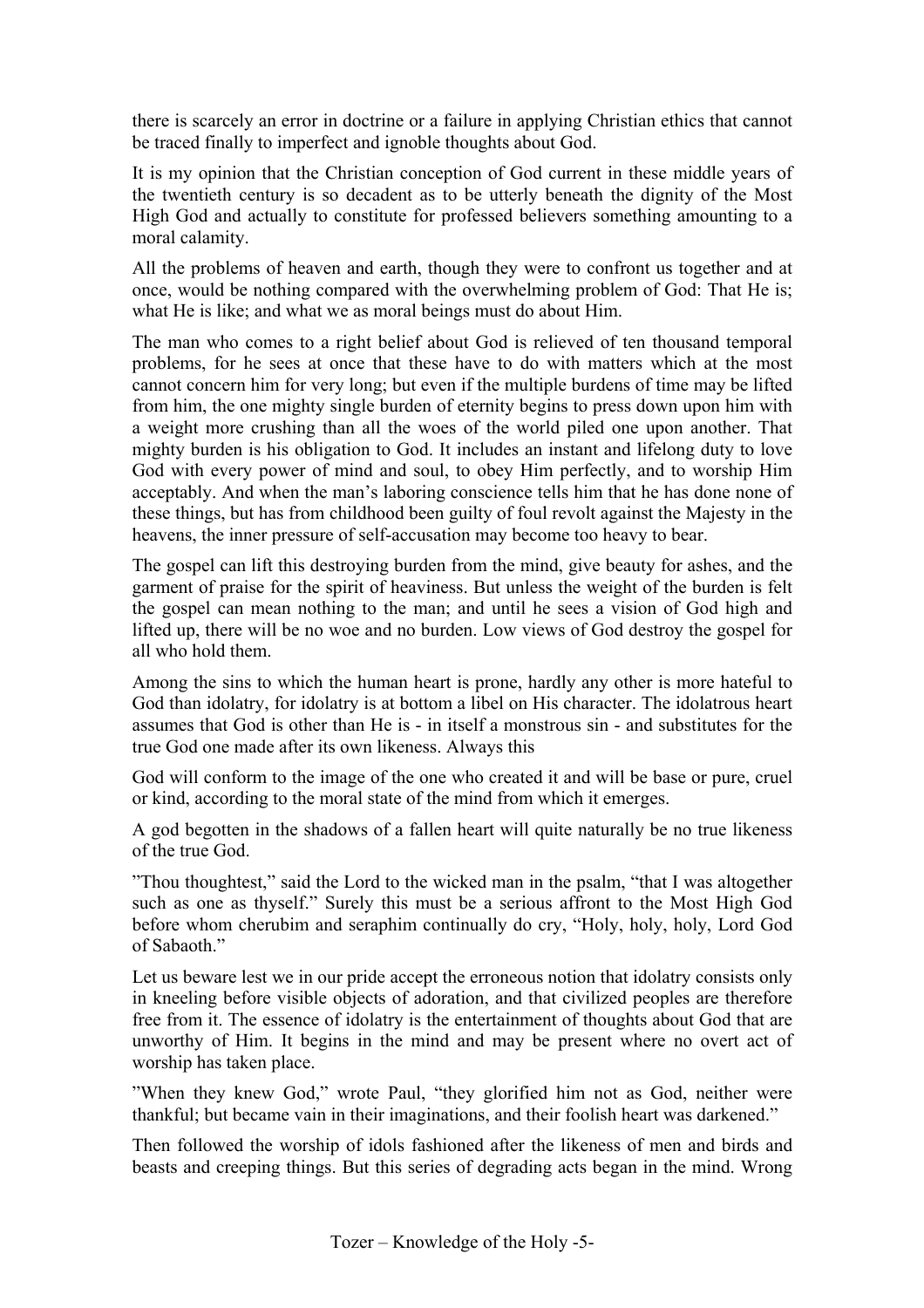ideas about God are not only the fountain from which the polluted waters of idolatry flow; they are themselves idolatrous. The idolater simply imagines things about God and acts as if they were true.

Perverted notions about God soon rot the religion in which they appear. The long career of Israel demonstrates this clearly enough, and the history of the Church confirms it. So necessary to the Church is a lofty concept of God that when that concept in any measure declines, the Church with her worship and her moral standards declines along with it. The first step down for any church is taken when it surrenders its high opinion of God.

Before the Christian Church goes into eclipse anywhere there must first be a corrupting of her simple basic theology. She simply gets a wrong answer to the question, "What is God like?" and goes on from there. Though she may continue to cling to a sound nominal creed, her practical working creed has become false. The masses of her adherents come to believe that God is different from what He actually is; and that is heresy of the most insidious and deadly kind.

The heaviest obligation lying upon the Christian Church today is to purify and elevate her concept of God until it is once more worthy of Him - and of her. In all her prayers and labors this should have first place. We do the greatest service to the next generation of Christians by passing on to them undimmed and undiminished that noble concept of God which we received from our Hebrew and Christian fathers of generations past. This will prove of greater value to them than anything that art or science can devise.

> *O, God of Bethel, by whose hand Thy people still are fed; Who through this weary pilgrimage Hast all our fathers led! Our vows, our prayers we now present Before Thy throne of grace: God of our fathers! be the God Of their succeeding race.*

Philip Doddridge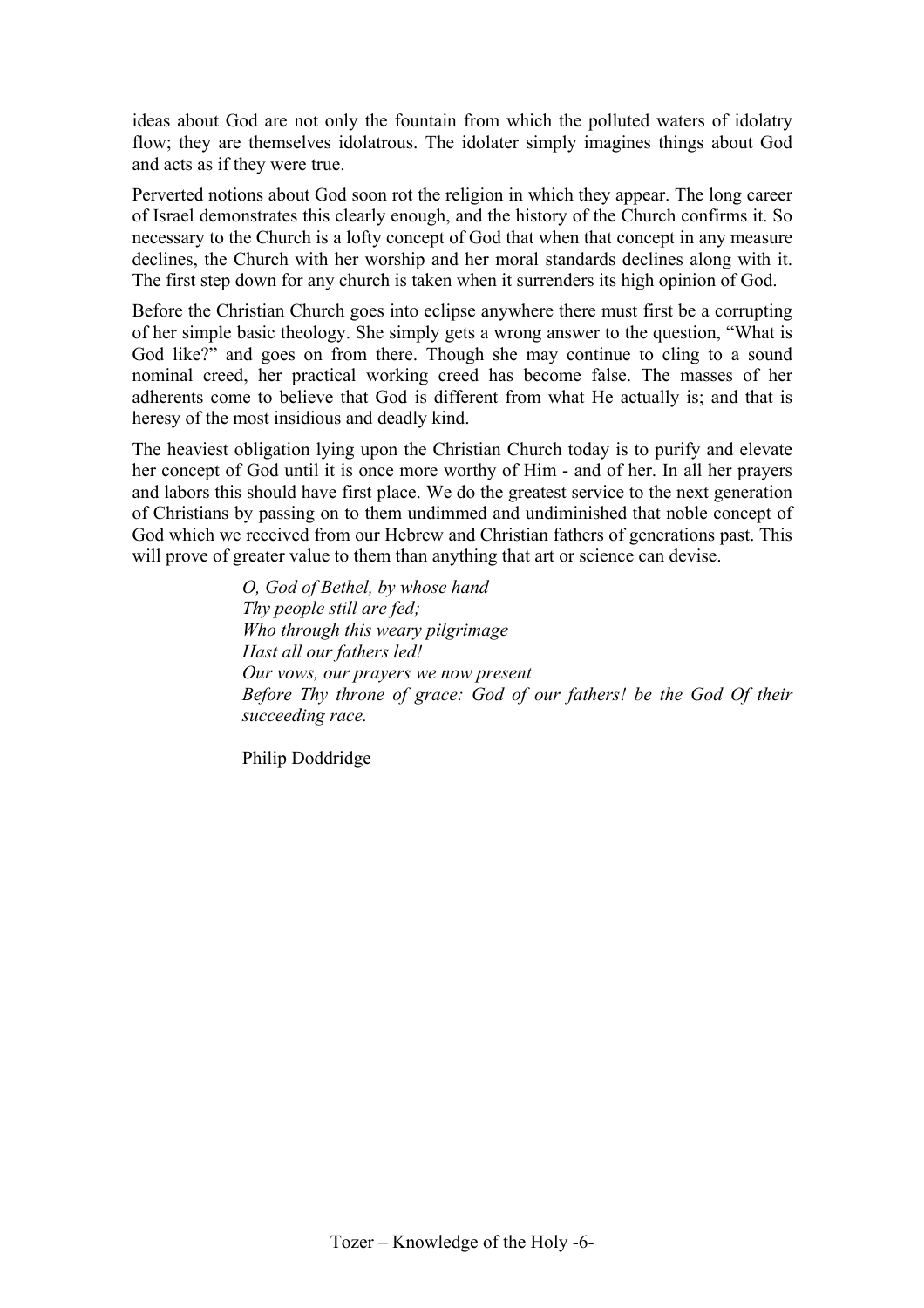#### <span id="page-6-0"></span>God Incomprehensible

Lord, how great is our dilemma! In Thy Presence silence best becomes us, but love inflames our hearts and constrains us to speak.

Were we to hold our peace the stones would cry out; yet if we speak, what shall we say? Teach us to know that we cannot know, for the things of God knoweth no man, but the Spirit of God. Let faith support us where reason fails, and we shall think because we believe, not in order that we may believe.

In Jesus' name. Amen.

The child, the philosopher, and the religionist have all one question: "What is God like?"

This book is an attempt to answer that question. Yet at the outset I must acknowledge that it cannot be answered except to say that God is not like anything; that is, He is not exactly like anything or anybody.

We learn by using what we already know as a bridge over which we pass to the unknown. It is not possible for the mind to crash suddenly past the familiar into the totally unfamiliar. Even the most vigorous and daring mind is unable to create something out of nothing by a spontaneous act of imagination. Those strange beings that populate the world of mythology and superstition are not pure creations of fancy. The imagination created them by taking the ordinary inhabitants of earth and air and sea and extending their familiar forms beyond their normal boundaries, or by mixing the forms of two or more so as to produce something new. However beautiful or grotesque these may be, their prototypes can always be identified. They are like something we already know.

The effort of inspired men to express the ineffable has placed a great strain upon both thought and language in the Holy Scriptures. These being often a revelation of a world above nature, and the minds for which they were written being a part of nature, the writers are compelled to use a great many "like" words to make themselves understood.

When the Spirit would acquaint us with something that lies beyond the field of our knowledge, He tells us that this thing is like something we already know, but He is always careful to phrase His description so as to save us from slavish literalism. For example, when the prophet Ezekiel saw heaven opened and beheld visions of God, he found himself looking at that which he had no language to describe. What he was seeing was wholly different from anything he had ever known before, so he fell back upon the language of resemblance. "As for the likeness of the living creatures, their appearance was like burning coals of fire."

The nearer he approaches to the burning throne the less sure his words become: "And above the firmament that was over their heads was the likeness of a throne, as the appearance of a sapphire stone: and upon the likeness of the throne was the likeness as the appearance of a man above upon it. And I saw as the colour of amber, as the appearance of fire round about within it.... This was the appearance of the likeness of the glory of the Lord."

Strange as this language is, it still does not create the impression of unreality. One gathers that the whole scene is very real but entirely alien to anything men know on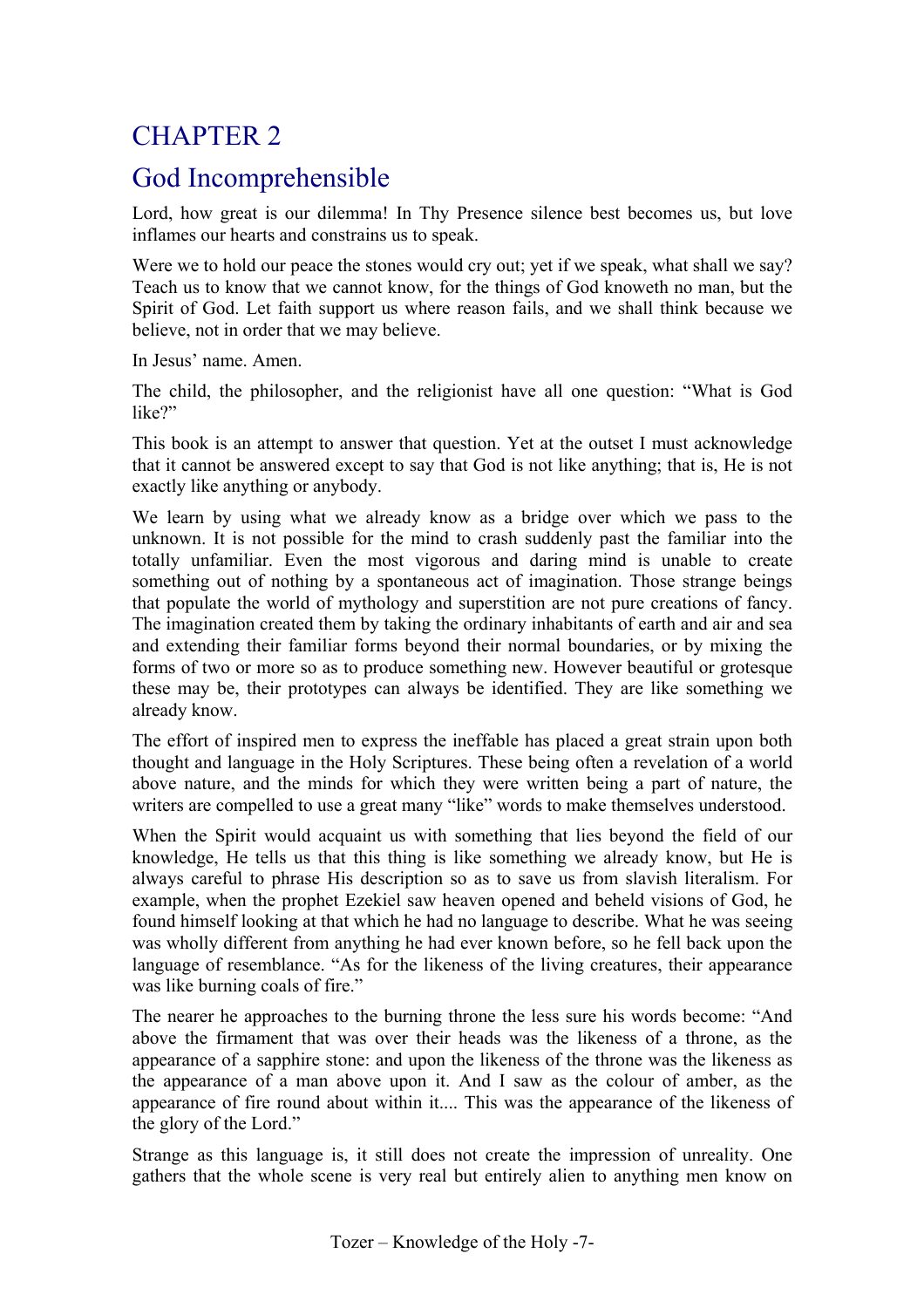earth. So, in order to convey an idea of what he sees, the prophet must employ such words as "likeness," "appearance," "as it were," and "the likeness of the appearance." Even the throne becomes "the appearance of a throne" and He that sits upon it, though like a man, is so unlike one that He can be described only as "the likeness of the appearance of a man."

When the Scripture states that man was made in the image of God, we dare not add to that statement an idea from our own head and make it mean "in the exact image." To do so is to make man a replica of God, and that is to lose the unicity of God and end with no God at all. It is to break down the wall, infinitely high, that separates That-which-is-God from that-which-is-not-God. To think of creature and Creator as alike in essential being is to rob God of most of His attributes and reduce Him to the status of a creature. It is, for instance, to rob Him of His infinitude: there cannot be two unlimited substances in the universe. It is to take away His sovereignty: there cannot be two absolutely free beings in the universe, for sooner or later two completely free wills must collide. These attributes, to mention no more, require that there be but one to whom they belong.

When we try to imagine what God is like we must of necessity use that-which-is-not-God as the raw material for our minds to work on; hence whatever we visualize God to be, He is not, for we have constructed our image out of that which He has made and what He has made is not God. If we insist upon trying to imagine Him, we end with an idol, made not with hands but with thoughts; and an idol of the mind is as offensive to God as an idol of the hand.

"The intellect knoweth that it is ignorant of Thee," said Nicholas of Cusa, "because it knoweth Thou canst not be known, unless the unknowable could be known, and the invisible beheld, and the inaccessible attained."

"If anyone should set forth any concept by which Thou canst be conceived," says Nicholas again, "I know that that concept is not a concept of Thee, for every concept is ended in the wall of Paradise.... So too, if any were to tell of the understanding of Thee, wishing to supply a means whereby Thou mightest be understood, this man is yet far from Thee.... forasmuch as Thou art absolute above all the concepts which any man can frame"

Left to ourselves we tend immediately to reduce God to manageable terms. We want to get Him where we can use Him, or at least know where He is when we need Him. We want a God we can in some measure control. We need the feeling of security that comes from knowing what God is like, and what He is like is of course a composite of all the religious pictures we have seen, all the best people we have known or heard about, and all the sublime ideas we have entertained.

If all this sounds strange to modern ears, it is only because we have for a full half century taken God for granted. The glory of God has not been revealed to this generation of men. The God of contemporary Christianity is only slightly superior to the gods of Greece and Rome, if indeed He is not actually inferior to them in that He is weak and helpless while they at least had power.

If what we conceive God to be He is not, how then shall we think of Him? If He is indeed incomprehensible, as the Creed declares Him to be, and unapproachable, as Paul says He is, how can we Christians satisfy our longing after Him? The hopeful words, "Acquaint now thyself with him, and be at peace," still stand after the passing of the centuries; but how shall we acquaint ourselves with One who eludes all the straining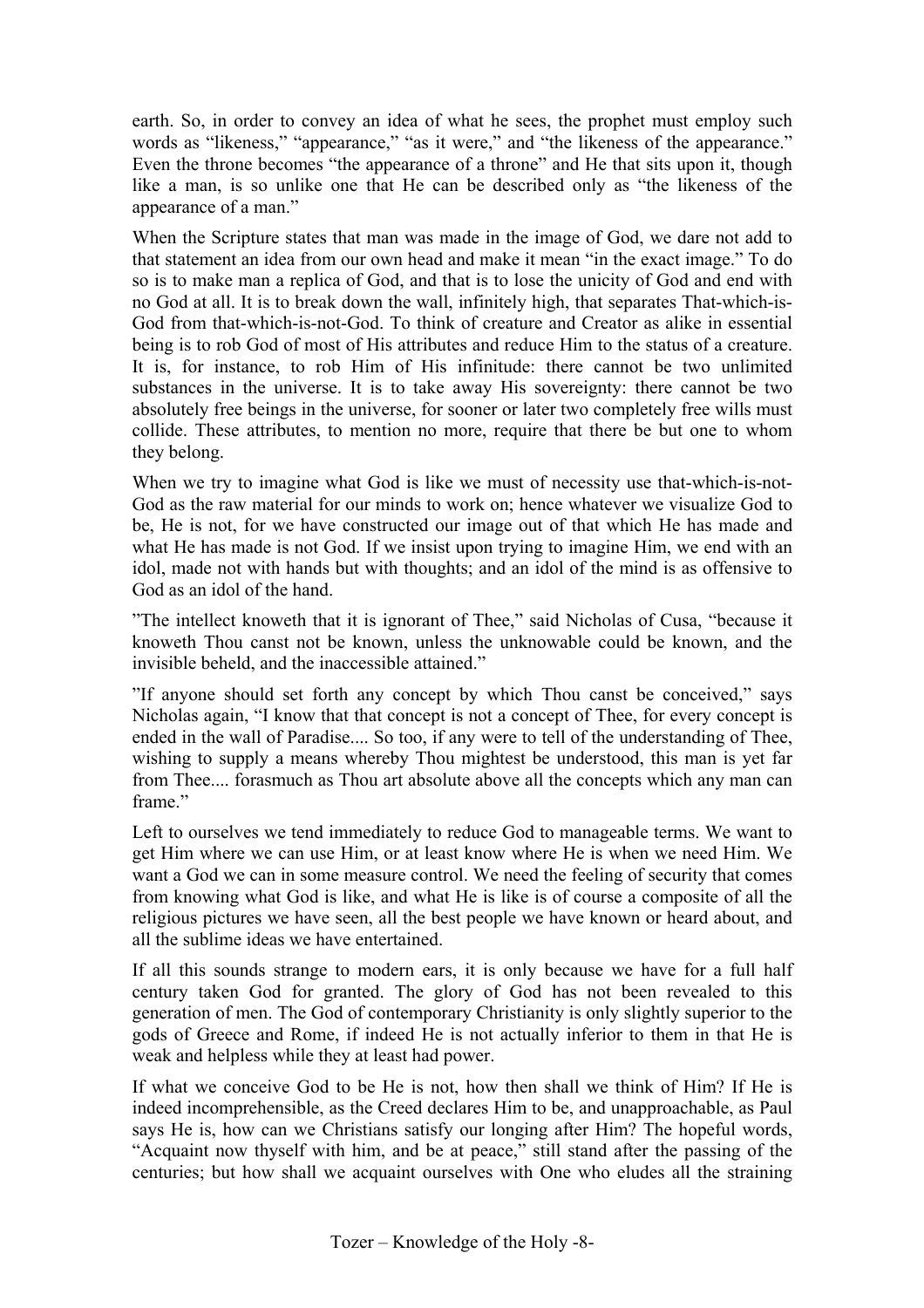efforts of mind and heart? And how shall we be held accountable to know what cannot be known?

"Canst thou by searching find out God?" asks Zophar the Naamathite; "canst thou find out the Almighty unto perfection? It is high as heaven; what canst thou do? deeper than hell: what canst thou know?"

"Neither knoweth any man the Father, save the Son," said our Lord, "and he to whomsoever the Son will reveal him." The Gospel according to John reveals the helplessness of the human mind before the great Mystery which is God, and Paul in First Corinthians teaches that God can be known only as the Holy Spirit performs in the seeking heart an act of self-disclosure.

The yearning to know What cannot be known, to comprehend the Incomprehensible, to touch and taste the Unapproachable, arises from the image of God in the nature of man. Deep calleth unto deep, and though polluted and landlocked by the mighty disaster theologians call the Fall, the soul senses its origin and longs to return to its Source. How can this be realized?

The answer of the Bible is simply "through Jesus Christ our Lord." In Christ and by Christ, God effects complete self-disclosure, although He shows Himself not to reason but to faith and love. Faith is an organ of knowledge, and love an organ of experience. God came to us in the incarnation; in atonement He reconciled us to Himself, and by faith and love we enter and lay hold on Him.

"Verily God is of infinite greatness," says Christ's enraptured troubadour, Richard Rolle; "more than we can think; ... unknowable by created things; and can never be comprehended by us as He is in Himself. But even here and now, whenever the heart begins to burn with a desire for God, she is made able to receive the uncreated light and, inspired and fulfilled by the gifts of the Holy Ghost, she tastes the joys of heaven. She transcends all visible things and is raised to the sweetness of eternal life....

Herein truly is perfect love; when all the intent of the mind, all the secret working of the heart, is lifted up into the love of God."'

That God can be known by the soul in tender personal experience while remaining infinitely aloof from the curious eyes of reason constitutes a paradox best described as

Darkness to the intellect But sunshine to the heart. Frederick W. Faber

The author of the celebrated little work The Cloud of Unknowing develops this thesis throughout his book. In approaching God, he says, the seeker discovers that the divine Being dwells in obscurity, hidden behind a cloud of unknowing; nevertheless he should not be discouraged but set his will with a naked intent unto God. This cloud is between the seeker and God so that he may never see God clearly by the light of understanding nor feel Him in the emotions. But by the mercy of God faith can break through into His Presence if the seeker but believe the Word and press on.

Michael de Molinos, the Spanish saint, taught the same thing. In his Spiritual Guide he says that God will take the soul by the hand and lead her through the way of pure faith, "and causing the understanding to leave behind all considerations and reasonings He draws her forward.... Thus He causes her by means of a simple and obscure knowledge of faith to aspire only to her Bridegroom upon the wings of love."

For these and similar teachings Molinos was condemned as a heretic by the Inquisition and sentenced to life imprisonment. He soon died in prison, but the truth he taught can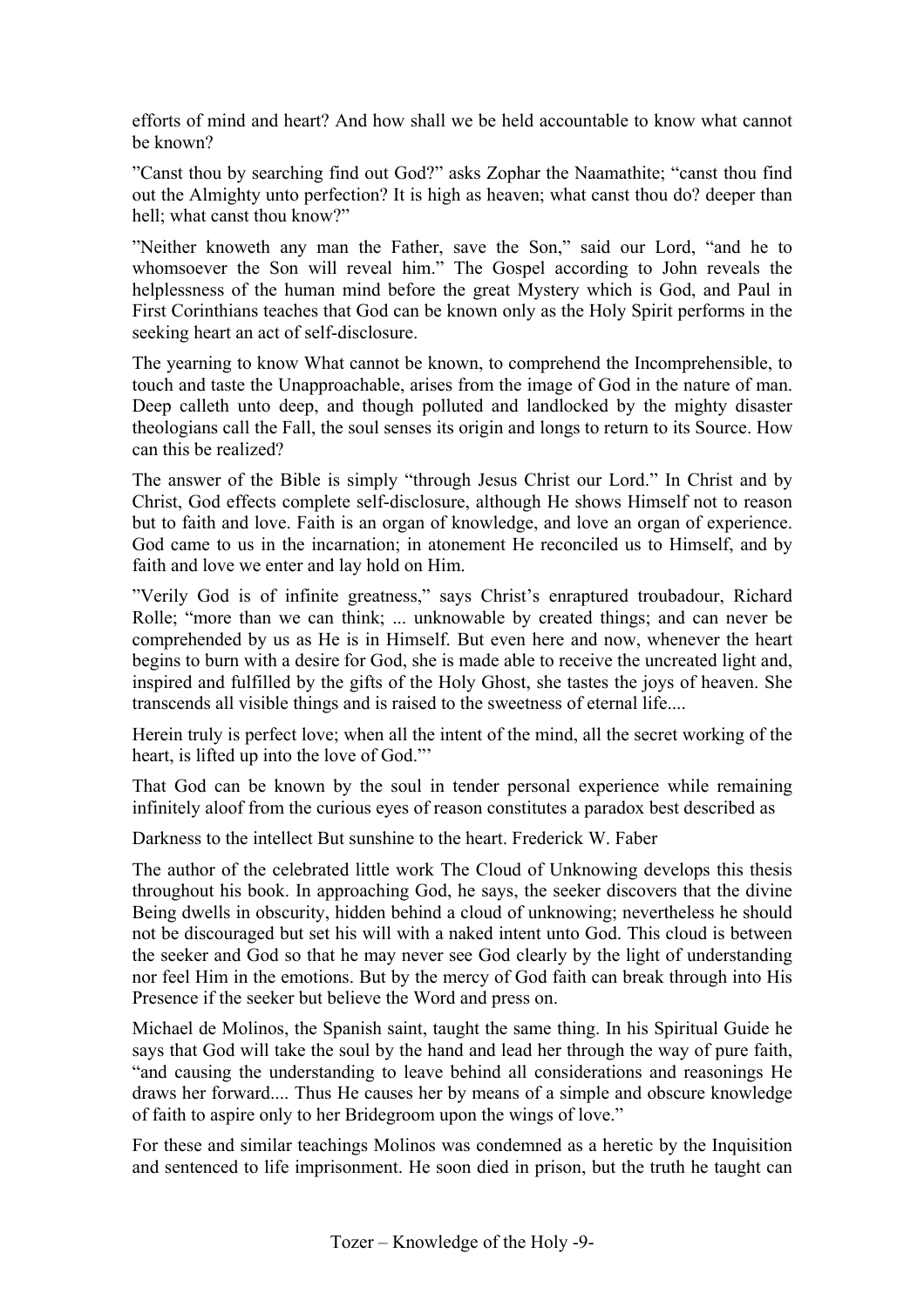never die. Speaking of the Christian soul he says: "Let her suppose that all the whole world and the most refined conceptions of the wisest intellects can tell her nothing, and that the goodness and beauty of her Beloved infinitely surpass all their knowledge, being persuaded that all creatures are too rude to inform her and to conduct her to the true knowledge of God.... She ought then to go forward with her love, leaving all her understanding behind. Let her love God as He is in Himself, and not as her imagination says He is, and pictures Him."

"What is God like?" If by that question we mean "What is God like in Himself?" there is no answer. If we mean "What has God disclosed about Himself that the reverent reason can comprehend?" there is, I believe, an answer both full and satisfying. For while the name of God is secret and His essential nature incomprehensible, He in condescending love has by revelation declared certain things to be true of Himself. These we call His attributes.

Sovereign Father, heavenly King, Thee we now presume to sing; Glad thine attributes confess, Glorious all, and numberless. Charles Wesley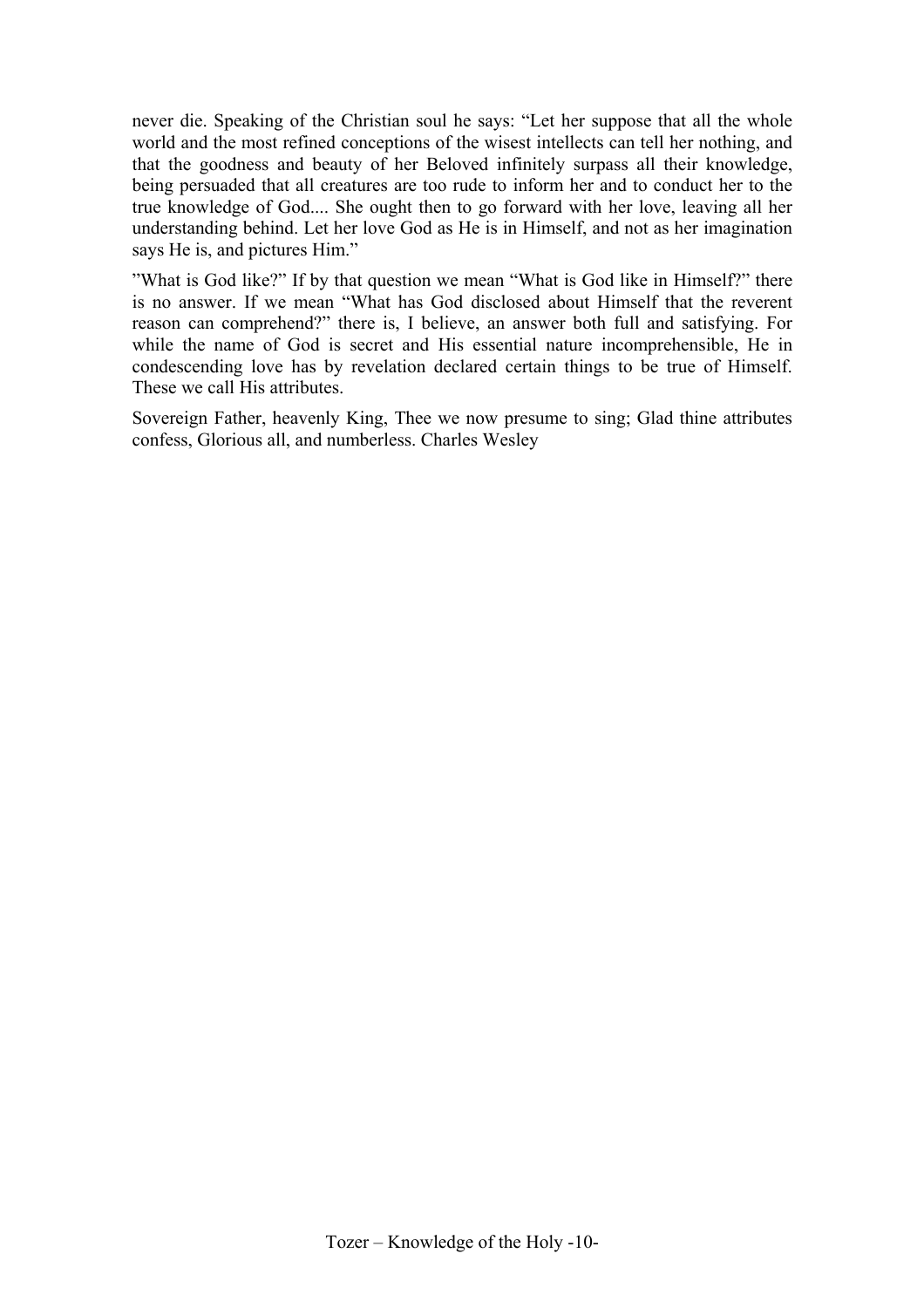#### <span id="page-10-0"></span>A Divine Attribute: Something True About God

Majesty unspeakable, my soul desires to behold Thee. I cry to Thee from the dust.

Yet when I inquire after Thy name it is secret. Thou art hidden in the light which no man can approach unto. What Thou art cannot be thought or uttered, for Thy glory is ineffable.

Still, prophet and psalmist, apostle and saint have encouraged me to believe that I may in some measure know Thee. Therefore, I pray, whatever of Thyself Thou hast been pleased to disclose, help me to search out as treasure more precious than rubies or the merchandise of fine gold: for with Thee shall I live when the stars of the twilight are no more and the heavens have vanished away and only Thou remainest. Amen.

The study of the attributes of God, far from being dull and heavy, may for the enlightened Christian be a sweet and absorbing spiritual exercise. To the soul that is athirst for God, nothing could be more delightful.

> *Only to sit and think of God, Oh what a joy it is! To think the thought, to breath the Name Earth has no higher bliss.*

Frederick W. Faber

It would seem to be necessary before proceeding further to define the word attribute as it is used in this volume. It is not used in its philosophical sense nor confined to its strictest theological meaning. By it is meant simply whatever may be correctly ascribed to God. For the purpose of this book an attribute of God is whatever God has in any way revealed as being true of Himself.

And this brings us to the question of the number of the divine attributes. Religious thinkers have differed about this. Some have insisted that there are seven, but Faber sang of the "God of a thousand attributes," and Charles Wesley exclaimed,

*Glory thine attributes confess, Glorious all and numberless.* 

True, these men were worshiping, not counting; but we might be wise to follow the insight of the enraptured heart rather than the more cautious reasonings of the theological mind. If an attribute is something that is true of God, we may as well not try to enumerate them. Furthermore, to this meditation on the being of God the number of the attributes is not important, for only a limited few will be mentioned here.

If an attribute is something true of God, it is also something that we can conceive as being true of Him. God, being infinite, must possess attributes about which we can know. An attribute, as we can know it, is a mental concept, an intellectual response to God's self-revelation. It is an answer to a question, the reply God makes to our interrogation concerning himself.

What is God like? What kind of God is He? How may we expect Him to act toward us and toward all created things? Such questions are not merely academic. They touch the far-in reaches of the human spirit, and their answers affect life and character and destiny.

When asked in reverence and their answers sought in humility, these are questions that cannot but be pleasing to our Father which art in heaven. "For He willeth that we be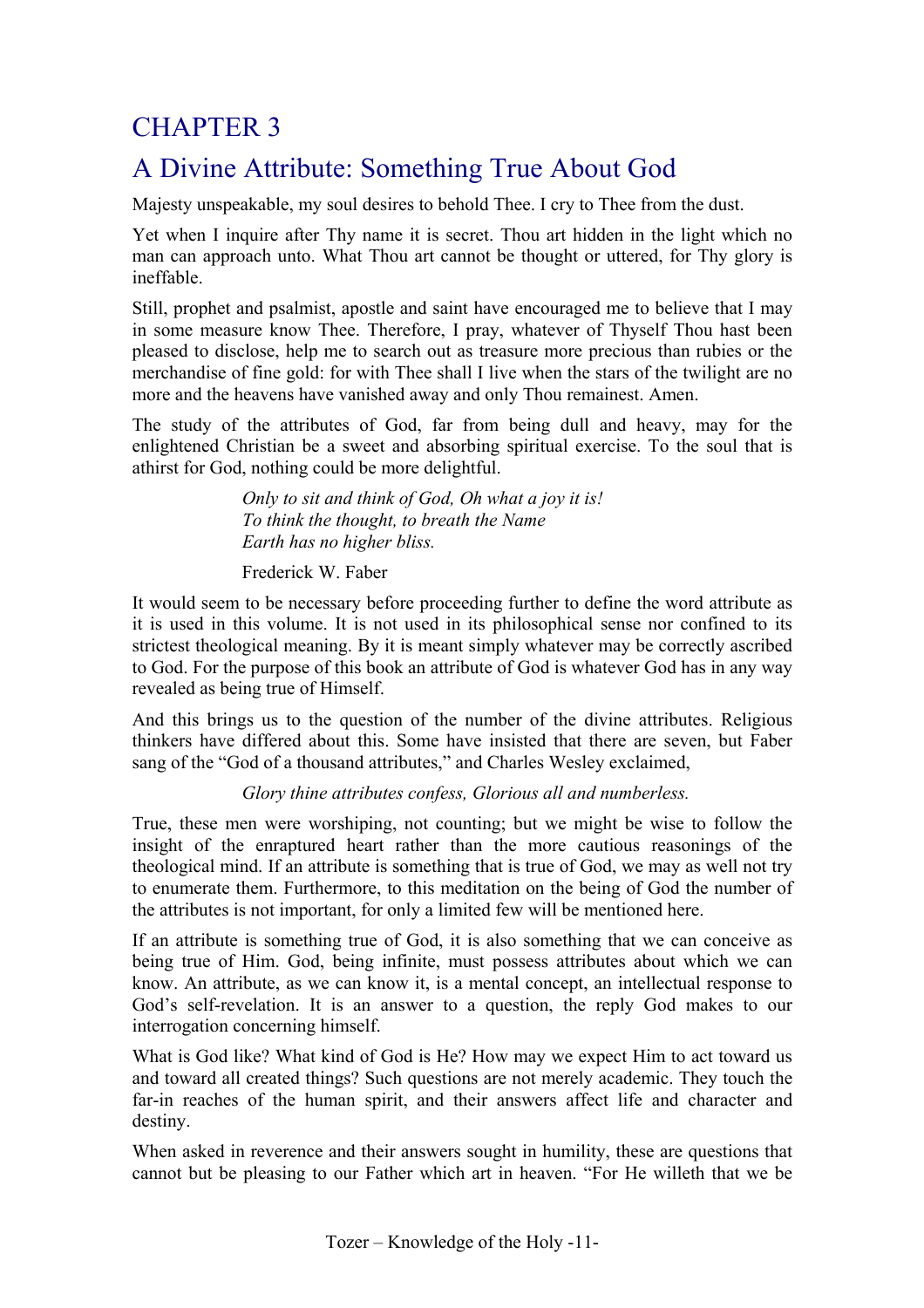occupied in knowing and loving," wrote Julian of Norwich, "till the time that we shall be fulfilled in heaven.... For of all things the beholding and the loving of the Maker maketh the soul to seem less in his own sight, and most filleth him with reverent dread and true meekness; with plenty of charity for his fellow Christians. "To our questions God has provided answers; not all the answers, certainly, but enough to satisfy our intellects and ravish our hearts. These answers He has provided in nature, in the Scriptures, and in the person of His Son.

The idea that God reveals Himself in the creation is not held with much vigor by modern Christians; but it is, nevertheless, set forth in the inspired Word, especially in the writings of David and Isaiah in the Old Testament and in Paul's Epistle to the Romans in the New. In the Holy Scriptures the revelation is clearer:

The heavens declare Thy glory, Lord, In every star Thy wisdom shines;

But when our eyes behold Thy Word, We read Thy name in fairer lines. Isaac Watts

And it is a sacred and indispensable part of the Christian message that the full sun-blaze of revelation came at the incarnation when the Eternal Word became flesh to dwell among us.

Though God in this threefold revelation has provided answers to our questions concerning Him, the answers by no means lie on the surface. They must be sought by prayer, by long meditation on the written Word, and by earnest and well-disciplined labor. However brightly the light may shine, it can be seen only by those who are spiritually prepared to receive it.

"Blessed are the pure in heart, for they shall see God."

If we would think accurately about the attributes of God, we must learn to reject certain words that are sure to come crowding into our minds - such words as trait, characteristic, quality, words which are proper and necessary when we are considering created beings but altogether inappropriate when we are thinking about God. We must break ourselves of the habit of thinking of the Creator as we think of His creatures. It is probably impossible to think without words, but if we permit ourselves to think with the wrong words, we shall soon be entertaining erroneous thoughts; for words, which are given us for the expression of thought, have a habit of going beyond their proper bounds and determining the content of thought. "As nothing is more easy than to think," says Thomas Traherne, "so nothing is more difficult than to think well." If we ever think well it should be when we think of God.

A man is the sum of his parts and his character the sum of the traits that compose it. These traits vary from man to man and may from time to time vary from themselves within the same man. Human character is not constant because the traits or qualities that constitute it are unstable. These come and go, burn low or glow with great intensity throughout our lives. Thus a man who is kind and considerate at thirty may be cruel and churlish at fifty. Such a change is possible because man is made; he is in a very real sense a composition; he is the sum of the traits that make up his character.

We naturally and correctly think of man as a work wrought by the divine Intelligence. He is both created and made. How he was created lies undisclosed among the secrets of God; how he was brought from no- being to being, from nothing to something is not known and may never be known to any but the One who brought him forth. How God made him, however, is less of a secret, and while we know only a small portion of the whole truth, we do know that man possesses a body, a soul, and a spirit; we know that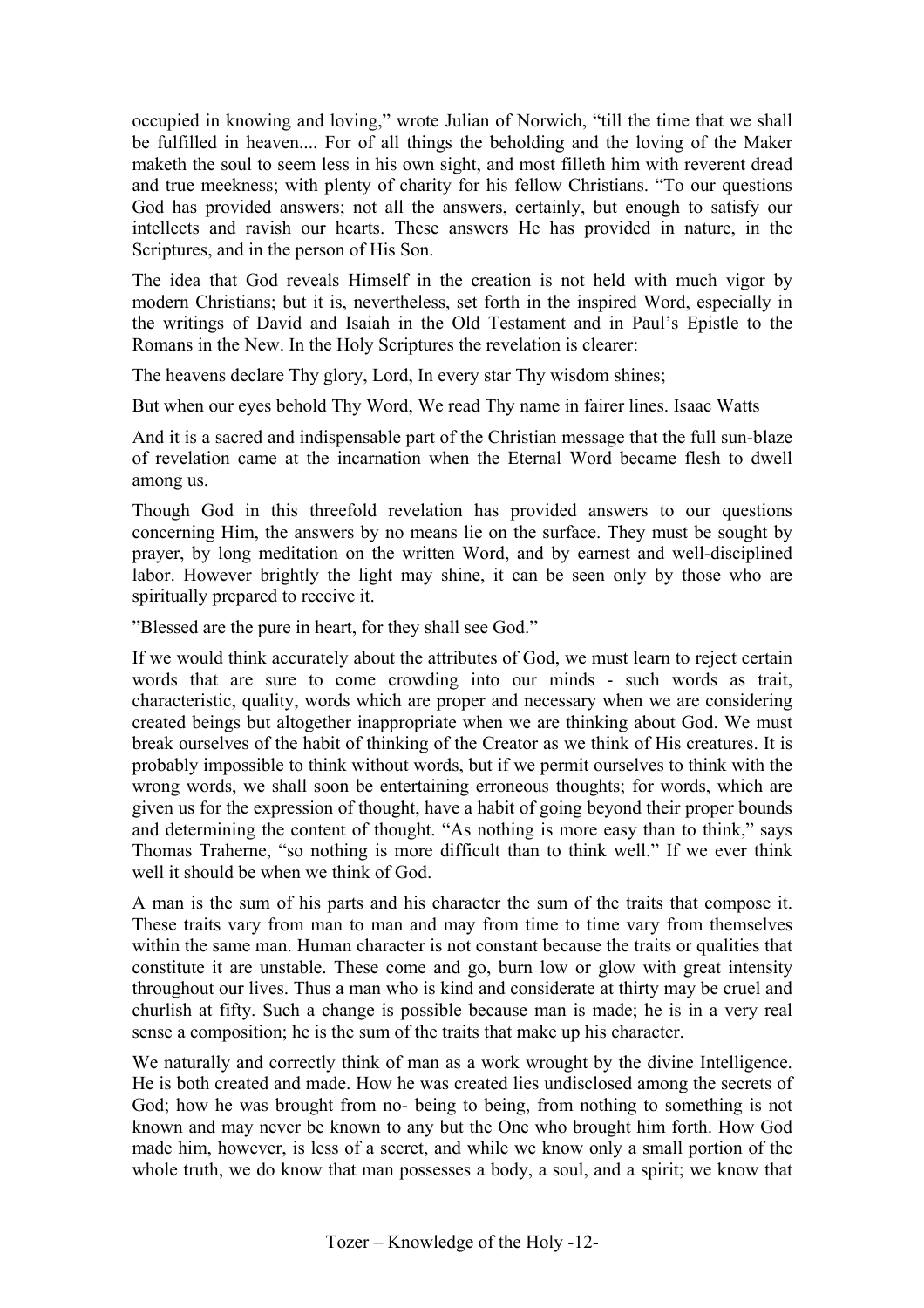he has memory, reason, will, intelligence, sensation, and we know that to give these meaning he has the wondrous gift of consciousness. We know, too, that these, together with various qualities of temperament, compose his total human self.

These are gifts from God arranged by infinite wisdom, notes that make up the score of creations loftiest symphony, threads that compose the master tapestry of the universe.

But in all this we are thinking creature-thoughts and using creature-words to express them. Neither such thoughts nor such words are appropriate to the Deity. "The Father is made of none," says the Athanasian Creed, "neither created nor begotten. The Son is of the Father alone, not made, nor created, but begotten. The Holy Spirit is of the Father and the Son: not made nor created, nor begotten, but proceeding." God exists in Himself and of Himself. His being He owes to no one. His substance is indivisible. He has no parts but is single in His unitary being.

The doctrine of the divine unity means not only that there is but one God; it means also that God is simple, uncomplex, one with Himself. The harmony of His being is the result not of a perfect balance of parts but of the absence of parts. Between His attributes no contradiction can exist. He need not suspend one to exercise another, for in Him all His attributes are one. All of God does all that God does; He does not divide himself to perform a work, but works in the total unity of His being.

An attribute, then, is a part of God. It is how God is, and as far as the reasoning mind can go, we may say that it is what God is, though, as I have tried to explain, exactly what He is He cannot tell us. Of what God is conscious when He is conscious of self. only He knows. "The things of God knoweth no man, but the Spirit of God." Only to an equal could God communicate the mystery of His Godhead; and to think of God as having an equal is to fall into an intellectual absurdity.

The divine attributes are what we know to be true of God. He does not possess them as qualities; they are how God is as He reveals Himself to His creatures. Love, for instance, is not something God has and which may grow or diminish or cease to be. His love is the way God is, and when He loves He is simply being Himself. And so with the other attributes.

> *One God! one Majesty! There is no God but Thee! Unbounded, unextended Unity! Unfathomable Sea! All life is out of Thee, and Thy life is Thy blissful Unity.*

Frederick W. Faber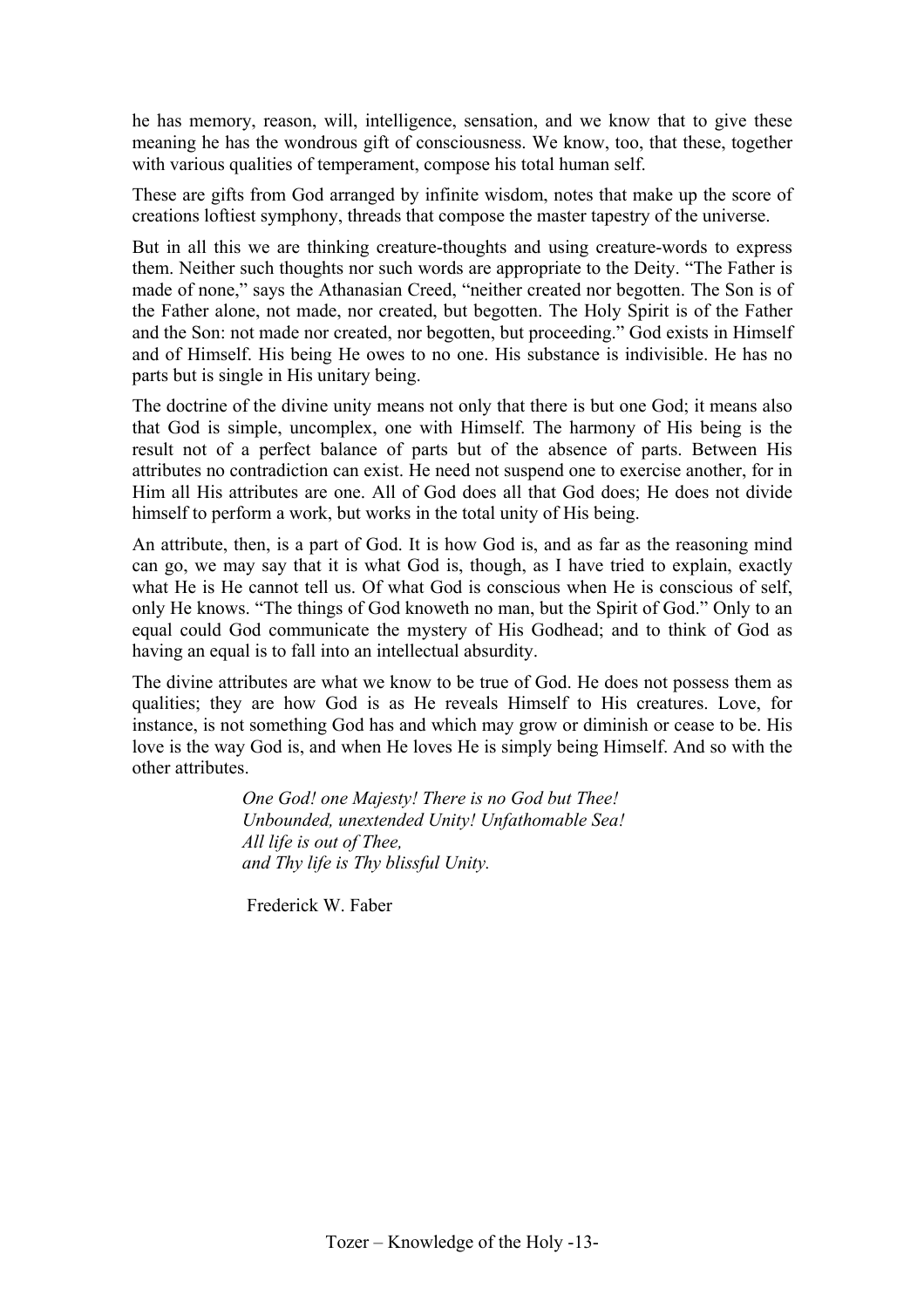#### <span id="page-13-0"></span>The Holy Trinity

God of our fathers, enthroned in light, how rich, how musical is the tongue of England! Yet when we attempt to speak forth Thy wonders, our words how poor they seem and our speech how unmelodious. When we consider the fearful mystery of Thy Triune Godhead we lay our hand upon our mouth. Before that burning bush we ask not to understand, but only that we may fitly adore Thee, One God in Persons Three. Amen.

To meditate on the three Persons of the Godhead is to walk in thought through the garden eastward in Eden and to tread on holy ground. Our sincerest effort to grasp the incomprehensible mystery of the Trinity must remain forever futile, and only by deepest reverence can it be saved from actual presumption.

Some persons who reject all they cannot explain have denied that God is a Trinity. Subjecting the Most High to their cold, level-eyed scrutiny, they conclude that it is impossible that he could be both One and Three. These forget that their whole life is enshrouded in mystery. They fall to consider that any real explanation of even the simplest phenomenon in nature lies hidden in obscurity and can no more be explained than can the mystery of the Godhead.

Every man lives by faith, the nonbeliever as well as the saint; the one by faith in natural laws and the other by faith in God. Every man throughout his entire life constantly accepts without understanding. The most learned sage can be reduced to silence with one simple question, "What?" The answer to that question lies forever in the abyss of unknowing beyond any man's ability to discover. "God understandeth the way thereof, and he knoweth the place thereof" but mortal man never.

Thomas Carlyle, following Plato, pictures a man, a deep pagan thinker, who had grown to maturity in some hidden cave and is brought out suddenly to see the sun rise. "What would his wonder be," exclaims Carlyle, "his rapt astonishment at the sight we daily witness with indifference! With the free, open sense of a child, yet with the ripe faculty of a man, his whole heart would be kindled by that sight.... This green flowery rockbuilt earth, the trees, the mountains, rivers, many-sounding seas; that great deep sea of azure that swims overhead; the winds sweeping through it; the black cloud fashioning itself together, now pouring out fire, now hail and rain; what is it? Ay, what? At bottom we do not yet know; we can never know at all."

How different are we who have grown used to it, who have become jaded with a satiety of wonder. "It is not by our superior insight that we escape the difficulty," says Carlyle, "it is by our superior levity, our inattention, our want of insight. It is by not thinking that we cease to wonder at it.... We call that fire of the black thundercloud electricity, and lecture learnedly about it, and grind the like of it out of glass and silk: but what is it? Whence comes it? Whither goes it? Science has done much for us; but it is a poor science that would hide from us the great deep sacred infinitude of Nescience, whither we can never penetrate, on which all science swims as a mere superficial film. This world, after all our science and sciences, is still a miracle; wonderful, inscrutable, magical and more, to whosoever will think of it."

These penetrating, almost prophetic, words were written more than a century ago, but not all the breath- taking advances of science and technology since that time have invalidated one word or rendered obsolete as much as one period or comma. Still we do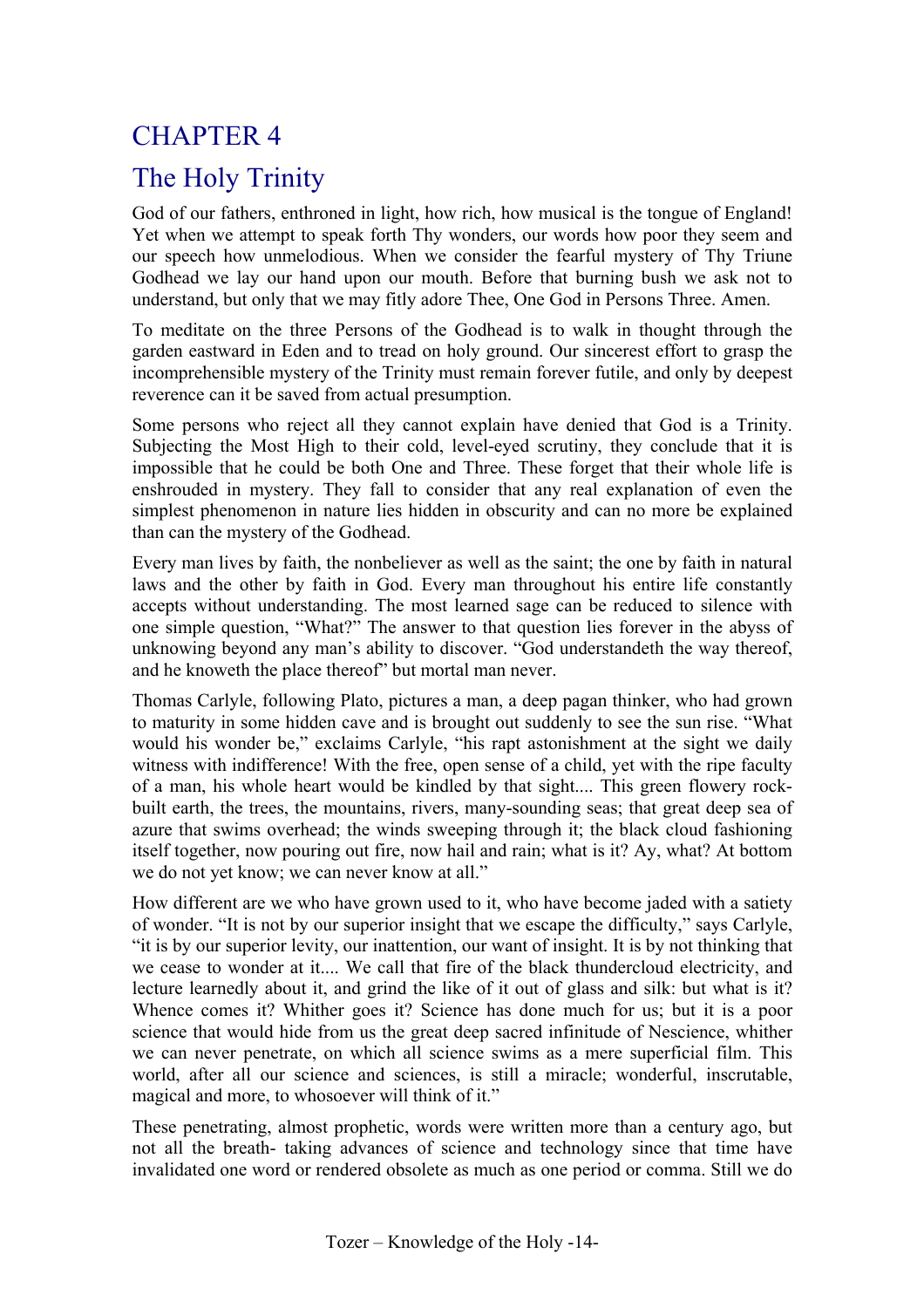not know. We save face by repeating frivolously the popular jargon of science. We harness the mighty energy that rushes through our world; we subject it to fingertip control in our cars and our kitchens; we make it work for us like Aladdin's jinn, but still we do not know what it is. Secularism, materialism, and the intrusive presence of things have put out the light in our souls and turned us into a generation of zombies. We cover our deep ignorance with words, but we are ashamed to wonder, we are afraid to whisper "mystery."

The Church has not hesitated to teach the doctrine of the Trinity. Without pretending to understand, she has given her witness, she has repeated what the Holy Scriptures teach. Some deny that the Scriptures teach the Trinity of the Godhead on the ground that the whole idea of trinity in unity is a contradiction in terms; but since we cannot understand the fall of a leaf by the roadside or the hatching of a robin's egg in the nest yonder, why should the Trinity be a problem to us? "We think more loftily of God," says Michael de Molinos, "by knowing that He is incomprehensible, and above our understanding, than by conceiving Him under any image, and creature beauty, according to our rude understanding."

Not all who called themselves Christians through the centuries were Trinitarians, but as the presence of God in the fiery pillar glowed above the camp of Israel throughout the wilderness journey, saying to all the world, "These are My people," so belief in the Trinity has since the days of the apostles shone above the Church of the Firstborn as she journeyed down the years. Purity and power have followed this faith. Under this banner have gone forth apostles, fathers, martyrs, mystics, hymnists, reformers, revivalists, and the seal of divine approval has rested on their lives and their labors. However they may have differed on minor matters, the doctrine of the Trinity bound them together.

What God declares the believing heart confesses without the need of further proof. Indeed, to seek proof is to admit doubt, and to obtain proof is to render faith superfluous. Everyone who possesses the gift of faith will recognize the wisdom of those daring words of one of the early Church fathers: "I believe that Christ died for me because it is incredible; I believe that he rose from the dead because it is impossible."

That was the attitude of Abraham, who against all evidence waxed strong in faith, giving glory to God. It was the attitude of Anselm, "the second Augustine," one of the greatest thinkers of the Christian era, who held that faith must precede all effort to understand. Reflection upon revealed truth naturally follows the advent of faith, but faith comes first to the hearing ear, not to the cogitating mind. The believing man does not ponder the Word and arrive at faith by a process of reasoning, not does he seek confirmation of faith from philosophy or science. His cry is, "O earth, earth, hear the word of the Lord. Yea, let God be true, but every man a liar. "

Is this to dismiss scholarship as valueless in the sphere of revealed religion? By no means. The scholar has a vitally important task to perform within a carefully prescribed precinct. His task is to guarantee the purity of the text, to get as close as possible to the Word as originally given. He may compare Scripture with Scripture until he has discovered the true meaning of the text. But right there his authority ends. He must never sit in judgment upon what is written. He dare not bring the meaning of the Word before the bar of his reason. He dare not commend or condemn the Word as reasonable or unreasonable, scientific or unscientific. After the meaning is discovered, that meaning judges him; never does he judge it.

The doctrine of the Trinity is truth for the heart. The spirit of man alone can enter through the veil and penetrate into that Holy of Holies. "Let me seek Thee in longing,"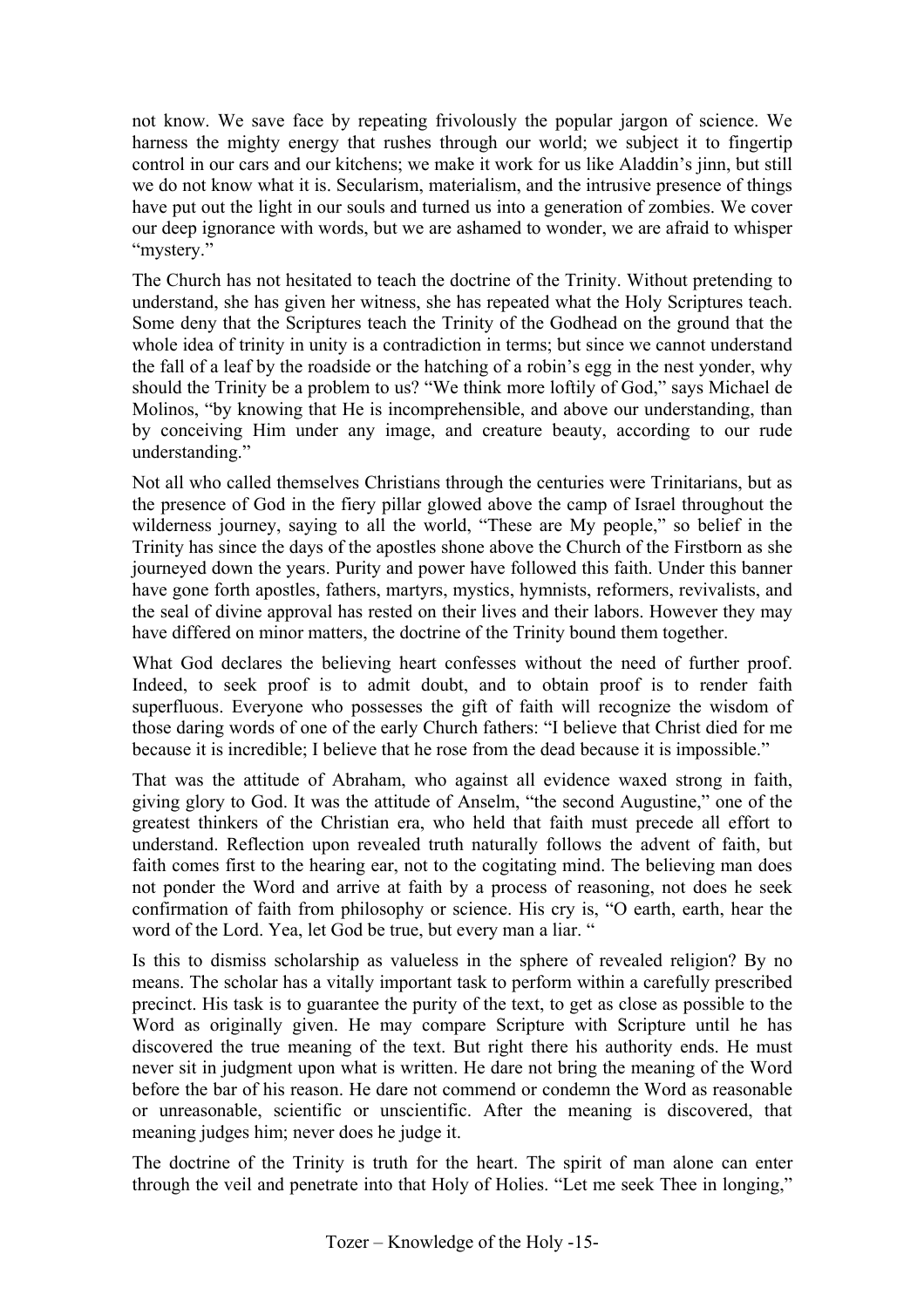pleaded Anselm, "let me long for Thee in seeking; let me find Thee in love, and love Thee in finding." Love and faith are at home in the mystery of the Godhead. Let reason kneel in reverence outside.

Christ did not hesitate to use the plural form when speaking of Himself along with the Father and the Spirit. "We will come unto him and make our abode with him." Yet again He said, "I and my Father are one." It is most important that we think of God as Trinity in Unity, neither confounding the Persons nor dividing the Substance. Only so may we think rightly of God and in a manner worthy of Him and of our own souls.

It was our Lord's claim to equality with the Father that outraged the religionists of His day and led at last to His crucifixion. The attack on the doctrine of the Trinity two centuries later by Arius and others was also aimed at Christ's claim to deity. During the Arian controversy 318 Church fathers (many of them

maimed and scarred by the physical violence suffered in earlier persecutions) met at Nicaea and adopted a statement of faith, one section of which runs:

> *I believe in one Lord Jesus Christ, The only-begotten Son of God, Begotten of Him before all ages, God of God, Light of Light, Very God of Very God, Begotten, not made, Being of one substance with the Father, By whom all things were made.*

For more than sixteen hundred years this has stood as the final test of orthodoxy, as well it should, for it condenses in theological language the teaching of the New Testament concerning the position of the Son in the Godhead.

The Nicene Creed also pays tribute to the Holy Spirit as being Himself God and equal to the Father and the Son:

> *I believe in the Holy Spirit The Lord and giver of life, Which proceedeth from the Father and the Son, Who with the Father and Son together Is worshipped and glorified.*

Apart from the question of whether the Spirit proceeds from the Father alone or from the Father and the Son, this tenet of the ancient creed has been held by the Eastern and Western branches of the Church and by all but a tiny minority of Christians.

The authors of the Athanasian Creed spelled out with great care the relation of the three Persons to each other, filling in the gaps in human thought as far as they were able while staying within the bounds of the inspired Word. "In this Trinity," runs the Creed, "nothing is before or after, nothing is greater or less: but all three Persons coeternal, together and equal."

How do these words harmonize with the saying of Jesus, "My Father is greater than I"? Those old theologians knew, and wrote into the Creed, "Equal to His Father, as touching His Godhead; less than the Father, as touching His manhood," and this interpretation commends itself to every serious-minded seeker after truth in a region where the light is all but blinding.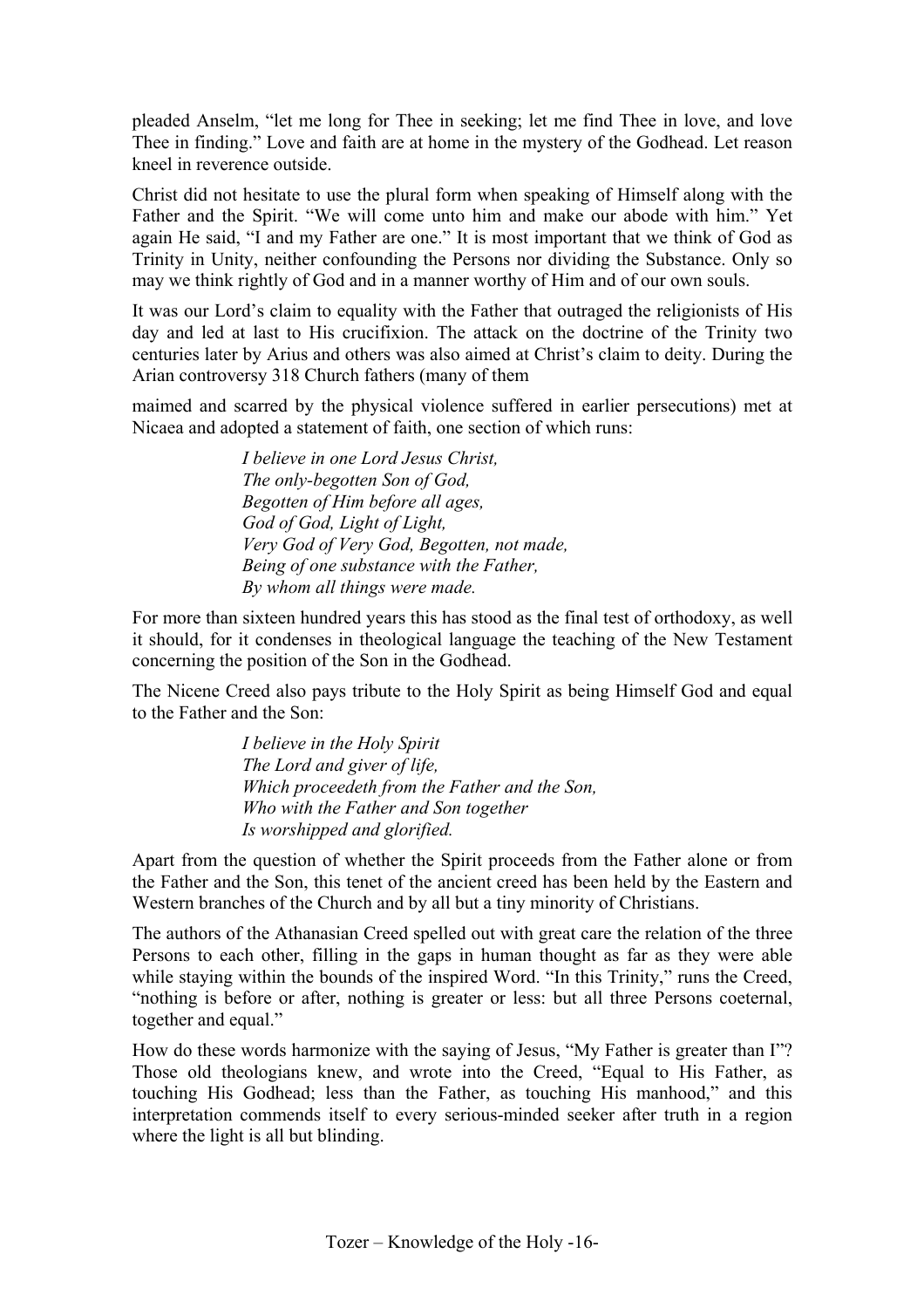To redeem mankind the Eternal Son did not leave the bosom of the Father; while walking among men He referred to Himself as "the only begotten Son which is in the bosom of the Father," and spoke of Himself again as "the Son of man which is in heaven." We grant mystery here, but not confusion. In His incarnation the son veiled His deity, but He did not void it. The unity of the Godhead made it impossible that He should surrender anything of His deity. When He took upon Him the nature of man, He did not degrade Himself or become even for a time less than He had been before. God can never become less than Himself. For God to become anything that He has not been is unthinkable.

The Persons of the Godhead, being one, have one will. They work always together, and never one smallest act is done by one without the instant acquiescence of the other two. Every act of God is accomplished by the Trinity in Unity. Here, of course, we are being driven by necessity to conceive of God in human terms. We are thinking of God by analogy with man, and the result must fall short of ultimate truth; yet if we are to think of God at all, we must do it by adapting creature-thoughts and creature-words to the Creator. It is a real if understandable error to conceive of the Persons of the Godhead as conferring with one another and reaching agreement by interchange of thought as humans do. It has always seemed to me that Milton introduces an element of weakness into his celebrated Paradise Lost when he presents the Persons of the Godhead conversing with each other about the redemption of the human race.

When the Son of God walked the earth as the Son of Man, He spoke often to the Father and the Father answered Him again; as the Son of Man, He now intercedes with God for His people. The dialogue involving the Father and the Son recorded in the Scriptures is always to be understood as being between the Eternal Father and the Man Christ Jesus. That instant, immediate communion between the Persons of the Godhead which has been from all eternity knows not sound nor effort nor motion.

> *Amid the eternal silences None heard but He who always spake, And the silence was unbroken. O marvellous! O worshipful! No song or sound is heard, But everywhere and every hour In love, in wisdom, and in power, The Father speaks His dear Eternal Word.*

Frederick W. Faber

A popular belief among Christians divide the work of God between the three Persons, giving a specific part to each, as, for instance, creation to the Father, redemption to the Son, and regeneration to the Holy Spirit. This is partly true but not wholly so, for God cannot so divide Himself that one Person works while another is inactive. In the Scriptures the three Persons are shown to act in harmonious unity in all the mighty works that are wrought throughout the universe.

In the Holy Scriptures the work of creation is attributed to the Father (Gen. 1:1), to the Son (Col. 1;16), and to the Holy Spirit (Job. 26:13 and Ps. 104:30). The incarnation is shown to have been accomplished by the three Persons in full accord (Luke 1: 35), though only the Son became flesh to dwell among us. At Christ's baptism the Son came up out of the water, the Spirit descended upon Him and the Father's voice spoke from heaven (Matt. 3:16, 17). Probably the most beautiful description of the work of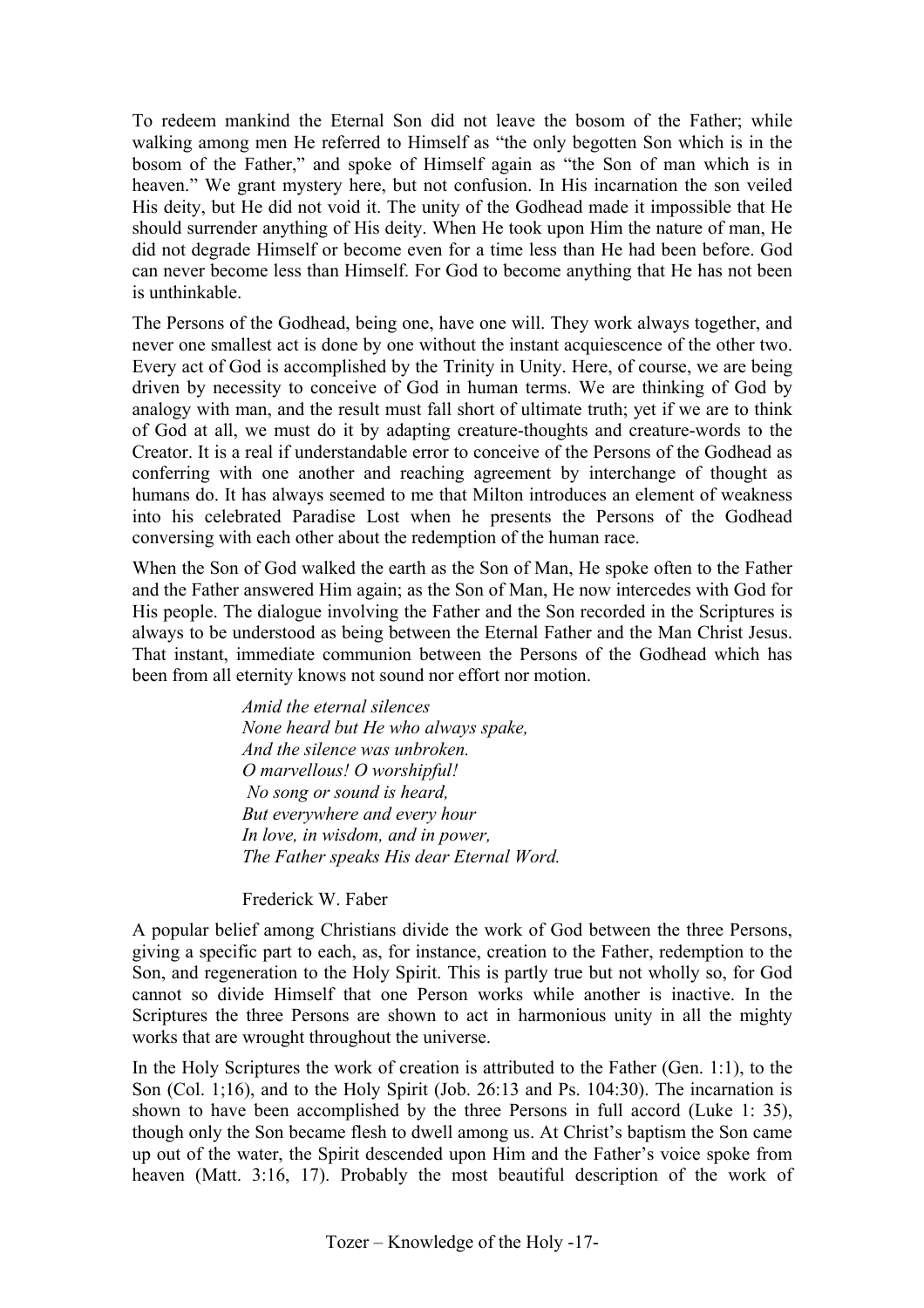atonement is found in Hebrews 9:14, where it is stated that Christ, through the Eternal Spirit, offered Himself without spot to God; and there we behold the three persons operating together.

The resurrection of Christ is likewise attributed variously to the Father (Acts 2:32), to the Son (John 10:17-18), and to the Holy Spirit (Rom. 1:4). The salvation of the individual man is shown by the apostle Peter to be the work of all three Persons of the Godhead (1 Pet. 1:2), and the indwelling of the Christian man's soul is said to be by the Father, the Son, and the Holy Spirit (John 14:15-23).

The doctrine of the Trinity, as I have said before, is truth for the heart. The fact that it cannot be satisfactorily explained, instead of being against it, is in its favor. Such a truth had to be revealed; no one could have imagined it.

> *O Blessed Trinity! O simplest Majesty! O Three in One! Thou art for ever God alone. Holy Trinity! Blessed equal Three. One God, we praise Thee.*

Frederick W. Faber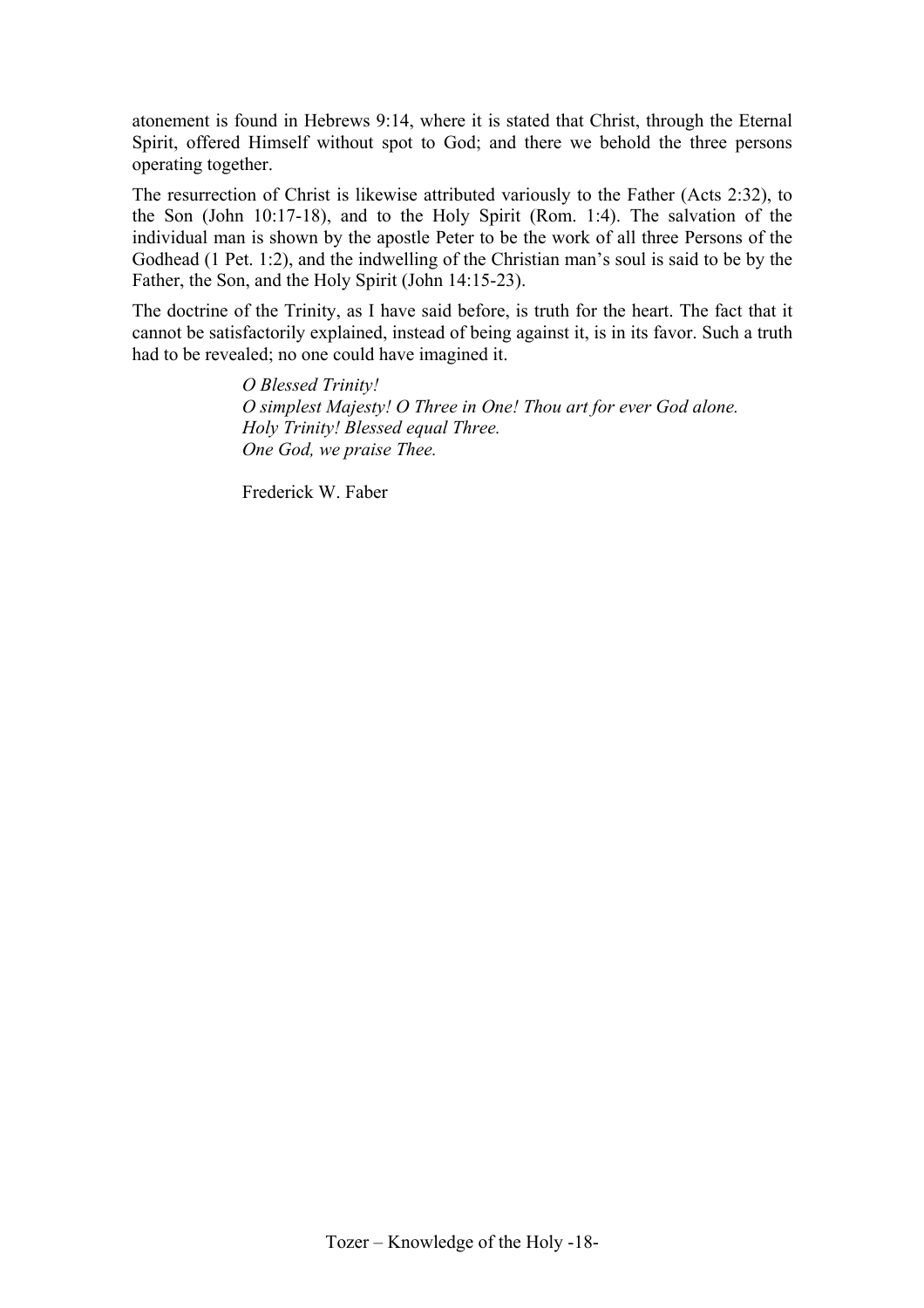#### <span id="page-18-0"></span>The Self-existence of God

Lord of all being! Thou alone canst affirm I AM THAT I AM; vet we who are made in Thine image may each one repeat "I am," so confessing that we derive from Thee and that our words are but an echo of Thine own. We acknowledge Thee to be the great Original of which we through Thy goodness are grateful if imperfect copies. We worship Thee, O Father Everlasting. Amen.

"God has no origin," said Novatian and it is precisely this concept of no-origin which distinguishes That- which-is-God from whatever is not God.

Origin is a word that can apply only to things created. When we think of anything that has origin we are not thinking of God. God is self-existent, while all created things necessarily originated somewhere at some time. Aside from God, nothing is self-caused.

By our effort to discover the origin of things we confess our belief that everything was made by Someone who was made of none. By familiar experience we are taught that everything "came from" something else. Whatever exists must have had a cause that antedates it and was at least equal to it, since the lesser cannot produce the greater. Any person or thing may be at once both caused and the cause of someone or something else; and so, back to the One who is the cause of all but is Himself caused by none.

The child by his question, "Where did God come from?" is unwittingly acknowledging his creaturehood. Already the concept of cause and source and origin is firmly fixed in his mind. He knows that everything around him came from something other than itself, and he simply extends that concept upward to God. The little philosopher is thinking in true creature-idiom and, allowing for his lack of basic information, he is reasoning correctly. He must be told that God has no origin, and he will find this hard to grasp since it introduces a category with which he is wholly unfamiliar and contradicts the bent toward origin-seeking so deeply ingrained in all intelligent beings, a bent that impels them to probe ever back and back toward undiscovered beginnings.

To think steadily of that to which the idea of origin cannot apply is not easy, if indeed it is possible at all. Just as under certain conditions a tiny point of light can be seen, not by looking directly, at it but by focusing the eyes slightly to one side, so it is with the idea of the Uncreated. When we try to focus our thought upon One who is pure uncreated being we may, see nothing at all, for He dwelleth in light that no man can approach unto. Only by faith and love are we able to glimpse Him as he passes by our shelter in the cleft of the rock. "And although this knowledge is very cloudy, vague and general," says Michael de Molinos, being supernatural, it produces a far more clear and perfect cognition of God than any sensible or particular apprehension that can be formed in this life; since all corporeal and sensible images are immeasurably remote from God."

The human mind, being created, has an understandable uneasiness about the Uncreated. We do not find it comfortable to allow for the presence of One who is wholly outside of the circle of our familiar knowledge. We tend to be disquieted by the thought of One who does not account to us for His being, who is responsible to no one, who is selfexistent, self-dependent and self-sufficient.

Philosophy and science have not always been friendly toward the idea of God, the reason being that they are dedicated to the task of accounting for things and are impatient with anything that refuses to give an account of itself. The philosopher and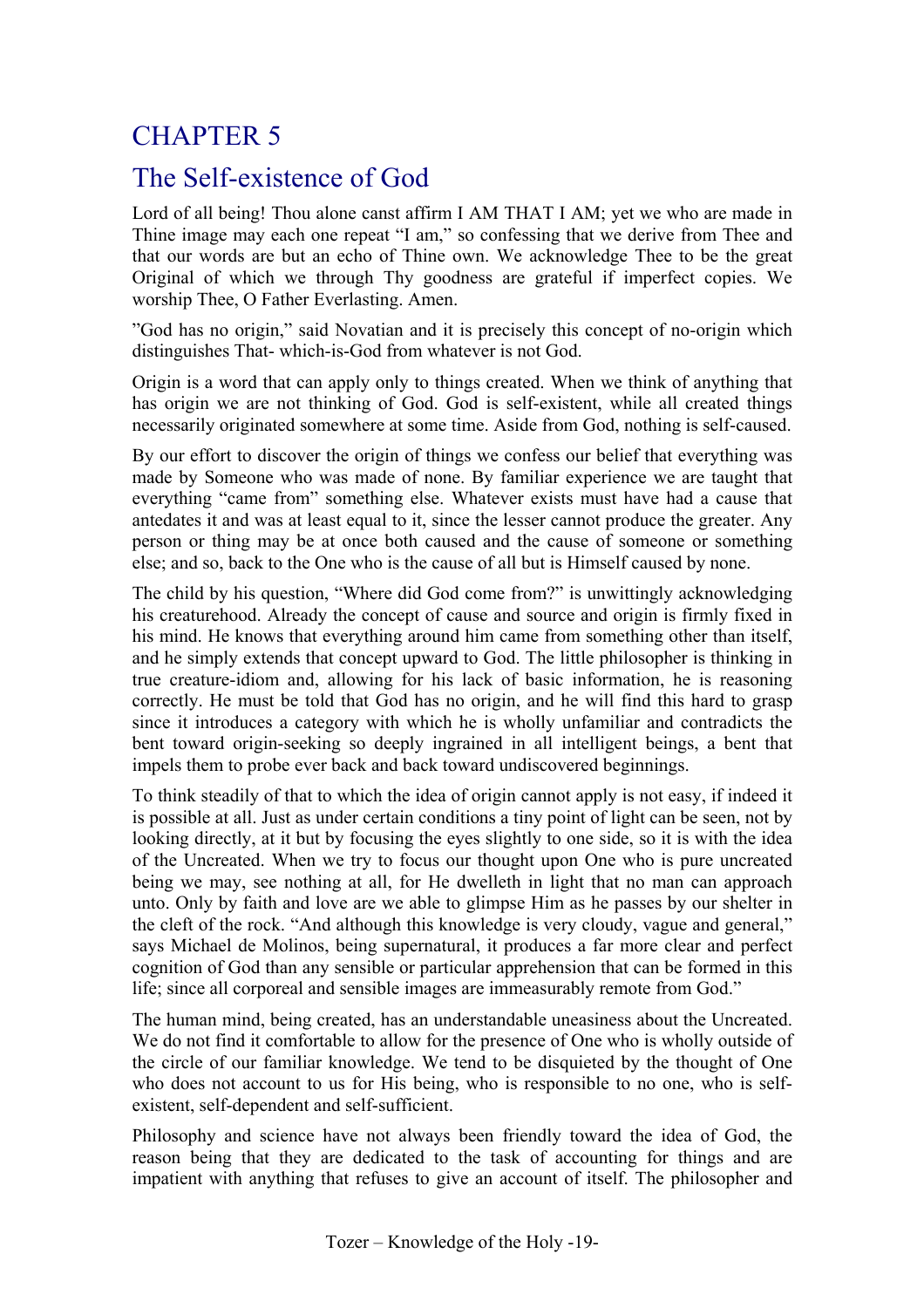the scientist will admit that there is much that they do not know; but that is quite another thing from admitting that there is something which they can never know, which indeed they have no technique for discovering.

To admit that there is One who lies beyond us, who exists outside of all our categories, who will not be dismissed with a name, who will not appear before the bar of our reason, nor submit to our curious inquiries: this requires a great deal of humility, more than most of us possess, so we save face by thinking God down to our level, or at least down to where we can manage Him. Yet how He eludes us! For He is everywhere while He is nowhere, for "where" has to do with matter and space, and God is independent of both. He is unaffected by time or motion, is wholly self-dependent and owes nothing to the worlds His hands have made.

> *Timeless, spaceless, single, lonely, Yet sublimely Three, Thou art grandly, always, only God is Unity! Lone in grandeur, lone in glory, Who shall tell Thy wondrous story? Awful Trinity!*

Frederick W. Faber

It is not a cheerful thought that millions of us who live in a land of Bibles, who belong to churches and labor to promote the Christian religion, may yet pass our whole life on this earth without once having thought or tried to think seriously about the being of God. Few of us have let our hearts gaze in wonder at the I AM, the self-existent Self back of which no creature can think. Such thoughts are too painful for us. We prefer to think where it will do more good - about how to build a better mousetrap, for instance, or how to make two blades of grass grow where one grew before. And for this we are now paying a too heavy price in the secularlzation of our religion and the decay of our inner lives.

Perhaps some sincere but puzzled Christian may at this juncture wish to inquire about the practicality of such concepts as I am trying to set forth here. "What bearing does this have on my life?" he may ask.

"What possible meaning can the self-existence of God have for me and others like me in a world such as this and in times such as these?"

To this I reply that, because we are the handiwork of God, it follows that all our problems and their solutions are theological. Some knowledge of what kind of God it is that operates the universe is indispensable to a sound philosophy of life and a sane outlook on the world scene.

The much-quoted advice of Alexander Pope, Know then thyself, presume not God to scan: The proper study of mankind is man,

if followed literally would destroy any possibility of man's ever knowing himself in any but the most superficial way. We can never know who or what we are till we know at least something of what God is. For this reason the self-existence of God is not a wisp of dry doctrine, academic and remote; it is in fact as near as our breath and as practical as the latest surgical technique.

For reasons known only to Himself, God honored man above all other beings by creating him in His own image. And let it be understood that the divine image in man is not a poetic fancy, not an idea born of religious longing. It is a solid theological fact,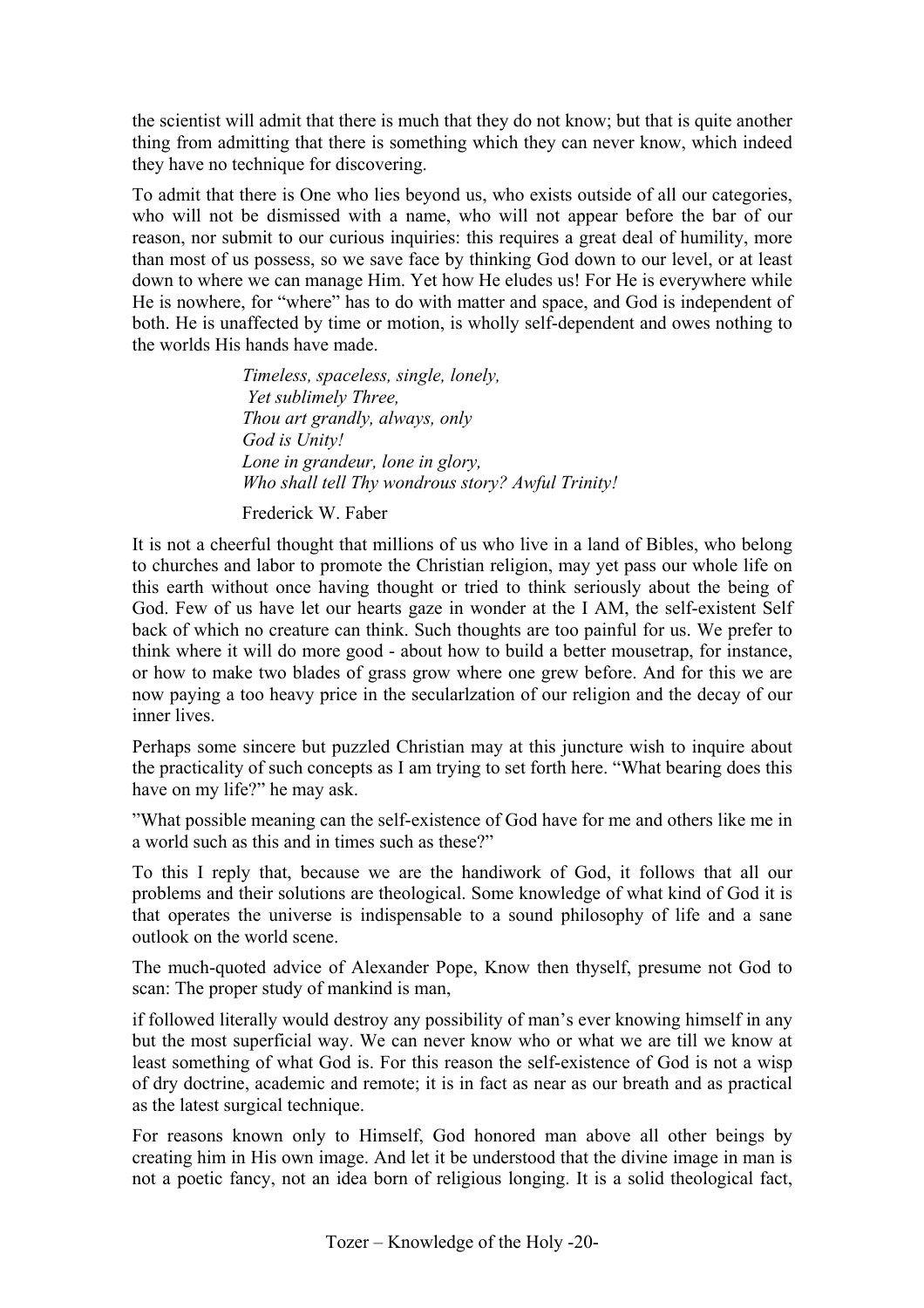taught plainly throughout the Sacred Scriptures and recognized by the Church as a truth necessary to a right understanding of the Christian faith.

Man is a created being, a derived and contingent self, who of himself possesses nothing but is dependent each moment for his existence upon the One who created him after His own likeness. The fact of God is necessary to the fact of man. Think God away and man has no ground of existence.

That God is everything and man nothing is a basic tenet of Christian faith and devotion; and here the teachings of Christianity coincide with those of the more advanced and philosophical religions of the East. Man for all his genius is but an echo of the original Voice, a reflection of the uncreated Light. As a sunbeam perishes when cut off from the sun, so man apart from God would pass back into the void of nothingness from which he first leaped at the creative call.

Not man only, but everything that exists came out of and is dependent upon the continuing creative impulse. "In the beginning was the Word, and the Word was with God, and the Word was God.... All things were made by him and without him was not any thing made that was made." That is how John explains it, and with him agrees the apostle Paul: "For by him were all things created, that are in heaven and that are in earth, visible and invisible, whether they be thrones, or dominions, or principalities, or powers: all things were created by him, and for him; and he is before all things, and by him all things consist." To this witness the writer to the Hebrews adds his voice, testifying of Christ that He is the brightness of God's glory and the express image of His Person, and that He upholds all things by the word of His power.

In this utter dependence of all things upon the creative will of God lies the possibility for both holiness and sin. One of the marks of God's image in man is his ability to exercise moral choice. The teaching of Christianity is that man chose to be independent of God and confirmed his choice by deliberately disobeying a divine command. This act violated the relationship that normally existed between God and His creature; it rejected God as the ground of existence and threw man back upon himself. Thereafter he became not a planet revolving around the central Sun, but a sun in his own right, around which everything else must revolve.

A more positive assertion of selfhood could not be imagined than those words of God to Moses: I AM THAT I AM. Everything God is, everything that is God, is set forth in that unqualified declaration of independent being. Yet in God, self is not sin but the quintessence of all possible goodness, holiness and truth.

The natural man is a sinner because and only because he challenges God's selfhood in relation to his own. In all else he may willingly accept the sovereignty of God; in his own life he rejects it. For him, God's dominion ends where his begins. For him, self becomes Self, and in this he unconsciously imitates Lucifer, that fallen son of the morning who said in his heart, "I will ascend into heaven, I will exalt my throne above the stars of God. . . . I will be like the Most High."

Yet so subtle is self that scarcely anyone is conscious of its presence. Because man is born a rebel, he is unaware that he is one. His constant assertion of self, as far as he thinks of it at all, appears to him a perfectly normal thing. He is willing to share himself, sometimes even to sacrifice himself for a desired end, but never to dethrone himself. No matter how far down the scale of social acceptance he may slide, he is still in his own eyes a king on a throne, and no one, not even God, can take that throne from him.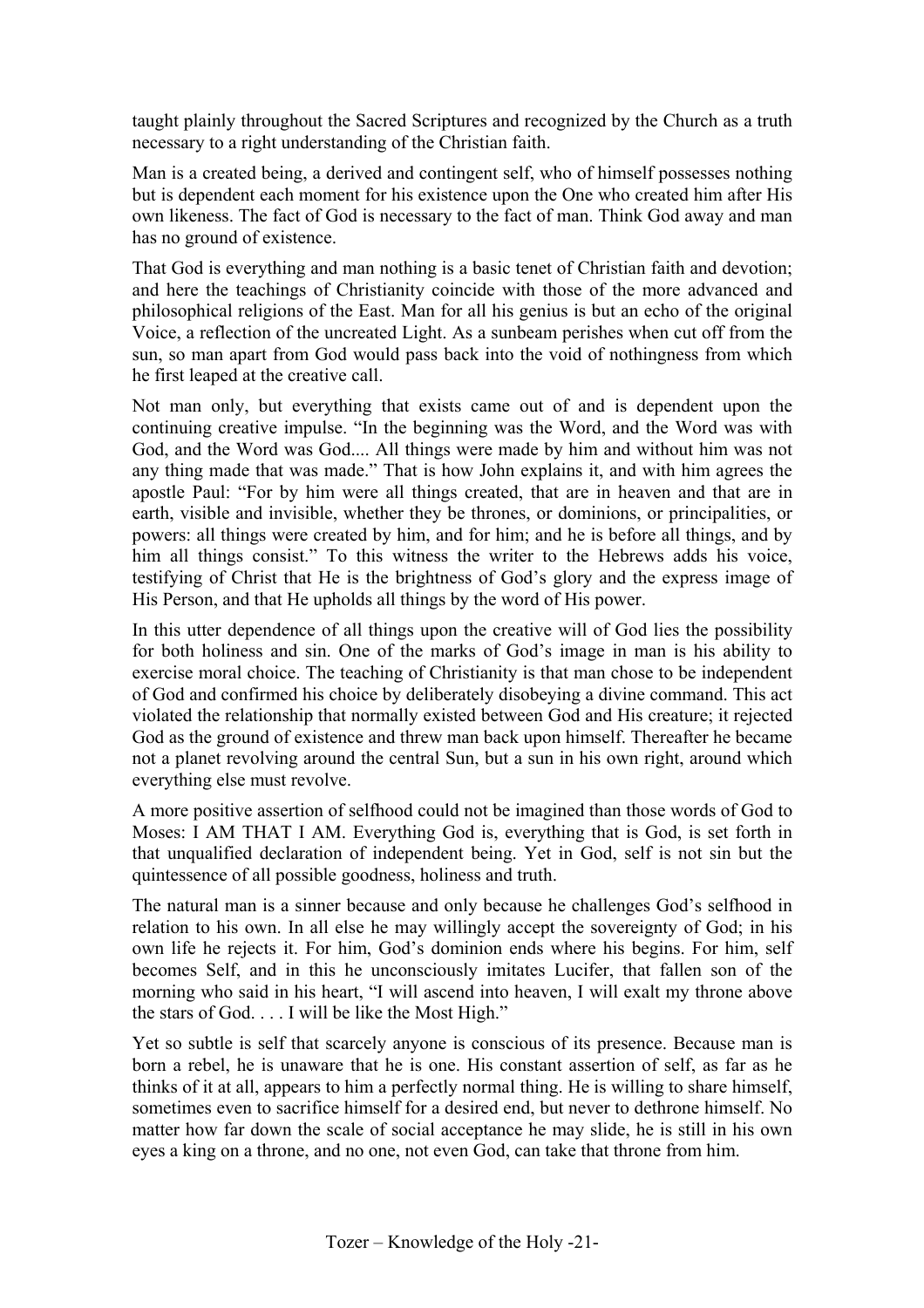Sin has many manifestations but its essence is one. A moral being, created to worship before the throne of God, sits on the throne of his own selfhood and from that elevated position declares, "I AM." That is sin in its concentrated essence; yet because it is natural it appears to be good. It is only when in the gospel the soul is brought before the face of the Most Holy One without the protective shield of ignorance that the frightful moral incongruity is brought home to the conscience. In the language of evangelism the man who is thus confronted by the fiery presence of Almighty God is said to be under conviction. Christ referred to this when He said of the Spirit whom He would send to the world, "And when he is come, he will reprove the world of sin, and of righteousness, and of judgment."

The earliest fulfilment of these words of Christ was at Pentecost after Peter had preached the first great Christian sermon. "Now when they heard this, they were pricked in their heart, and said unto Peter and to the rest of the apostles, Men and brethren, what shall we do?" This "What shall we do?" is the deep heart cry of every man who suddenly realizes that he is a usurper and sits on a stolen throne. However painful, it is precisely this acute moral consternation that produces true repentance and makes a robust Christian after the penitent has been dethroned and has found forgiveness and peace through the gospel.

"Purity of heart is to will one thing," said Kierkegaard, and we may with equal truth turn this about and declare, "The essence of sin is to will one thing," for to set our will against the will of God is to dethrone God and make ourselves supreme in the little kingdom of Mansoul. This is sin at its evil root. Sins may multiply like the sands by the seashore, but they are yet one. Sins are because sin is. This is the rationale behind the much maligned doctrine of natural depravity which holds that the independent man can do nothing but sin and that his good deeds are really not good at all. His best religious works God rejects as He rejected the offering of Cain. Only when he has restored his stolen throne to God are his works acceptable.

The struggle of the Christian man to be good while the bent toward self-assertion still lives within him as a kind of unconscious moral reflex is vividly described by the apostle Paul in the seventh chapter of his Roman Epistle; and his testimony is in full accord with the teaching of the prophets. Eight hundred years before the advent of Christ the prophet Isaiah identified sin as rebellion against the will of God and the assertion of the right of each man to choose for himself the way he shall go. "All we like sheep have gone astray," he said, "we have turned every one to his own way," and I believe that no more accurate description of sin has ever been given.

The witness of the saints has been in full harmony with prophet and apostle, that an inward principle of self lies at the source of human conduct, turning everything men do into evil. To save us completely Christ must reverse the bent of our nature; He must plant a new principle within us so that our subsequent conduct will spring out of a desire to promote the honor of God and the good of our fellow men. The old self-sins must die, and the only instrument by which they can be slain is the Cross. "If any man come after me, let him deny himself, and take up his cross, and follow me," said our Lord, and years later the victorious Paul could say, "I am crucified with Christ: nevertheless I live; yet not I, but Christ liveth in me."

> *My God, shall sin its power maintain And in my soul defiant live! 'Tis not enough that Thou forgive, The cross must rise and self be slain. O God of love, Thy power disclose:*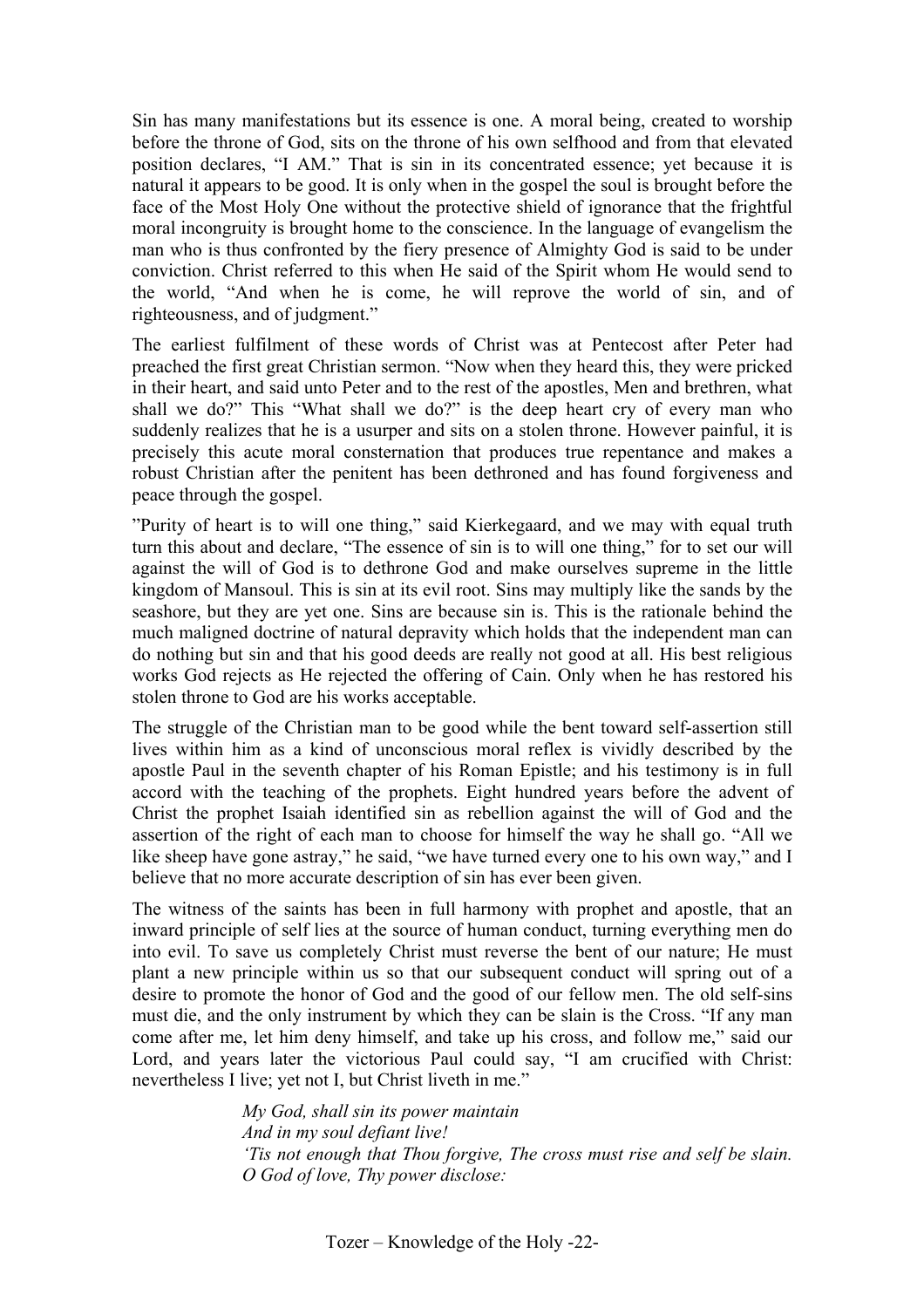*'Tis not enough that Christ should rise, I, too, must seek the brightening skies, And rise from death, as Christ arose.* Greek hymn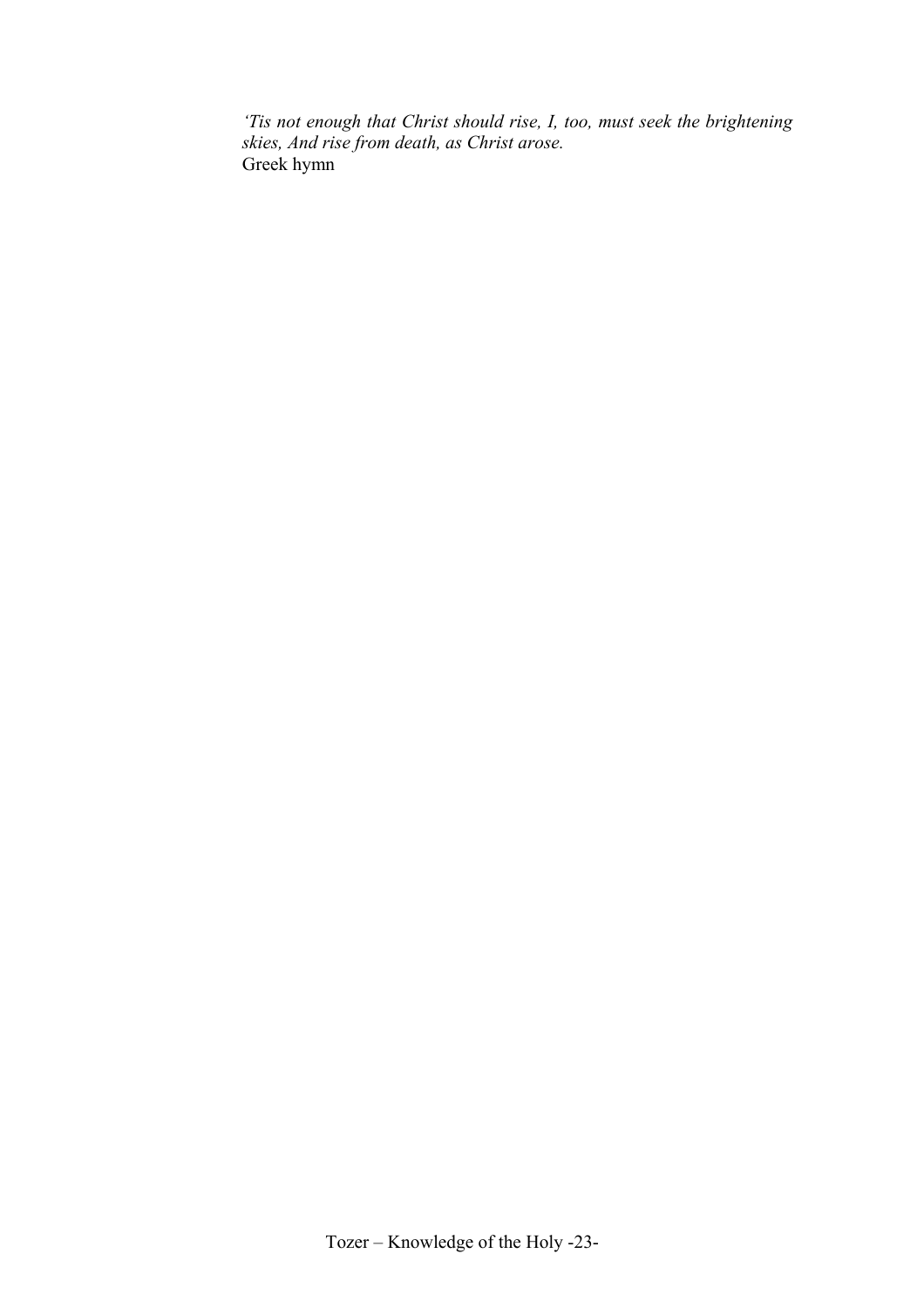#### <span id="page-23-0"></span>The Self-sufficiency of God

Teach us, O God, that nothing is necessary to Thee. Were anything necessary to Thee that thing would be the measure of Thine imperfection: and how could we worship one who is imperfect? If nothing is necessary to Thee, then no one is necessary, and if no one, then not we. Thou dost seek us though Thou does not need us. We seek Thee because we need Thee, for in Thee we live and move and have our being. Amen

"The Father hath life in himself," said our Lord, and it is characteristic of His teaching that He thus in a brief sentence sets forth truth so lofty as to the transcend the highest reaches of human thought. God, He said, is self-sufficient; He is what He is in Himself, in the final meaning of those words.

Whatever God is, and all that God is, He is in Himself. All life is in and from God, whether it be the lowest form of unconscious life or the highly self-conscious, intelligent life of a seraph. No creature has life in itself; all life is a gift from God.

The life of God, conversely, is not a gift from another. Were there another from whom God could receive the gift of life, or indeed any gift whatever, that other would be God in fact. An elementary but correct way to think of God is as the One who contains all, who gives all that is given, but who Himself can receive nothing that He has not first given.

To admit the existence of a need in God is to admit incompleteness in the divine Being. Need is a creature- word and cannot be spoken of the Creator. God has a voluntary relation to everything He has made, but

He has no necessary relation to anything outside of Himself. His interest in His creatures arises from His sovereign good pleasure, not from any need those creatures can supply nor from any completeness they can bring to Him who is complete in Himself.

Again we must reverse the familiar flow of our thoughts and try to understand that which is unique, that which stands alone as being true in this situation and nowhere else. Our common habits of thought allow for the existence of need among created things. Nothing is complete in itself but requires something outside itself in order to exist. All breathing things need air; every organism needs food and water. Take air and water from the earth and all life would perish instantly. It may be stated as all axiom that to stay alive every created thing needs some other created thing and all things need God. To God alone nothing is necessary.

The river grows larger by its tributaries, but where is the tributary that can enlarge the One out of whom came everything and to whose infinite fullness all creation owes its being?

> *Unfathomable Sea: all life is out of Thee, And Thy life is Thy blissful Unity.*

Frederick W. Faber

The problem of why God created the universe still troubles thinking men; but if we cannot know why, we can at least know that He did not bring His worlds into being to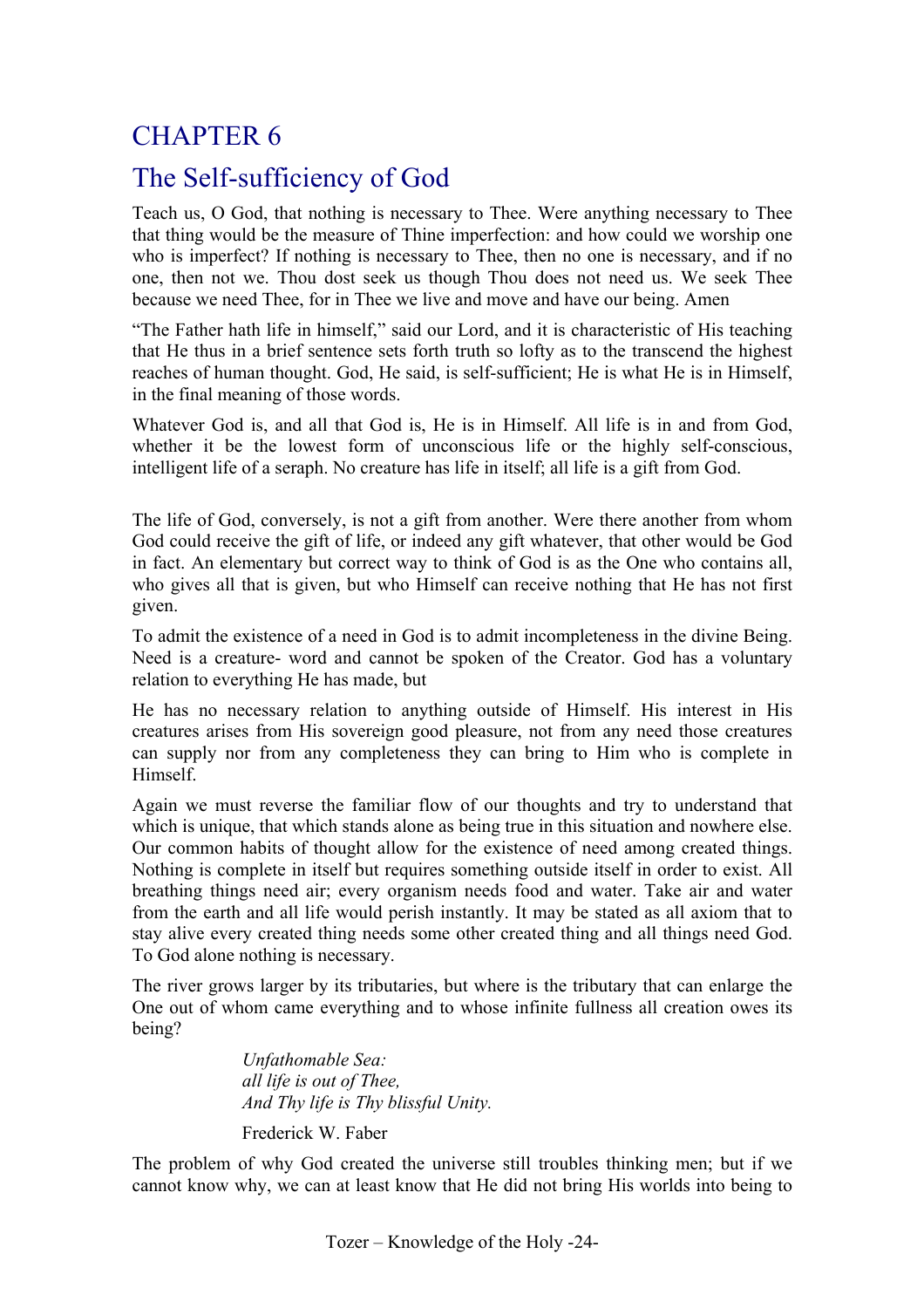meet some unfulfilled need in Himself, as a man might build a house to shelter him against the winter cold or plant a field of corn to provide him with necessary food. The word necessary is wholly foreign to God.

Since He is the Being supreme over all, it follows that God cannot be elevated. Nothing is above Him, nothing beyond Him. Any motion in His direction is elevation for the creature; away from Him, descent. He holds His position out of Himself and by leave of none. As no one can promote Him, so no one can degrade Him. It is written that He upholds all things by the word of His power. How can He be raised or supported by the things He upholds?

Were all human beings suddenly to become blind, still the sun would shine by day and the stars by night, for these owe nothing to the millions who benefit from their light. So, were every man on earth to become atheist, it could not affect God in any way. He is what He is in Himself without regard to any other. To believe in Him adds nothing to His perfections; to doubt Him takes nothing away.

Almighty God, just because He is almighty, needs no support. The picture of a nervous, ingratiating God fawning over men to win their favor is not a pleasant one; yet if we look at the popular conception of God that is precisely what we see. Twentieth century Christianity has put God on charity. So lofty is our opinion of ourselves that we find it quite easy, not to say enjoyable, to believe that we are necessary to God. But the truth is that God is not greater for our being, nor would He be less if we did not exist. That we do exist is altogether of God's free determination, not by our desert nor by divine necessity.

Probably the hardest thought of all for our natural egotism to entertain is that God does not need our help. We commonly represent Him as a busy, eager, somewhat frustrated Father hurrying about seeking help to carry out His benevolent plan to bring peace and salvation to the world, but, as said the Lady Julian, "I saw truly that God doeth all-thing, be it never so little." The God who worketh all things surely needs no help and no helpers.

Too many missionary appeals are based upon this fancied frustration of Almighty God. An effective speaker can easily excite pity in his listeners, not only for the heathen but for the God who has tried so hard and so long to save them and has failed for want of support. I fear that thousands of younger persons enter Christian service from no higher motive than to help deliver God from the embarrassing situation His love has gotten Him into and His limited abilities seem unable to get Him out of. Add to this a certain degree of commendable idealism and a fair amount of compassion for the underprivileged and you have the true drive behind much Christian activity today.

Again, God needs no defenders. He is the eternal Undefended. To communicate with us in all idiom we can understand, God in the Scriptures makes full use of military terms; but surely it was never intended that we should think of the throne of the Majesty on high as being under siege, with Michael and his hosts or some other heavenly beings defending it from stormy overthrow. So to think is to misunderstand everything the Bible would tell us about God. Neither Judaism nor Christianity could approve such puerile notions. A God who must be defended is one who can help us only while someone is helping Him. We may count upon Him only if He wins in the cosmic seesaw battle between right and wrong. Such a God could not command the respect of intelligent men; He could only excite their pity.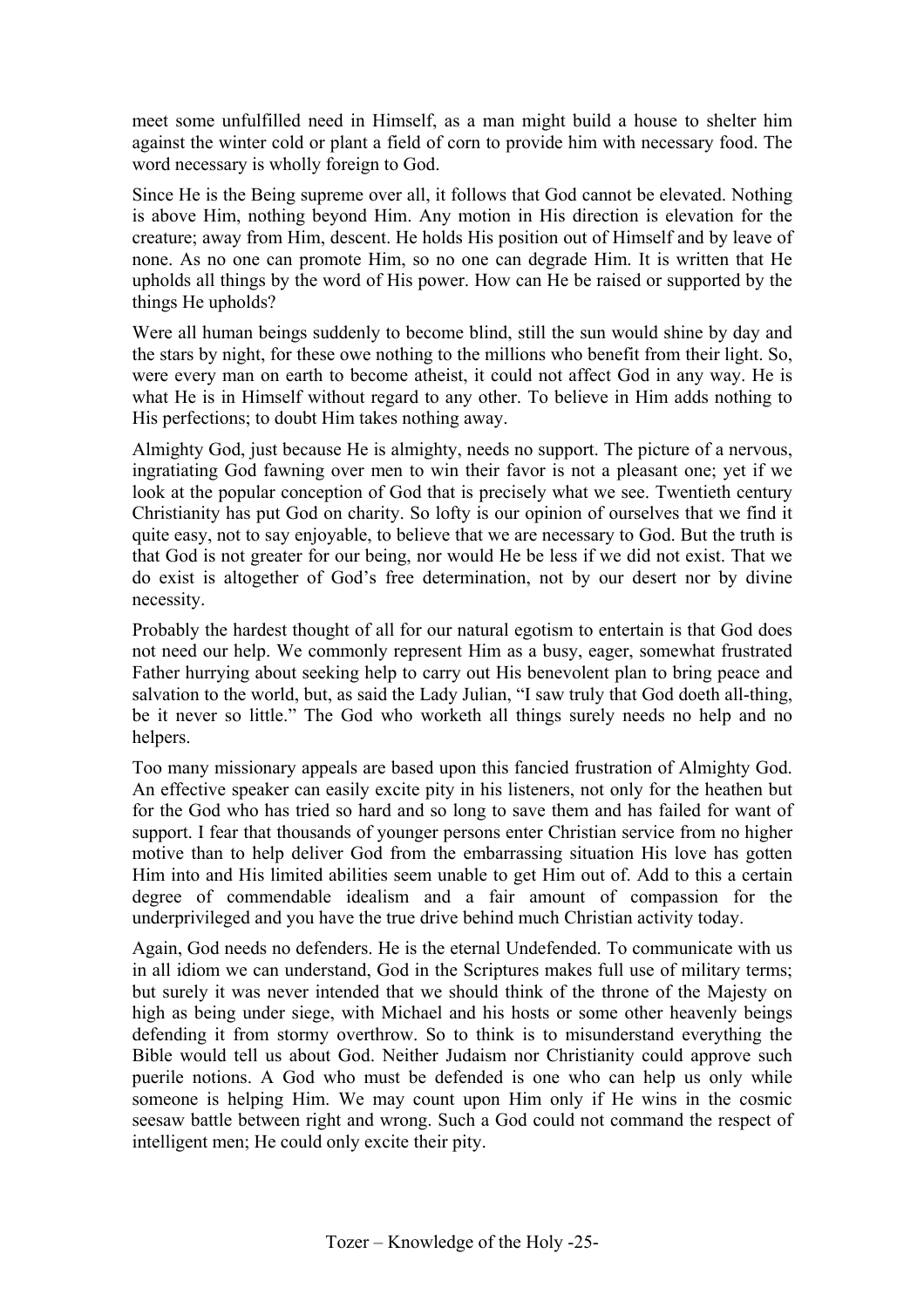To be right we must think worthily of God. It is morally imperative that we purge from our minds all ignoble concepts of the Deity and let Him be the God in our minds that He is in His universe. The Christian religion has to do with God and man, but its focal point is God, not man. Man's only claim to importance is that he was created in the divine image; in himself he is nothing. The psalmists and prophets of the Scriptures refer sad scorn to weak man whose breath is in his nostrils, who grows up like the grass in the morning only to be cut down and wither before the setting of the sun. That God exists for himself and man for the glory of God is the emphatic teaching of the Bible. The high honor of God is first in heaven as it must yet be in earth.

From all this we may begin to understand why the Holy Scriptures have so much to say about the vital place of faith and why they brand unbelief as a deadly sin. Among all created beings, not one dare trust it itself. God alone trusts in himself; all other beings must trust in Him. Unbelief is actually perverted faith, for it puts its trust not in the living God but in dying men. The unbeliever denies the self-sufficiency of

God and usurps attributes that are not his. This dual sin dishonors God and ultimately destroys the soul of the man.

In His love and pity God came to us as Christ. This has been the consistent position of the Church from the days of the apostles. It is fixed for Christian belief in the doctrine of the incarnation of the Eternal Son. In recent times, however, this has come to mean something different from, and less than, what it meant to the early church. The Man Jesus as He appeared in the flesh has been equated with the Godhead and all His human weaknesses and limitations attributed to the Deity. The truth is that the Man who walked among us was a demonstration, not of unveiled deity but of perfect humanity. The awful majesty of the Godhead was mercifully sheathed in the soft envelope of Human nature to protect mankind. "Go down," God told Moses on the mountain, "charge the people, less they break through unto the Lord to gaze, and many of them perish"; and later, "Thou canst not see my face: for there shall no man see me, and live."

Christians today appear to know Christ only after the flesh. They try to achieve communion with Him by divesting Him of His burning holiness and unapproachable majesty, the very attributes He veiled while on earth but assumed in fullness of glory upon His ascension to the Father's right hand. The Christ of popular Christianity has a weak smile and a halo. He has become Someone-up-There who likes people, at least some people, and these are grateful but not too impressed. If they need Him, He also needs them.

Let us not imagine that the truth of the divine self-sufficiency will paralyse Christian activity. Rather it will stimulate all holy endeavor. This truth, while a needed rebuke to human self-confidence, will when viewed in its Biblical perspective lift from our minds the exhausting load of mortality and encourage us to take the easy yoke of Christ and spend ourselves in Spirit-inspired toil for the honor of God and the good of mankind. For the blessed news is that the God who needs no one has in sovereign condescension set Himself to work by and in and through His obedient children.

If all this appears self-contradictory - Amen, be it so. The various elements of truth stand in perpetual antithesis, sometimes requiring us to believe apparent opposites while we wait for the moment when we shall know as we are known. Then truth which now appears to be in conflict with itself will arise in shining unity and it will be seen that the conflict has not been in the truth but in our sin-damaged minds.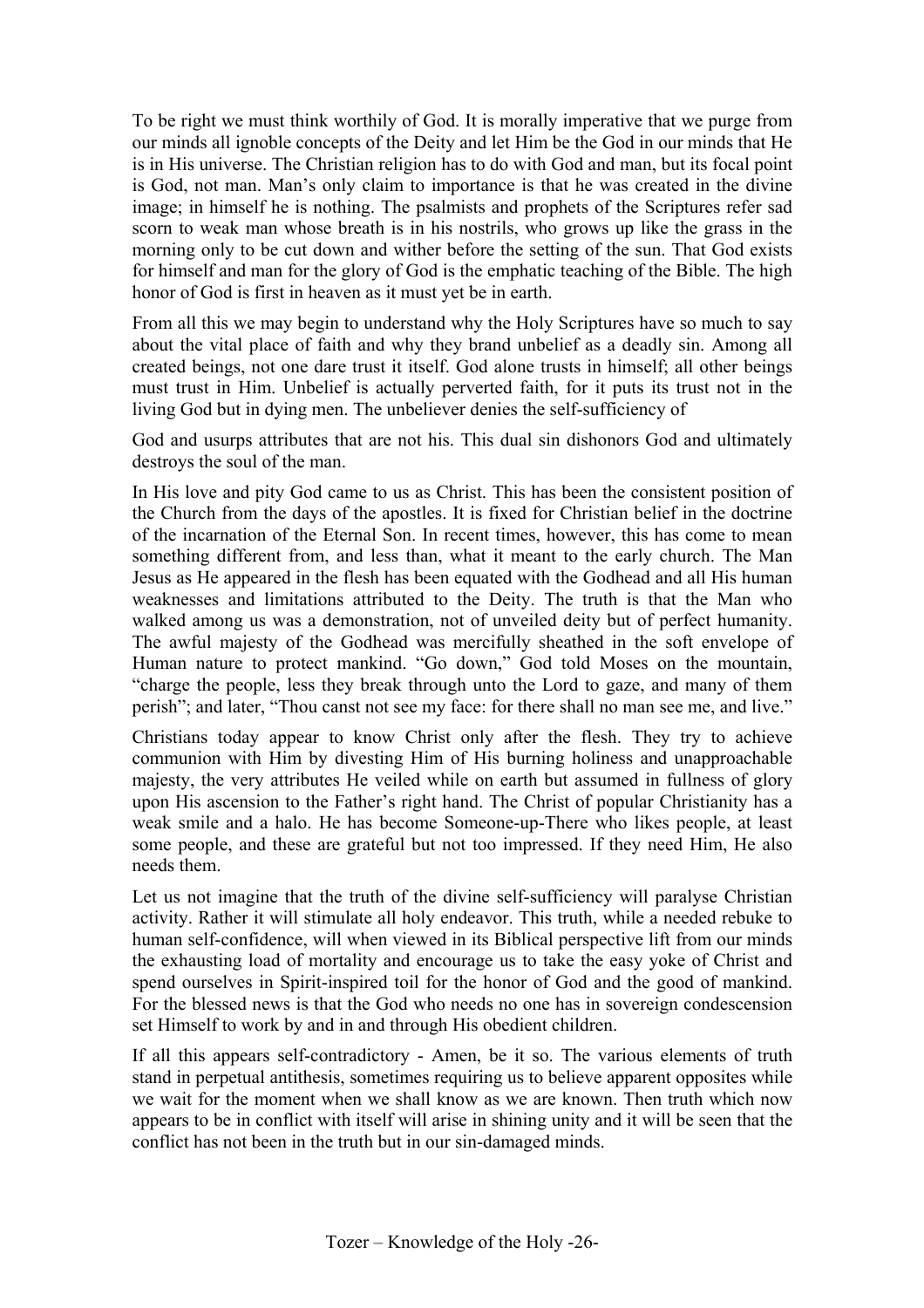In the meanwhile our inner fulfilment lies in loving obedience to the commandments of Christ and the inspired admonitions of His apostles. "It is God which worketh in you." He needs no one, but when faith is present He works through anyone. Two statements are in this sentence and a healthy spiritual life requires that we accept both. For a full generation the first has been in almost total eclipse, and that to our deep spiritual injury.

Fountain of good, all blessing flows From Thee; no want Thy fulness knows; What but Thyself canst Thou desire? Yet, self-sufficient as Thou art,

Thou dost desire my worthless heart. This, only this, dost Thou require. Johann Scheffler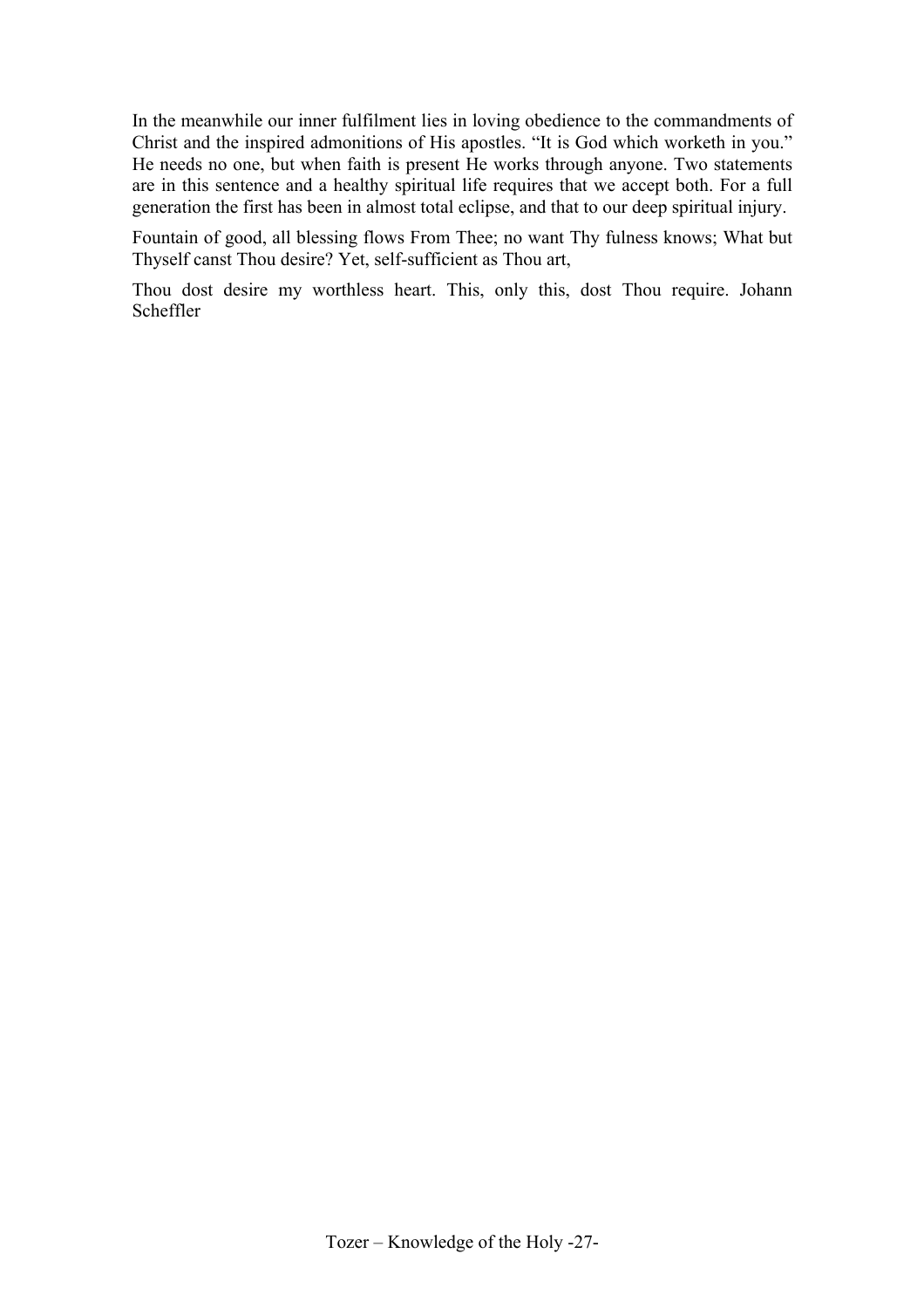#### <span id="page-27-0"></span>The Eternity of God

This day our hearts approve with gladness what our reason can never fully comprehend, even Thine eternity, O Ancient of Days. Art Thou not from everlasting, O Lord, my God, mine Holy One?

We worship Thee, the Father Everlasting, whose years shall have no end; and Thee, the love-begotten Son whose goings forth have been ever of old; we also acknowledge and adore Thee, Eternal Spirit, who before the foundation of the world didst live and love in coequal glory with the Father and the Son.

Enlarge and purify the mansions of our souls that they may be fit habitations for Thy Spirit, who dost prefer before all temples the upright heart and pure. Amen.

The concept of everlastingness runs like a lofty mountain range throughout the entire Bible and looms large in orthodox Hebrew and Christian thought. Were we to reject the concept, it would be altogether impossible for us to think again the thoughts of prophets and apostles, so full were they of the long dreams of eternity.

Because the word everlasting is sometimes used by the sacred writers to mean no more than long-lasting (as "the everlasting hills"), some persons have argued that the concept of unending existence was not in the minds of the writers when they used the word but was supplied later by the theologians. This is of course a serious error, and, as far as I can see, has no ground in serious scholarship. It has been used by certain teachers as an escape from the doctrine of eternal punishment. These reject the eternity of moral retribution, and to be consistent they are forced to weaken the whole idea of endlessness. This is not the only instance where an attempt was made to slay a truth to keep it quiet lest it appear as a material witness against an error.

The truth is that if the Bible did not teach that God possessed endless being in the ultimate meaning of that term, we would be compelled to infer it from His other attributes, and if the Holy Scriptures had no word for absolute everlastingness, it would be necessary for us to coin one to express the concept, for it is assumed, implied, and generally taken for granted everywhere throughout the inspired Scriptures. The idea of endlessness is to the kingdom of God what carbon is to the kingdom of nature. As carbon is present almost everywhere, as it is an essential element in all living matter and supplies all life with energy, so the concept of everlastingness is necessary to give meaning to any Christian doctrine. Indeed I know of no tenet of the Christian creed that could retain its significance if the idea of eternity were extracted from it.

"From everlasting to everlasting, thou art God," said Moses in the Spirit. "From the vanishing point to the vanishing point" would be another way to say it quite in keeping with the words as Moses used them. The mind looks backward in time till the dim past vanishes, then turns and looks into the future till thought and imagination collapses from exhaustion: and God is at both points, unaffected by either.

Time marks the beginning of created existence, and because God never began to exist it can have no application to Him. "Began" is a time-word, and it can have no personal meaning for the high and lofty

> *One that inhabited eternity. No age can heap its outward years on Thee; Dear God! Thou art; Thyself, Thine own eternity. Frederick F. Faber*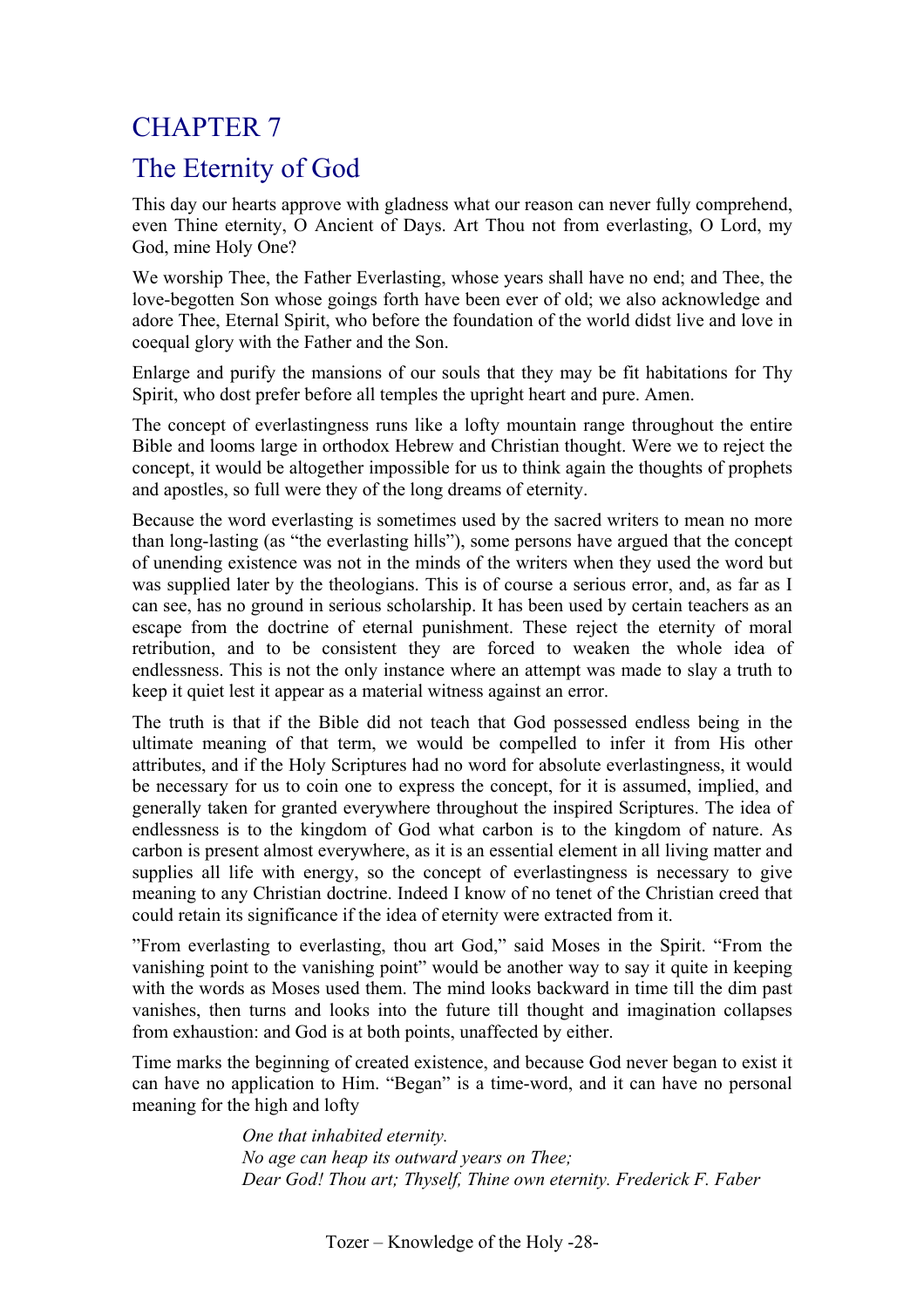Because God lives in an everlasting now, He has no past and no future. When timewords occur in the Scriptures they refer to our time, not to His. When the four living creatures before the throne cry day and night, "Holy, holy, holy, Lord God Almighty, which was, and is, and is to come," they are identifying God with the flow of creaturelife with its familiar three tenses; and this is right and good, for God has sovereignly willed so to identify Himself. But since God is uncreated, He is not himself affected by that succession of consecutive changes we call time.

God dwells in eternity but time dwells in God. He has already lived all our tomorrows as He has lived all our yesterdays. An illustration offered by C. S. Lewis may help us here. He suggests that we think of a sheet of paper infinitely extended. That would be eternity. Then on that paper draw a short line to represent time. As the line begins and ends on that infinite expanse, so time began in God and will end in Him.

That God appears at time's beginning is not too difficult to comprehend, but that He appears at the beginning and end of time simultaneously is not so easy to grasp; yet it is true. Time is known to us by a succession of events. It is the way we account for consecutive changes in the universe. Changes take place not all at once but in succession, one after the other, and it is the relation of "after" to "before" that gives us our idea of time. We wait for the sun to move from east to west or for the hour hand to move around the face of the clock, but God is not compelled so to wait. For Him everything that will happen has already happened.

This is why God can say, "I am God, and there is none like me, declaring the end from the beginning." He sees the end and the beginning in one view. "For infinite duration, which is eternity's self, includeth all succession," says Nicholas of Cusa, "and all which seemeth to us to be in succession existeth not posterior to Thy concept, which is eternity.... Thus, because Thou art God almighty, Thou dwellest within the wall of Paradise, and this wall is that coincidence where later is one with earlier, where the end is one with the beginning, where Alpha and Omega are the same.... For NOW and THEN coincide in the circle of the wall of Paradise. But, O my God, the Absolute and Eternal, it is beyond the present and the past that Thou dost exist and utter speech."

When He was a very old man, Moses wrote the psalm from which I have quoted earlier in this chapter. In it he celebrates the eternity of God. To him this truth is a solid theological fact as firm and hard as that Mount Sinai with which he was so familiar, and for him it had two practical meanings: since God is eternal, He can be and continue forever to be the one safe home for His time-driven children. "Lord, thou hast been our dwelling place in all generations." The second thought is less comforting: God's eternity is so long and our years on earth are so few, how shall we establish the work of our hands? How shall we escape the abrasive action of events that would wear us out and destroy us? God fills and dominates the psalm, so it is to Him that Moses makes his plaintive appeal, "So teach us to number our days, that we may apply our hearts unto wisdom." May the knowledge of Thy eternity not be wasted on me!

We who live in this nervous age would be wise to meditate on our lives and our days long and often before the face of God and on the edge of eternity. For we are made for eternity as certainly as we are made for time, and as responsible moral beings we must deal with both.

"He hath set eternity in their heart," said the Preacher, and I think he here sets forth both the glory and the misery of men. To be made for eternity and forced to dwell in time is for mankind a tragedy of huge proportions. All within us cries for life and permanence,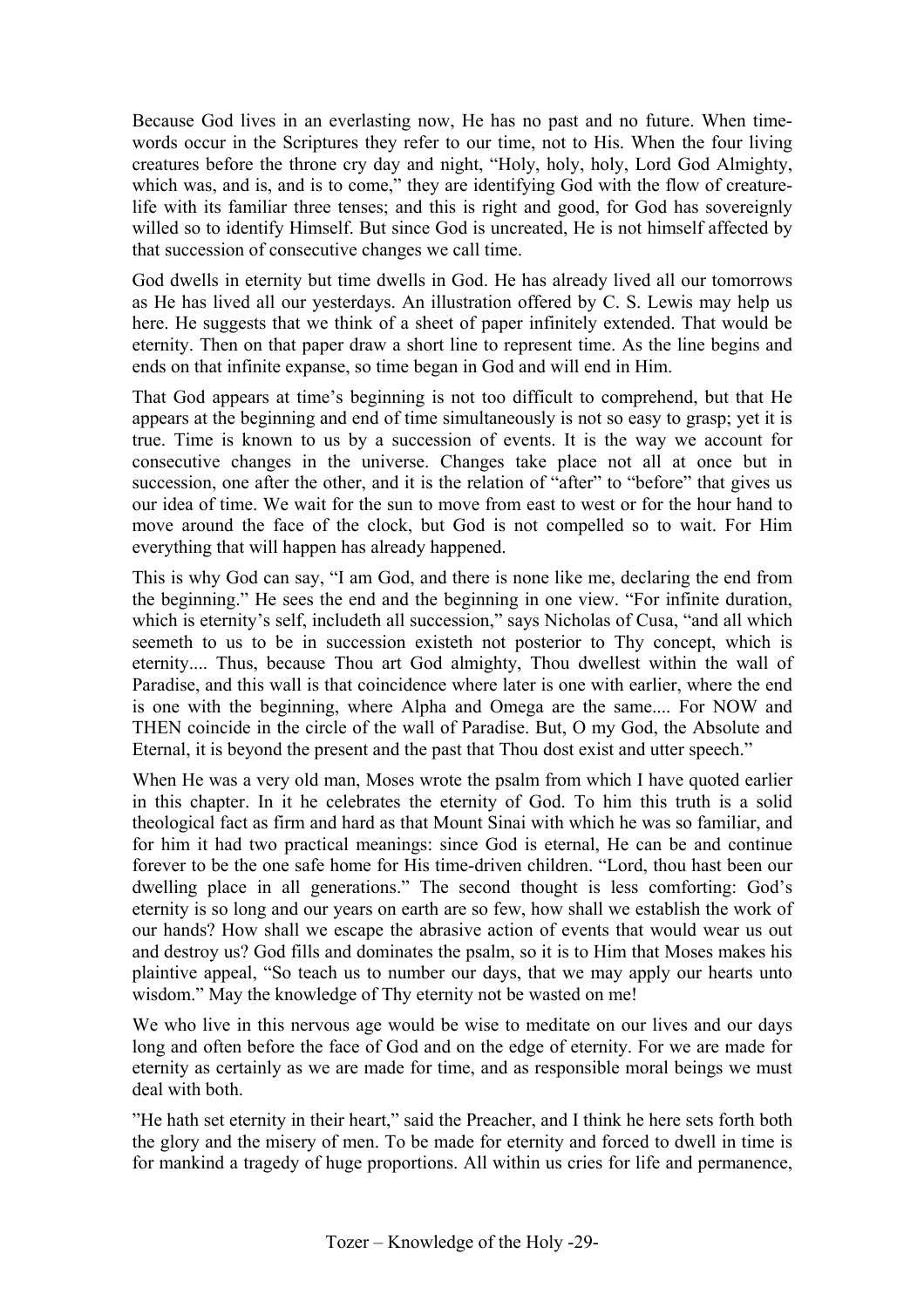and everything around us reminds us of mortality and change. Yet that God has made us of the stuff of eternity is both a glory and a prophecy yet to be fulfilled.

I hope it will not be found unduly repetitious if I return again to that important pillar of Christian theology, the image of God in man. The marks of the divine image have been so obscured by sin that they are not easy to identify, but is it not reasonable to believe that one mark may be man's insatiable craving for immortality?

Thou wilt not leave us in the dust: Thou madest man, he knows not why; He thinks he was not made to die

And Thou hast made him: Thou art just.

So reasons Tennyson, and the deepest instincts of the normal human heart agree with him. The ancient image of God whispers within every man of everlasting hope; somewhere he will continue to exist. Still he cannot rejoice, for the light that lighteth every man that cometh into the world troubles his conscience, frightening him with proofs of guilt and evidences of coming death. So is he ground between the upper millstone of hope and the nether stone of fear.

Just here the sweet relevancy of the Christian message appears. "Jesus Christ ... hath abolished death, and hath brought life and immortality to light through the gospel." So wrote the greatest Christian of them all just before he went out to meet his executioner. God's eternity and man's mortality join to persuade us that faith in Jesus Christ is not optional. For every man it must be Christ or eternal tragedy. Out of eternity our Lord came into time to rescue His human brethren whose moral folly had made them not only fools of the passing world but slaves of sin and death as well.

> *Brief life is here our portion, Brief sorrow, short-lived care; The life that knows no ending, The tearless life is there. There God, our King and Portion, In fullness of His grace, We then shall see forever, And worship face to face.*

Bernard of Cluny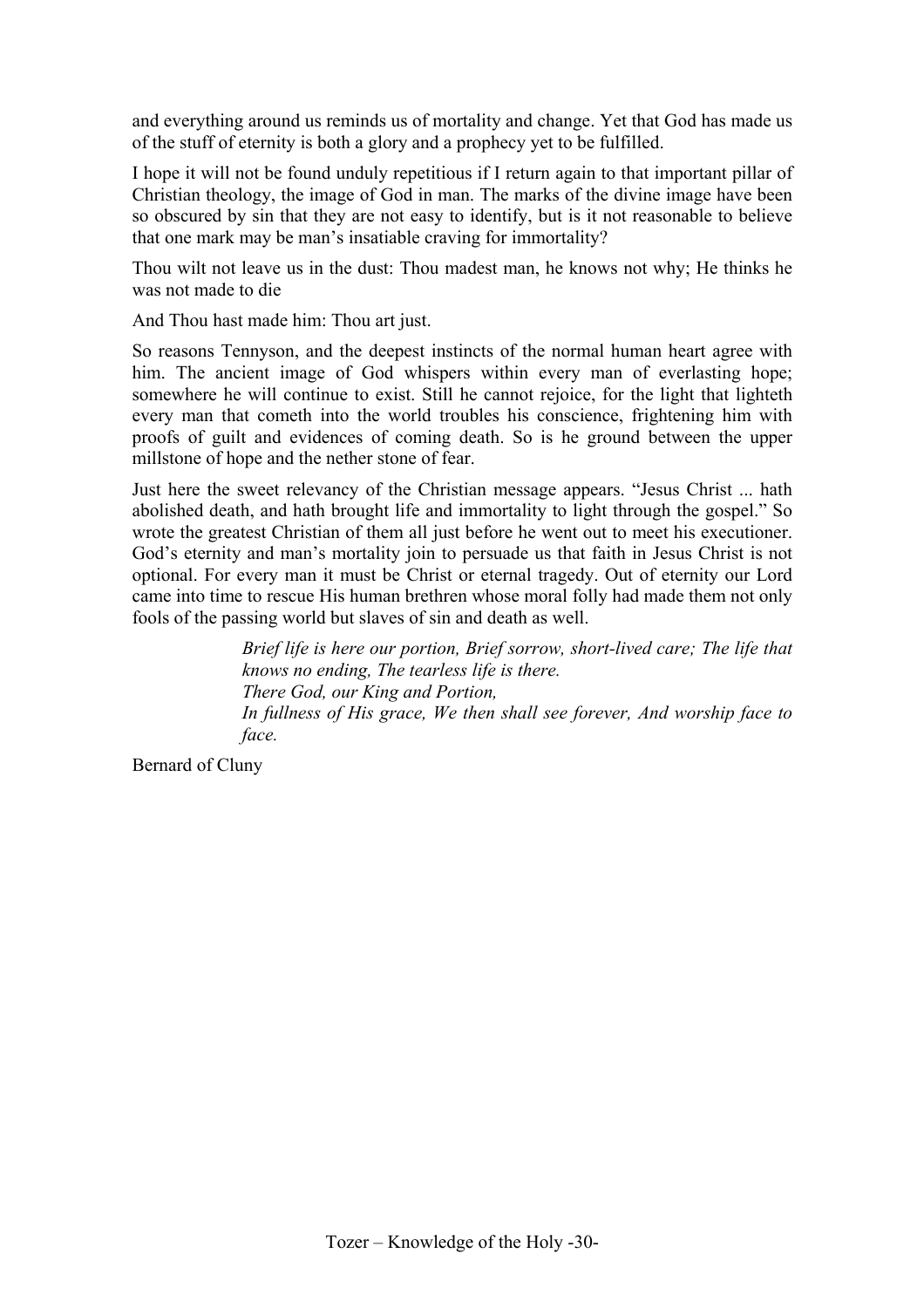#### <span id="page-30-0"></span>God's Infinitude

Our Heavenly Father: Let us see Thy glory, if it must be from the shelter of the cleft rock and from beneath the protection of Thy covering hand. Whatever the cost to us in loss of friends or goods or length of days let us know Thee as Thou art, that we may adore Thee as we should. Through Jesus Christ our Lord. Amen.

The world is evil, the times are waxing late, and the glory of God has departed from the church as the fiery cloud once lifted from the door of the Temple in the sight of Ezekiel the prophet.

The God of Abraham has withdrawn His conscious Presence from us, and another God whom our fathers knew not is making himself at home among us. This God we have made and because we have made him we can understand him; because we have created him he can never surprise us, never overwhelm us', nor astonish us, nor transcend us.

The God of glory sometimes revealed Himself like a sun to warm and bless, indeed, but often to astonish, overwhelm, and blind before He healed and bestowed permanent sight. This God of our fathers wills to be the God of their succeeding race. We have only to prepare Him a habitation in love and faith and humility. We have but to want Him badly enough, and He will come and manifest Himself to us.

Shall we allow a saintly and thoughtful man to exhort us? Hear Anselm; or better still, heed his words:

Up now, slight man! Flee for a little while thy occupations; hide thyself for a time from thy disturbing thoughts. Cast aside now thy burdensome cares, and put away thy toilsome business. Yield room for some little time to God, and rest for a little time in Him. Enter the inner chamber of thy mind; shut out all thoughts save that of God and such as can aid thee in seeking Him. Speak now, my whole heart! Speak now to God, saying, I seek Thy face; Thy face, Lord, will I seek."

Of all that can be thought or said about God, His Infinitude is the most difficult to grasp. Even to try to conceive of it would appear to be self-contradictory, for such conceptualization requires us to undertake something which we know at the outset we can never accomplish. Yet we must try, for the Holy Scriptures teach that God is infinite and, if we accept His other attributes, we must of necessity accept this one too.

From the effort to understand, we must not turn back because the way is difficult and there are no mechanical aids for the ascent. The view is better farther up and the journey is not one for the feet but for the heart. Let us seek, therefore, such "trances of thought and mountings of the mind" as God may be pleased to grant us, knowing that the Lord often pours eyesight on the blind and whispers to babes and sucklings truths never dreamed of by the wise and prudent. Now the blind must see and the deaf hear. Now we must expect to receive the treasures of darkness and the hidden riches of secret places.

Infinitude, of course, means limitlessness, and it is obviously impossible for a limited mind to grasp the

Unlimited. In this chapter I am compelled to think one step short of that about which I am writing, and the reader must of necessity think a degree under that about which he is trying to think. O, the depths of the riches both of the wisdom and knowledge of God! How unsearchable are His judgments, and His ways past finding out!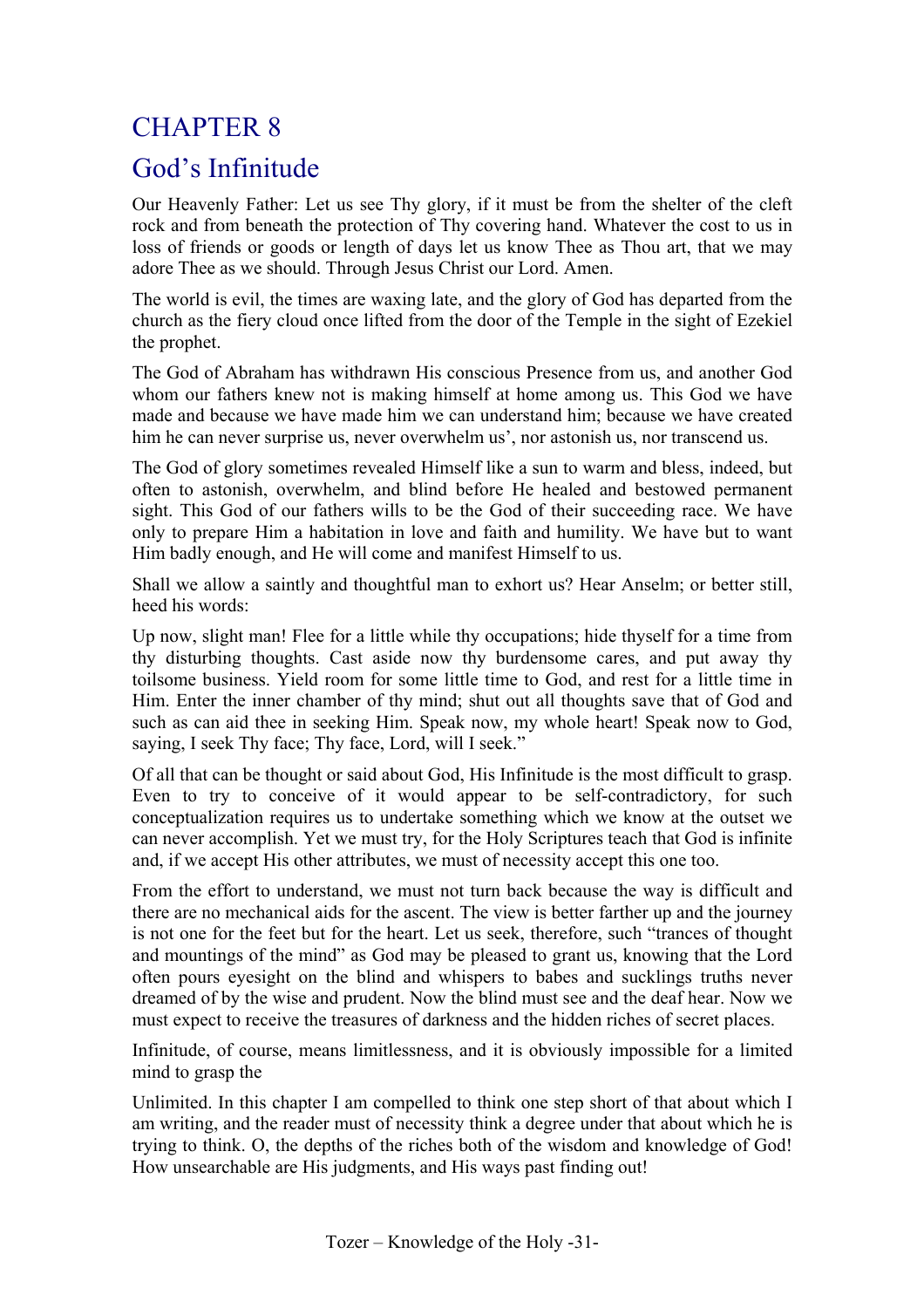The reason for our dilemma has been suggested before. We are trying to envision a mode of being altogether foreign to us, and wholly unlike anything we have known in our familiar world of matter, space, and time.

"Here, and in all our meditations upon the qualities and content of God," writes Novatian, "we pass beyond our power of fit conception, nor can human eloquence put forth a power commensurate with His greatness. At the contemplation and utterance of His majesty all eloquence is rightly dumb, all mental effort is feeble. For God is greater than mind itself. His greatness cannot be conceived. Nay, could we conceive of His greatness He would be less than the human mind which could form the conception. He is greater than all language, and no statement can express Him. Indeed, if any statement could express Him, He would be less than human speech which could by such statement comprehend and gather up all that He is. All our thoughts about Him will be less than He, and our loftiest utterances will be trivialities in comparison with Him."

Unfortunately the word infinite has not always been held to its precise meaning, but has been used carelessly to mean simply much or a great deal, as when we say that an artist takes infinite pains with his picture or a teacher shows infinite patience with her class. Properly, the word can be used of no created thing, and of no one but God. Hence, to argue about whether or not space is infinite is to play with words. Infinitude can belong to but One. There can be no second.

When we say that God is infinite we mean that He knows no bounds. Whatever God is and all that God is, He is without limit. And here again we must break away from the popular meaning of words. "Unlimited wealth" and "boundless energy" are further examples of the misuse of words. Of course no wealth is unlimited and no energy boundless unless we are speaking of the wealth and energy of God.

Again, to say that God is infinite is to say that He is measureless. Measurement is the way created things have of accounting for themselves. It describes limitations, imperfections, and cannot apply to God. Weight describes the gravitational pull of the earth upon material bodies; distance describes intervals between bodies in space; length means extension in space, and there are other familiar measurements such as those for liquid, energy, sound, light, and numbers for pluralities. We also try to measure abstract qualities, and speak of great or little faith, high or low intelligence, large or meager talents.

It is not plain that all this does not and cannot apply to God? It is the way we see the works of His hands, but not the way we see Him. He is above all this, outside of it, beyond it. Our concepts of measurement embrace mountains and men, atoms and stars, gravity, energy, numbers, speed, but never God. We cannot speak of measure or amount or size or weight and at the same time be speaking of God, for these tell of degrees and there are no degrees in God. All that He is He is without growth or addition or development. Nothing in God is less or more, or large or small. He is what He is in Himself, without qualifying thought or word. He is simply God.

In the awful abyss of the divine Being may lie attributes of which we know nothing and which can have no meaning for us, just as the attributes of mercy and grace can have no personal meaning for seraphim or cherubim. These holy beings may know of these qualities in God but be unable to feel them sympathetically for the reason that they have not sinned and so do not call forth God's mercy and grace. So there may be, and I believe there surely are, other aspects of God's essential being which He has not revealed even to His ransomed and Spirit-illuminated children. These hidden facets of God's nature concern His relation to none but Himself. They are like the far side of the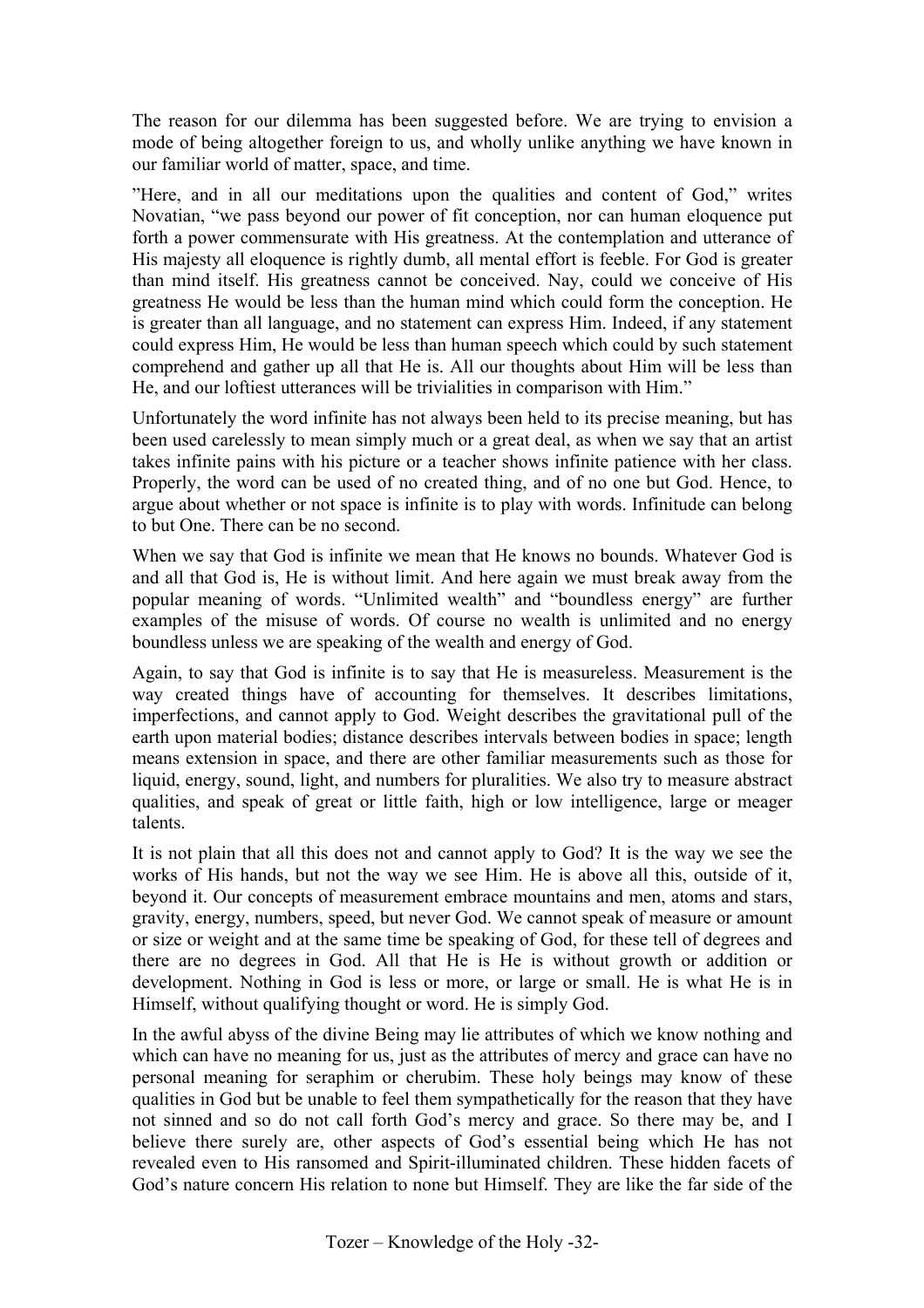moon, which we know is there but which has never been explored and has no immediate meaning for men on earth. There is no reason for us to try to discover what has not been revealed. It is enough to know that God is God.

> *Thine own Self forever filling With self-kindled flame, In Thyself Thou art distilling Unctions without name! Without worshipping of creatures, Without veiling of Thy features, God always the same!*

Frederick W. Faber

But God's infinitude belongs to us and is made known to us for our everlasting profit. Yet, just what does it mean to us beyond the mere wonder of thinking about it? Much every way, and more as we come to know ourselves and God better.

Because God's nature is infinite, everything that flows out of it is infinite also. We poor human creatures are constantly being frustrated by limitations imposed upon us from without and within. The days of the years of our lives are few, and swifter than a weaver's shuttle. Life is a short and fevered rehearsal for a concert we cannot stay to give. Just when we appear to have attained some proficiency we are forced to lay our instruments down. There is simply not time enough to think, to become, to perform what the constitution of our natures indicates we are capable of.

How completely satisfying to turn from our limitations to a God who has none. Eternal years lie in His heart. For Him time does not pass, it remains; and those who are in Christ share with Him all the riches of limitless time and endless years. God never hurries. There are no deadlines against which He must work. Only to know this is to quiet our spirits and relax our nerves. For those out of Christ, time is a devouring beast; before the sons of the new creation time crouches and purrs and licks their hands. The foe of the old human race becomes the friend of the new, and the stars in their courses fight for the man God delights to honor. This we may learn from the divine infinitude.

But there is more. God's gifts in nature have their limitations. They are finite because they have been created, but the gift of eternal life in Christ Jesus is as limitless as God. The Christian man possesses God's own life and shares His infinitude with Him. In God there is life enough for all and time enough to enjoy it. Whatever is possessed of natural life runs through its cycle from birth to death and ceases to be, but the life of God returns upon itself and ceases never. And this is life eternal: to know the one true God, and Jesus Christ whom He has sent.

The mercy of God is infinite too, and the man who has felt the grinding pain of inward guilt knows that this is more than academic. "Where sin abounded, grace did much more abound." Abounding sin is the terror of the world, but abounding grace is the hope of mankind. however sin may abound it still has its limits, for it is the product of finite minds and hearts; but God's much more" introduces us to infinitude. Against our deep creature-sickness stands God's infinite ability to cure.

The Christian witness through the centuries has been that "God so loved the world . . ."; it remains for us to see that love in the light of God's infinitude. His love is measureless. It is more: it is boundless. It has no bounds because it is not a thing but a facet of the essential nature of God. His love is something He is, and because He is infinite that love can enfold the whole created world in itself and have room for ten thousand times ten tousand worlds beside.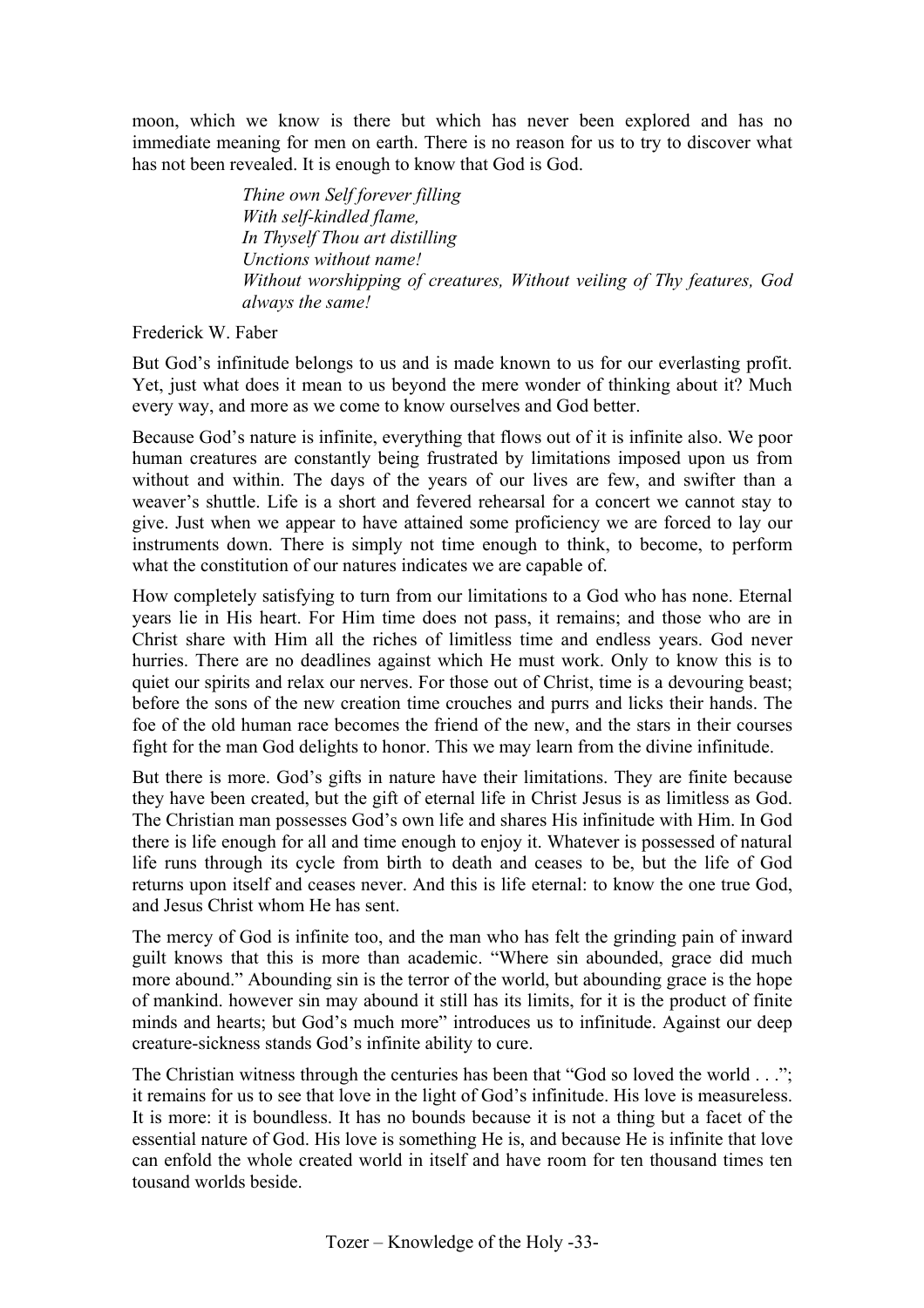*This, this is the God we adore, Our faithful, unchangeable Friend, Whose love is as great as His power, And neither knows measure nor end. 'Tis Jesus, the first and the last, Whose Spirit shall guide us safe home; We' praise Him for all that is past, And trust Him for all that's to come. Joseph Hart*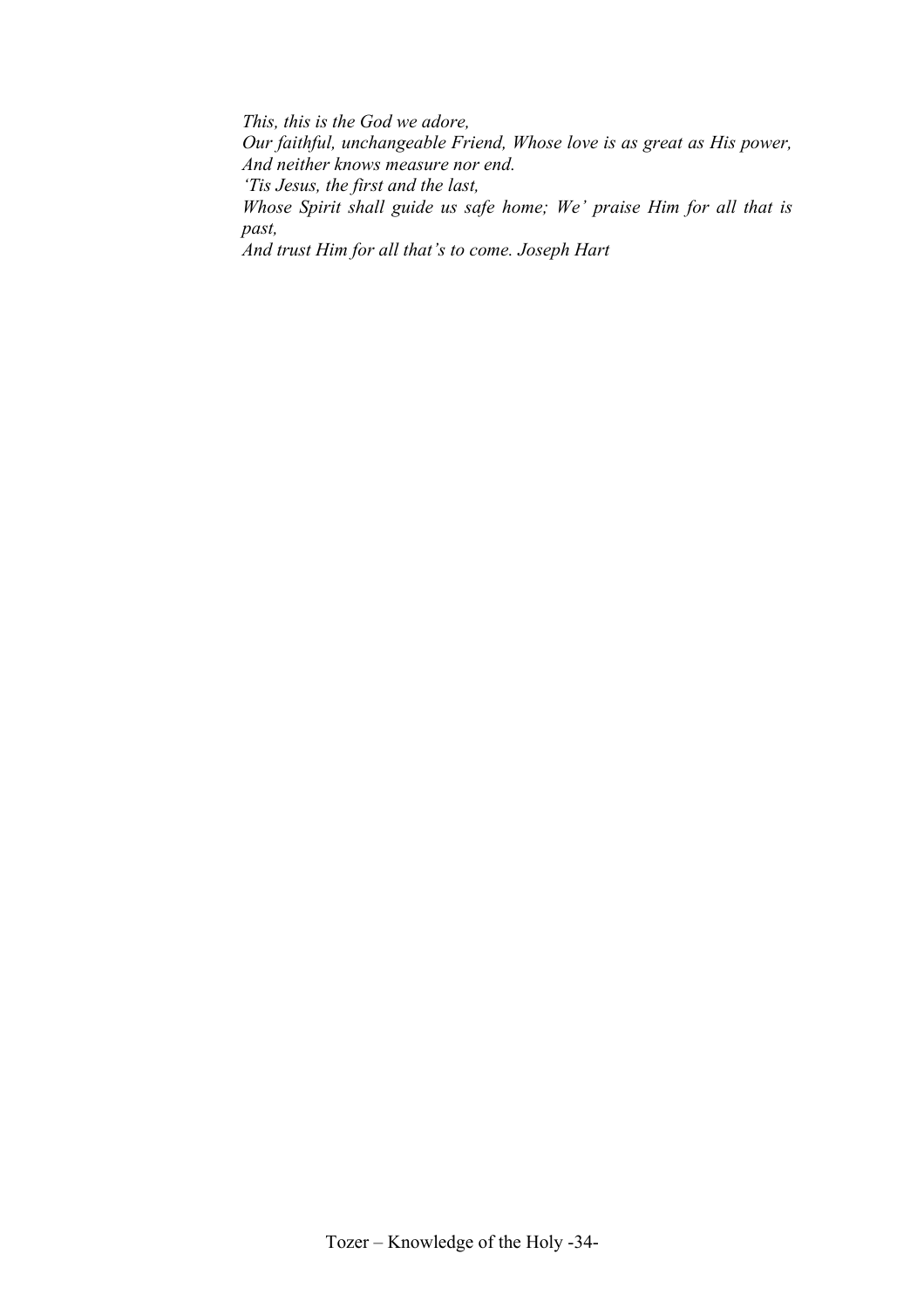#### <span id="page-34-0"></span>The Immutability of God

O Christ our Lord, Thou hast been our dwelling place in all generations. As conies to their rock, so have we run to Thee for safety; as birds from their wanderings, so have we flown to Thee for peace. Chance and change are busy in our little world of nature and men, but in Thee we find no variableness nor shadow of turning. We rest in Thee without fear or doubt and face our tomorrows without anxiety. Amen.

The immutability of God is among those attributes less difficult to understand, but to grasp it we must discipline ourselves to sort out the usual thoughts with which we think of created things from the rarer ones that arise when we try to lay hold of whatever may be comprehended of God.

To say that God is immutable is to say that He never differs from Himself. The concept of a growing or developing God is not found in the Scriptures. It seems to me impossible to think of God as varying from Himself in any way. Here is why:

For a moral being to change it would be necessary that the change be in one of three directions. He must go from better to worse or from worse to better; or, granted that the moral quality remain stable, he must change within himself, as from miniature to mature or from one order of being to another. It should be clear that God can move in none of these directions. His perfections forever rule out any such possibility.

God cannot change for the better. Since He is perfectly holy, He has never been less holy than He is now and can never be holier than He is and has always been. Neither can God change for the worse. Any deterioration within the unspeakably holy nature of God is impossible. Indeed I believe it impossible even to think of such a thing, for the moment we attempt to do so, the object about which we are thinking is no longer God but something else and someone less than He. The one of whom we are thinking may be a great and awesome creature, but because he is a creature he cannot be the self-existent Creator.

As there can be no mutation in the moral character of God, so there can be none within the divine essence. The being of God is unique in the only proper meaning of that word; that is, His being is other than and different from all other beings. We have seen how God differs from His creatures in being self-existent, selfsufficient, and eternal. By virtue of these attributes God is God and not some other being. One who can suffer any slightest degree of change is neither self-existent, self-sufficient, nor eternal, and so is not God. Only a being composed of parts may change, for change is basically a shift in the relation of the parts of a whole or the admission of some foreign element into the original composition. Since God is self-existent, He is not composed. There are in Him no parts to be altered. And since He is self-sufficient, nothing can enter His being from without.

"Whatever is composed of parts," says Anselm, "is not altogether one, but is in some sort plural, and diverse from itself, and either in fact or in concept is capable of dissolution. But these things are alien to Thee, than whom nothing better can be conceived of. Hence, there are no parts in Thee Lord., nor art Thou more than one. But Thou art so truly a unitary being, and so identical with Thyself, that in no respect art Thou unlike Thyself, rather Thou art unity itself, indivisible by any conception."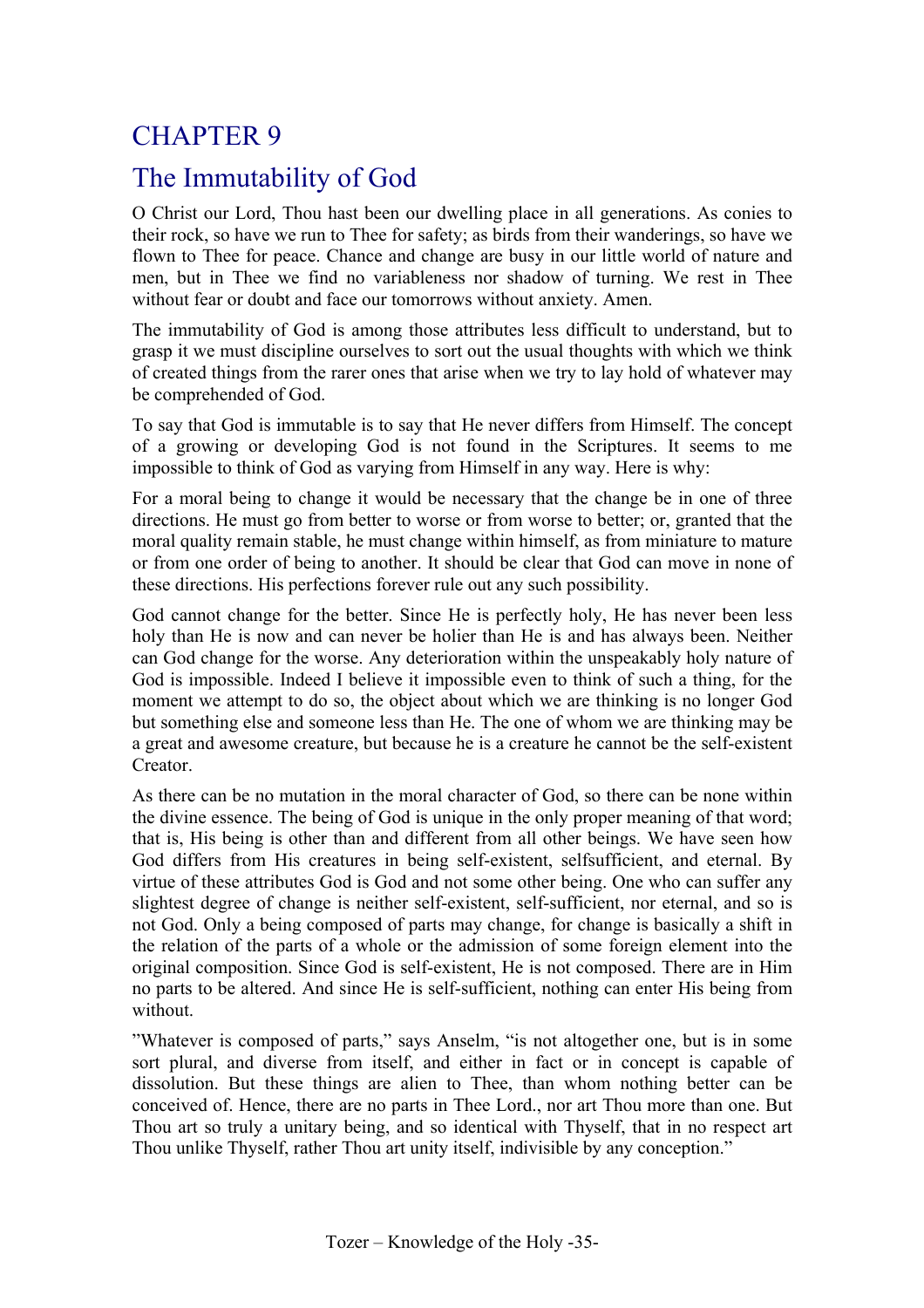"All that God is He has always been, and all that He has been and is He will ever be." Nothing that God has ever said about Himself will be modified; nothing the inspired prophets and apostles have said about Him will be rescinded. His immutability guarantees this.

The immutability of God appears in its most perfect beauty when viewed against the mutability of men. In God no change is possible; in men change is impossible to escape. Neither the man is fixed nor his world, but he and it are in constant flux. Each man appears for a little while to laugh and weep, to work and play, and then to go to make room for those who shall follow him in the never-ending cycle.

Certain poets have found a morbid pleasure in the law of impermanence and have sung in a minor key the song of perpetual change. Omar the tentmaker was one who sang with pathos and humor of mutation and mortality, the twin diseases that afflict mankind. "Don't slap that clay around so roughly," he exhorts the potter, "that may be your grandfather's dust you make so free with". "When you lift the cup to drink red wine," he reminds the reveler, "you may be kissing the lips of some beauty dead long ago."

This note of sweet sorrow expressed with gentle humor gives a radiant beauty to his quatrains but, however beautiful, the whole long poem is sick, sick unto death. Like the bird charmed by the serpent that would devour it, the poet is fascinated by the enemy that is destroying him and all men and every generation of men.

The sacred writers, too, face up to man's mutability, but they are healthy men and there is a wholesome strength in their words. They have found the cure for the great sickness. God, they say changes not. The law of mutation belongs to a fallen world, but God is immutable, and in Him men of faith find at last eternal permanence. In the meanwhile change works for the children of the kingdom, not against them. The changes that occur in them are wrought by the hand of the in-living Spirit. "But we all," says the apostle, "with open face beholding as in a glass the glory of the Lord, are changed into the same image from glory to glory, even as by the Spirit of the Lord."

In a world of change and decay not even the man of faith can be completely happy. Instinctively he seeks the unchanging and is bereaved at the passing of dear familiar things.

> *O Lord! my heart is sick, Sick of this everlasting change; And life runs tediously quick Through its unresting race and varied range: Change finds no likeness to itself in Thee And wakes no echo in Thy mute Eternity. Frederick W. Faber*

These words of Faber find sympathetic response in every heart; yet much as we may deplore the lack of stability in all earthly things, in a fallen world such as this the very ability to change is a golden treasure, a gift from God of such fabulous worth as to call for constant thanksgiving. For human beings the whole possibility of redemption lies in their ability to change.

To move across from one sort of person to another is the essence of repentance: the liar becomes truthful, the thief honest, the lewd pure, the proud humble. The whole moral texture of the life is altered. The thoughts, the desires, the affections are transformed, and the man is no longer what he had been before. So radical is this change that the apostle calls the man that used to be "the old man" and the man that now is "the new man, which is renewed in knowledge after the image of him that created him."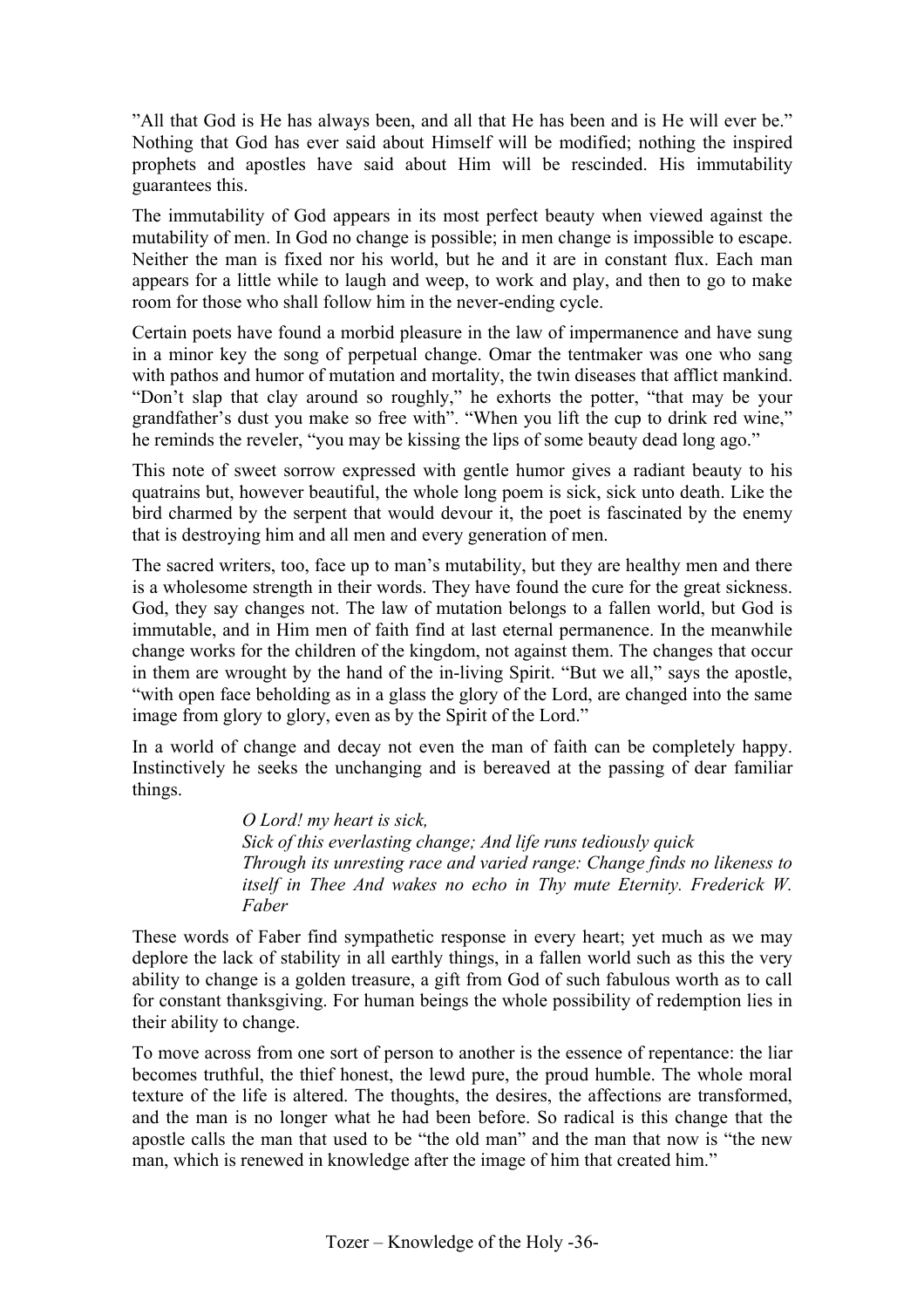Yet the change is deeper and more basic than any external acts can reveal, for it includes also the reception of life of another and higher quality. The old man, even at his best, possesses only the life of Adam: the new man has the life of God. And this is more than a mere manner of speaking; it is quite literally true. When God infuses eternal life into the spirit of a man, the man becomes a member of a new and higher order of being.

In the working out of His redemptive processes the unchanging God makes full use of change and through a succession of changes arrives at permanence at last. In the Book of Hebrews this is shown most clearly.

"He taketh away the first, that he may establish the second," is a kind of summation of the teaching of that remarkable book. The old covenant, as something provisional, was abolished, and the new and everlasting covenant took its place.

The blood of goats and bulls lost its significance when the blood of the Paschal Lamb was shed. The law, the altar, the priesthood - all were temporary and subject to change; now the eternal law of God is engraven forever on the living, sensitive stuff of which the human soul is composed. The ancient sanctuary is no more, but the new sanctuary is eternal in the heavens and there the Son of God has His eternal priesthood.

Here we see that God uses change as a lowly servant to bless His redeemed household, but He Himself is outside of the law of mutation and is unaffected by any changes that occur in the universe.

> *And all things as they change proclaim The Lord eternally the same.* Charles Wesley

Again the question of use arises. "Of what use to me is, the knowledge that God is immutable?" someone asks. "Is not the whole thing mere metaphysical speculation? Something that might bring a certain satisfaction to persons of a particular type of mind but can have no real significance for practical men?"

If by "practical men" we mean unbelieving men engrossed in secular affairs and indifferent to the claims of Christ, the welfare of their own souls, or the interests of the world to come, then for them such a book as this can have no meaning at all; nor, unfortunately, can any other book that takes religion seriously. But while such men may be in the majority, they do not by any means compose the whole of the population. There are still the seven thousand who have not bowed their knees to Baal. These believe they were created to worship God and to enjoy His presence forever, and they are eager to learn all they can about the God with whom they expect to spend eternity.

In this world where men forget us, change their attitude toward us as their private interests dictate, and revise their opinion of us for the slightest cause, is it not a source of wondrous strength to know that the God with whom we have to do changes not? That His attitude toward us now is the same as it was in eternity past and will be in eternity to come?

What peace it brings to the Christian's heart to realize that our Heavenly Father never differs from Himself. Incoming to Him at any time we need not wonder whether we shall find Him in a receptive mood. He is always receptive to misery and need, as well as to love and faith. He does not keep office hours nor set aside periods when He will see no one. Neither does He change His mind about anything. Today, this moment, He feels toward His creatures, toward babies, toward the sick, the fallen, the sinful, exactly as He did when He sent His only-begotten Son into the world to die for mankind.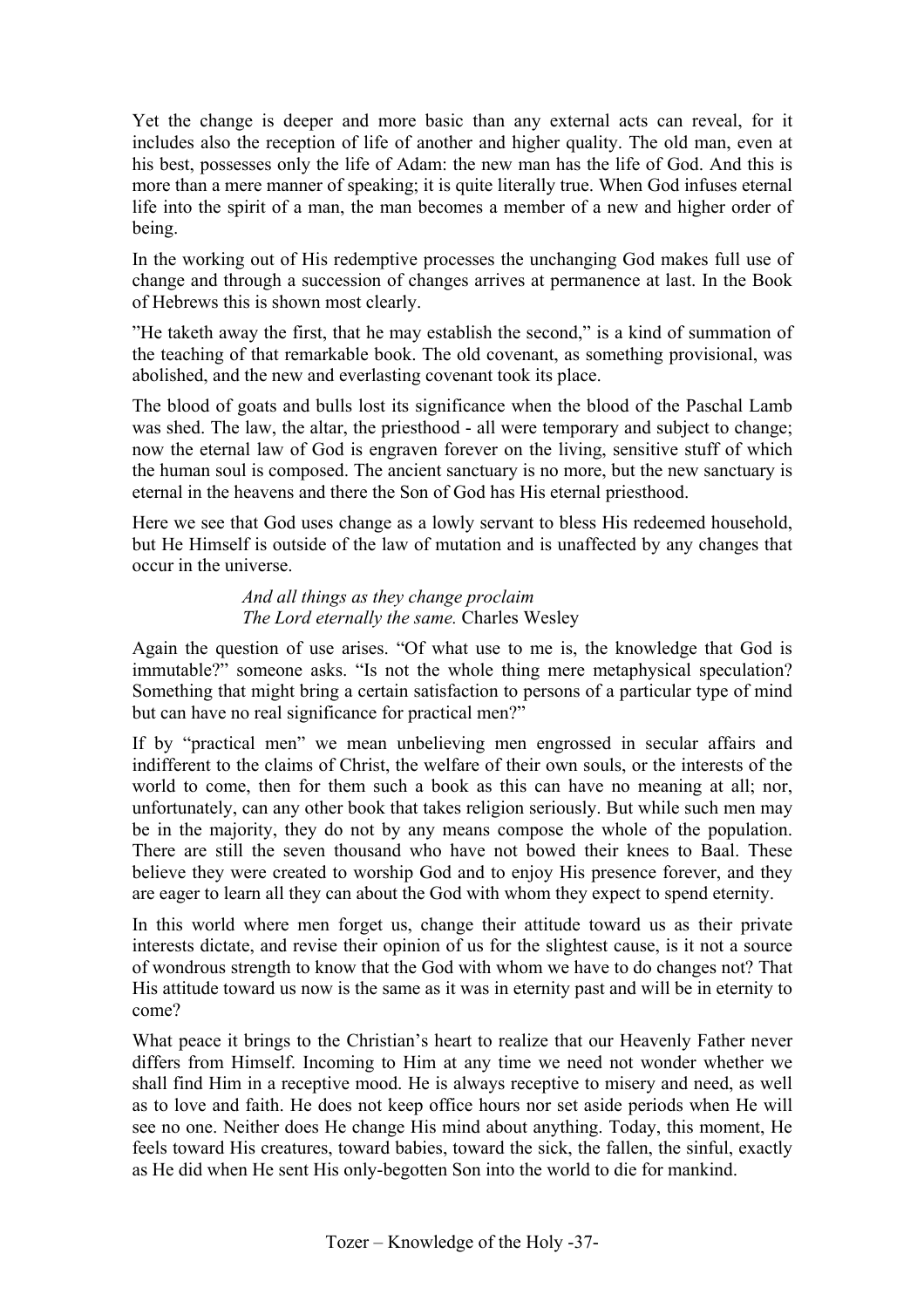God never changes moods or cools off in His affections or loses enthusiasm. His attitude toward sin is now the same as it was when He drove out the sinful man from the eastward garden, and His attitude toward the sinner the same as when He stretched forth His hands and cried, "Come unto me, all ye that labour and are heavy laden, and I will give you rest."

God will not compromise and He need not be coaxed. He cannot be persuaded to alter His Word nor talked into answering selfish prayer. In all our efforts to find God, to please Him, to commune with Him, we should remember that all change must be on our part. "I am the Lord, I change not." We have but to meet His clearly stated terms, bring our lives into accord with His revealed will, and His infinite power will become instantly operative toward us in the manner set forth through the gospel in the Scriptures of truth.

> *Fountain of being! Source of Good! Immutable Thou dost remain! Nor can the shadow of a change Obscure the glories of Thy reign. Earth may with all her powers dissolve, If such the great Creator will; But Thou for ever art the same, I AM is Thy memorial still. From Walker's Collection*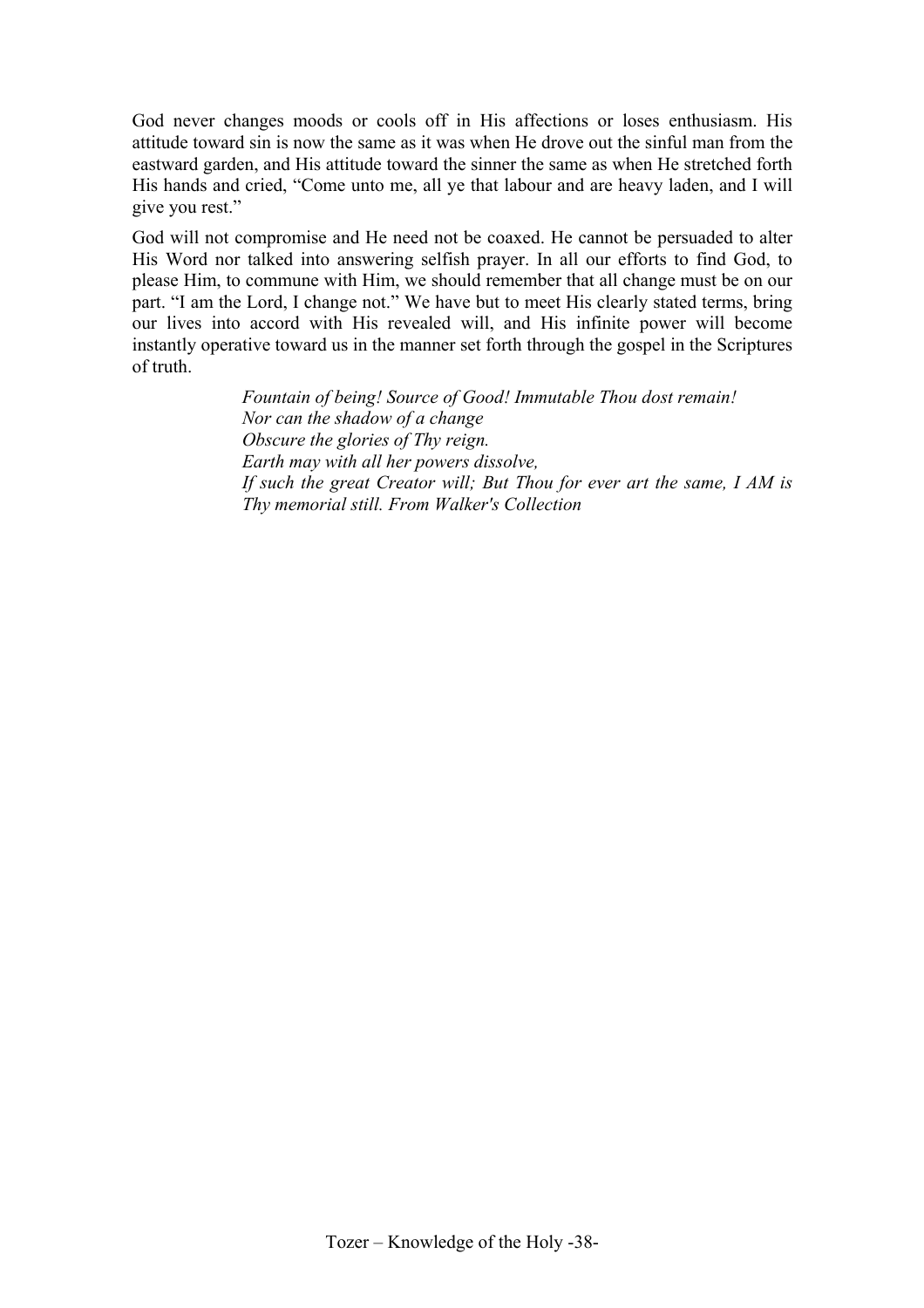#### The Divine Omniscience

Lord, Thou knowest all things; Thou knowest my downsitting and mine uprising and art acquainted with all my ways. I can inform Thee of nothing and it is vain to try to hide anything from Thee. In the light of Thy perfect knowledge I would be as artless as a little child. Help me to put away all care, for Thou knowest the way that I take and when Thou hast tried me I shall come forth as gold. Amen.

To say that God is omniscient is to say that He possesses perfect knowledge and therefore has no need to learn. But it is more: it is to say that God has never learned and cannot learn.

The Scriptures teach that God has never learned from anyone. "Who hath directed the Spirit of the Lord, or being his counsellor hath taught him? With whom took he counsel, and who instructed him, and taught him in the path of judgment, and taught him knowledge, and shewed to Him the way of understanding?"

"For who hath known the mind of the Lord? or who hath been His counsellor?" These rhetorical questions put by the prophet and the apostle Paul declare that God has never learned.

From there it is only a step to the conclusion that God cannot learn. Could God at any time or in any manner receive into His mind knowledge that He did not possess and had not possessed from eternity, He would be imperfect and less than himself. To think of a God who must sit at the feet of a teacher, even though that teacher be an archangel or a seraph, is to think of someone other than the Most High God, maker of heaven and earth.

This negative approach to the divine omniscience is, I believe, quite justified in the circumstances. Since our intellectual knowledge of God is so small and obscure, we can sometimes gain considerable advantage in our struggle to understand what God is like by the simple expedient of thinking what He is not like. So far in this examination of the attributes of God we have been driven to the free use of negatives. We have seen that God had no origin, that He had no beginning, that He requires no helpers, that He suffers no change, and that in His essential being there are no limitations.

This method of trying to make men see what God is like by showing them what He is not like is used also by the inspired writers in the Holy Scriptures. "Hast thou not known? hast thou not heard," cries Isaiah, "that the everlasting God, the Lord, the Creator of the ends of the earth, fainteth not, neither is weary?" And that abrupt statement by God Himself, "I am the Lord, I change not," tells us more about the divine omniscience than could be told in a ten-thousand word treatise, were all negatives arbitrarily ruled out. God's eternal truthfulness is stated negatively by the apostle Paul, "God... cannot lie"; and when the angel asserted that "with God nothing shall be impossible," the two negatives add up to a ringing positive.

That God is omniscient is not only taught in the Scriptures, it must be inferred also from all else that is taught concerning Him. God perfectly knows Himself and, being the source and author of all things, it follows that He knows all that can be known. And this He knows instantly and with a fullness of perfection that includes every possible item of knowledge concerning everything that exists or could have existed anywhere in the universe at any time in the past or that may exist in the centuries or ages yet unborn.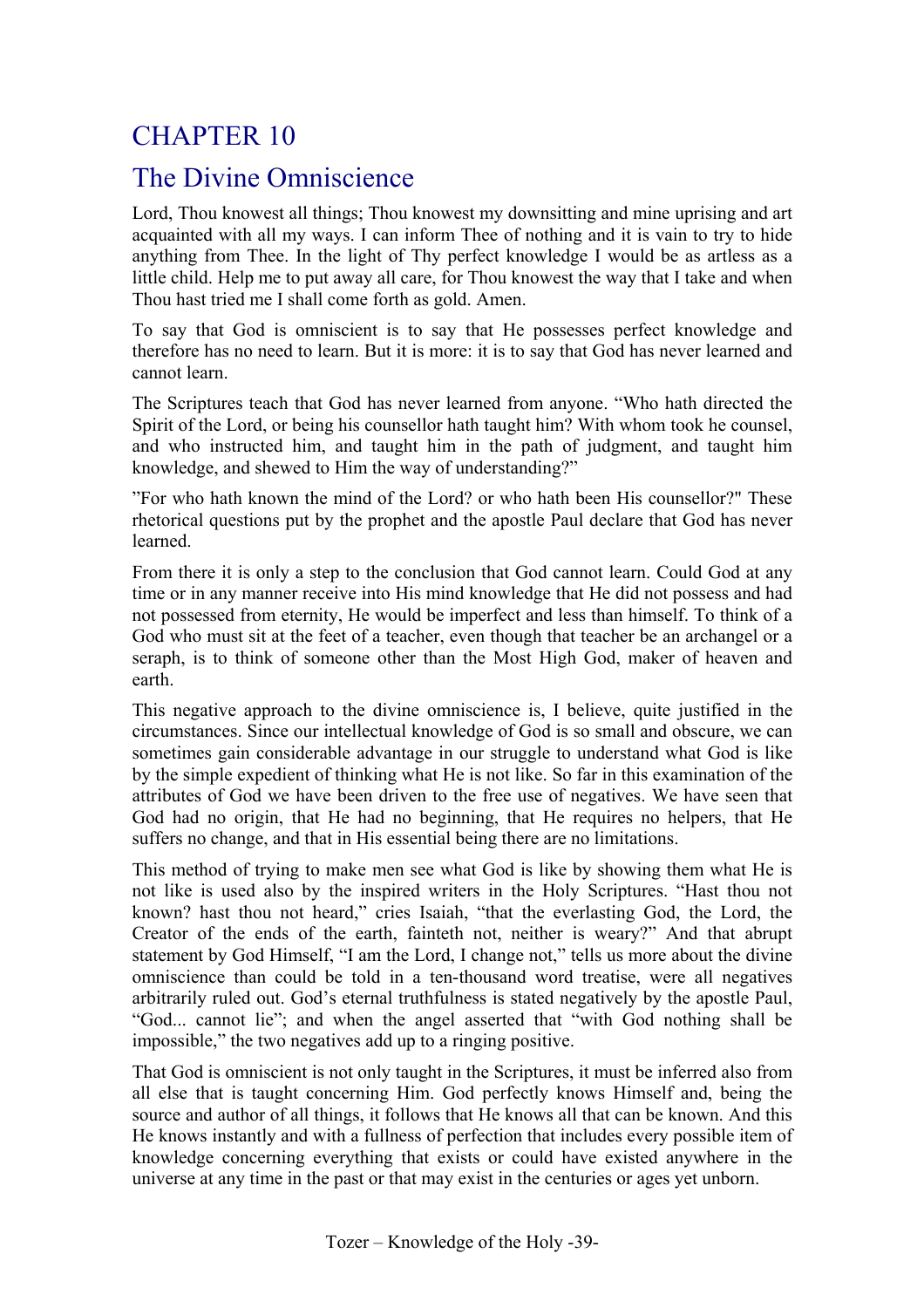God knows instantly and effortlessly all matter and all matters, all mind and every mind, all spirit and all spirits, all being and every being, all creaturehood and all creatures, every plurality and all pluralities, all law and every law, all relations, all causes, all thoughts, all mysteries, all enigmas, all feeling, all desires, every unuttered secret, all thrones and dominions, all personalities, all things visible and invisible in heaven and in earth, motion, space, time, life, death, good, evil, heaven, and hell.

Because God knows all things perfectly, He knows no thing better than any other thing, but all things equally well. He never discovers anything. He is never surprised, never amazed. He never wonders about anything nor (except when drawing men out for their own good) does He seek information or ask questions.

God is self-existent and self-contained and knows what no creature can ever know - Himself, perfectly.

"The things of God knoweth no man, but the Spirit of God." Only the Infinite can know the infinite.

In the divine omniscience we see set forth against each other the terror and fascination of the Godhead. That God knows each person through and through can be a cause of shaking fear to the man that has something to hide - some unforsaken sin, some secret crime committed against man or God. The unblessed soul may well tremble that God knows the flimsiness of every pretext and never accepts the poor excuses given for sinful conduct, since He knows perfectly the real reason for it. "Thou hast set our iniquities before thee, our secret sins in the light of thy countenance." How frightful a thing to see the sons of Adam seeking to hide among the trees of another garden. But where shall they hide? "Whither shall I go from thy spirit? or whither shall I flee from thy presence?... If I say, Surely the darkness shall cover me; even the night shall be light about me. Yea, the darkness hideth not from thee; but the night shineth as the day."

And to us who have fled for refuge to lay hold upon the hope that is set before us in the gospel, how unutterably sweet is the knowledge that our Heavenly Father knows us completely. No talebearer can inform on us, no enemy can make an accusation stick; no forgotten skeleton can come tumbling out of some hidden closet to abash us and expose our past; no unsuspected weakness in our characters can come to light to turn God away from us, since He knew us utterly before we knew Him and called us to Himself in the full knowledge of everything that was against us. "For the mountains shall depart, and the hills be removed; but my kindness shall not depart from thee, neither shall the covenant of my peace be removed, saith the Lord that hath mercy on thee."

Our Father in heaven knows our frame and remembers that we are dust. He knew our inborn treachery, and for His own sake engaged to save us (Isa. 48:8-11). His only begotten Son, when He walked among us, felt our pains in their naked intensity of anguish. His knowledge of our afflictions and adversities is more than theoretic; it is personal, warm, and compassionate. Whatever may befall us, God knows and cares as no one else can.

> *He doth give His joy to all; He becomes an infant small; He becomes a man of woe; He doth feel the sorrow too. Think not thou canst sigh a sigh And thy Maker is not by; Think not thou canst weep a tear And thy Maker is not near. O! He gives to us His joy*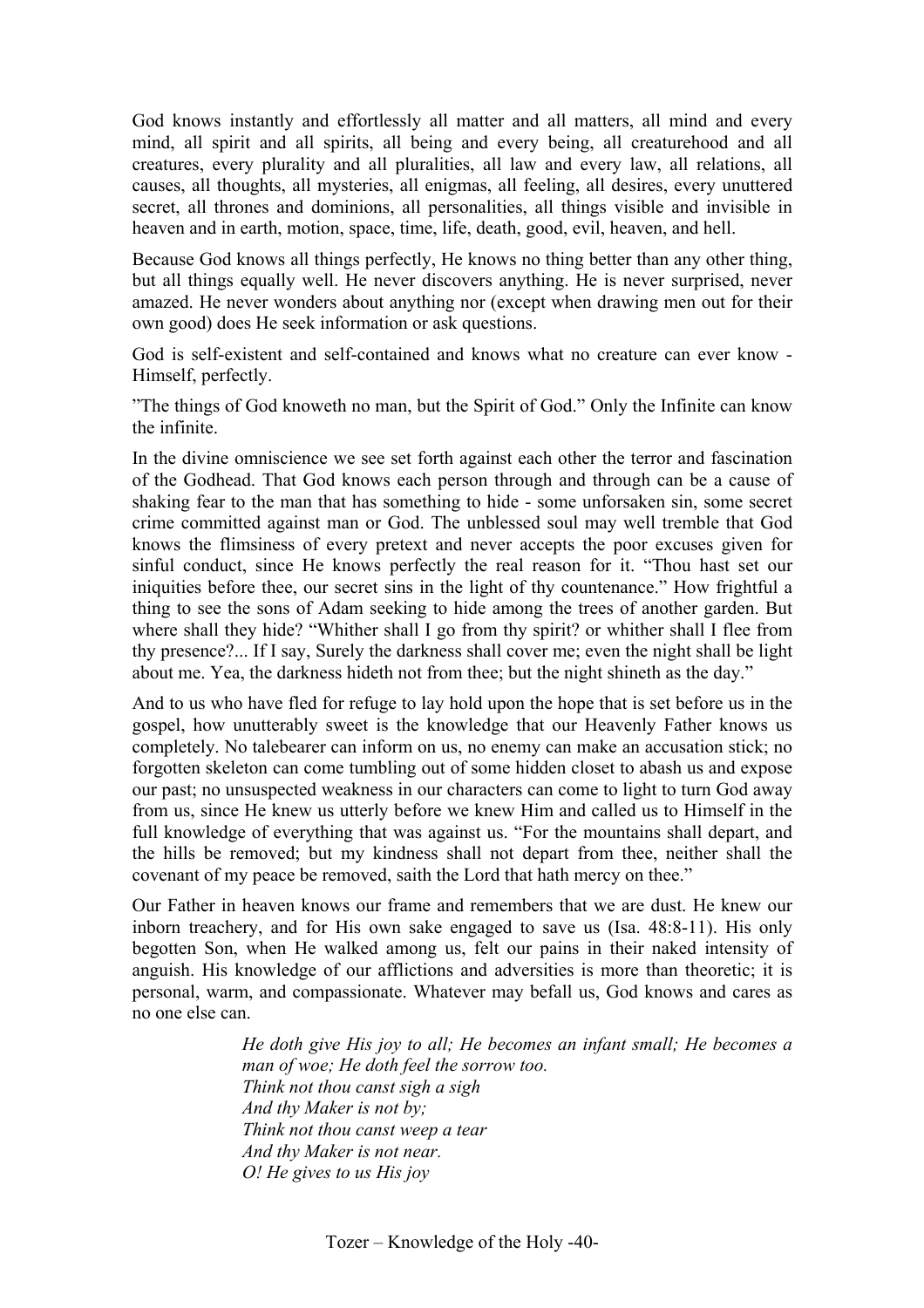*That our griefs He may destroy; Till our grief is fled and gone He doth sit by us and moan. William Blake*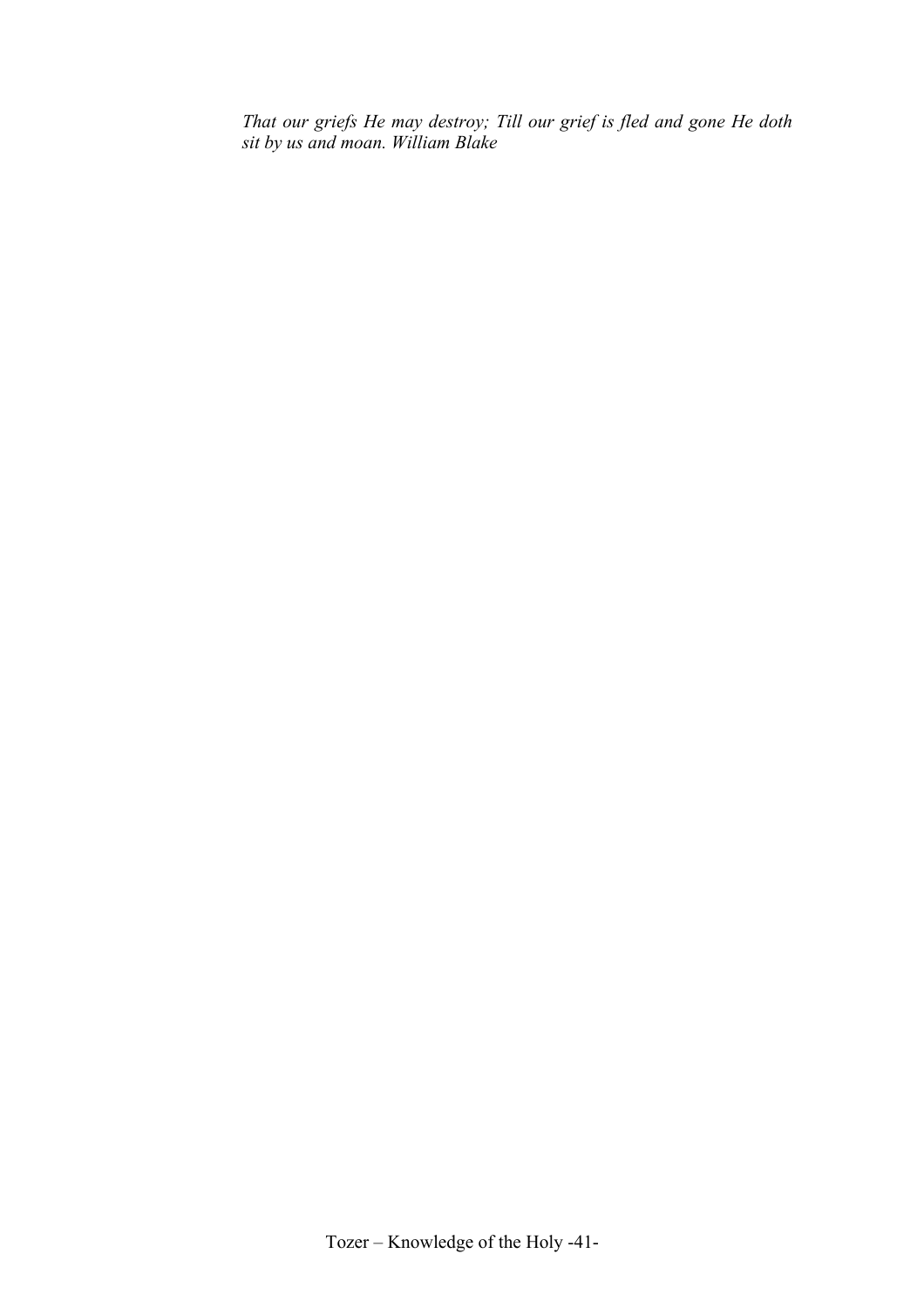### The Wisdom of God

Thou, O Christ, who wert tempted in all points like as we are, yet without sin, make us strong to overcome the desire to be wise and to be reputed wise by others as ignorant as ourselves. We turn from our wisdom as well as from our folly and flee to Thee, the wisdom of God and the power of God. Amen.

In this brief study of the divine wisdom we begin with faith in God. Following our usual pattern, we shall not seek to understand in order that we may believe, but to believe in order that we may understand. Hence, we shall not seek for proof that God is wise. The unbelieving mind would not be convinced by any proof and the worshipping heart needs none.

"Blessed be the name of God for ever and ever," cried Daniel the prophet, "for wisdom and might are his:

. . . he giveth wisdom unto the wise, and knowledge to them that know understanding: he revealeth the deep and secret things: he knoweth what is in the darkness, and the light dwelleth with him." The believing man responds to this, and to the angelic chant, "Blessing, and glory, and wisdom, and thanksgiving, and honour, and power, and might, be unto our God for ever and ever." It never occurs to such a man that God should furnish proof of His wisdom or His power. Is it not enough that He is God?

When Christian theology declares that God is wise, it means vastly more than it says or can say, for it tries to make a comparatively weak word bear an incomprehensible plentitude of meaning that threatens to tear it apart and crush it under the sheer weight of the idea. "His understanding is infinite," says the psalmist. It is nothing less than infinitude that theology is here laboring to express.

Since the word infinite describes what is unique, it can have no modifiers. We do not say "more unique" or "very infinite." Before infinitude we stand silent.

There is indeed a secondary, created wisdom which God has given in measure to His creatures as their highest good may require; but the wisdom of any creature or of all creatures, when set against the boundless wisdom of God, is pathetically small. For this reason the apostle is accurate when he refers to God as "only wise" That is, God is wise in Himself, and all the shining wisdom of men or angels is but a reflection of that uncreated effulgence which streams from the throne of the Majesty in the heavens.

The idea of God as infinitely wise is at the root of all truth. It is a datum of belief necessary to the soundness of all other beliefs about God. Being what He is without regard to creatures, God is of course unaffected by our opinions of Him, but our moral sanity requires that we attribute to the maker and sustainer of the universe a wisdom entirely perfect. To refuse to do this is to betray the very thing in us that distinguishes us from the beasts.

In the Holy Scriptures wisdom, when used of God and good men, always carries a strong moral connotation. It is conceived as being pure, loving, and good. Wisdom that is mere shrewdness is often attributed to evil men, but such wisdom is treacherous and false. These two kinds of wisdom are in perpetual conflict. Indeed, when seen from the lofty peak of Sinai or Calvary, the whole history of the world is discovered to be but a contest between the wisdom of God and the cunning of Satan and fallen men. The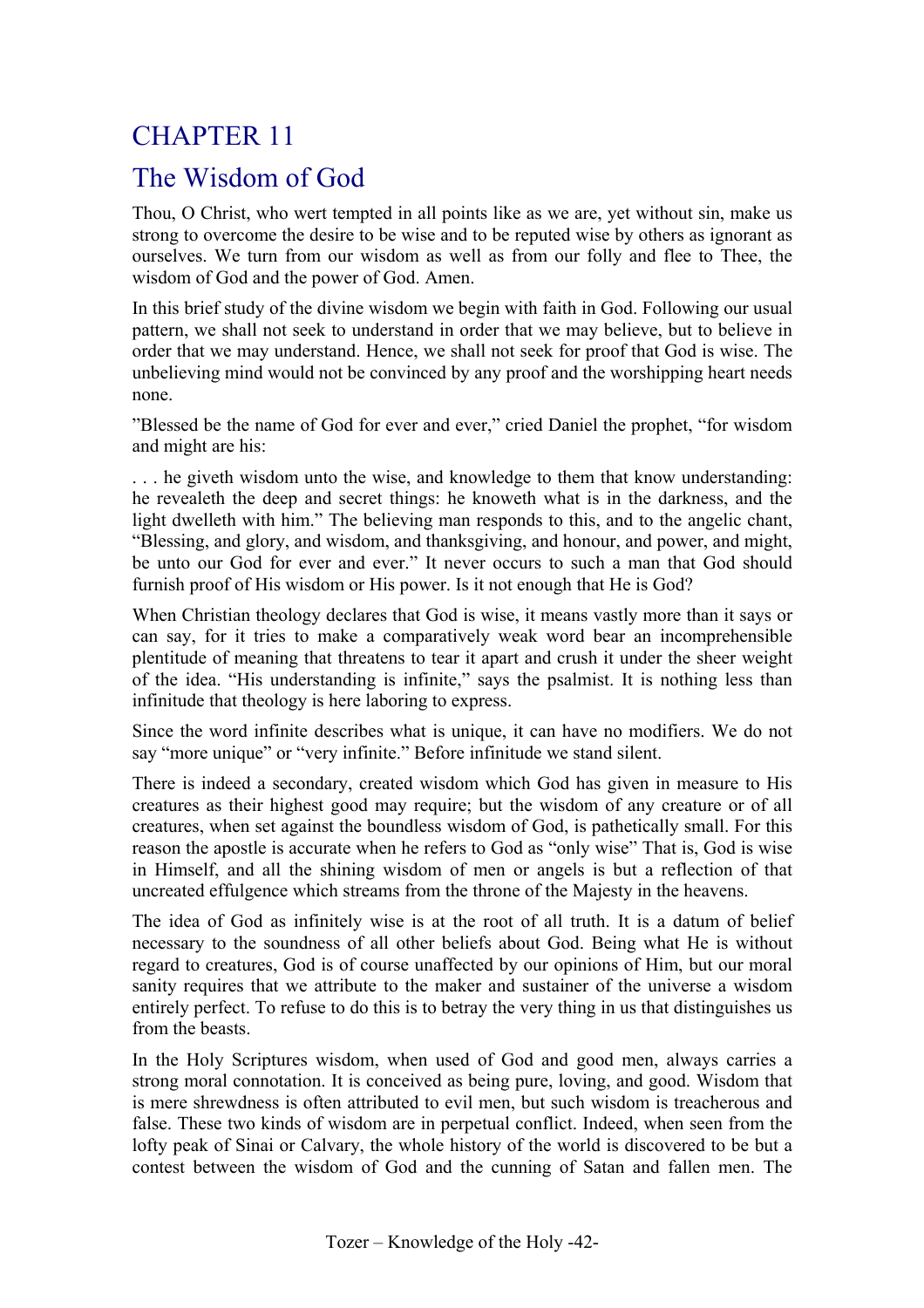outcome of the contest is not in doubt. The imperfect must fall before the perfect at last. God has warned that He will take the wise in their own craftiness and bring to nothing the understanding of the prudent.

Wisdom, among other things, is the ability to devise perfect ends and to achieve those ends by the most perfect means. It sees the end from the beginning, so there can be no need to guess or conjecture. Wisdom sees everything in focus, each in proper relation to all, and is thus able to work toward predestined goals with flawless precision.

All God's acts are done in perfect wisdom, first for His own glory, and then for the highest good of the greatest number for the longest time. And all His acts are as pure as they are wise, and as good as they are wise and pure. Not only could His acts not be better done: a better way to do them could not be imagined. An infinitely wise God must work in a manner not to be improved upon by finite creatures.

O Lord, how manifold are Thy works! In wisdom hast Thou made them all. The earth is full of Thy riches!

Without the creation, the wisdom of God would have remained forever locked in the boundless abyss of the divine nature. God brought His creatures into being that He might enjoy them and they rejoice in Him.

"And God saw every thing that he had made, and, behold, it was very good."

Many through the centuries have declared themselves unable to believe in the basic wisdom of a world wherein so much appears to be so wrong. Voltaire in his Candide introduces a determined optimist, whom he calls Dr. Pangloss, and into his mouth puts all the arguments for the "best-of-all-possible-worlds" philosophy. Of course the French cynic took keen delight in placing the old professor in situations that made his philosophy look ridiculous.

But the Christian view of life is altogether more realistic than that of Dr. Pangloss with his "sufficient reason." It is that this is not at the moment the best of all possible worlds, but one lying under the shadow of a huge calamity, the Fall of man.

The inspired writers insist that the whole creation now groans and travails under the mighty shock of the Fall. They do not attempt to supply "sufficient reasons"; they assert that the "creature was made subject to vanity, not willingly, but by reason of him who hath subjected the same in hope." No effort here to justify the ways of God with men; just a simple declaration of fact. The being of God is its own defense.

But there is hope in all our tears. When the hour of Christ's triumph arrives, the suffering world will be brought out into the glorious liberty of the sons of God. For men of the new creation the golden age is not past but future, and when it is ushered in, a wondering universe will see that God has indeed abounded toward us in all wisdom and prudence. In the meantime we rest our hope in the only wise God, our Saviour, and wait with patience the slow development of His benign purposes.

In spite of tears and pain and death we believe that the God who made us all is infinitely wise and good. As Abraham staggered not at the promises of God through unbelief, but was strong in faith, giving the glory to God, and was fully persuaded that what He had promised He was able to perform, so do we base our hope in God alone and hope against hope till the day breaks. We rest in what God is. I believe that this alone is true faith. Any faith that must be supported by the evidence of the senses is not real faith. "Jesus saith unto him, Thomas, because thou hast seen me, thou hast believed: blessed are they that have not seen, and yet have believed."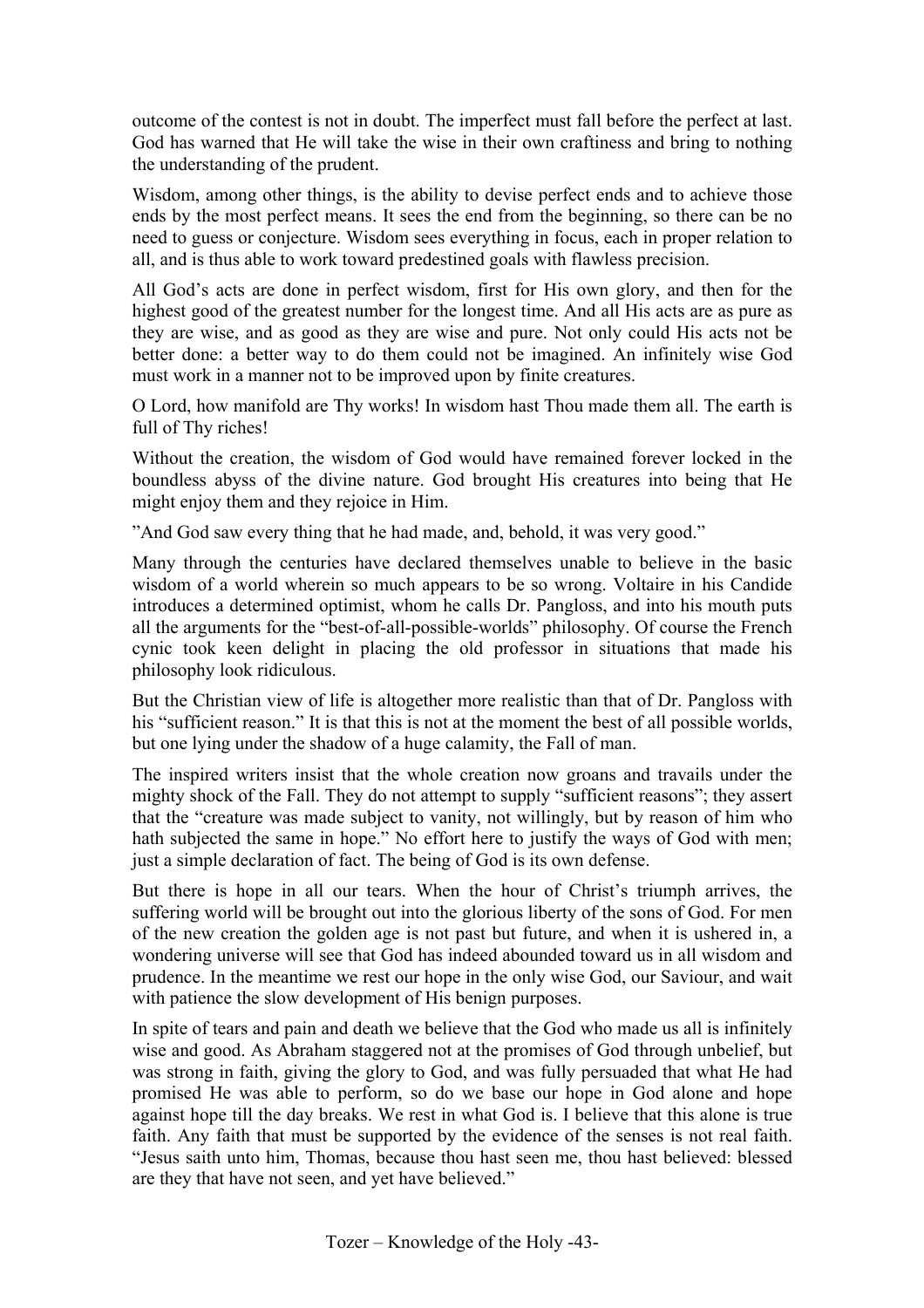The testimony of faith is that, no matter how things look in this fallen world, all God's acts are wrought in perfect wisdom. The incarnation of the Eternal Son in human flesh was one of God's mighty deeds, and we may be sure that this awesome deed was done with a perfection possible only to the Infinite. "Without controversy great is the mystery of godliness: God was manifest in the flesh.

Atonement too was accomplished with the same flawless skill that marks all of God's acts. However little we understand it all, we know that Christ's expiatory work perfectly reconciled God and men and opened the kingdom of heaven to all believers. Our concern is not to explain but to proclaim. Indeed I wonder whether God could make us understand all that happened there at the cross. According to the apostle Peter not even angels know, however eagerly they may desire to look into these things.

The operation of the gospel, the new birth, the coming of the divine Spirit into human nature, the ultimate overthrow of evil, and the final establishment of Christ's righteous kingdom - all these have flowed and do flow out of God's infinite fullness of wisdom. The sharpest eyes of the honest watcher in the blest company above cannot discover a flaw in the ways of God in bringing all this to fruition, nor can the pooled wisdom of seraphim and cherubim suggest how an improvement might be made in the divine procedure. "I know that, whatsoever God doeth, it shall be for ever: nothing can be put to it, nor any thing taken from it: and God doeth it, that men should fear before him."

It is vitally important that we hold the truth of God's infinite wisdom as a tenet of our creed; but this is not enough. We must by the exercise of faith and by prayer bring it into the practical world of our day-by-day experience.

To believe actively that our Heavenly Father constantly spreads around us providential circumstances that work for our present good and our everlasting well-being brings to the soul a veritable benediction. Most of us go through life praying a little, planning a little, jockeying for position, hoping but never being quite certain of anything, and always secretly afraid that we will miss the way. This is a tragic waste of truth and never gives rest to the heart.

There is a better way. It is to repudiate our own wisdom and take instead the infinite wisdom of God. Our insistence upon seeing ahead is natural enough, but it is a real hindrance to our spiritual progress. God has charged himself with full responsibility for our eternal happiness and stands ready to take over the management of our lives the moment we turn in faith to Him.

Here is His promise: "And I will bring the blind by a way that they knew not; I will lead them in paths that they have not known: I will make darkness light before them, and crooked things straight. These things will I do unto them, and not forsake them."

> *Let Him lead the blindfold onwards, Love needs not to know; Children whom the Father leadeth Ask not where they go. Though the path be all unknown, Over moors and mountains lone. Gerhard Teersteegen*

God constantly encourages us to trust Him in the dark. I will go before thee, and make the crooked places straight: I will break in pieces the gates of brass, and cut in sunder the bars of iron: and I will give thee the treasures of darkness, and hidden riches of secret places, that thou mayest know that I, the Lord, which call thee by thy name, am the God of Israel."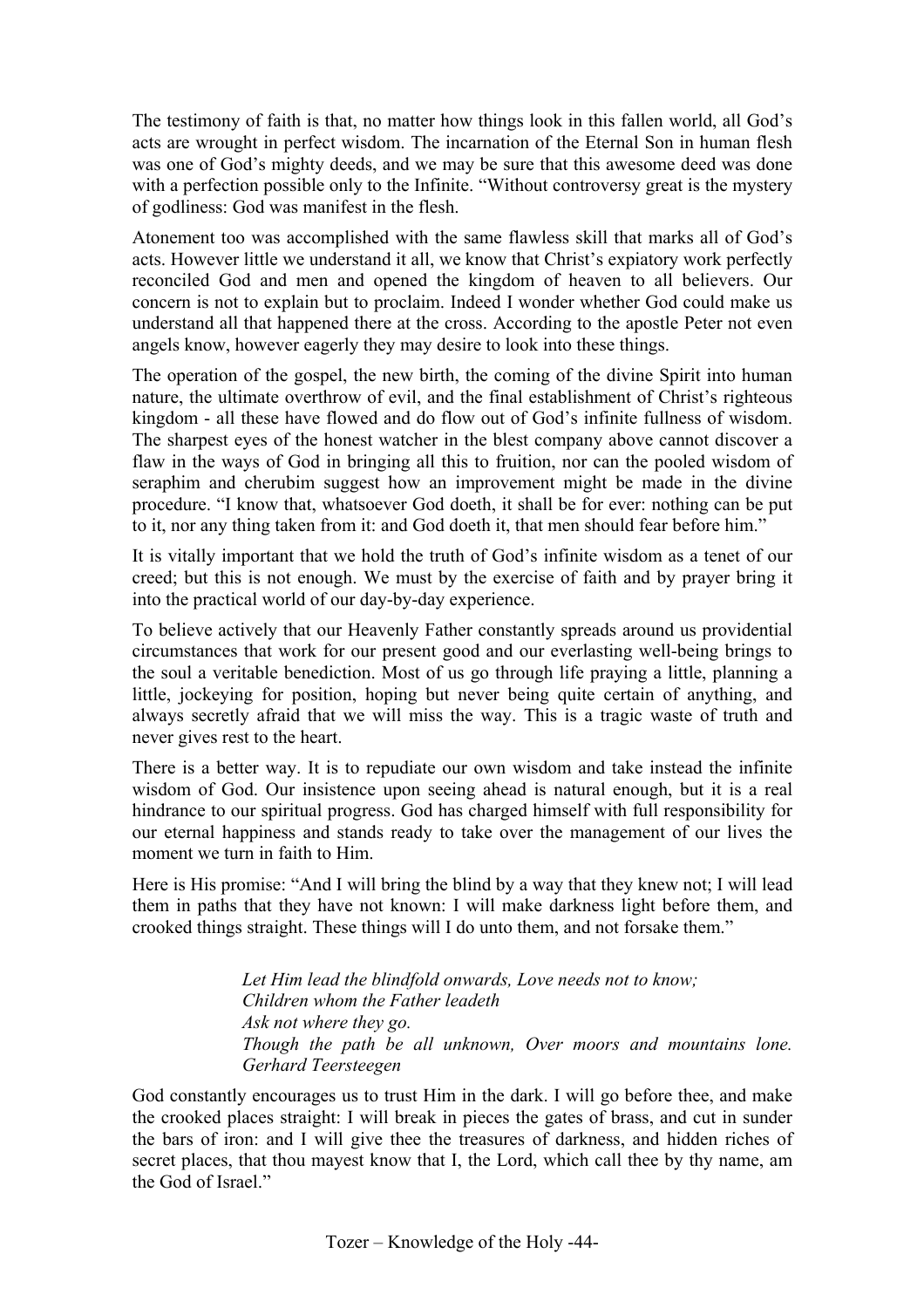It is heartening to learn how many of God's mighty deeds were done in secret, away from the prying eyes of men or angles.

When God created the heavens and the earth, darkness was upon the face of the deep. When the Eternal Son became flesh, He was carried for a time in the darkness of the sweet virgin's womb. When He died for the life of the world, it was in the darkness, seen by no one at the last. When He arose from the dead, it was ,'very early in the morning." No one saw Him rise. It is as if God were saying, "What I am is all that need matter to you, for there lie your hope and your peace. I will do what I will do, and it will all come to light at last, but how I do it is My secret. Trust Me, and be not afraid."

> *With the goodness of God to desire our highest welfare, the wisdom of God to plan it, and the power of God to achieve it, what do we lack? Surely we are the most favored of all creatures. In all our Maker's grand designs, Omnipotence, with wisdom, shines; His works, through all this wondrous frame, Declare the glory of His Name. Thomas Blacklock*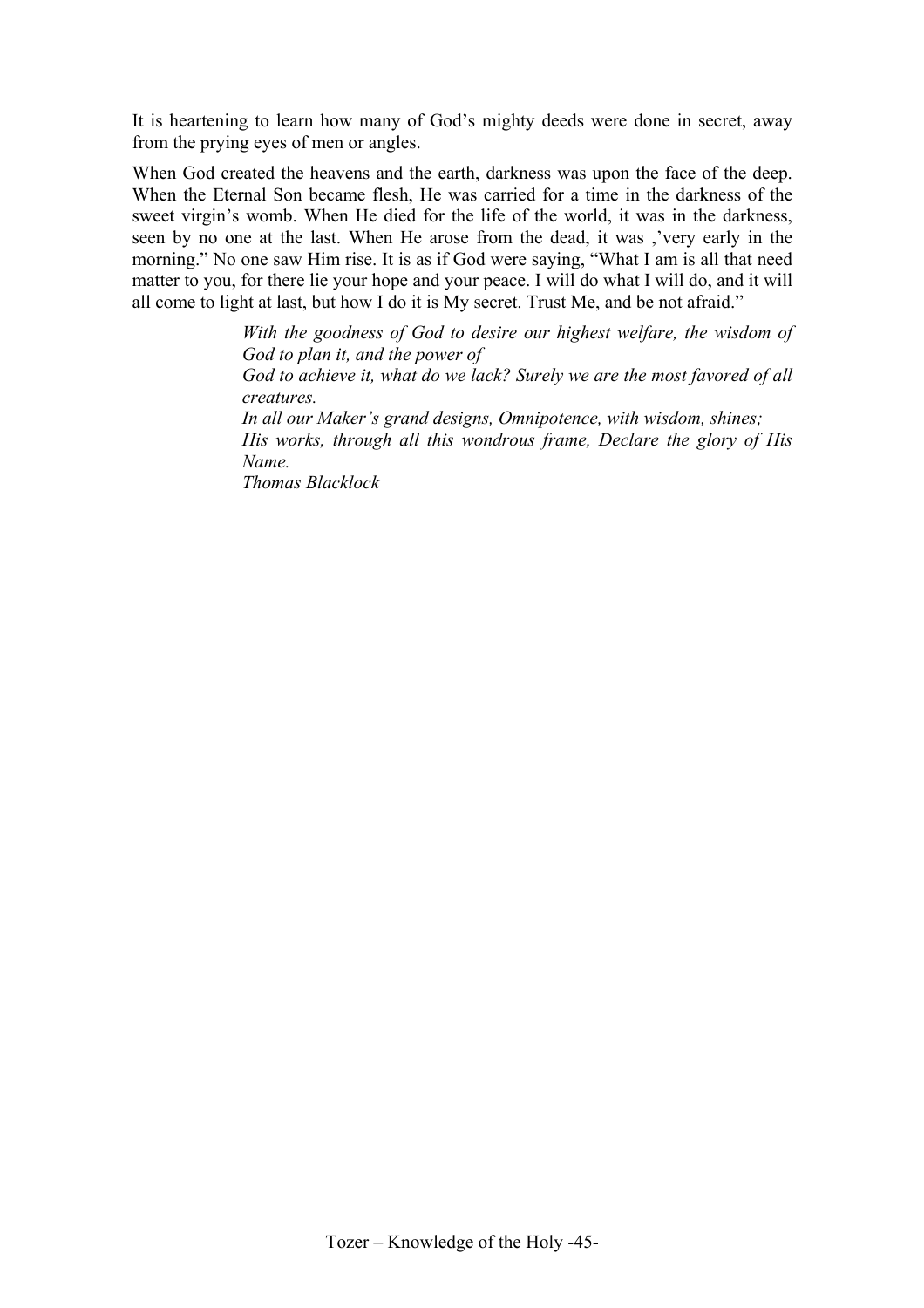### The Omnipotence of God

Our Heavenly Father, we have heard Thee say, "I am the Almighty God; walk before me, and be thou perfect." But unless Thou dost enable us by the exceeding greatness of Thy power how can we who are by nature weak and sinful walk in a perfect way?

Grant that we may learn to lay hold on the working of the mighty power which wrought in Christ when

Thou didst raise Him from the dead and set Him at Thine own right hand in the heavenly places. Amen.

In the time of his vision John the Revelator heard as it were the voice of a great multitude and as the voice of many waters and as the voice of mighty thunderings sounding throughout the universe, and what the voice proclaimed was the sovereignty and omnipotence of God: "Alleluia: for the Lord God omnipotent reigneth.

Sovereignty and omnipotence must go together. One cannot exist without the other. To reign, God must have power, and to reign sovereignly, He must have all power. And that is what omnipotent means, having all power. The word derives from the Latin and is identical in meaning with the more familiar almighty which we have from the Anglo-Saxon. This latter word occurs fifty-six times in our English Bible and is never used of anyone but God. He alone is almighty.

God possesses what no creature can: an incomprehensible plenitude of power, a potency that is absolute. This we know by divine revelation, but once known, it is recognized as being in full accord with reason. Grant that God is infinite and selfexistent and we see at once that He must be all-powerful as well, and reason kneels to worship before the divine omnipotence.

"Power belongeth unto God," says the psalmist, and Paul the apostle declares that nature itself gives evidence of the eternal power of the Godhead (Rom 1:20). From this knowledge we reason to the omnipotence of God this way: God has power. Since God is also infinite, whatever He has must be without limit; therefore God has limitless power, He is omnipotent. We see further that God the self- existent Creator is the source of all the power there is, and since a source must be at least equal to anything that emanates from it, God is of necessity equal to all the power there is, and this is to say again that He is omnipotent.

God has delegated power to His creatures, but being self-sufficient, He cannot relinquish anything of His perfections and, power being one of them, He has never surrendered the least iota of His power. He gives but He does not give away. All that He gives remains His own and returns to Him again. Forever He must remain what He has forever been, the Lord God omnipotent.

One cannot long read the Scriptures sympathetically without noticing the radical disparity between the outlook of men of the Bible and that of modern men. We are today suffering from a secularized mentality. Where the sacred writers saw God, we see the laws of nature. Their world was fully populated; ours is all but empty. Their world was alive and personal; ours is impersonal and dead. God ruled their world; ours is ruled by the laws of nature and we are always once removed from the presence of God.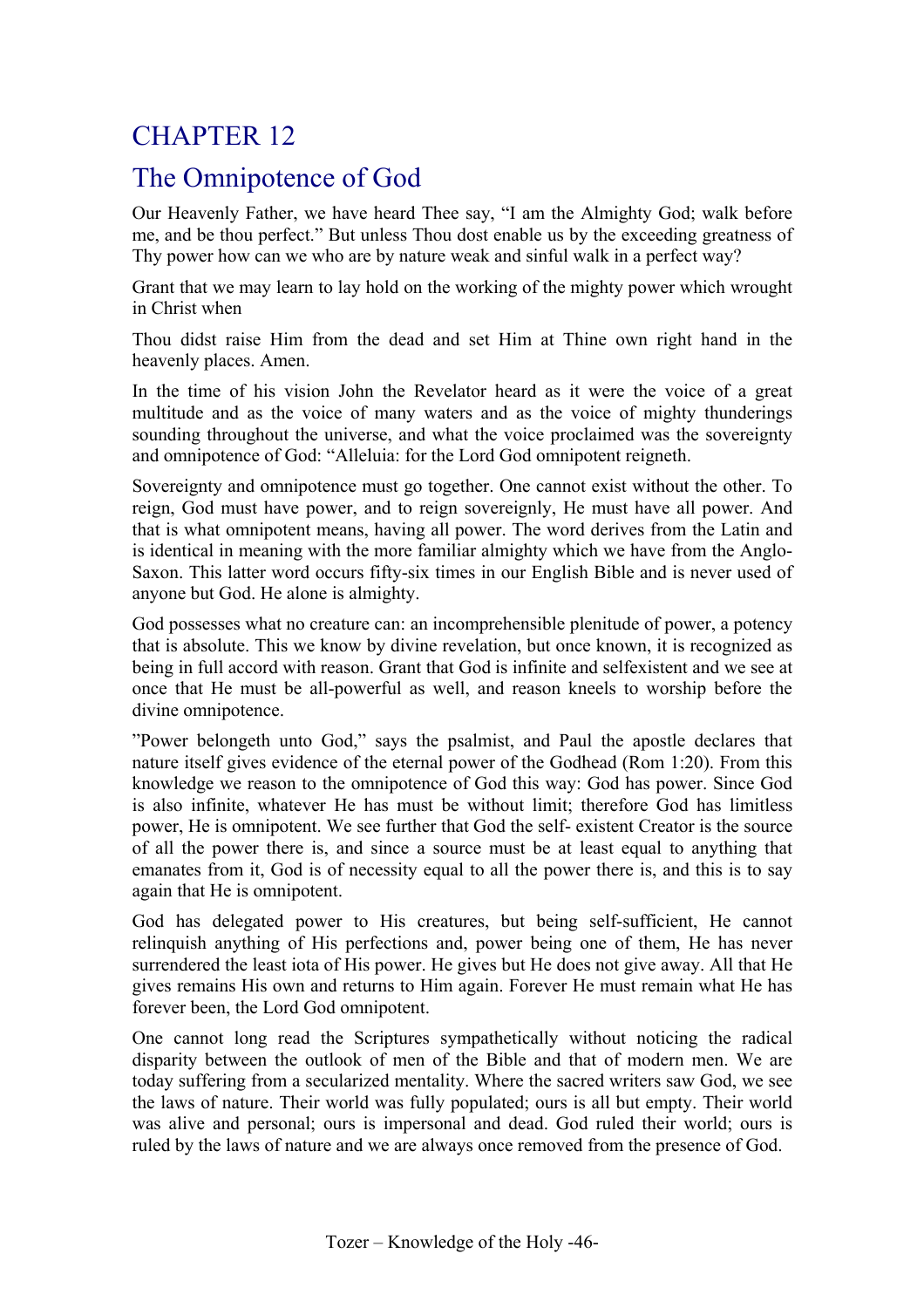And what are these laws of nature that have displaced God in the minds of millions? Law has two meanings. One is all external rule enforced by authority, such as the common rule against robbery and assault. The word is also used to denote the uniform way things act in the universe, but this second use of the word is erroneous. What we see in nature is simply the paths God's power and wisdom take through creation. Properly these are phenomena, not laws, but we call them laws by analogy with the arbitrary laws of society.

Science observes how the power of God operates, discovers a regular pattern somewhere and fixes it as a "law." The uniformity of God's activities in His creation enables the scientist to predict the course of natural phenomena. The trustworthiness of God's behavior in His world is the foundation of all scientific truth. Upon it the scientist rests his faith and from there he goes on to achieve great and useful things in such fields as those of navigation, chemistry, agriculture, and the medical arts.

Religion on the other hand, goes back of the nature of God. It is concerned not with the footprints of God along the paths of creation, but with the One who treads those paths. Religion is interested primarily in the One who is the source of all things, the master of every phenomenon. For this One philosophy has various names, the most horrendous that I have seen being that supplied by Rudolph Otto: "The absolute, the gigantic, never-resting active world stress." The Christian delights to remember that this "world stress" once said "I AM" and the greatest teacher of them all directed His disciples to address Him as a person:

"When ye pray, say, Our Father which art in heaven, Hallowed be thy name." The men of the Bible everywhere communed with this "gigantic absolute" in language as personal as speech affords, and with Him prophet and saint walked in a rapture of devotion, warm intimate and deeply satisfying.

Omnipotence is not a name given to the sum of all power, but an attribute of a personal God we Christians believe to be the Father of our Lord Jesus Christ and of all who believe on Him to life eternal. The worshipping man finds this knowledge a source of wonderful strength for his inner life. His faith rises to take the great leap upward into the fellowship of Him who can do whatever He wills to do, for whom nothing is hard or difficult because He possesses power absolute.

Since He has at His command all the power in the universe, the Lord God omnipotent can do anything as easily as anything else. All His acts are done without effort. He expends no energy that must be replenished. His self-sufficiency makes it unnecessary for Him to look outside of Himself for a renewal of strength. All the power required to do all that He wills to do lies in undiminished fullness in His own infinite being.

The Presbyterian pastor A. B. Simpson, approaching middle age, broken in health, deeply despondent and ready to quit the ministry, chanced to hear the simple Negro spiritual,

Nothing is too hard for Jesus, No man can work like Him.

Its message sped like an arrow to his heart, carrying faith and hope and life for body and soul. He sought a place of retirement and after a season alone with God arose to his feet completely cured, and went forth in fullness of joy to found what has since become one of the largest foreign missionary societies in the world. For thirty-five years after this encounter with God, he labored prodigiously in the service of Christ. His faith in God of limitless power gave him all the strength he needed to carry on.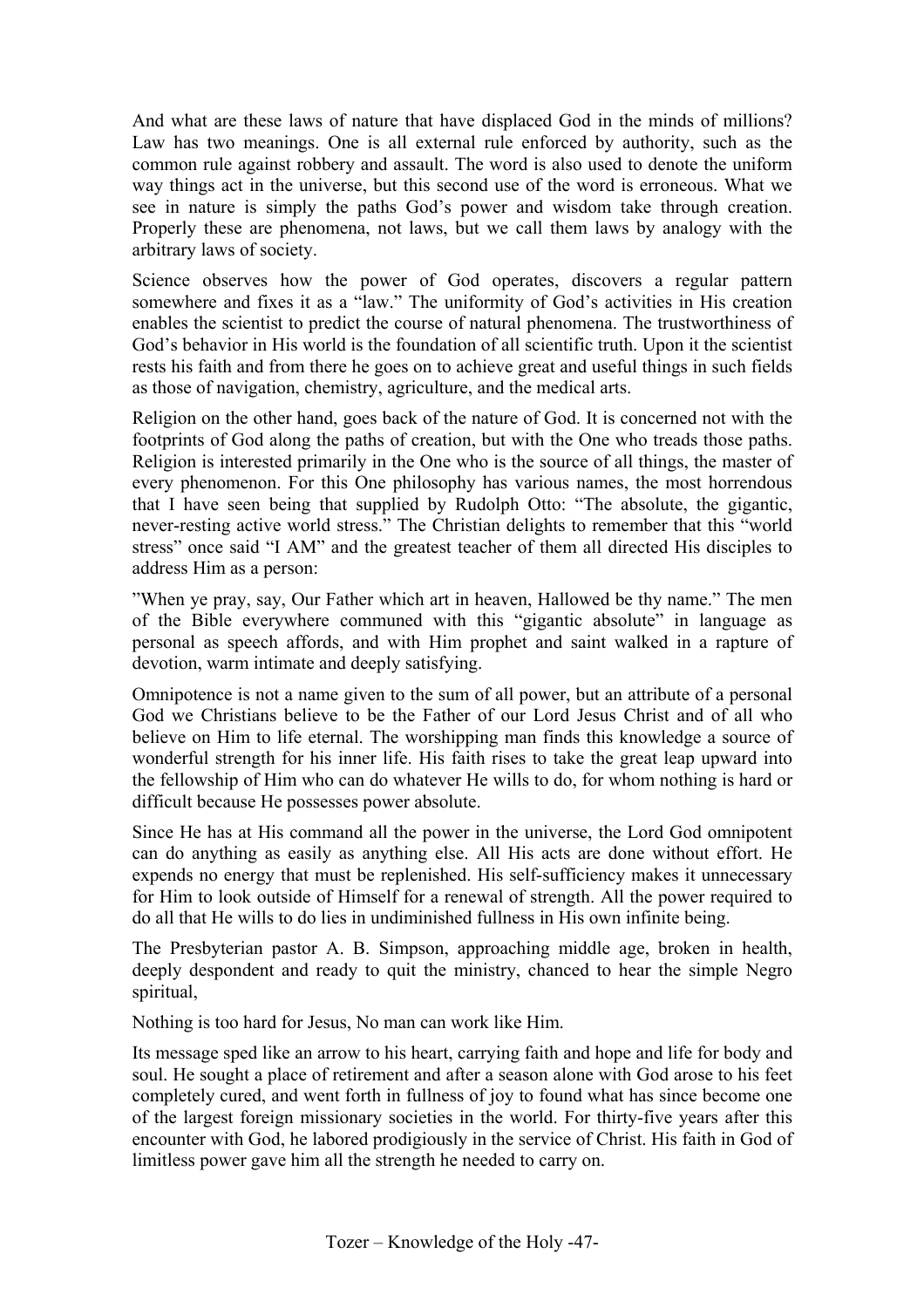*Almighty One! I bend in the dust before Thee; Even so veiled cherubs bend;* 

*In calm and still devotion I adore Thee, All-wise, all-present friend Thou to the earth its emerald robe hast given, Or curtained it in sow; And the bright sun, and the soft moon in heaven, Before Thy presence bow.* 

*Sir John Bowring*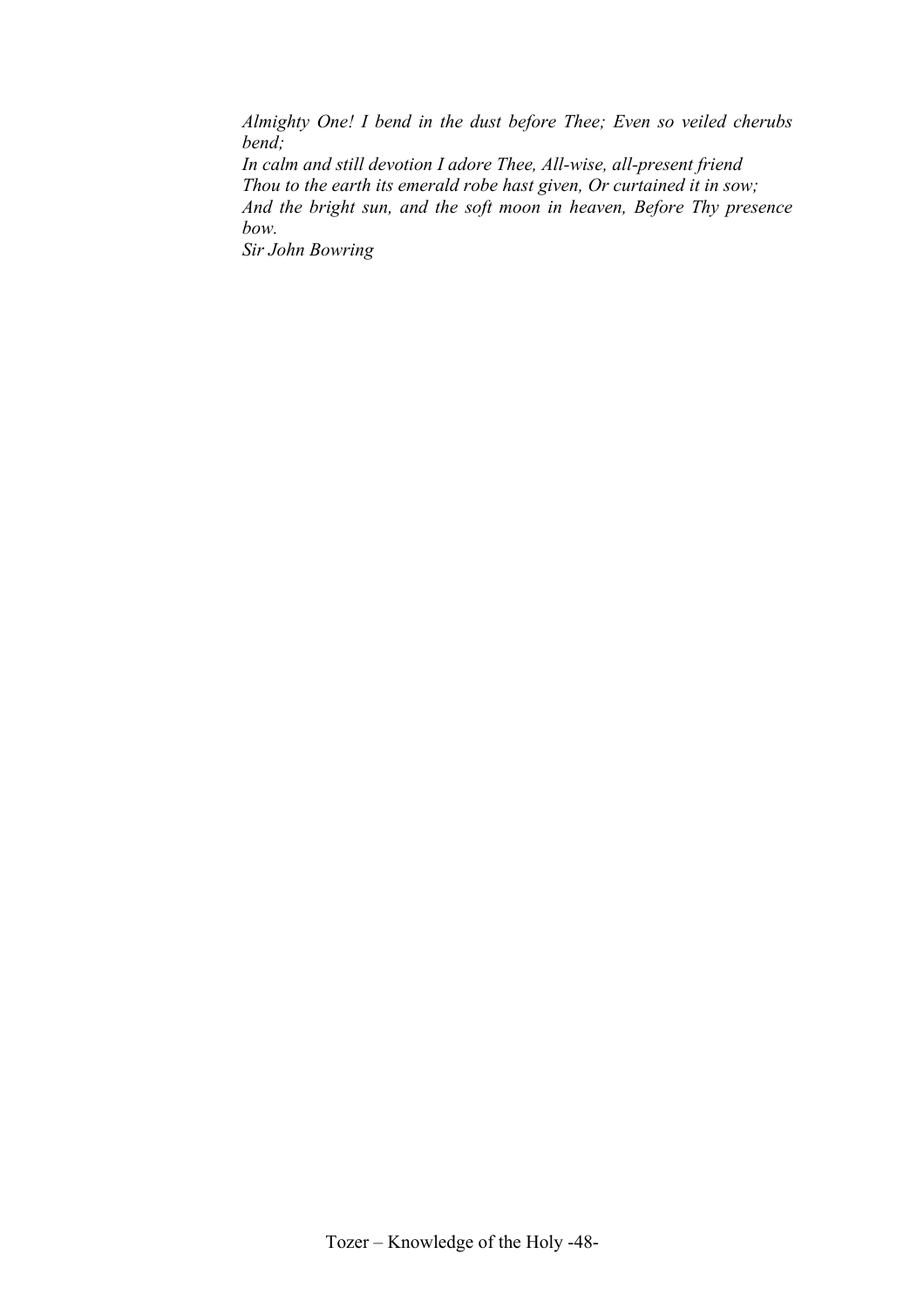### The Divine Transcendence

O Lord our Lord, there is none like Thee in heaven above or in the earth beneath. Thine is the greatness and the dignity and the majesty. All that is in the heaven and the earth is Thine; Thine is the kingdom and the power and the glory forever, O God, and Thou art exalted as head over all. Amen.

When we speak of God as transcendent we mean of course that He is exalted far above the created universe, so far above that human thought cannot imagine it.

To think accurately about this, however, we must keep in mind that "far above" does not here refer to physical distance from the earth but to quality of being. We are concerned not with location in space nor with mere altitude, but with life.

God is spirit, and to Him magnitude and distance have no meaning. To us they are useful as analogies and illustrations, so God refers to them constantly when speaking down to our limited understanding. The words of God as found in Isaiah, "Thus saith the high and lofty One that inhabiteth eternity," give a distinct impression of altitude, but that is because we who dwell in a world of matter, space, and time tend to think in material terms and can grasp abstract ideas only when they are identified in some way with material things. In its struggle to free itself from the tyranny of the natural world, the human heart must learn to translate upward the language the Spirit uses to instruct us.

It is spirit that gives significance to matter and apart from spirit nothing has any value at last. A little child strays from a party of sightseers and becomes lost on a mountain, and immediately the whole mental perspective of the members of the party is changed. Rapt admiration for the grandeur of nature gives way to acute distress for the lost child. The group spreads out over the mountainside anxiously calling the child's name and searching eagerly into every secluded spot where the little one might chance to be hidden.

What brought about this sudden change? The tree-clad mountain is still there towering into the clouds in breath-taking beauty, but no one notices it now. All attention is focused upon the search for a curly-haired little girl not yet two years old and weighing less than thirty pounds. Though so new and so small, she is more precious to parents and friends than all the huge bulk of the vast and ancient mountain they had been admiring a few minutes before. And in their judgment the whole civilized world concurs, for the little girl can love and laugh and speak and pray, and the mountain cannot. It is the child's quality of being that gives it worth.

Yet we must not compare the being of God with any other as we just now compared the mountain with the child. We must not think of God as highest in an ascending order of beings, starting with the single cell and going on up from the fish to the bird to the animal to man to angel to cherub to God. This would be to grant God eminence, even pre-eminence, but that is not enough; we must grant Him transcendence in the fullest meaning of that word.

Forever God stands apart, in light unapproachable. He is as high above an archangel as above a caterpillar, for the gulf that separates the archangel from the caterpillar is but finite, while the gulf between God and the archangel is infinite. The caterpillar and the archangel, though far removed from each other in the scale of created things, are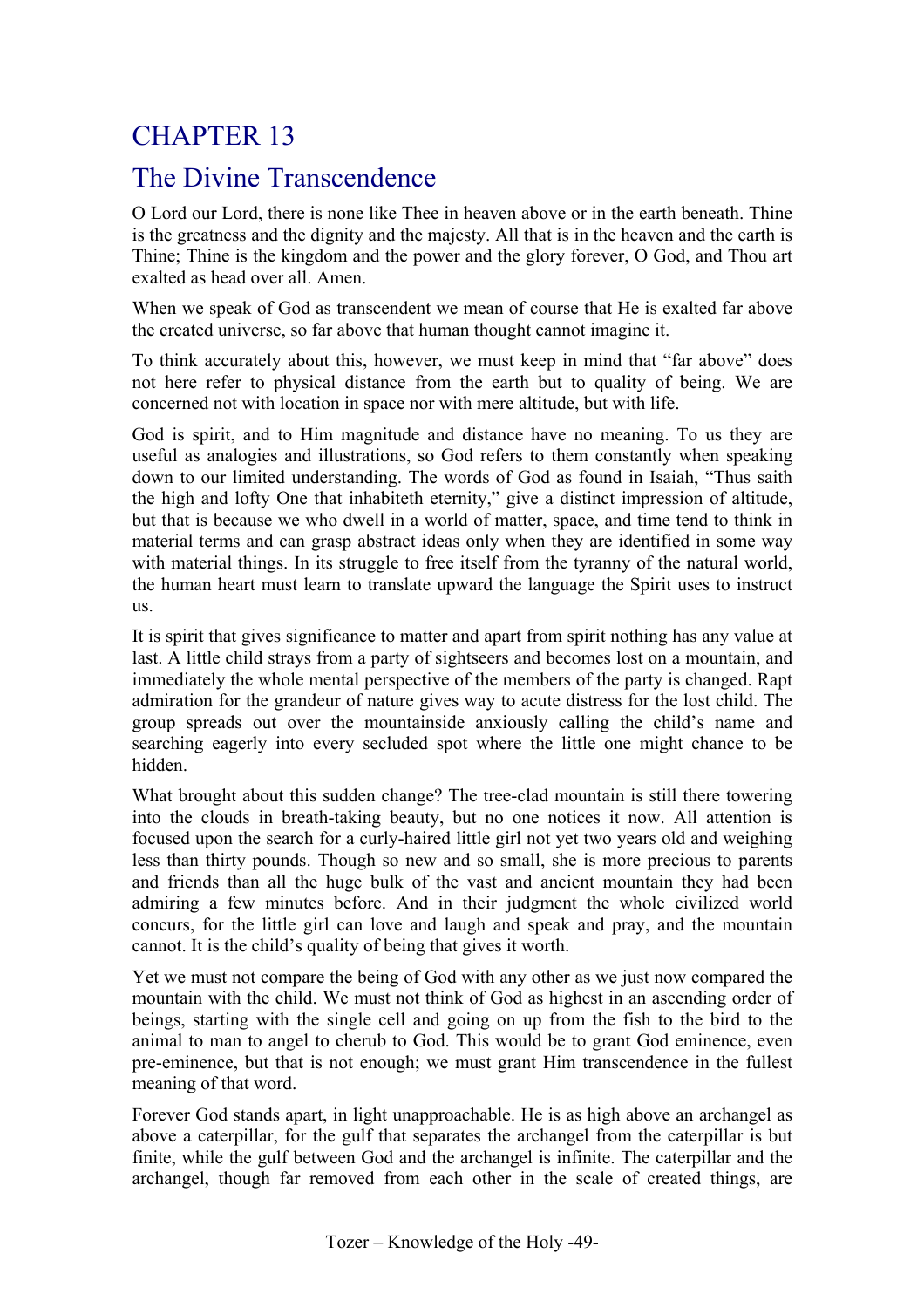nevertheless one in that they are alike created. They both belong in the category of thatwhich-is-not-God and are separated from God by infinitude itself.

Reticence and compulsion forever contend within the heart that would speak of God.

How shall polluted mortals dare To sing Thy glory or Thy grace? Beneath Thy feet we lie afar,

And see but shadows of Thy face. Isaac Watts

Yet we console ourselves with the knowledge that it is God Him-self who puts it in our hearts to seek Him and makes it possible in some measure to know Him, and He is pleased with even the feeblest effort to make Him known.

If some watcher or holy one who has spent his glad centuries by the sea of fire were to come to earth, how meaningless to him would be the ceaseless chatter of the busy tribes of men. How strange to him and how empty would sound the, flat, stale and profitless words heard in the average pulpit from week to week.

And were such a one to speak on earth would he not speak of God? Would he not charm and fascinate his hearers with rapturous descriptions of the Godhead? And after hearing him could we ever again consent to listen to anything less than theology, the doctrine of God? Would we not thereafter demand of those who would presume to teach us that they speak to us from the mount of divine vision or remain silent altogether?

When the psalmist saw the transgression of the wicked his heart told him how it could be. "There is no fear of God before his eyes," he explained, and in so saying revealed to us the psychology of sin. When men no longer fear God, they transgress His laws without hesitation. The fear of consequences is not deterrent when the fear of God is gone.

In olden days men of faith were said to "walk in the fear of God" and to "serve the Lord with fear." However intimate their communion with God, however bold their prayers, at the base of their religious life was the conception of God as awesome and dreadful. This idea of God transcendent rims through the whole Bible and gives color and tone to the character of the saints. This fear of God was more than a natural apprehension of danger; it was a nonrational dread, an acute feeling of personal insufficiency in

the presence of God the Almighty.

Wherever God appeared to men in Bible times the results were the same - an overwhelming sense of terror and dismay, a wrenching sensation of sinfulness and guilt. When God spoke, Abram stretched himself upon the ground to listen. When Moses saw the Lord in the burning bush, he hid his face in fear to look upon God. Isalah's vision of God wrung from him the cry, "Woe is me!" and the confession, "I am undone; because I am a man of unclean lips."

Daniel's encounter with God was probably the most dreadful and wonderful of them all. The prophet lifted up his eyes and saw One whose "body also was like the beryl, and his face as the appearance of lightning, and his eyes as lamps of fire, and his arms and his feet like in colour to polished brass, and the voice of his words like the voice of a multitude." "I Daniel alone saw the vision" he afterwards wrote, "for the men that were with me saw not the vision; but a great quaking fell upon them, so that they fled to hide themselves. Therefore I was left alone, and saw this great vision, and there remained no strength in me: for my comeliness was turned in me into corruption, and I retained no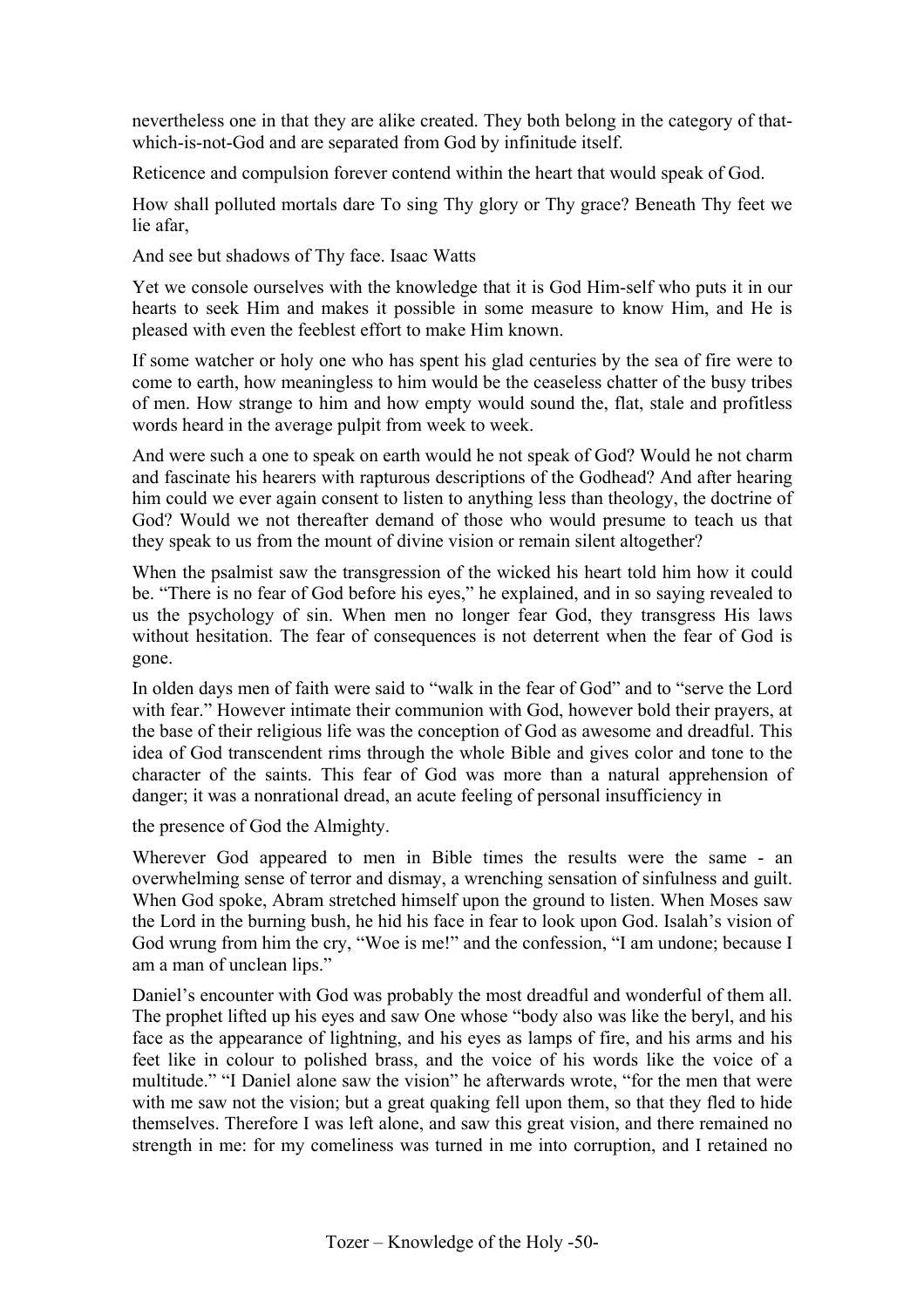strength. Yet heard I the voice of his words: and when I heard the voice of his words, then was I in a deep sleep on my face, and my face toward the ground."

These experiences show that a vision of the divine transcendence soon ends all controversy between the man and his God. The fight goes out of the man and he is ready with the conquered Saul to ask meekly,

"Lord, what wilt thou have me to do?"

Conversely, the self-assurance of modern Christians, the basic levity present in so many of our religious gatherings, the shocking disrespect shown for the Person of God, are evidence enough of deep blindness of heart.

Many call themselves by the name of Christ, talk much about God, and pray to Him sometimes, but evidently do not know who He is. "The fear of the Lord is a fountain of life," but this healing fear is today hardly found among Christian men.

Once in conversation with his friend Eckermann, the poet Goethe turned to thoughts of religion and spoke of the abuse of the divine name. "People treat it," he said, "as if that incomprehensible and most high Being, who is even beyond the reach of thought, were only their equal. Otherwise they would not say 'the Lord God, the dear God, the good God.' This expression becomes to them, especially to the clergy, who have it daily in their mouths, a mere phrase, a barren name, to which no thought whatever is attached. If they were impressed by His greatness they would be dumb, and through veneration unwilling to name Him.

> *Lord of all being, throned afar, They glory flames from sun and star; Center and soul of every sphere, Yet to each loving heart how near! Lord of all life, below, above, Whose light is truth, whose warmth is love, Before Thy ever-blazing throne We ask no luster of our own. Oliver Wendell Holmes*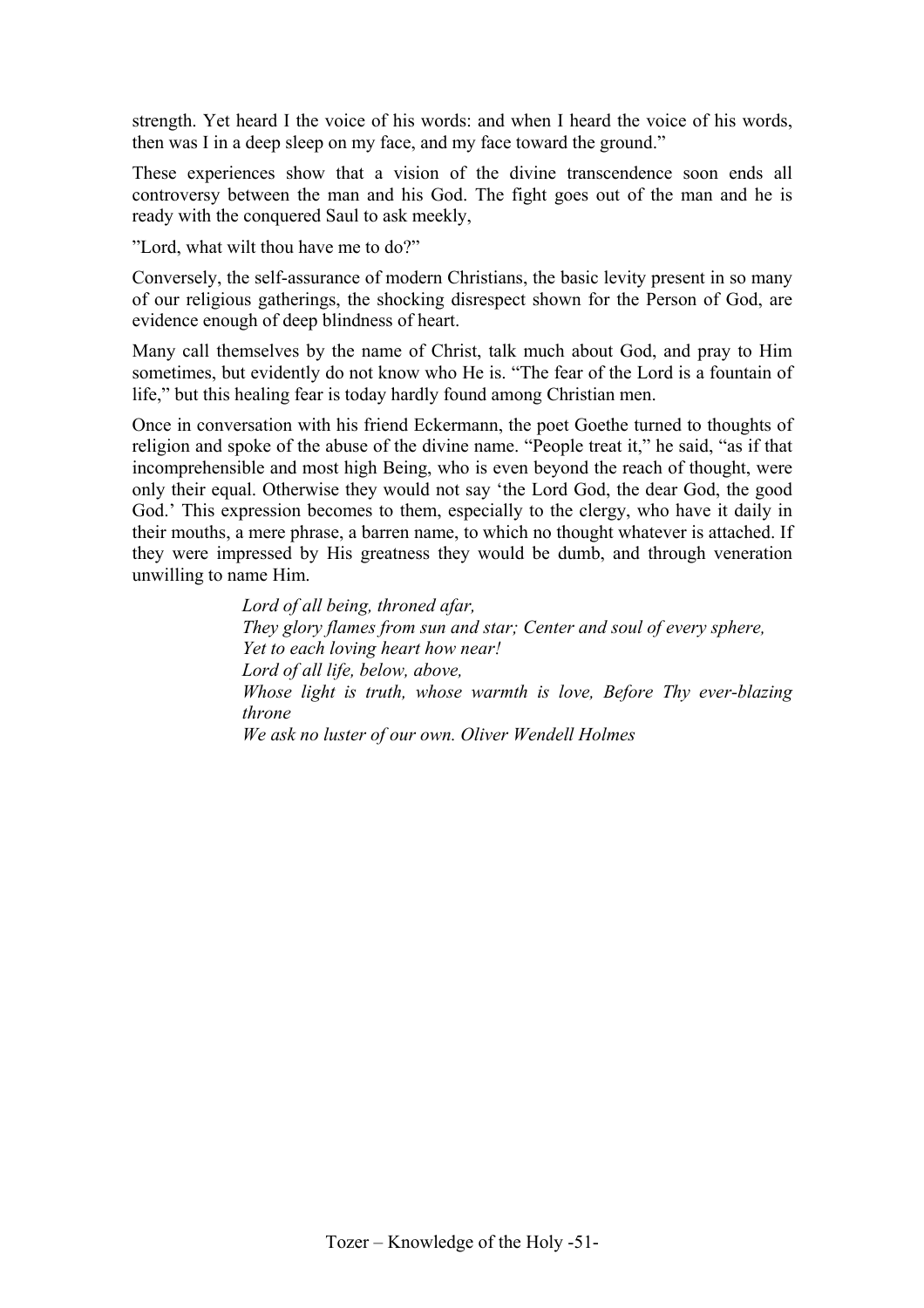### God's Omnipresence

Our Father, we know that Thou art present with us, but our knowledge is but a figure and shadow of truth and has little of the spiritual savor and inward sweetness such knowledge should afford. This is for us a great loss and the cause of much weakness of heart. Help us to make at once such amendment of life as is necessary before we can experience the true meaning of the words "In thy presence is fulness of joy." Amen.

The word present, of course, means here, close to, next to, and the prefix omni gives it universality. God is everywhere here, close to everything, next to everyone.

Few other truths are taught in the Scriptures with as great clarity as the doctrine of the divine omnipresence. Those passages supporting this truth are so plain that it would take considerable effort to misunderstand them. They declare that God is immanent in His creation, that there is no place in heaven or earth or hell where men may hide from His presence. They teach that God is at once far off and near, and that in Him men move and live and have their being. And what is equally convincing is that they everywhere compel us to assume that God is omnipresent to account for other facts they tell us about Him.

For instance, the Scriptures teach that God is infinite. This means that His being knows no limits. Therefore there can be no limit to His presence; He is omnipresent. In His infinitude He surrounds the finite creation and contains it. There is no place beyond Him for anything to be. God is our environment as the sea is to the fish and the air to the bird. "God is over all things," wrote Hildebert of Lavardin, "under all things; outside all; within but not enclosed; without but not excluded; above but not raised up; below but not depressed; wholly above, presiding; wholly beneath, sustaining; wholly within, filling."

The belief that God is present within His universe cannot be held in isolation. It has practical implications in many areas of theological thought and bears directly upon certain religions problems, such, for instance, as the nature of the world. Thinking men of almost every age and culture have been concerned with the question of what kind of world this is. Is it a material world running by itself, or is it spiritual and run by unseen powers? Does this interlocking system explain itself or does its secret lie in mystery? Does the stream of existence begin and end in itself? Or is its source higher up and farther back in the hills?

Christian theology claims to have the answer to these questions. It does not speculate nor offer an opinion but presents its "Thus saith the Lord" as its authority. It declares positively that the world is spiritual: it originated in spirit, flows out of spirit, is spiritual in essence, and is meaningless apart from the Spirit that inhabits it.

The doctrine of the divine omnipresence personalizes man's relation to the universe in which he finds himself. This great central truth gives meaning to all truths and imparts supreme value to all his little life. God is present, near him, next to him, and this God sees him and knows him through and thorough.

At this point faith begins, and while it may go on to include a thousand other wonderful truths, these all refer back to the truth that God is and God is here. "He that cometh to God", says the Book of Hebrews, "must believe that he is" And Christ Himself said, "Ye believe in God, Believe also..." What ever "also" may be added to the elementary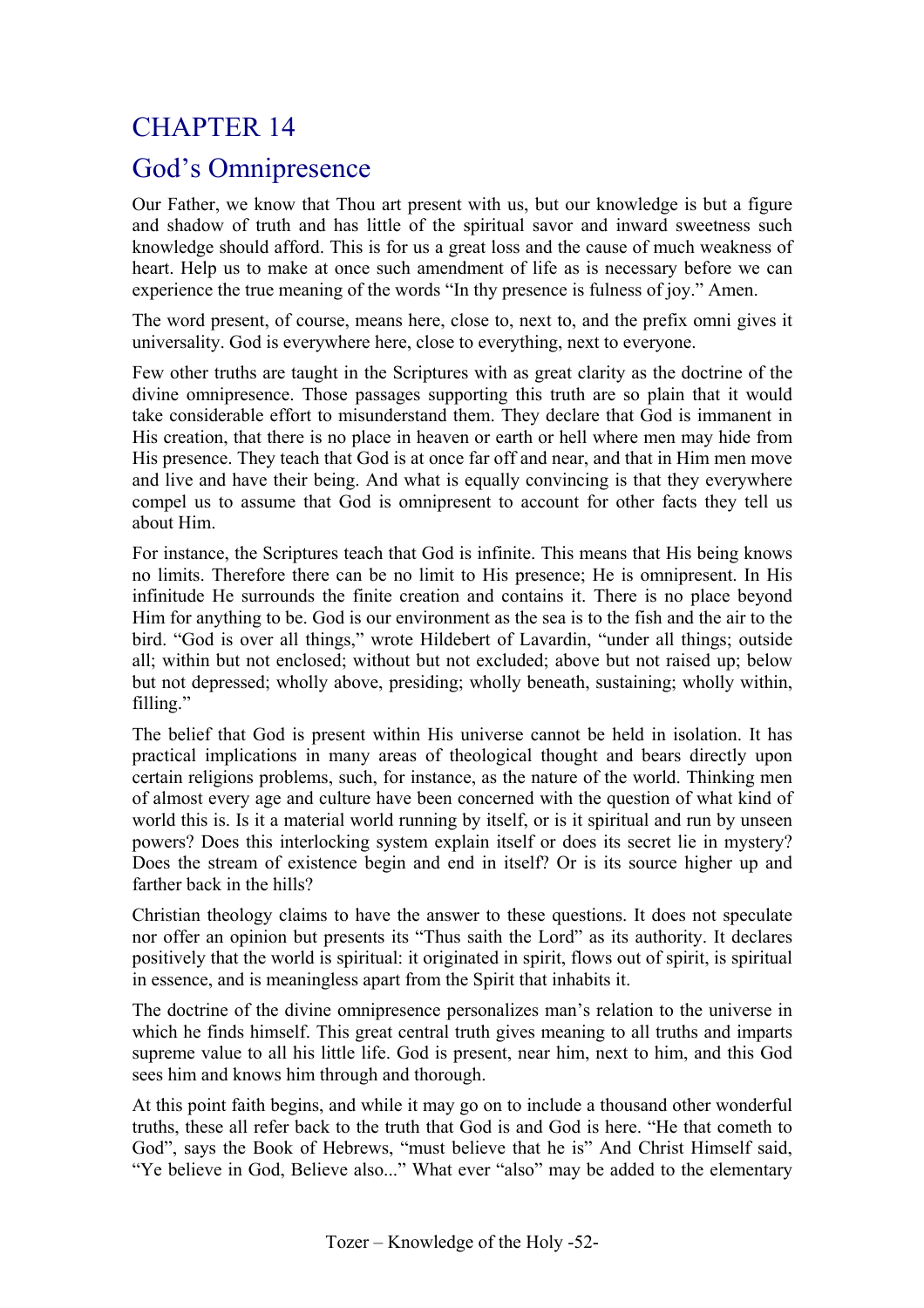belief in God is superstructure, and regardless of the heights to which it may rise, it continues to rest solidly upon the original foundation.

The teachings of the New Testament is that God created the world by the Logos, the Word, and the Word is identified with the second person of the Godhead who was present in the world even before He became incarnate in human nature. The Word made all things and remained in His creation to uphold and sustain it and be at the same time a moral light enabling every man to distinguish good from evil. The universe operates as an orderly system, not by impersonal laws but by the creative voice of the immanent and universal Presence, the Logos.

Canon W. G. Holmes of India told of seeing Hindu worshipers tapping on trees and stones and whispering

"Are you there? Are you there?" to the god they hoped might reside within. In complete humility the instructed Christian brings the answer to that question. God is indeed there. He is there as He is here and everywhere, not confined to tree or stone, but free in the universe, near to everything, next to everyone, and through Jesus Christ immediately accessible to every loving heart. The doctrine of the divine omnipresence decides this forever.

This truth is to the convinced Christian a source of deep comfort in sorrow and of steadfast assurance in all the varied experiences of his life. To him "the practice of the presence of God" consists not of protecting an imaginary object from within his own mind and then seeking to realize its presence; it is rather to recognize the real presence of the One whom all sound theology declares to be already there, an objective entity, existing apart from any apprehension of Him on the part of His creatures. The resultant experience is not visionary but real.

The certainty that God is always near us, present in all parts of His world, closer to us than our thoughts, should maintain us in a state of high moral happiness most of the time. But not all the time. It would be less than honest to promise every believer continual jubilee and less than realistic to expect it. As a child may cry out in pain even when sheltered in its mother's arms, so a Christian may sometimes know what it is to suffer even in the conscious presence of God. Though "alway rejoicing," Paul admitted that he was sometimes sorrowful, and for our sakes Christ experienced strong crying and tears though He never left the bosom of the Father (John 1:18).

But all will be well. In a world like this tears have their therapeutic effects. The healing balm distilled from the garments of the enfolding Presence cures our ills before they become fatal. The knowledge that we are never alone calms the troubled sea of our lives and speaks peace to our souls.

That God is here both Scripture and reason declare. It remains only for us to learn to realize this in conscious experience. A sentence from a letter by Dr. Allen Fleece sums up the testimony of many others:

> *"The knowledge that God is present is blessed, but to feel His presence is nothing less than sheer happiness." God reveals His presence: Let us now adore Him, And with awe appear before Him. Him alone, God we own; He's our Lord and Savour, Praise His name forever. God Himself is with us: Whom the angelic legions Serve with awe in heavenly regions. Gerhard Tersteegen*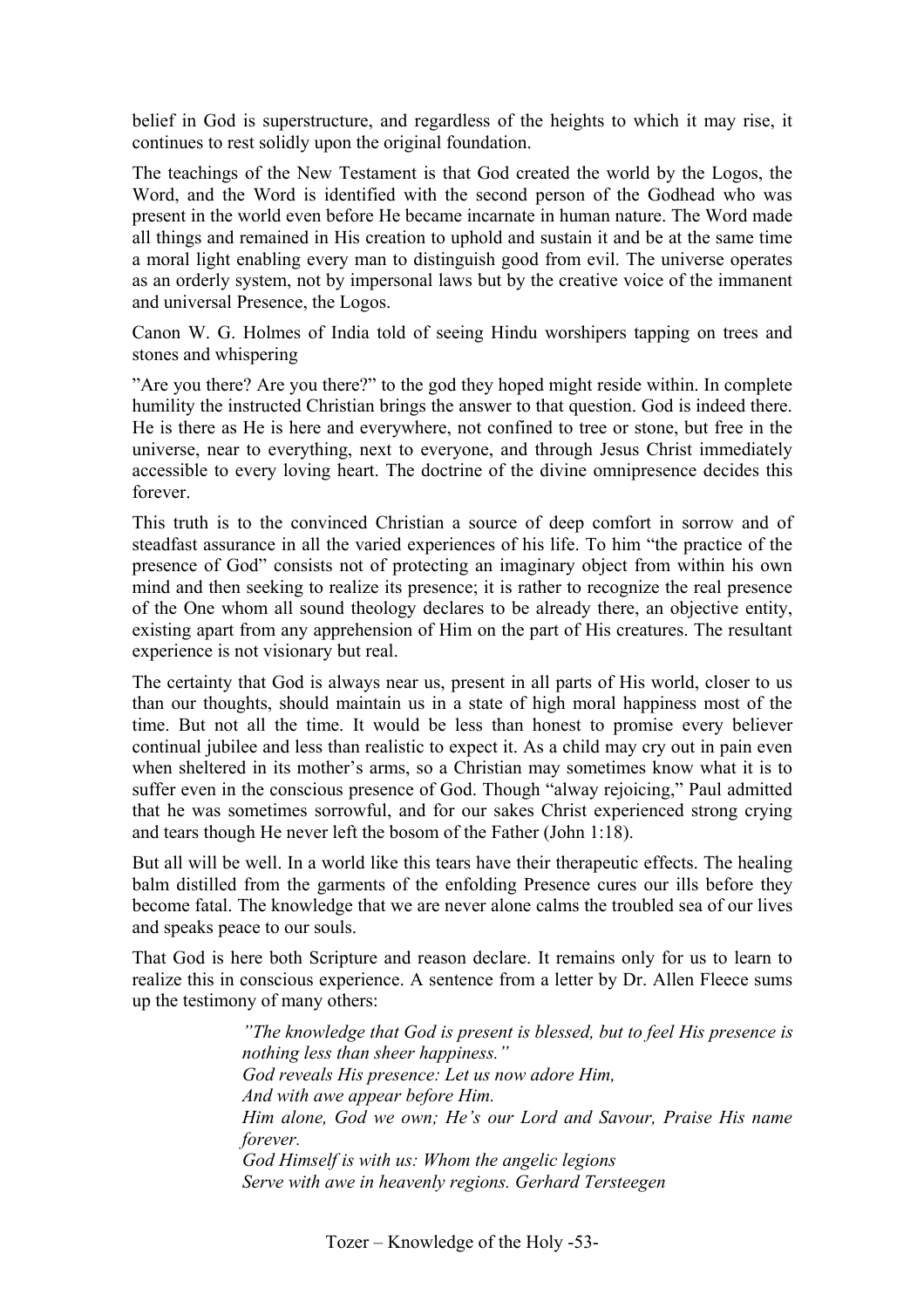### The Faithfulness of God

It is a good thing to give thanks unto Thee and to sing praises unto Thy name, O Most High, to show forth Thy loving-kindness in the morning and Thy faithfulness every night. As Thy Son while on earth was loyal to Thee, His Heavenly Father, so now in heaven He is faithful to us, His earthly brethren; and in this knowledge we press on with every confident hope for all the years and centuries yet to come. Amen.

As emphasized earlier, God's attributes are not isolated traits of His character but facets of His unitary being. They are not things-in-themselves; they are, rather, thoughts by which we think of God aspects of a perfect whole, names given to whatever we know to be true of the Godhead.

To have a correct understanding of the attributes it is necessary that we see them all as one. We can think of them separately but they cannot be separated. "All attributes assigned to God cannot differ in reality, by reason of the perfect simplicity of God, although we in divers ways use of God divers words," says Nicholas of Cusa. "Whence, although we attribute to God sight, hearing, taste, smell, touch, sense, reason and intellect, and so forth, according to the divers significations of each word, yet in Him sight is not other than hearing, or tasting, or smelling, or touching, or feeling, or understanding. And so all theology is said to be stablished in a circle, because any one of His attributes is affirmed of another."

In studying any attribute, the essential oneness of all the attributes soon becomes apparent. We see, for instance, that if God is self-existent He must be also selfsufficient; and if He has power He, being infinite, must have all power. If He possesses knowledge, His infinitude assures us that He possesses all knowledge. Similarly, His immutability presuppose His faithfulness. If He is unchanging, it follows that He could not be unfaithful, since that would require Him to change.

Any failure within the divine character would argue imperfection and, since God is perfect, it could not occur. Thus the attributes explain each other and prove that they are but glimpes the mind enjoys of the absolutely perfect Godhead.

All of God's acts are consistent with all of His attributes. No attribute contradicts the other, but all harmonize and blend into each other in the infinite abyss of the Godhead. All that God does agrees with all that God is and being and doing are one in Him.

The familiar picture of God as often torn between His justice and His mercy is altogether false to the facts. To think of God as inclining first toward one and then toward another of His attributes is to imagine a God who is unsure of Himself, frustrated and emotionally unstable, which of course is to say that the one of whom we are thinking is not the true God at all but a weak, mental reflection of Him badly out of focus.

God being who He is, cannot cease to be what He is, and being what He is, He cannot act out of character with Himself. He is at once faithful and immutable, so all His words and acts must be and remain faithful. Men become unfaithful out of desire, fear, weakness, loss of interest, or because of some strong influence from without. Obviously none of these forces can affect God in any way. He is His own reason for all He is and does. He cannot be compelled from without, but ever speaks and acts from within Himself by His own sovereign will as it pleases Him.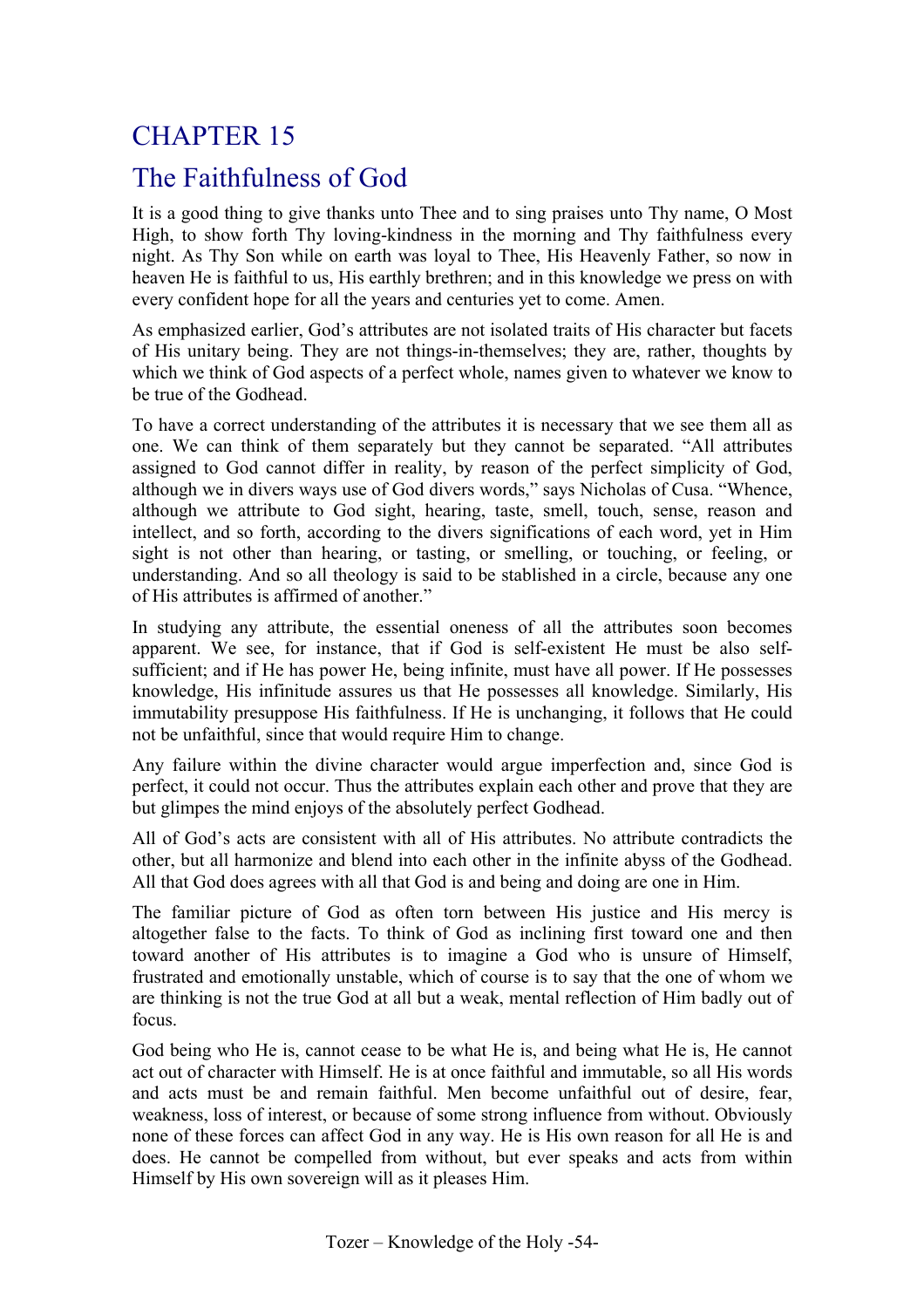I think it might be demonstrated that almost every heresy that has afflicted the church through the years has arisen from believing about God things that are not true, or from overemphasizing certain true things so as to obscure other things equally true. To magnify any attribute to the exclusion of another is to head straight for one of the dismal swamps of theology; and yet we are all constantly tempted to do just that.

For instance, the Bible teaches that God is love, some have interpreted this in such a way as virtually to deny that He is just, which the Bible also teaches. Other press the Biblical doctrine of God's goodness so far that it is made to contradict his holiness. Or they make His compassion cancel out His truth. Still others understand the sovereignty of God in a way that destroys or at least greatly diminishes His goodness and love.

We can hold a correct view of truth only by daring to believe everything God has said about Himself. It is a grave responsibility that a man takes upon himself when he seeks to edit out of God's self-revelation such features as he in his ignorance deems objectionable. Blindness in part must surely fall upon any of us presumptuous enough to attempt such a thing. And it is wholly uncalled for. We need not fear to let the truth stand as it is written. There is no conflict among the divine attributes. God's being is unitary. He cannot divide Himself and act at a given time from one of His attributes while the rest remain inactive. All that God is must accord with all that God does. Justice must be present in mercy, and love in judgment. And so with all the divine attributes.

The faithfulness of God is a datum of sound theology but to the believer it becomes far more than that: it passes through the processes of the understanding and goes on to become nourishing food for the soul. For the Scriptures not only teach truth, they show also its uses for mankind.

The inspired writers were men of like passion with us, dwelling in the midst of life. What they learned about God became to them a sword, a shield, a hammer; it became their life motivation, their good hope, and their confident expectation. From the objective facts of theology their hearts made how many thousand joyous deductions and personal applications! The Book of Psalms rings with glad thanksgiving for the faithfulness of God. The New Testament takes up the theme and celebrates the loyalty of God the Father and His Son Jesus Christ who before Pontius Pilate witnessed a good confession; and in the Apocalypse Christ is seen astride a white horse riding toward His triumph, and the names He bears are Faithful and True.

Christian song, too, celebrates the attributes of God, and among them the divine faithfulness. In our hymnody, at its best, the attributes become the wellspring from which flow rivers of joyous melody. Some old hymnbooks may yet be found in which the hymns have no names; a line in italics above each one indicates theme, and the worshiping heart cannot but rejoice in what it finds: "God's glorious perfections celebrated." "Wisdom, Majesty and goodness." "Omniscience." "Omnipotence and immutability." "Glory, mercy and grace." These are few samples taken from a hymnbook published 1849, but everyone familiar with Christian hymnody knows that the stream of sacred song takes its rise far back in the early years of the Church's existence. From the beginning belief in the perfection of God brought sweet assurance to believing men and taught the ages to sing.

Upon God's faithfulness rests our whole hope of future blessedness. Only as He is faithful will His covenants stand and His promises be honoured. Only as we have complete assurance that He is faithful may we live in peace and look forward with assurance to the life to come.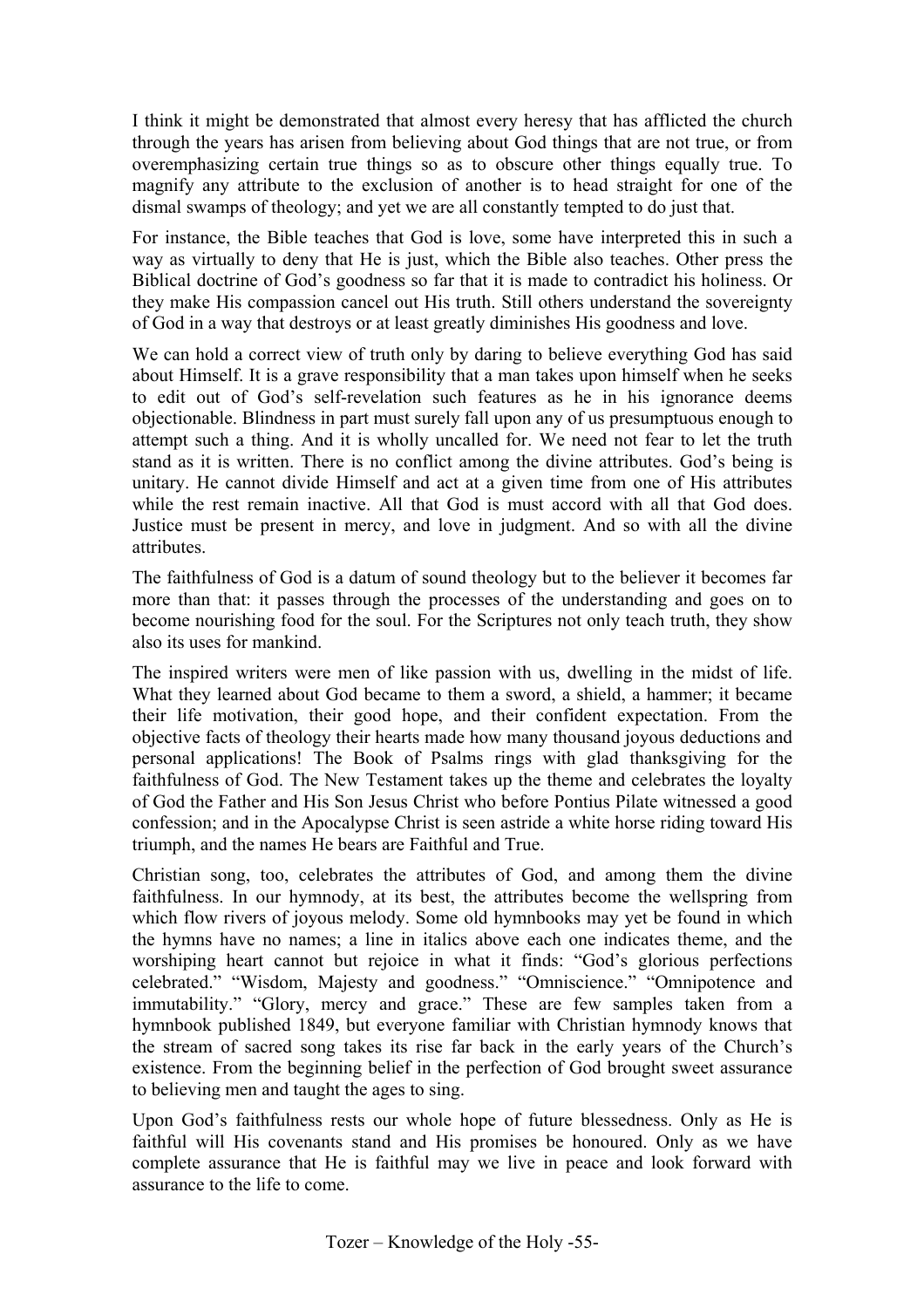Every heart can make its own application of this and draw from it such conclusions as the truth suggests and its own needs bring into focus. The tempted, the anxious, the fearful, the discouraged may all find new hope and good cheer in the knowledge that out Heavenly Father is faithful. He will ever be true to His pledged word. The hard-pressed sons of the covenant may be sure that He will never remove His loving- kindness from them nor suffer His faithfulness to fail.

> *Happy the man whose hopes rely On Israel's God; He made the sky, And earth and seas, with all their train; His truth forever stands secure; He saves the oppressed, He feeds the poor, And none shall find His promises vain. Isaac Watts*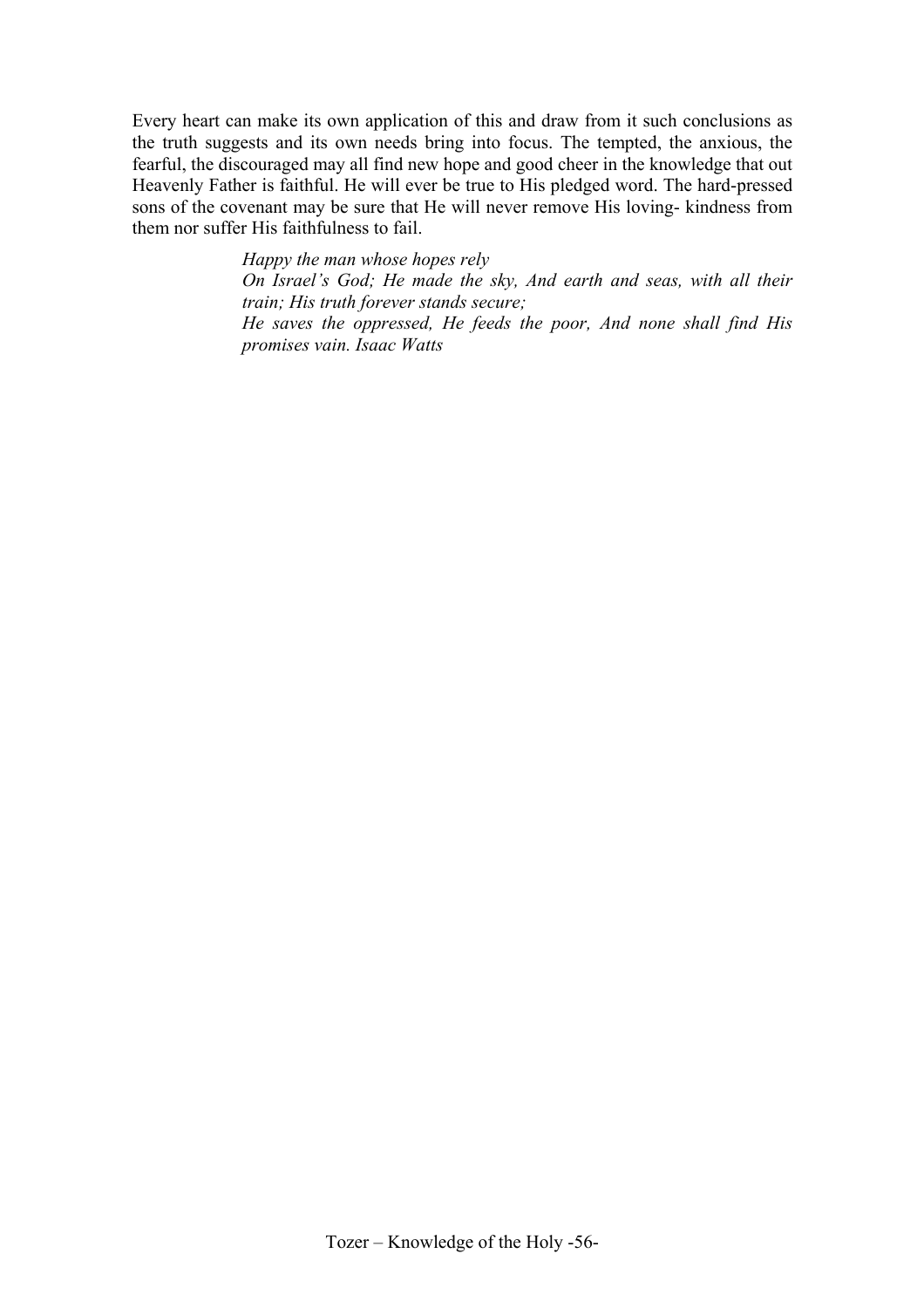#### The Goodness of God

Do good in Thy good pleasure unto us, O Lord. Act toward us not as we deserve but as it becomes Thee, being the God Thou art. So shall we have nothing to fear in this world or in that which is to come. Amen.

The word good means so many things to so many persons that this brief study of the divine goodness begins with a definition. The meaning may be arrived at only by the use of a number of synonyms, going out from and returning by different paths to the same place.

When Christian theology says that God is good, it is not the same as saying that He is righteous or holy. The holiness of God is trumpeted from the heavens and re-echoed on earth by saints and sages wherever God has revealed Himself to men; however, we are not at this time considering His holiness but His goodness, which is quite another thing.

The goodness of God is that which disposes Him to be kind, cordial, benevolent, and full of good will toward men. He is tenderhearted and of quick sympathy, and His unfailing attitude toward all moral beings is open, frank, and friendly. By His nature He is inclined to bestow blessedness and He takes holy pleasure in the happiness of His people.

That God is good is taught or implied on every page of the Bible and must be received as an article of faith as impregnable as the throne of God. It is a foundation stone for all sound thought about God and is necessary to moral sanity. To allow that God could be other than good is to deny the validity of all thought and end ill the negation of every moral judgment. If God is not good, then there can be no distinction between kindness and cruelty, and heaven can be hell and hell, heaven.

The goodness of God is the drive behind all the blessings He daily bestows upon us. God created us because He felt good in His heart and He redeemed us for the same reason.

Julian of Norwich, who lived six hundred years ago, saw clearly that the ground of all blessedness is the goodness of God. Chapter six of her incredibly beautiful and perceptive little classic, Revelations of Divine Love, begins, "This showing was made to learn our souls to cleave wisely to the goodness of God." Then she lists some of the mighty deeds God has wrought in our behalf, and after each one she adds "of His goodness."

She saw that all our religious activities and every means of grace, however right and useful they may be, are nothing until we understand that the unmerited, spontaneous goodness of God is back of all arid underneath all His acts.

Divine goodness, as one of God's attributes, is self-caused, infinite, perfect, and eternal. Since God is immutable He never varies in the intensity of His loving-kindness. He has never been kinder than He now is, nor will He ever be less kind. He is no respecter of persons but makes His sun to shine on the evil as well as on the good, and sends His rain on the just and on the unjust. The cause of His goodness is in

Himself, the recipients of His goodness are all His beneficiaries without merit and without recompense.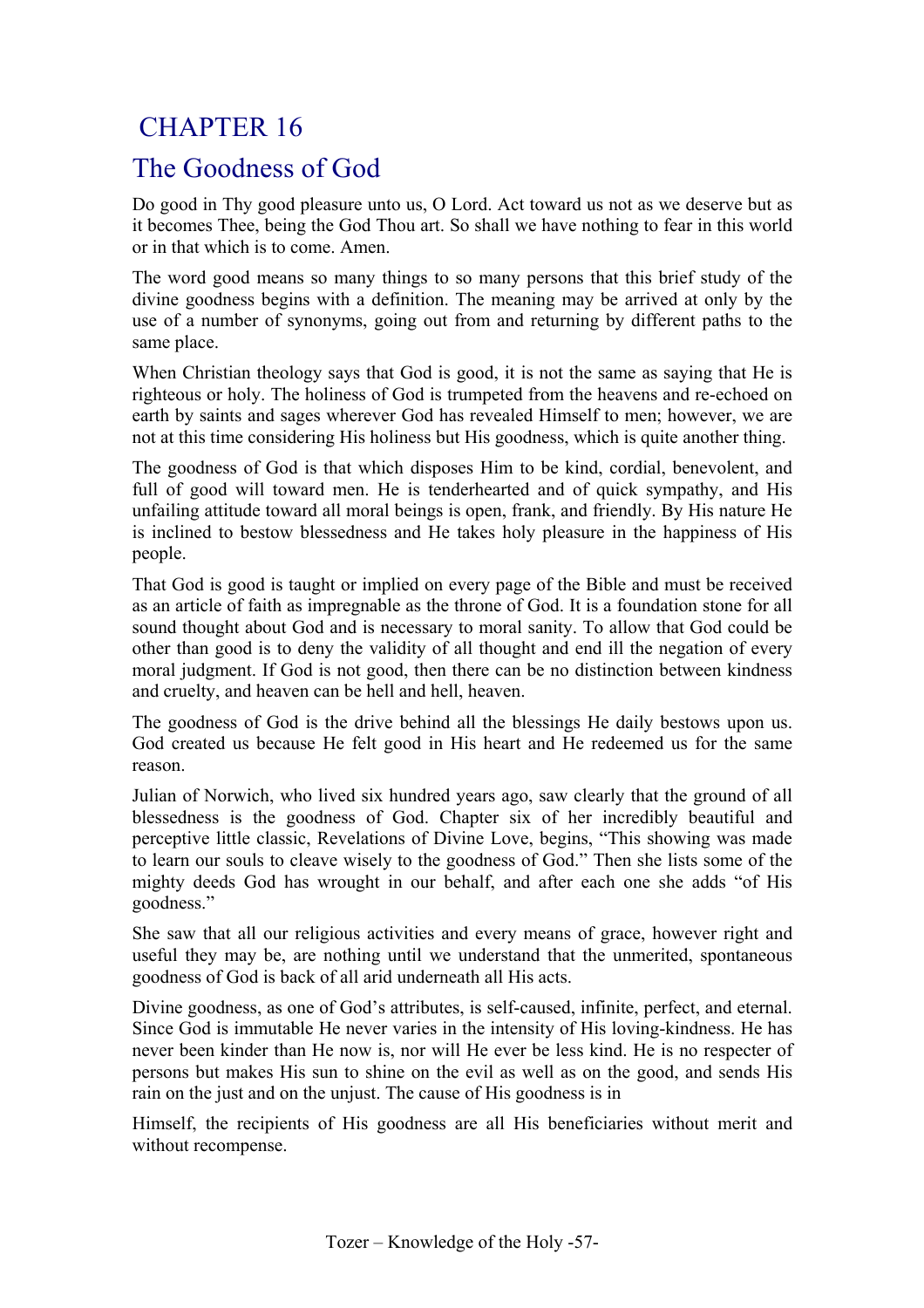With this agrees reason, and the moral wisdom that knows itself runs to acknowledge that there can be no merit in human conduct, not even in the purest and the best. Always God's goodness is the ground of our expectation. Repentance, though necessary, is not meritorious but a condition for receiving the gracious gift of pardon which God gives of His goodness.

Prayer is not itself meritorious. It lays God under no obligation nor puts Him in debt to any. He hears prayer because He is good, and for no other reason. Nor is faith meritorious; it is simply confidence in the goodness of God, and the lack of it is a reflection upon God's holy character.

The whole outlook of mankind might be changed if we could all believe that we dwell under a friendly sky and that the God of heaven, though exalted in power and majesty is eager to be friends with us.

But sin has made us timid and self-conscious, as well it might. Years of rebellion against God have bred in us, a fear that cannot be overcome in a day. The captured rebel does not enter willingly the presence of the king he has so long fought unsuccessfully to overthrow. But if he is truly penitent he may come, trusting only n the loving-kindness of his Lord, and the past will not be held against him. Meister Eckhart encourages us to remember that, when we return to God, even if our sins were as great in number as all mankind's put together, still God would not count them against us, but would have as much confidence in us as if we had never sinned.

Now someone who in spite of his past sins honestly wants to become reconciled to God may cautiously inquire, "If I come to God, how will He act toward me? What kind of disposition has He? What will I find Him to be like?" The answer is that He will be found to be exactly like Jesus. "He that hath seen me," said Jesus, "bath seen the Father."

Christ walked with men on earth that He might show them what God is like and make known the true nature of God to a race that had wrong ideas about Him. This was only one of the things He did while here in the flesh, but this He did with beautiful perfection. From Him we learn how God acts toward people. The hypocritical, the basically insincere, will find Him cold and aloof, as they once found Jesus; but the penitent will find Him merciful; the self-condemned will find Him generous and kind. To the frightened He is friendly, to the poor in spirit He is forgiving, to the ignorant, considerate; to the weak, gentle; to the stranger, hospitable.

By our own attitudes we may determine our reception by Him. Though the kindness of God is an infinite, overflowing fountain of cordiality, God will not force His attention upon us. If we would be welcomed as the Prodigal was, we must come as the Prodigal came; and when we so come, even though the Pharisees and the legalists sulk without, there will be a feast of welcome within, and music and dancing as the Father takes His child again to His heart. The greatness of God rouses fear within us, but His goodness encourages us not to be afraid of Him. To fear and not be afraid - that is the paradox of faith.

> *O God, my hope, my heavenly rest, My all of happiness below, Grant my importunate request, To me, to me, Thy goodness show; Thy beatific face display, The brightness of eternal day. Before my faith's enlightened eyes, Make all Thy gracious goodness pass; Thy goodness is the sight I prize: might I see Thy smiling face:*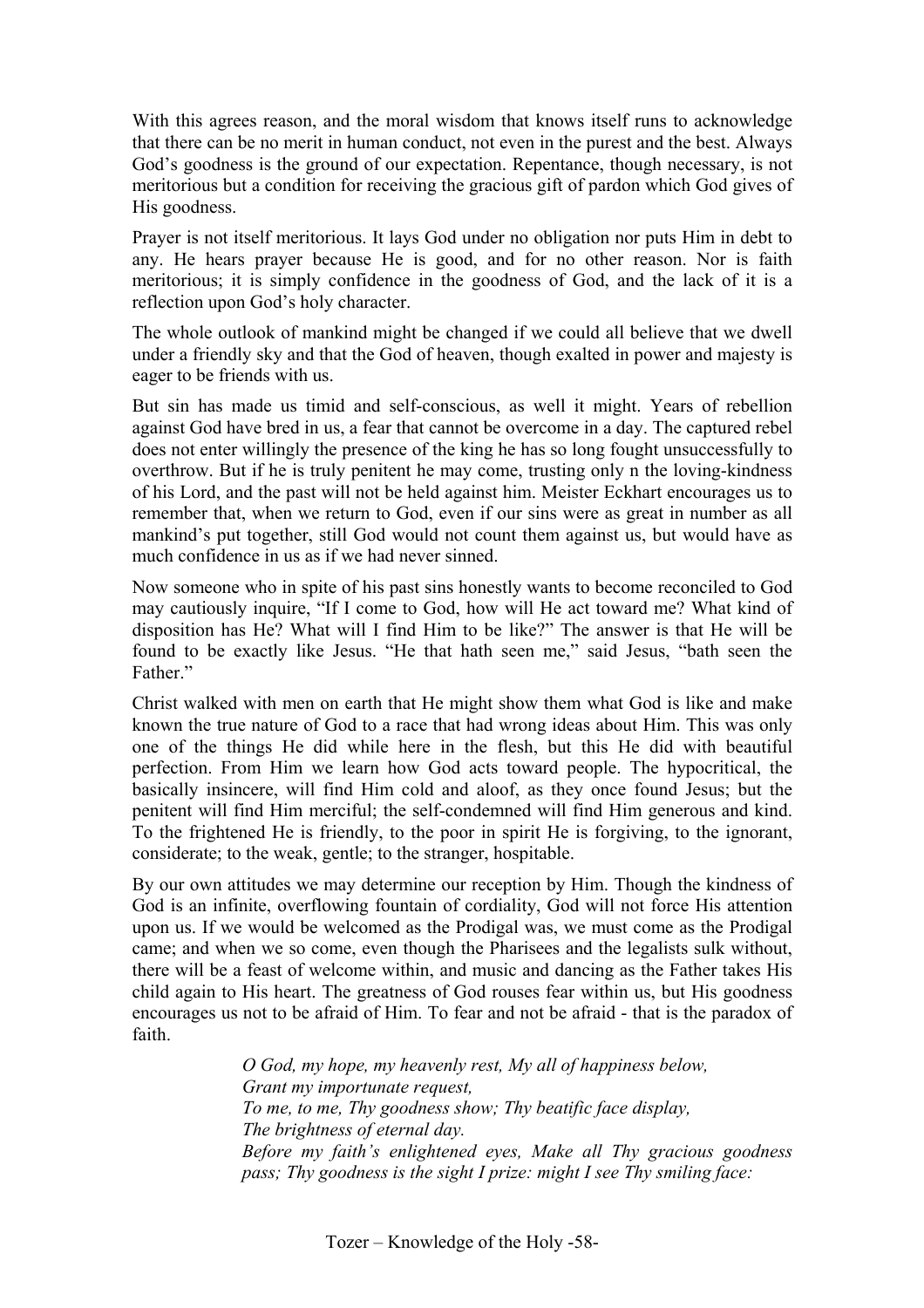*They nature in my soul proclaim, Reveal Thy love, Thy glorious name. Charles Wesley*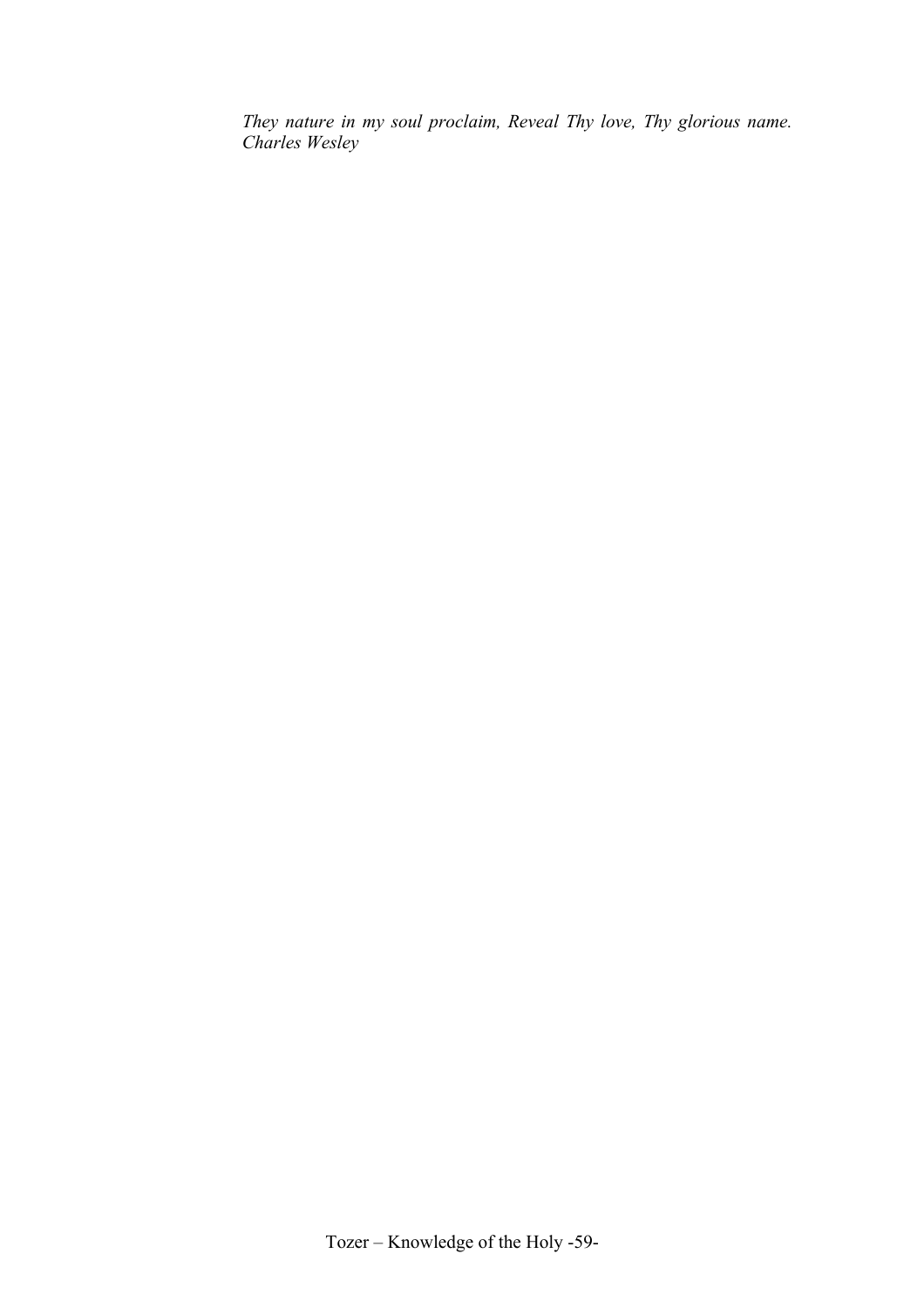#### The Justice of God

Our Father, we love Thee for Thy justice. We acknowledge that Thy judgments are true and righteous altogether. Thy justice upholds the order of the universe and guarantees the safety of all who put their trust in Thee. We live because Thou art just - and merciful. Holy, holy, holy, Lord God Almighty, righteous in all Thy ways and holy in all Thy works. Amen.

In the inspired Scriptures justice and righteousness are scarcely to be distinguished from each other. The same word in the original becomes in English justice or righteousness, almost, one would suspect, at the whim of the translator.

The Old Testament asserts God's justice in language clear and full, and as beautiful as may be found anywhere in the literature of mankind. When the destruction of Sodom was announced, Abraham interceded for the righteous within the city, reminding God that he knew He would act like Himself in the human emergency. "That be far from thee to do after this manner, to slay the righteous with the wicked: and that the righteous should be as the wicked, that be far from thee: Shall not the Judge of all the earth do right?"

The concept of God held by the psalmists and prophets of Israel was that of an allpowerful ruler, high and lifted up, reigning in equity. "Clouds and darkness are round about him: righteousness and judgment are the habitation of his throne." Of the longawaited Messiah it was prophesied that when He came He should judge the people with righteousness and the poor with judgment.

Holy men of tender compassion, outraged by the inequity of the world's rulers, prayed, "O Lord God, to whom vengeance belongeth; a God, to whom vengeance belongeth, shew thyself. Lift up thyself, thou Judge of the earth: render a reward to the proud. Lord, how long shall the wicked, how long shall the wicked triumph?" And this is to be understood not as a plea for personal vengeance but as a longing to see moral equity prevail in human society.

Such men as David and Daniel acknowledged their own un-righteousness in contrast to the righteousness of God, and as result their penitential prayers gained great power and effectiveness. "O Lord, righteousness belongeth unto thee, but unto us confusion of faces." And when the long-withheld judgment of God begins to fall upon the world, John sees the victorious saints standing upon a sea of glass mingled with fire. In their hands they hold harps of God; the song they sing is the song of Moses and the Lamb, and the theme of their song is the divine justice.

"Great and marvellous are thy works, Lord God Almighty; just and true are thy ways, thou King of saints. Who shall not fear thee, O Lord, and glorify thy name? for thou alone art holy: for all nations I shall come and worship before thee; for thy judgments are made manifest."

Justice embodies the idea of moral equity, and iniquity is the exact opposite; it is inequity, the absence of equality from human thoughts and acts. Judgment is the application of equity to moral situations and may be favorable or unfavorable according to whether the one under examination has been equitable or in- equitable in heart and conduct.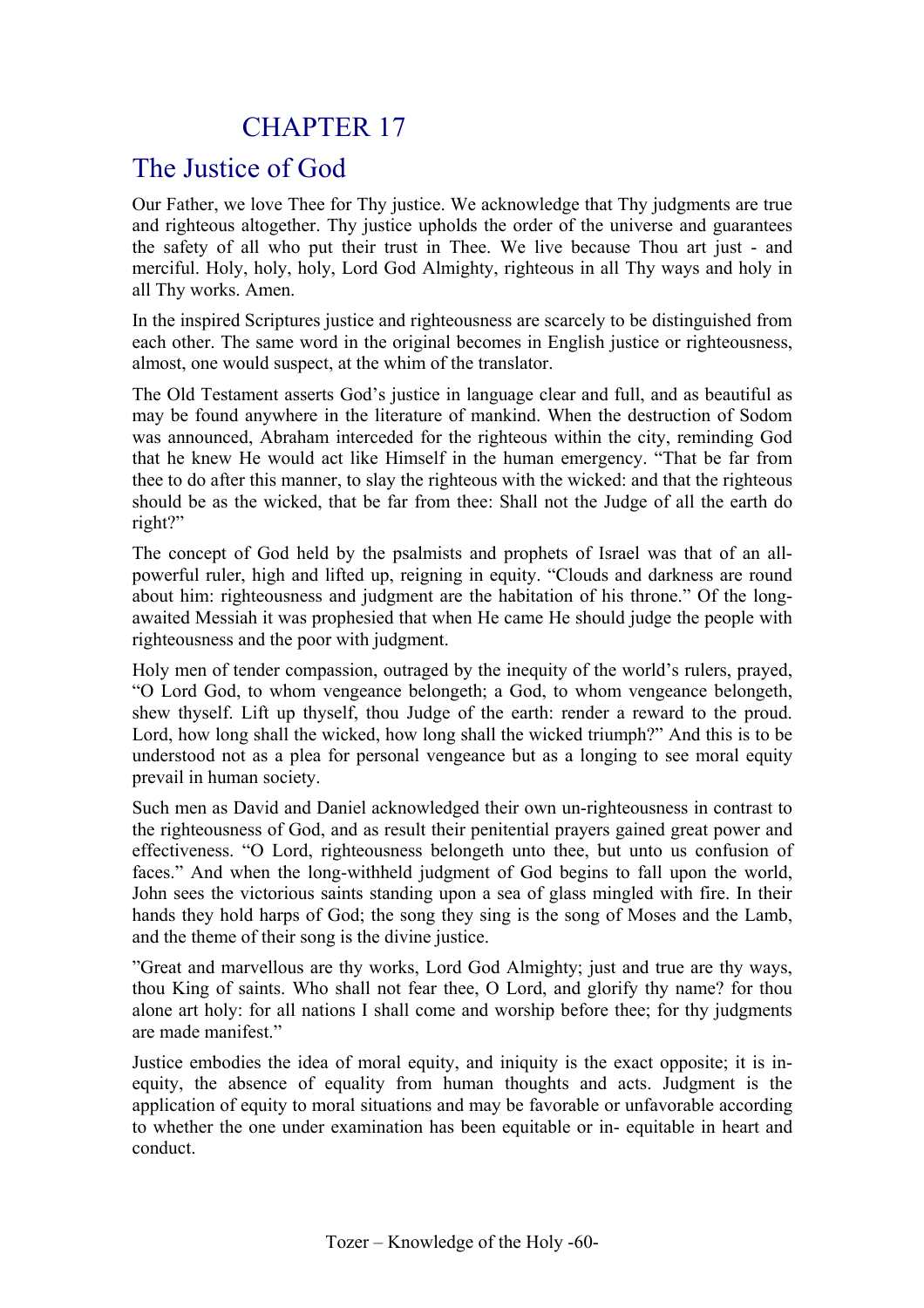It is sometimes said, "Justice requires God to do this," referring to some act we know He will perform. This is an error of thinking as well as of speaking, for it postulates a principle of justice outside of God which compels Him to act in a certain way. Of course there is no such principle. If there were it would be superior to God, for only a superior power can compel obedience.

The truth is that there is not and can never be anything outside of f the nature of God which can move Him in the least degree. All God's reasons come from within His uncreated being. Nothing has entered the being of God from eternity, nothing has been removed, and nothing has been changed.

Justice, when used of God, is a name we give to the way God is, nothing more; and when God acts justly He is not doing so to conform to an independent criterion, but simply acting like Himself in a given situation. As gold is an element in itself and can never change nor compromise but is gold wherever it is found, so God is God, always, only, fully God, and can never be other than He is. Everything in the universe is good to the degree it conforms to the nature of God and evil as it fails to do so. God is His own self-existent principle of moral equity, and when He sentences evil men or rewards the righteous, He simply acts like Himself from within, uninfluenced by anything that is not Himself.

All this seems, but only seems, to destroy the hope of justification for the returning sinner. The Christian philosopher and saint, Anselm, Archbishop of Canterbury, sought a solution to the apparent contradiction between the justice and the mercy of God. "How dost Thou spare the wicked," he inquired of God, "if Thou art all just and supremely just?" Then he looked straight at God for the answer, for he knew that it lies in what God is.

Anselm's findings may be paraphrased this way: God's being is unitary; it is not composed of a number of parts working harmoniously, but simply one. There is nothing in His justice which forbids the exercise of His mercy. To think of God as we sometimes think of a court where a kindly judge, compelled by law sentences a man to death with tears and apologies, is to think in a manner wholly unworthy of the true God. God is never at cross-purposes with Himself. No attribute of God is in conflict with another. God's compassion flows out of His goodness, and goodness without justice is not goodness. God spares us because He is good, but He could not be good if He were not just. When God punishes the wicked,

Anselm concludes, it is just because it is consistent with their deserts; and when He spares the wicked it is just because it is compatible with His goodness; so God does what becomes Him as the supremely good God. This is reason seeking to understand, not that it may believe but because it already believes.

A simpler and more familiar solution for the problem of how God can be just and still justify the unjust is found in the Christian doctrine of redemption. It is that, through the work of Christ in atonement, justice is not violated but satisfied when God spares a sinner. Redemptive theology teaches that mercy does not become effective toward a man until justice has done its work. The just penalty for sin was exacted when Christ our Substitute died for us on the cross. However unpleasant this may sound to the ear of the natural man, it has ever been sweet to the ear of faith. Millions have been morally and spiritually transformed by this message, have lived lives of great moral power, and died at last peacefully trusting in it.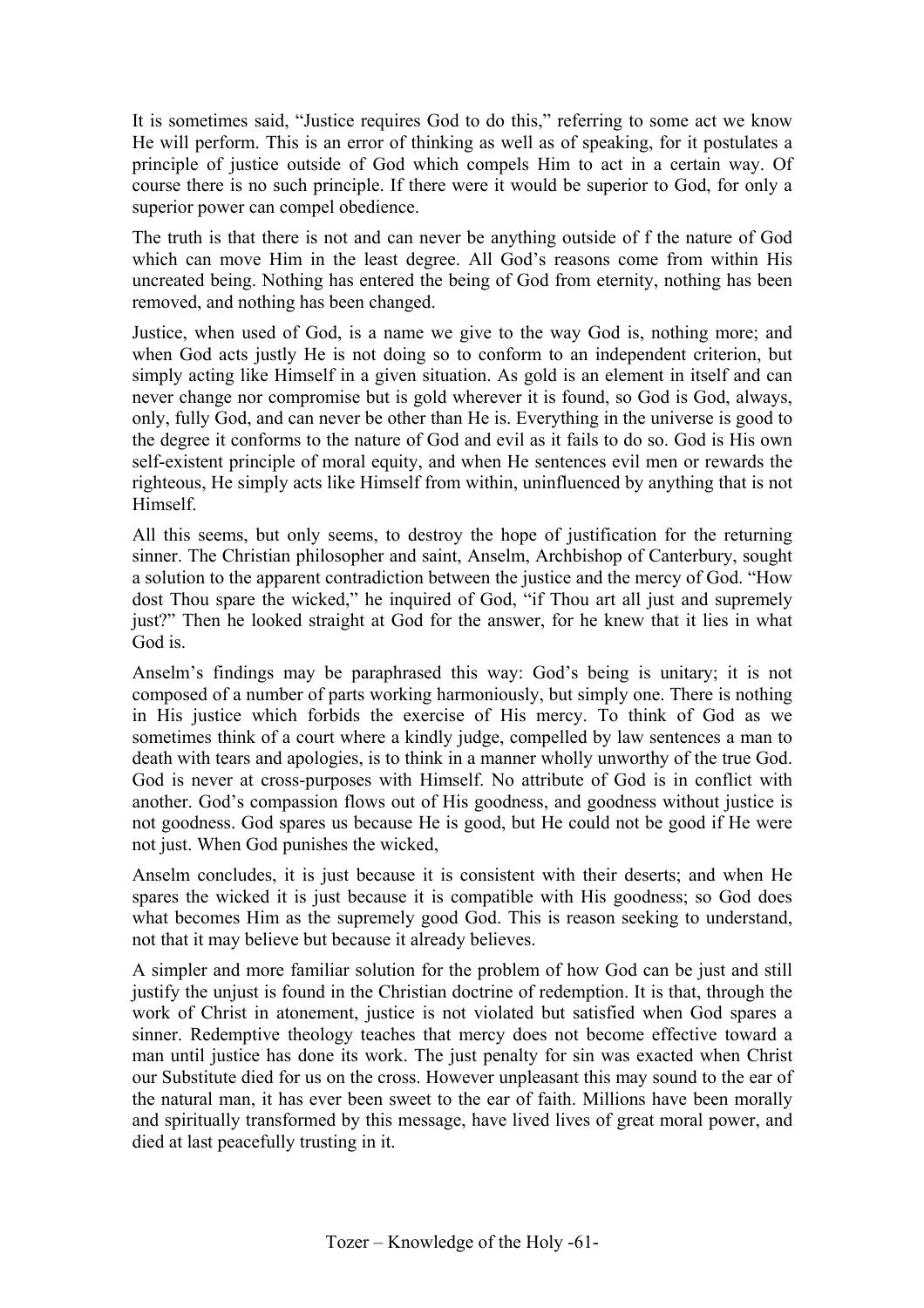This message of justice discharged and mercy operative is more than a pleasant theological theory; it announces a fact made necessary by our deep human need. Because of our sin we are all under sentence of death, a judgment which resulted when justice confronted our moral situation. When infinite equity encountered our chronic and willful in-equity, there was violent war between the two, a war which God won and must always win. But when the penitent sinner casts himself upon Christ for salvation, the moral situation is reversed. Justice confronts the changed situation and pronounces the believing man just.

Thus justice actually goes over to the side of God's trusting children. This is the meaning of those daring words of the apostle John: "If we confess our sins, he is faithful and just to forgive us our sins, and to cleanse us from all unrighteousness." But God's justice stands forever against the sinner in utter severity. The vague and tenuous hope that God is too kind to punish the ungodly has become a deadly opiate for the consciences of millions. It hushes their fears and allows them to practice all pleasant forms of iniquity while death draws every day nearer and the command to repent goes unregarded. As responsible moral beings we dare not so trifle with our eternal future.

> *Jesus, Thy blood and righteousness My beauty are, my glorious dress; 'Midst flaming worlds, in these arrayed, With joy shall I lift up my head. Bold shall I stand in Thy great day; For who aught to my charge shall lay? Fully absolved through these I am From sin and fear, from guilt and shame. Count N. L. von Zinzendorf*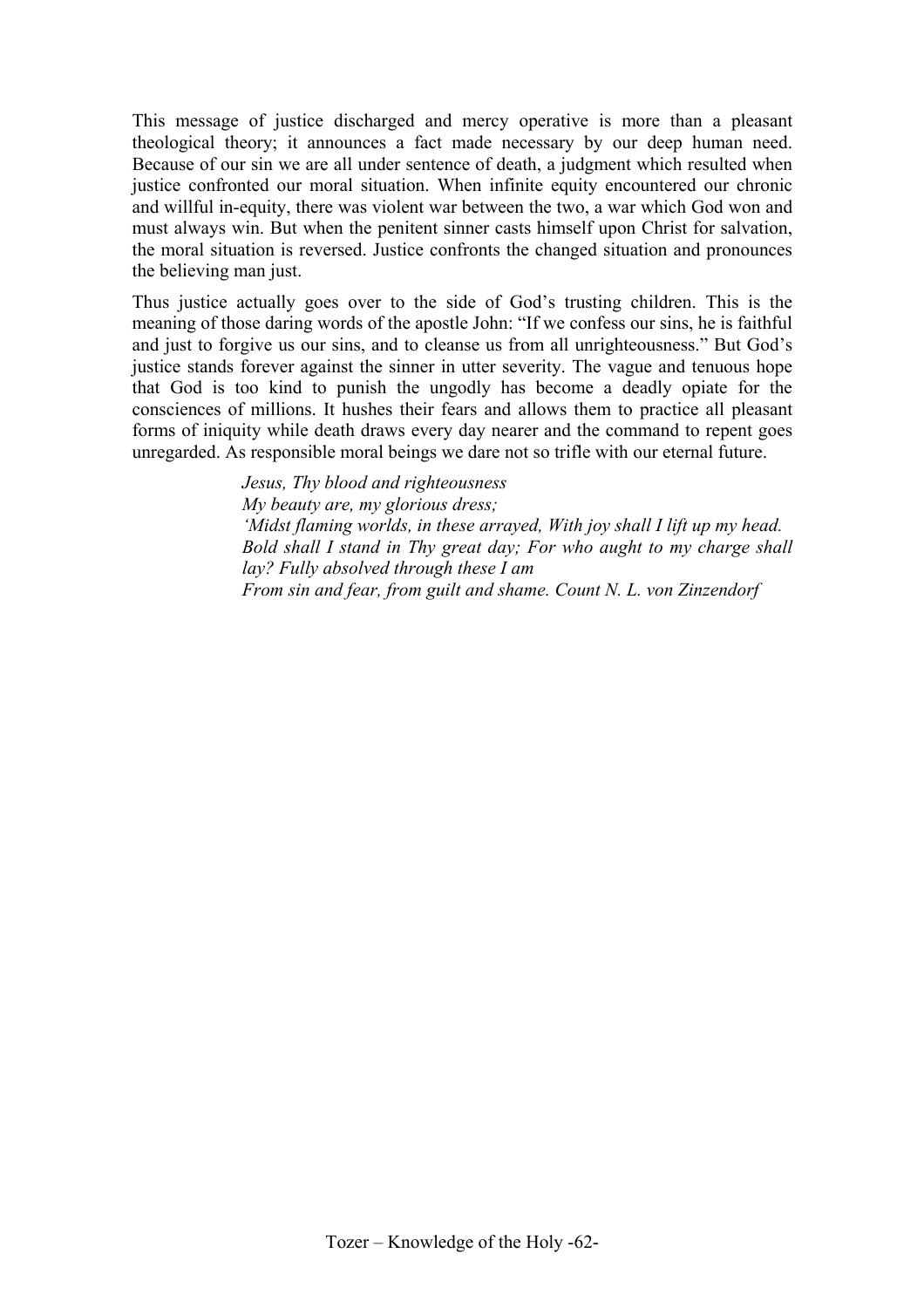### The Mercy of God

Holy Father, Thy wisdom excites our admiration, Thy power fills us with fear, Thy omnipresence turns every spot of earth into holy ground; but how shall we thank Thee enough for Thy mercy which comes down to the lowest part of our need to give us beauty for ashes, the oil of joy for mourning, and for the spirit of heaviness a garment of praise?

We bless and magnify Thy mercy, through Jesus Christ our Lord. Amen.

When through the blood of the everlasting covenant we children of the shadows reach at last our home in the light, we shall have a thousand strings to our harps, but the sweetest may well be the one tuned to sound forth most perfectly the mercy of God.

For what right will we have to be there? Did we not by our sins take part in that unholy rebellion which rashly sought to dethrone the glorious King of creation? And did we not in times past walk according to the course of this world, according to the evil prince of the power of the air, the spirit that now works in the sons of disobedience? And did we not all at once live in the lusts of our flesh? And were we not by nature the children of wrath, even as others?

But we who were one time enemies and alienated in our minds through wicked works shall then see God face to face and His name shall be in our foreheads. We who earned banishment shall enjoy communion; we who deserve the pains of hell shall know the bliss of heaven. And all through the tender mercy of our God, whereby the Dayspring from on high hath visited us.

When all Thy mercies, O my God, My rising soul surveys, Transported with the view, I'm lost In wonder, love, and praise.

Joseph Addison

Mercy is an attribute of God, an infinite and inexhaustible energy within the divine nature which disposes God to be actively compassionate. Both the Old and the New Testaments proclaim the mercy of God, but the Old has more than four times as much to say about it as the New.

We should banish from our minds forever the common but erroneous notion that justice and judgment characterize the God of Israel, while mercy and grace belong to the Lord of the Church. Actually there is in principle no difference between the Old Testament and the New.

In the New Testament Scriptures there is a fuller development of redemptive truth, but one God speaks in both dispensations, and what He speaks agrees with what He is. Wherever and whenever God appears to men, He acts like Himself. Whether in the Garden of Eden or the Garden of Gethsemane, God is merciful as well as just.

He has always dealt in mercy with mankind and will always deal in justice when His mercy is despised. Thus He did in antediluvian times; thus when Christ walked among men; thus He is doing today and will continue always to do for no other reason than that He is God. If we could remember that the divine mercy is not a temporary mood but an attribute of God's eternal being, we would no longer fear that it will someday cease to be.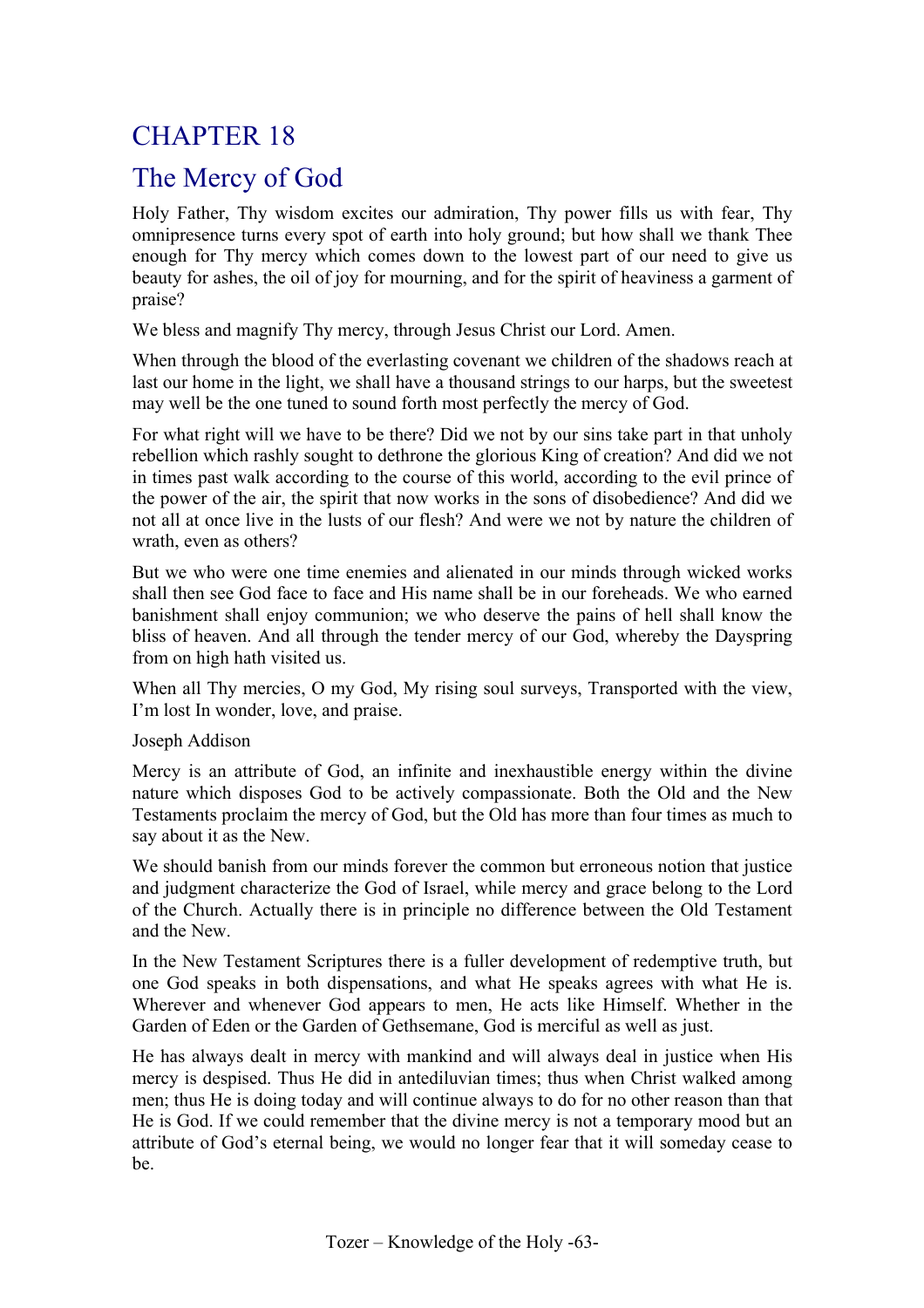Mercy never began to be, but from eternity was; so it will never cease to be. It will never be more since it is itself infinite; and it will never be less because the infinite cannot suffer diminution. Nothing that has occurred or will occur in heaven or earth or hell can change the tender mercies of our God. Forever His mercy stands, a boundless, overwhelming immensity of divine pity and compassion.

As judgment is God's justice confronting moral inequity, so mercy is the goodness of God confronting human suffering and guilt. Were there no guilt in the world, no pain and no tears, God would yet be infinitely merciful; but His mercy might well remain hidden in His heart, unknown to the created universe.

No voice would be raised to celebrate the mercy of which none felt the need. It is human misery and sin that call forth the divine mercy.

"Kyrie eleison! Christe eleison!" the Church has pleaded through the centuries; but if I mistake not I hear in the voice of her pleading a note of sadness and despair. Her plaintive cry, so often repeated in that tone of resigned dejection, compels one to infer that she is praying for a boon she never actually expects to receive. She may go on dutifully to sing of the greatness of God and to recite the creed times beyond number, but her plea for mercy sounds like a forlorn hope and no more, as if mercy were a heavenly gift to be longed for but never really enjoyed.

Could our failure to capture the pure joy of mercy consciously experienced be the result of our unbelief or our ignorance, or both? It was so once in Israel. "I bear them record," Paul testified of Israel, "that they have a zeal of God, but not according to knowledge." They failed because there was at least one thing they did not know, one thing that would have made the difference.

And of Israel in the wilderness the Hebrew writer says, "But the word preached did not profit them, not being mixed with faith in them that heard it." To receive mercy we must first know that God is merciful. And it is not enough to believe that He once showed mercy to Noah or Abraham or David and will again show mercy in some happy future day. We must believe that God's mercy is boundless, free and, through Jesus Christ our Lord, available to us now in our present situation.

We may plead for mercy for a lifetime in unbelief, and at the end of our days be still no more than sadly hopeful that we shall somewhere, sometime, receive it. This is to starve to death just outside the banquet hall in which we have been warmly invited.

Or we may, if we will, lay hold on the mercy of God by faith, enter the hall, and sit down with the bold and avid souls who will not allow diffidence and unbelief to keep them from the feast of fat things prepared for them.

> *Arise, my soul, arise; Shake off thy guilty fears; The bleeding Sacrifice In my behalf appears: Before the throne my Surety stands, My name is written on His hands. My God is reconciled; His pardoning voice I hear: He owns me for His child; I can no longer fear: With confidence I now draw nigh, And "Father, Abba, Father," cry. Charles Wesley*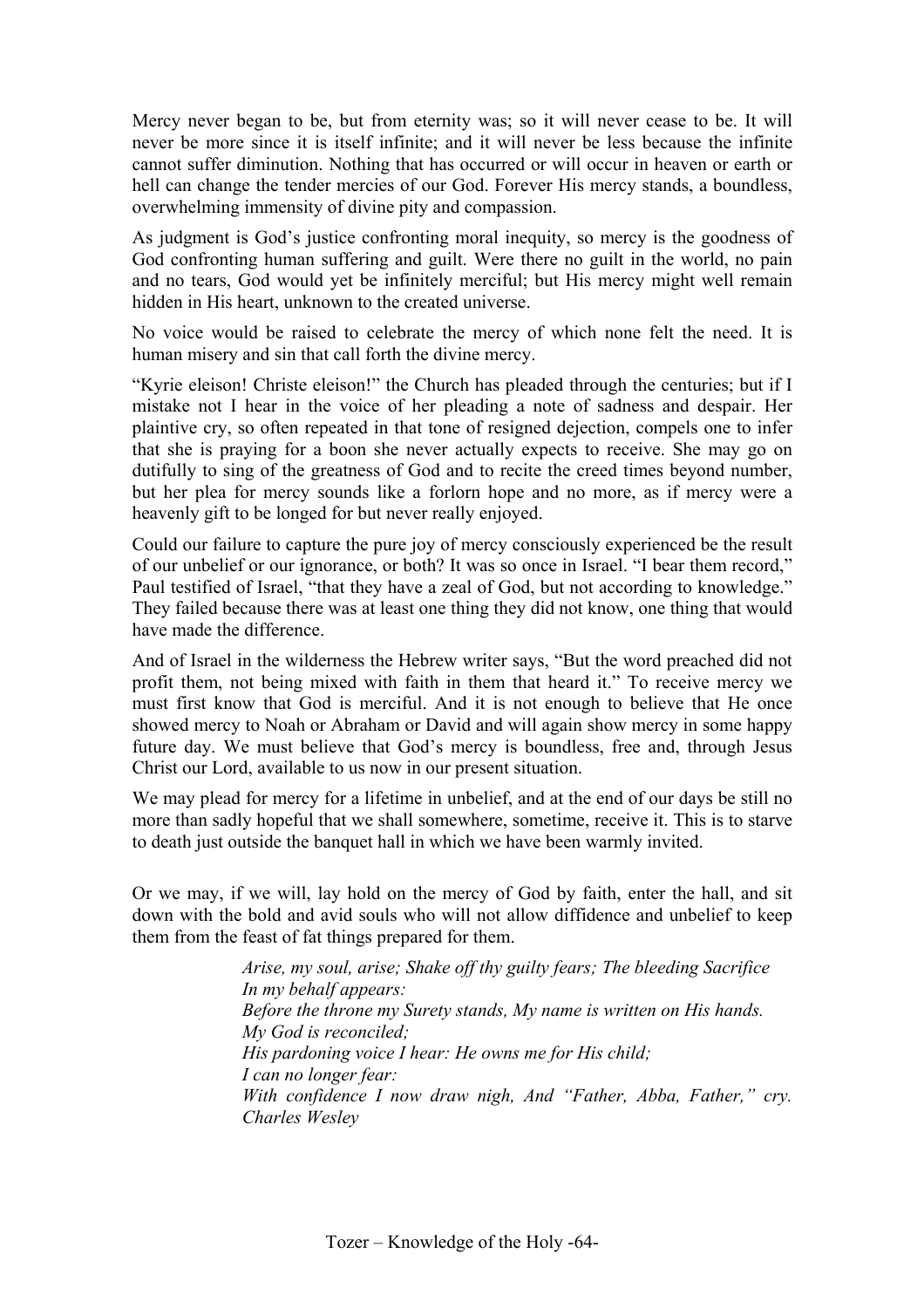### The Grace of God

God of all grace, whose thoughts toward us are ever thoughts of peace and not of evil, give us hearts to believe that we are accepted in the Beloved; and give us minds to admire that perfection of moral wisdom which found a way to preserve the integrity of heaven and yet receive us there. We are astonished and marvel that one so holy and dread should invite us into Thy banqueting house and cause love to be the banner over us. We can not express the gratitude we feel, but look Thou on our hearts and read it there. Amen.

In God mercy and grace are one; but as they reach us they are seen as two, related but not identical.

As mercy is God's goodness confronting human misery and guilt, so grace is His goodness directed toward human debt and demerit. It is by His grace that God imputes merit where none previously existed and declares no debt to be where one had been before.

Grace is the good pleasure of God that inclines Him to bestow benefits upon the undeserving. It is a self- existent principle inherent in the divine nature and appears to us as a self-caused propensity to pity the wretched, spare the guilty, welcome the outcast, and bring into favor those who were before under just disapprobation. Its use to us sinful men is to save us and to make us sit together in heavenly places to demonstrate to the ages the exceeding riches of God's kindness to us in Christ Jesus.

We benefit eternally by God's being just what He is. Because He is what He is, He lifts up our heads out of the prison house, changes our prison garments for royal robes, and makes us to eat bread continually before Him all the days of our lives.

Grace takes its rise far back in the heart of God, in the awful and incomprehensible abyss of His holy being; but the channel through which it flows out to men is Jesus Christ, crucified and risen. The apostle Paul, who beyond all others is the exponent of grace in redemption, never disassociates God's grace from God's crucified Son. Always in his teachings the two are found together, organically one and inseparable.

A full and fair summation of Paul's teaching on this subject is found in his Epistle to the Ephesians:

"Having predestinated us unto the adoption of children by Jesus Christ to himself, according to the good pleasure of his will, to the praise of the glory of his grace, where in he hath made us accepted in the beloved. In whom we have redemption through his blood, the forgiveness of sins, according to the riches of his grace."

John also in the Gospel that bears his name identifies Christ as the medium through which grace reaches mankind: "For the law was given by Moses, but grace and truth came by Jesus Christ."

But right here it is easy to miss the path and go far astray from the truth; and some have done this. They have compelled this verse to stand by itself, unrelated to other Scriptures bearing on the doctrine of grace, and have made it teach that Moses knew only law and Christ knows only grace. So the Old Testament is made to be a book of law and the New Testament a book of grace. The truth is quite otherwise.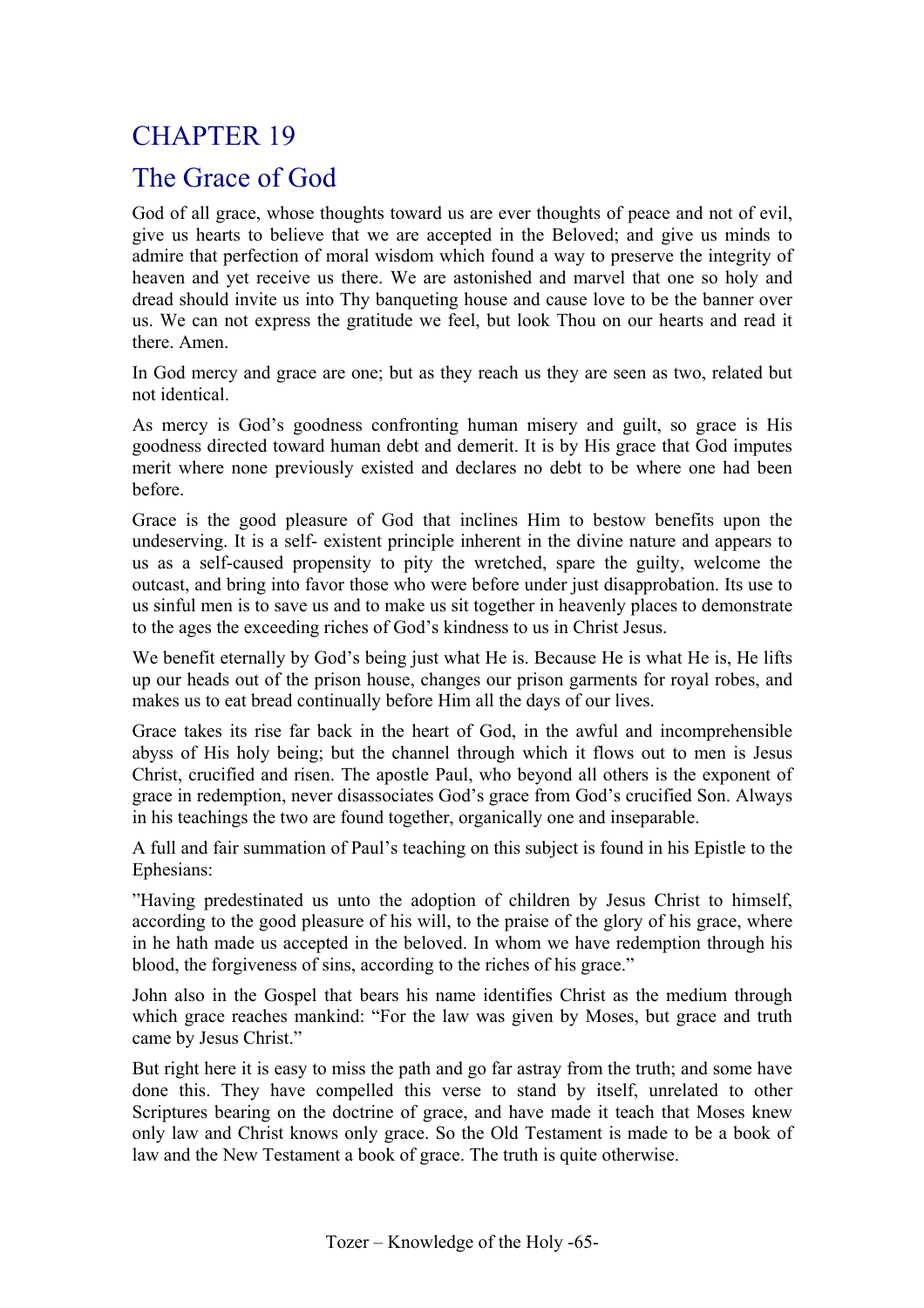The law was given to men through Moses, but it did not originate with Moses. It had existed in the heart of God from before the foundation of the world. On Mount Sinai it became the legal code for the nation of Israel; but the moral principles it embodies are eternal. There never was a time when the law did not represent the will of God for mankind nor a time when the violation of it did not bring its own penalty, though God was patient and sometimes "winked" at wrongdoing because of the ignorance of the people. Paul's close-knit arguments in the third and fifth chapters of his Epistle to the Romans make this very clear.

The spring of Christian morality is the love of Christ, not the law of Moses; nevertheless there has been no abrogation of the principles of morality contained in the law. No privileged class exists exempt from that righteousness which the law enjoins.

The Old Testament is indeed a book of law, but not of law only. Before the great flood Noah "found grace in the eyes of the Lord," and after the law was given God said to Moses, "Thou hast found grace in my sight." And how could it be otherwise? God will always be Himself, and grace is an attribute of His holy being. He can no more hide His grace than the sun can hide its brightness. Men may flee from the sunlight to dark and musty caves of the earth, but they cannot put out the sun. So men may in any dispensation despise the grace of God, but they cannot extinguish it.

Had the Old Testament times been times of stern, unbending law alone the whole complexion of the early world would have been vastly less cheerful than we find it to be in the ancient writings. There could have been no Abraham, friend of God; no David, man after God's own heart; no Samuel, no Isaiah, no Daniel. The eleventh chapter of Hebrews, that Westminster Abbey of the spiritually great of the Old Testament, would stand dark and tenantless. Grace made sainthood possible in Old Testament days just as it does today.

No one was ever saved other than by grace, from Abel to the present moment. Since mankind was banished from the east-ward Garden, none has ever returned to the divine favor except through the sheer goodness of God. And wherever grace found any man it was always by Jesus Christ. Grace indeed came by Jesus Christ, hut it did not wait for His birth in the manger or His death on the cross before it became operative.

Christ is the Lamb slain from the foundation of the world. The first man in human history to be reinstated in the fellowship of God came through faith in Christ. In olden times men looked forward to Christ's redeeming work; in later times they gaze back upon it, but always they came and they come by grace, through faith.

We must keep in mind also that the grace of God is infinite and eternal. As it had no beginning, so it can have no end, and being an attribute of God, it is as boundless as infinitude.

Instead of straining to comprehend this as a theological truth, it would be better and simpler to compare God's grace with our need. We can never know the enormity of our sin, neither is it necessary that we should. What we can know is that "where sin abounded, grace did much more abound."

To "abound" in sin: that is the worst and the most we could or can do. The word abound defines the limit of our finite abilities; and although we feel our iniquities rise over us like a mountain, the mountain, nevertheless, has definable boundaries: it is so large, so high, it weighs only this certain amount and no more. But who shall define the limitless grace of God? Its "much more" plunges our thoughts into infinitude and confounds them there. All thanks be to God for grace abounding.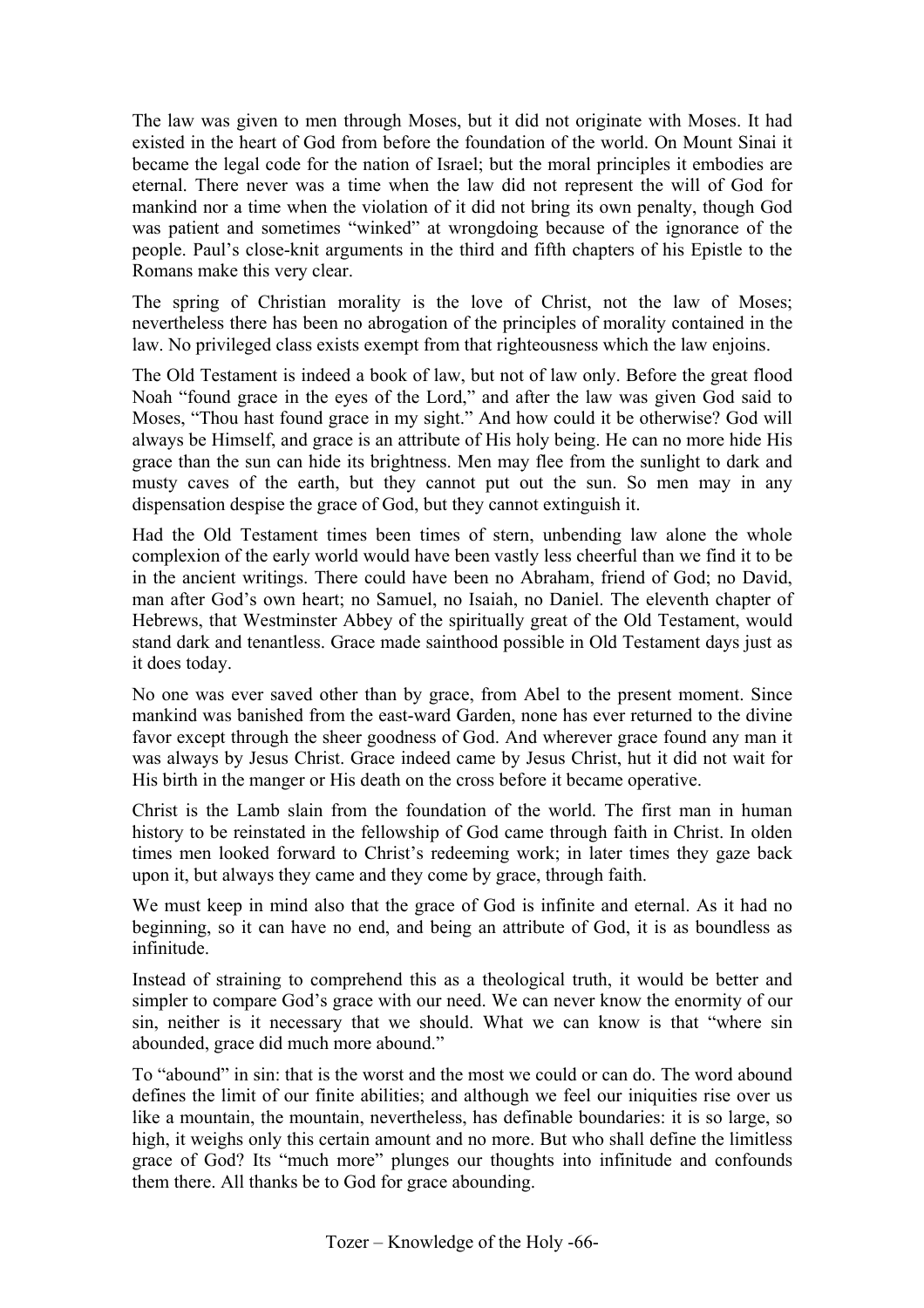We who feel ourselves alienated from the fellowship of God can now raise our discouraged heads and look up. Through the virtues of Christ's atoning death the cause of our banishment has been removed. We may return as the Prodigal returned, and be welcome. As we approach the Garden, our home before the Fall, the flaming sword is withdrawn. The keepers of the tree of life stand aside when they see a son of grace approaching.

> *Return, O wanderer, now return, And seek thy Father's face; Those new desires which in thee burn Were kindled by His grace. Return, O wanderer, now return, And wipe the falling tear: Thy Father calls, - no longer mourn; 'Tis love invites thee near William Benco Collyer*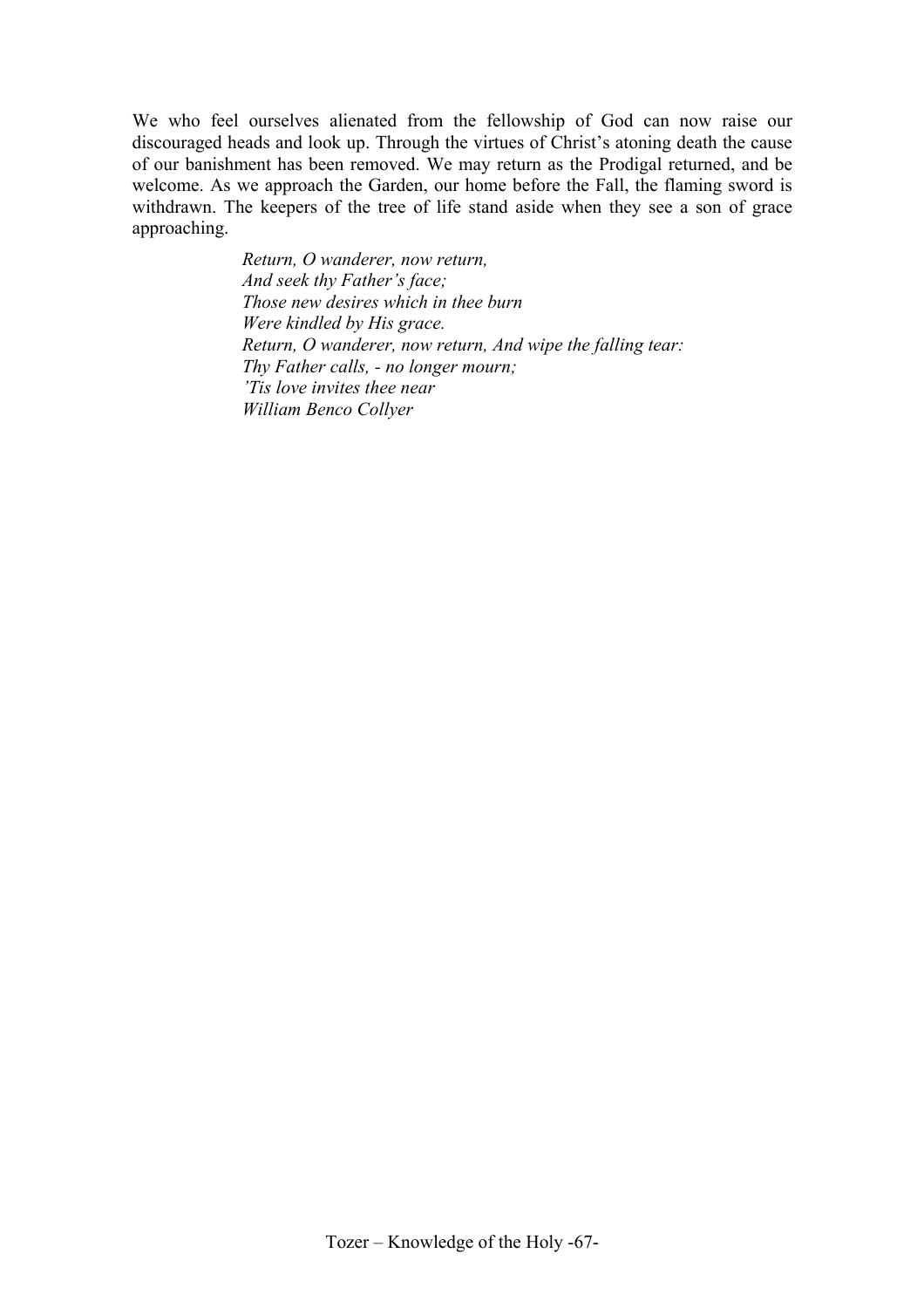#### The Love of God

Our Father which art in heaven, we Thy children are often troubled in mind, hearing within us at once the affirmations of faith and the accusations of conscience. We are sure that there is in us nothing that could attract the love of One as holy and as just as Thou art. Yet Thou hast declared Thine unchanging love for us in Christ Jesus. If nothing in us can win Thy love, nothing in the universe can prevent Thee from loving us.

Thy love is uncaused and undeserved. Thou art Thyself the reason for the love wherewith we are loved. Help us to believe the intensity, the eternity of the love that has found us. Then love will cast out fear; and our troubled hearts will be at peace, trusting not in what we are but in what Thou hast declared Thyself to be. Amen.

The apostle John, by the Spirit, wrote, "God is love," and some have taken his words to be a definitive statement concerning the essential nature of God. This is a great error. John was by those words stating a fact, hut he was not offering a definition.

Equating love with God is a major mistake which has produced much unsound religious philosophy and has brought forth a spate of vaporous poetry completely out of accord with the Holy Scriptures and altogether of another climate from that of historic Christianity.

Had the apostle declared that love is what God is, we would be forced to infer that God is what love is. If literally God is love, then literally love is God, and we are in all duty bound to worship love as the only God there is. If love is equal to God then God is only equal to love, and God and love are identical. Thus we destroy the concept of personality in God and deny outright all His attributes save one, and that one we substitute for God.

The God we have left is not the God of Israel; He is not the God and Father of our Lord Jesus Christ; He is not the God of the prophets and the apostles; He is not the God of the saints and reformers and martyrs, nor yet the God of the theologians and hymnists of the church.

For our souls' sake we must learn to understand the Scriptures. We must escape the slavery of words and give loyal adherence to meanings instead. Words should express ideas, not originate them. We say that God is love; we say that God is light; we say that Christ is truth; and we mean the words to be understood in much the same way that words are understood when we say of a man, "He is kindness itself." By so saying we are not stating that kindness and the man are identical, and no one understands our words in that sense.

The words "God is love" mean that love is an essential attribute of God. Love is something true of God but it is not God. It expresses the way God is in His unitary being, as do the words holiness, justice, faithfulness and truth. Because God is immutable He always acts like Himself, and because He is a unity He never suspends one of His attributes in order to exercise another.

From God's other known attributes we may learn much about His love. We can know, for instance, that because God is self-existent, His love had no beginning; because He is eternal, His love can have no end; because He is infinite, it has no limit; because He is holy, it is the quintessence of all spotless purity; because He is immense, His love is an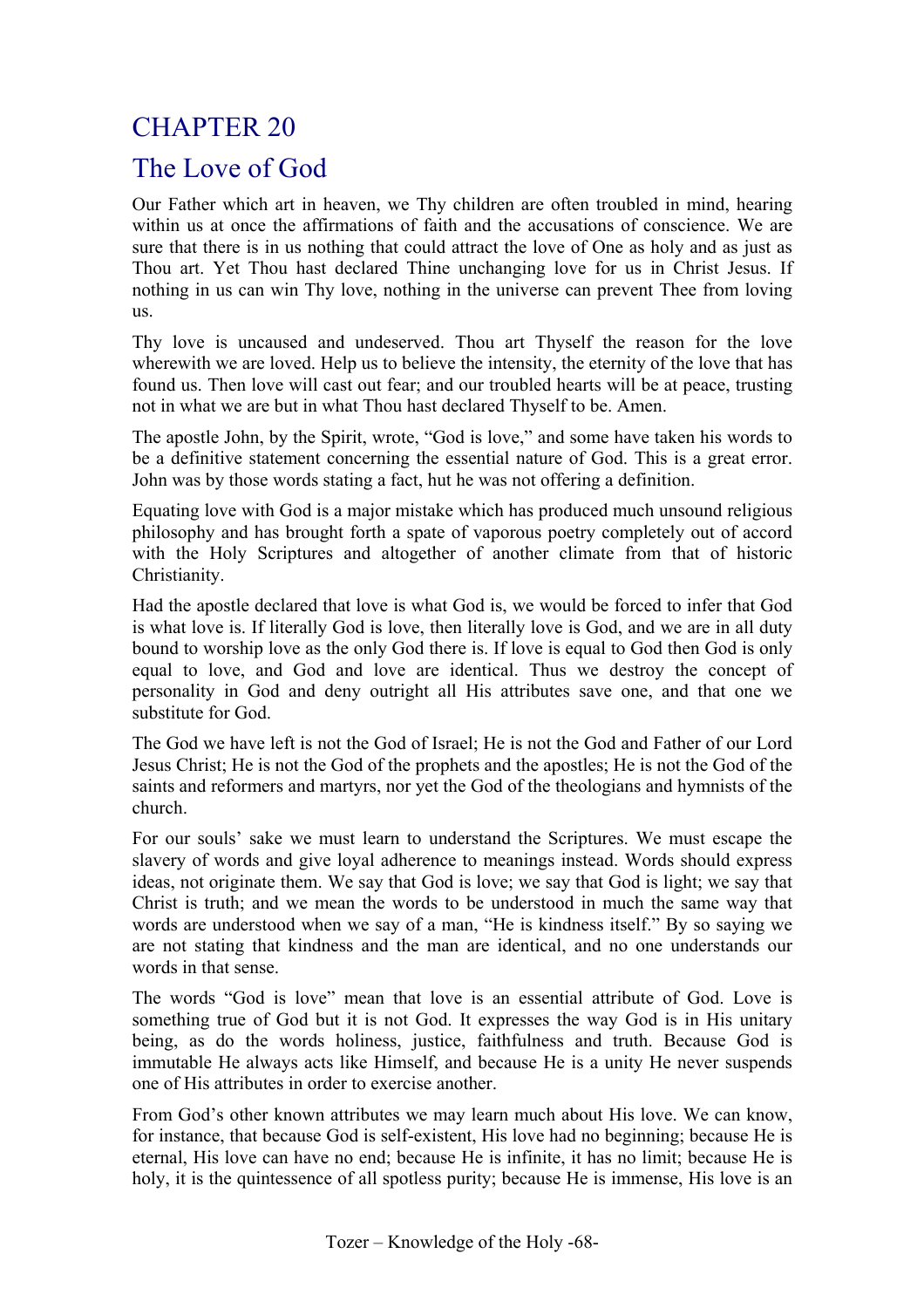incomprehensibly vast, bottomless, shoreless sea before which we kneel in joyful silence and from which the loftiest eloquence retreats confused and abashed.

Yet if we would know God and for other's sake tell what we know, we must try to speak of His love. All Christians have tried, but none has ever done it very well. I can no more do justice to that awesome and wonder-filled theme than a child can grasp a star. Still, by reaching toward the star the child may call attention to it and even indicate the direction one must look to see it. So, as I stretch my heart toward the high, shilling love of God, someone who has not before known about it may be encouraged to look up and have hope.

We do not know, and we may never know, what love is, but we can know how it manifests itself, and that is enough for us here. First we see it showing itself as good will. Love wills the good of all and never wills harm or evil to any. This explains the words of the apostle John: "There is no fear in love; but perfect love casteth out fear."

Fear is the painful emotion that arises at the thought that we may be harmed or made to suffer. This fear persists while we are subject to the will of someone who does not desire our well-being. The moment we come under the protection of one of good will, fear is cast out. A child lost in a crowded store is full of fear because it sees the strangers around it as enemies. In its mother's arms a moment later all the terror subsides. The known good will of the mother casts out fear.

The world is full of enemies, and as long as we are subject to the possibility of harm from these enemies, fear is inevitable. The effort to conquer fear without removing the causes is altogether futile. The heart is wiser than the apostles of tranquillity. As long as we are in the hands of chance, as long as we look for hope to the law of averages, as long as we must trust for survival to our ability to outthink or outmaneuver the enemy, we have every good reason to be afraid. And fear hath torment.

To know that love is of God and to enter into the secret place leaning upon the arm of the Beloved - this and only this can cast out fear. Let a man become convinced that nothing can harm him and instantly for him all fear goes out of the universe. The nervous reflex, the natural revulsion to physical pain may be felt sometimes, but the deep torment of fear is gone forever.

God is love and God is sovereign. His love disposes Him to desire our everlasting welfare and His sovereignty enables Him to secure it. Nothing can hurt a good man.

The body they may kill: God's truth abideth still His kingdom is forever. Martin Luther

God's love tells us that He is friendly and His Word assures us that He is our friend and wants us to be His friends. No man with a trace of humility would first think that he is a friend of God; but the idea did not originate with men. Abraham would never have said, "I am God's friend," but God Himself said that Abraham was His friend. The disciples might well have hesitated to claim friendship with Christ, but Christ said to them, "Ye re my friends."

Modesty may demur at so rash a thought, but audacious faith dares to believe the Word and claim friendship with God. We do God more honor by believing what He has said about Himself and having the courage to come boldly to the throne of grace than by hiding in self-conscious humility among the trees of the garden.

Love is also an emotional identification. It considers nothing its own but gives all freely to the object of its affection. We see this constantly in our world of men and women. A young mother, thin and tired, nurses at her breast a plump and healthy baby, and far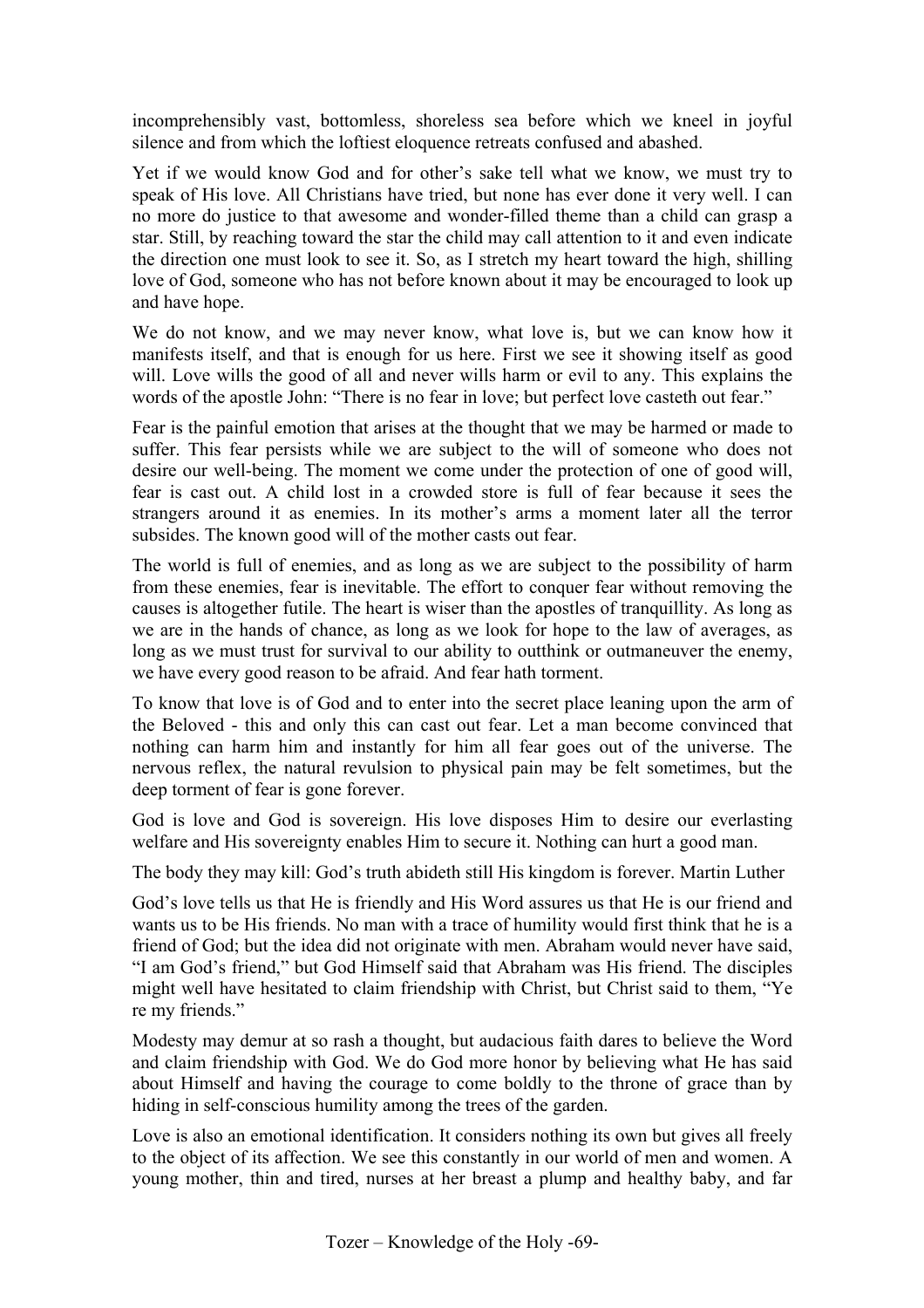from complaining, the mother gazes down at her child with eyes shining with happiness and pride. Acts of self-sacrifice are common to love. Christ said of Himself,

"Greater love hath no man than this, that a man lay down his life for his friends."

It is a strange and beautiful eccentricity of the free God that He has allowed His heart to be emotionally identified with men. Self-sufficient as He is, He wants our love and will not be satisfied till He gets it. Free as He is, He has let His heart be bound to us forever. Herein is love, not that we loved God, but that he loved us, and sent his Son to be the propitiation for our sins. "For our soul is so specially loved of Him that is highest," says Julian of Norwich, "that it overpasseth the knowing of all creatures: that is to say, there is no creature that is made that may know how much and how sweetly and how tenderly our Maker loveth us. And therefore we may with grace and His help stand in spiritual beholding, with everlasting marvel of this high, overpassing, inestimable Love that Almighty God hath to us of His Goodness."

Another characteristic of love is that it takes pleasure in its object. God enjoys His creation. The apostle John says frankly that God's purpose in creation was His own pleasure. God is happy in His love for all that He has made. We cannot miss the feeling of pleasure in God's delighted references to His handiwork. Psalm 104 is a divinely inspired nature poem almost rhapsodic in its happiness, and the delight of God is felt throughout it.

"The glory of the Lord shall endure forever: the Lord shall rejoice in his works."

The Lord takes peculiar pleasure in His saints. Many think of God as far removed, gloomy and mightily displeased with everything, gazing down in a mood of fixed apathy upon a world in which He has long ago lost interest; but this is to think erroneously. True, God hates sin and can never look with pleasure upon iniquity, but where men seek to do God's will He responds in genuine affection.

Christ in His atonement has removed the bar to the divine fellowship. Now in Christ all believing souls are objects of God's delight. "The Lord thy God in the midst of thee is mighty; he will save, he will rejoice over thee with joy; he will rest in his love, he will joy over thee with singing."

According to the Book of Job, God's work of creation was done to musical accompaniment. "Where wast thou," God asks, "when I laid the foundations of the earth. . . when the morning stars sang together, and all the sons of God shouted for joy?" John Dryden carried the idea a bit further than this, but not, perhaps, too far to be true:

From harmony, from heavenly harmony, This universal frame began:

*When nature underneath a heap Of jarring atoms lay, And could not heave her head, The tuneful voice was heard from high, "Arise, ye more than dead!" Then cold, and hot, and moist, and dry, In order to their stations leap, And Music's power obey. From harmony, from heavenly harmony, This universal frame began: From harmony to harmony Through all the compass of the notes it ran, The diapason closing full in Man. From "A Song for St. Cecilia's Day"*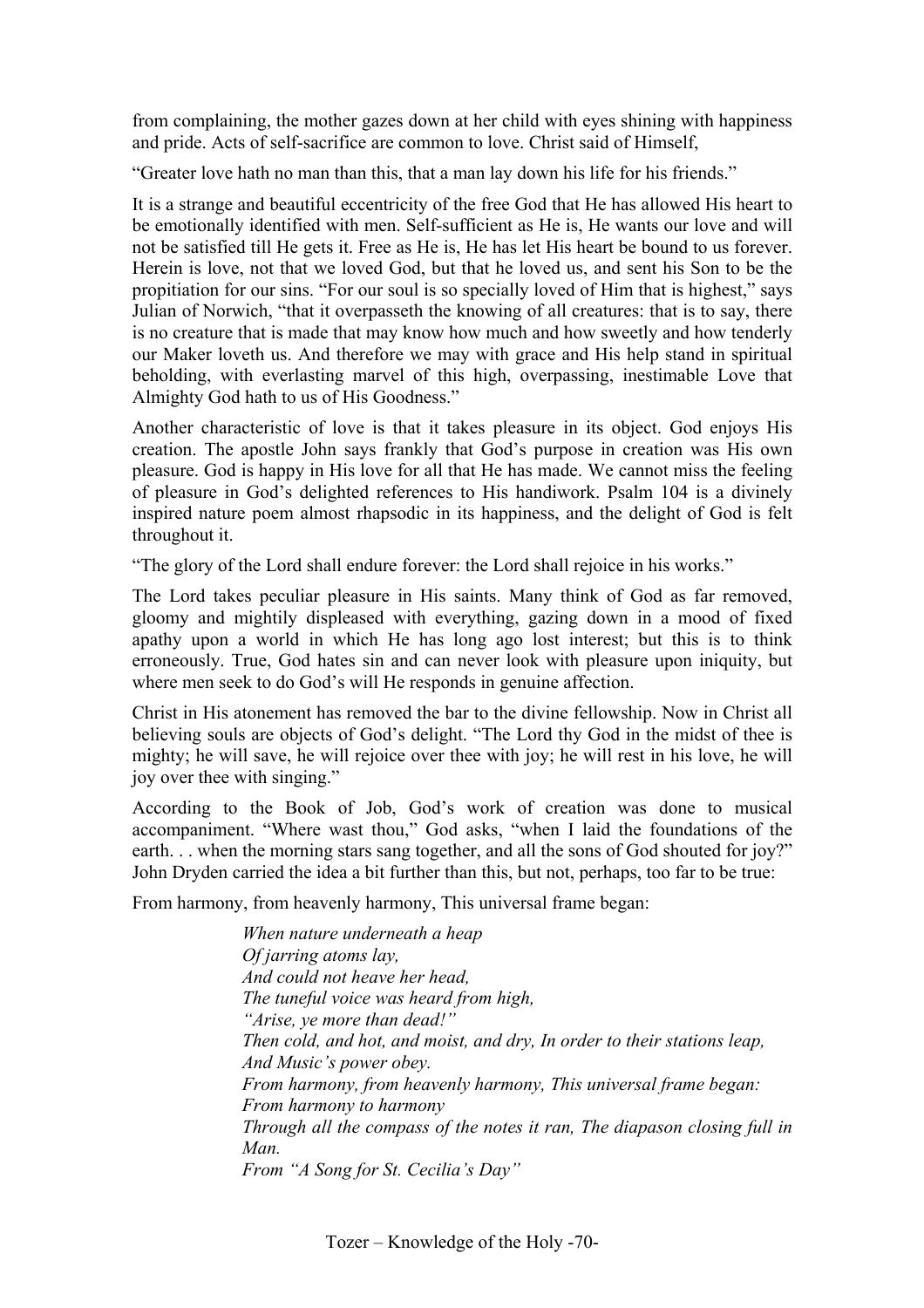Music is both an expression and a source of pleasure, and the pleasure that is purest and nearest to God is the pleasure of love.

Hell is a place of no pleasure because there is no love there. Heaven is full of music because it is the place where the pleasures of holy love abound. Earth is the place where the pleasures of love are mixed with pain, for sin is here, and hate and ill will. In such a world as ours love must sometimes suffer, as Christ suffered in giving Himself for His own. But we have the certain promise that the causes of sorrow will finally be abolished and the new face enjoy forever a world of selfless, perfect love.

It is of the nature of love that it cannot lie quiescent. It is active, creative, and benign. "God commendeth his love toward us, in that, while we were sinners, Christ died for us." "God so loved the world, that he gave his only begotten Son." So it must be where love is; love must ever give to its own, whatever the cost. The apostles rebuked the young churches sharply because a few of their members had forgotten this and had allowed their love to spend itself in personal enjoyment while their brethren were in need. "But whoso hath this world's good, and seeth his brother have need, and shutteth up his bowels of compassion from him, how dwelleth the love of God in him?" So wrote that John who has been known to the centuries as "the Beloved."

The love of God is one of the great realities of the universe, a pillar upon which the hope of the world rests. But it is a personal, intimate thing, too. God does not love populations, He loves people. He loves not masses, but men. He loves us all with a mighty love that has no beginning and can have no end.

In Christian experience there is a highly satisfying love content that distinguishes it from all other religions and elevates it to heights far beyond even the purest and noblest philosophy. This love content is more than a thing; it is God Himself in the midst of His Church singing over His people. True Christian joy is the heart's harmonious response to the Lord's song of love.

> *Thou hidden love of God, whose height, Whose depth unfathomed, no man knows, I see from far Thy beauteous light, Inly I sigh for Thy repose; My heart is pained, nor can it be At rest till it finds rest in Thee. Gerhard Tersteegen*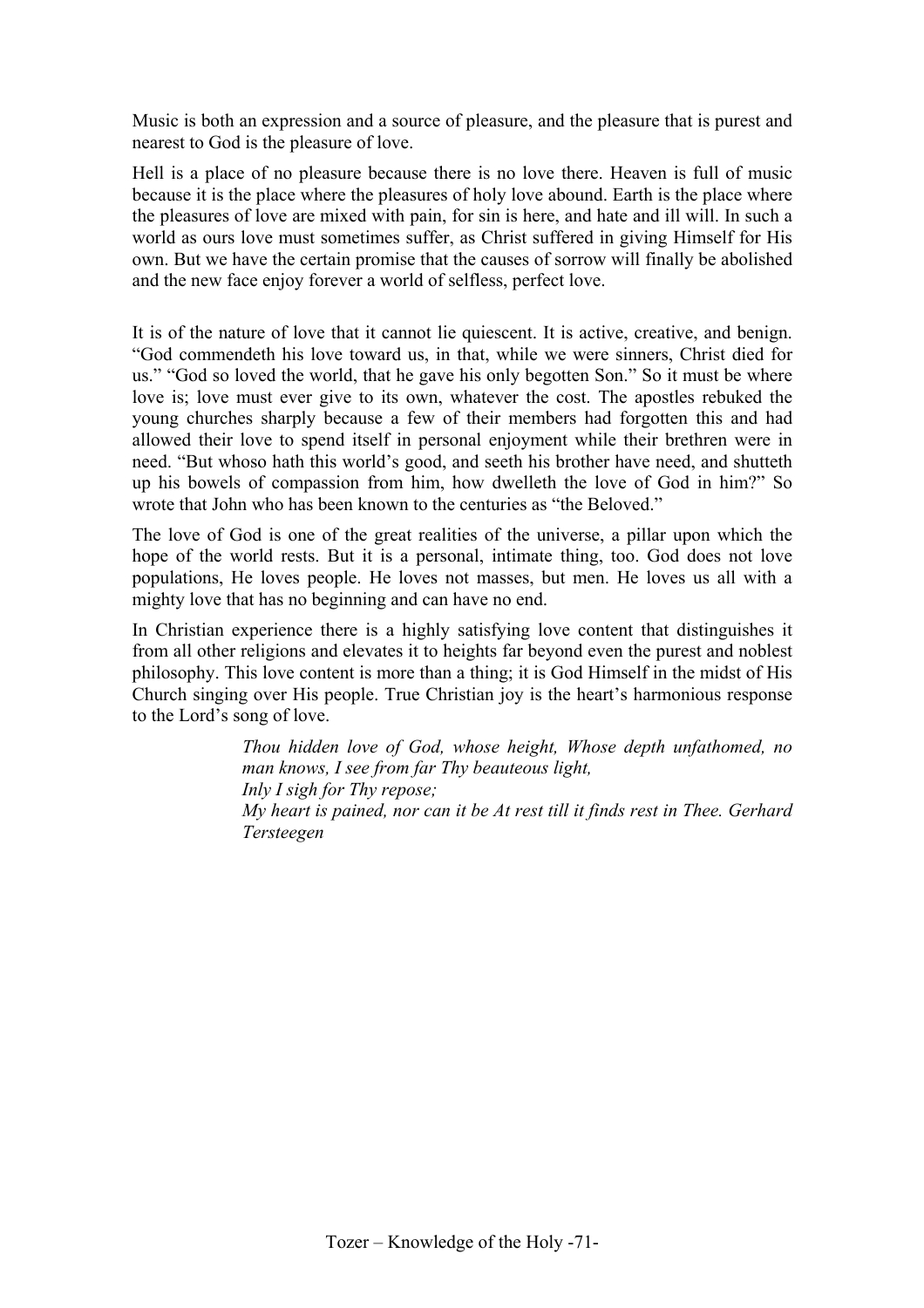### The Holiness of God

Glory be to God on high. We praise Thee, we bless Thee, we worship Thee, for Thy great glory. Lord, I uttered that I understood not; things too wonderful for me which I knew not. I heard of Thee by the hearing of the ear, but now mine eye seeth Thee and I abhor myself in dust and ashes. O Lord, I will lay my hand upon my mouth. Once have I spoken, yea, twice, but I will proceed no further.

But while I was musing the fire burned. Lord, I must speak of Thee, lest by my silence I offend against the generation of Thy children. Behold, Thou has chosen the foolish things of the world to confound the wise, and the weak things of the world to confound the mighty. O Lord, forsake me not. Let me show forth Thy strength unto this generation and Thy power to everyone that is to come. Raise up prophets and seers in Thy Church who shall magnify Thy glory and through Thine almighty Spirit restore to Thy people the knowledge of the holy. Amen.

The moral shock suffered by us through our mighty break with the high will of heaven has left us all with a permanent trauma affecting every part of our nature. There is disease both in ourselves and in our environment.

The sudden realization of his personal depravity came like a stroke from heaven upon the trembling heart of Isaiah at the moment when he had his revolutionary vision of the holiness of God. His pain-filled cry,

"Woe is me! for I am undone; because I am a man of unclean lips, and I dwell in the midst of a people of unclean lips: for mine eyes have seen the King, the Lord of hosts," expresses the feeling of every man who has discovered himself under his disguises and has been confronted with an inward sight of the holy whiteness that is God. Such an experience cannot but be emotionally violent.

Until we have seen ourselves as God see us, we are not likely to be much disturbed over conditions around us as long as they do not get so far out of hand as to threaten our comfortable way of life. We have learned to live with unholiness and have come to look upon it as the natural and expected thing. We are not disappointed that we do not find all truth in our teachers of faith, fulness in our politicians or complete honesty in our merchants or full trustworthiness in our friends That we may continue to exist we make such laws as are necessary to protect us from our fellow men and let it go at that.

Neither the writer nor the reader of these words is qualified to appreciate the holiness of God. Quite literally a new channel must be cut through the desert of our minds to allow the sweet waters of truth that will heal our great sickness to flow in. We cannot grasp the true meaning of the divine holiness by thinking of someone or something very pure and then raising the concept to the highest degree we are capable of.

God's holiness is not simply the best we know infinitely bettered. We know nothing like the divine holiness. It stands apart, unique, unapproachable, incomprehensible and unattainable. The natural man is blind to it. He may fear God's power and admire His wisdom, but His holiness he cannot even imagine.

Only the Spirit of the Holy One can impart to the human spirit the knowledge of the holy. Yet as electric power flows only through a conductor, so the Spirit flows through truth and must find same measure of truth in the mind before He can illuminate the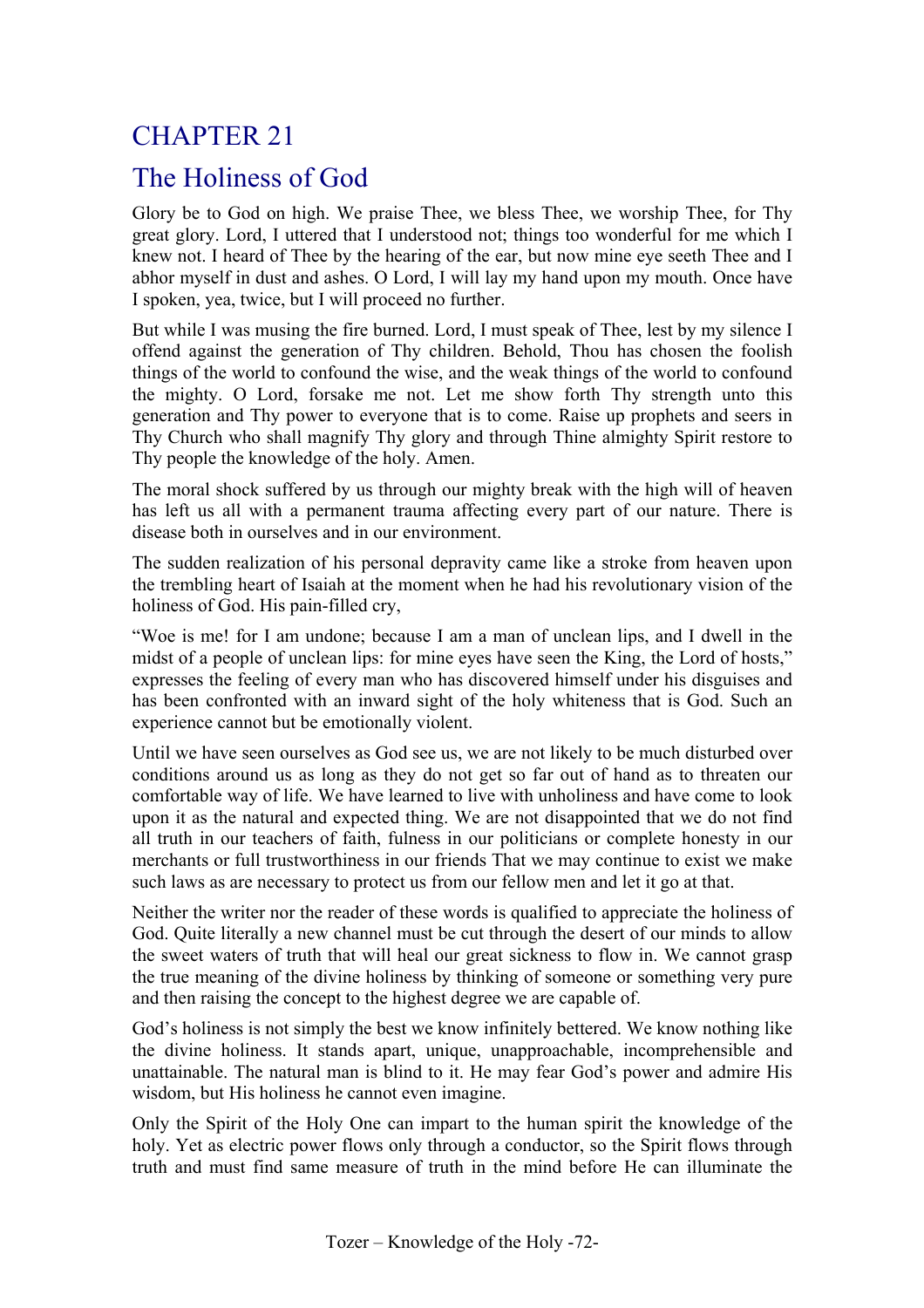heart. Faith wakes at the voice of truth but responds to no other sound. "Faith cometh by hearing, and hearing by the word of God." Theological knowledge is the medium through which the Spirit flows into the human heart, yet there must be humble penitence in the heart before truth can produce faith. The Spirit of God is the Spirit of truth. It is possible to have same truth in the mind without having the Spirit in the heart, but it is never possible to have the Spirit apart from truth.

In his penetrating study of the holy, Rudolf Otto makes a strong case for the presence in the human mind of something he names the "numinous," by which, apparently, he means a sense that there is in the world a vague, incomprehensible Something, the Mysterium Tremendum, the awesome Mystery, surrounding and enfolding the universe. This is an It, an awful Thing, and can never be intellectually conceived, only sensed and felt in the depths of the human spirit. It remains as a permanent religious instinct, a feeling for that unnamed, undiscoverable Presence that "runs quicksilverlike through creation's veins" and sometimes stuns the mind by confronting it with a supernatural, suprarational manifestation of itself. The man thus confronted is brought down and overwhelmed and can only tremble and be silent.

This nonrational dread, this feeling for the uncreated Mystery in the world, is back of all religion. The pure religion of the Bible, no less than the basest animism of the naked tribesman, exists only because this basic instinct is present in human nature. Of course, the difference between the religion of an Isaiah or a

Paul and that of the animist is that one has truth and the other has not; he has only the "numinous" instinct. He feels after an unknown God, but an Isaiah and a Paul have found the true God through His own self- disclosure in the inspired Scriptures.

The feeling for mystery, even for the Great Mystery, is basic in human nature and indispensable to religious faith, but it is not enough. Because of it men may whisper, "That awful Thing," but they do not cry, "Mine Holy One!" In the Hebrew and Christian Scriptures God carries forward His self-revelation and gives it personality and moral content. This awful Presence is shown to be not a Thing but a moral Being with all the warm qualities of genuine personality. More than this, He is the absolute quintessence of moral excellence, infinitely perfect in righteousness, purity, rectitude, and incomprehensible holiness. And in all this He is uncreated, self-sufficient and beyond the power of human thought to conceive or human speech to utter.

Through the self-revelation of God in the Scriptures and the illumination of the Holy Spirit the Christian gains everything and loses nothing. To his idea of God there are added the twin concepts of personality and moral character, but there remains the original sense of wonder and fear in the presence of the world- filling Mystery. Today his heart may leap up with the happy cry, "Abba Father, my Lord and my God!" Tomorrow he may kneel with the delighted trembling to admire and adore the High and Lofty One that inhabiteth eternity.

Holy is the way God is. To be holy He does not conform to a standard. He is that standard. He is absolutely holy with an infinite, incomprehensible fullness of purity that is incapable of being other than it is. Because He is holy, His attributes are holy; that is, whatever we think of as belonging to God must be thought of as holy. God is holy and He has made holiness the moral condition necessary to the health of

His universe. Sin's temporary presence in the world only accents this. Whatever is holy is healthy; evil is a moral sickness that must end ultimately in death. The formation of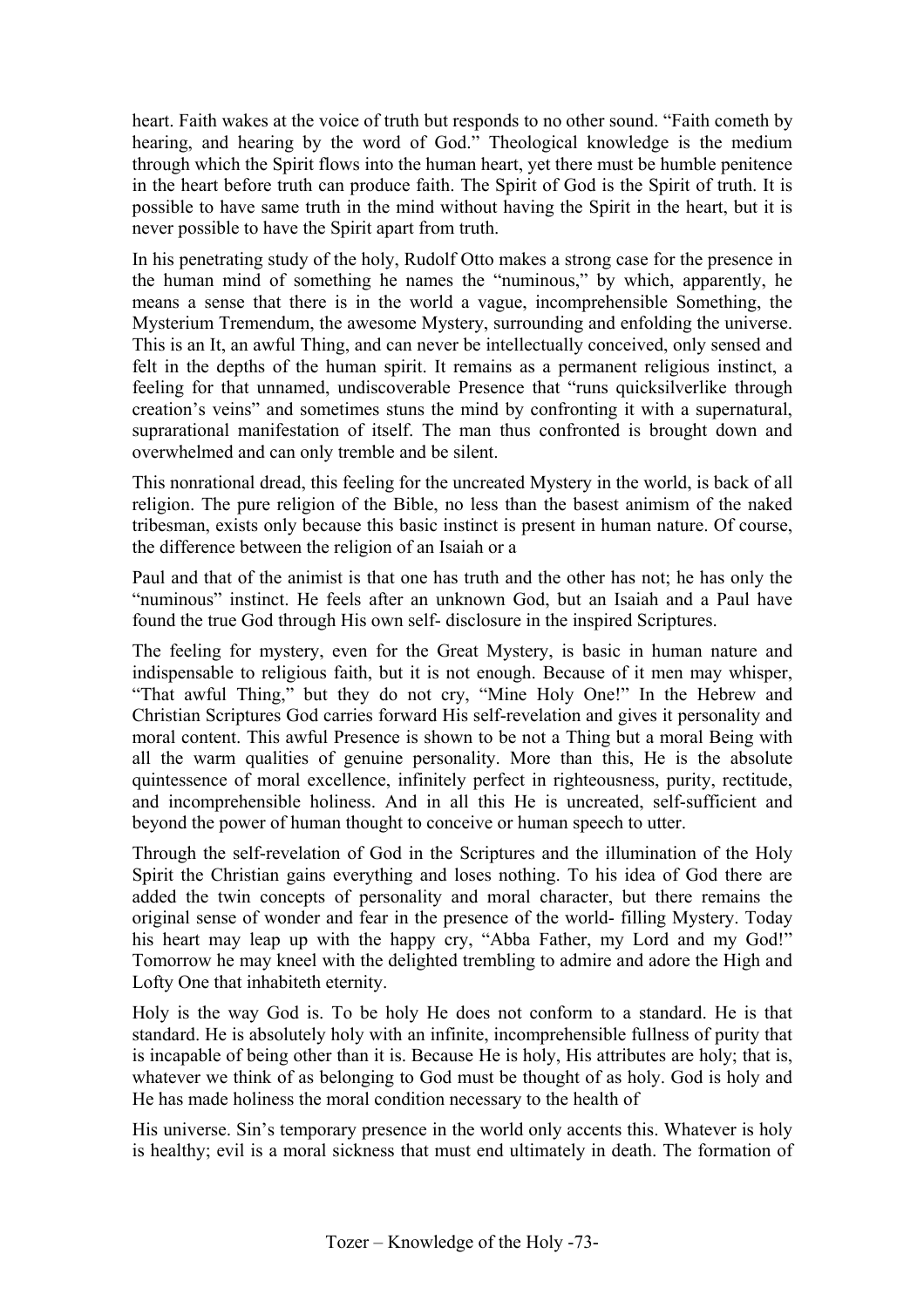the language itself suggests this, the English word holy deriving from the Anglo-Saxon halig, hal, meaning, "well, whole."

Since God's first concern for His universe is its moral health, that is, its holiness, whatever is contrary to this is necessarily under His eternal displeasure. To preserve His creation God must destroy whatever would destroy it. When He arises to put down iniquity and save the world from irreparable moral collapse, He is said to be angry. Every wrathful judgment in the history of the world has been a holy act of preservation. The holiness of God, the wrath of God, and the health of the creation are inseparably united. God's wrath is His utter intolerance of whatever degrades and destroys. He hates iniquity as a mother hates the polio that take the life of her child.

God is holy with an absolute holiness that knows no degrees, and this He cannot impart to His creatures. But there is a relative and contingent holiness which He shares with angels and seraphim in heaven and

with redeemed men on earth as their preparation for heaven. This holiness God can and does impart to His children. He shares it with them by imputation and by impartation, and because He has made it available to them through the blood of the Lamb, He requires it of them. To Israel first and later to His Church God spoke, saying, "Be ye holy; for I am holy." He did not say "Be ye as holy as I am holy," for that would be to demand of us absolute holiness, something that belongs to God alone.

Before the uncreated fire of God's holiness angels veil their faces. Yea, the heavens are not clean, and the stars are not pure in His sight. No honest man can say "I am holy," but neither is any honest man willing to ignore the solemn words of the inspired writer, "Follow peace with all men, and holiness, without which no man shall see the Lord."

Caught in this dilemma, what are we Christians to do? We must like Moses cover ourselves with faith and humility while we steal a quick look at the God whom no man can see and live. The broken and the contrite heart He will not despise. We must hide our unholiness in the wounds of Christ as Moses hid himself in the cleft of the rock while the glory of God passed by. We must take refuge from God in God. Above all we must believe that God sees us perfect in His Son while He disciplines and chastens and purges us that we may be partakers of His holiness.

By faith and obedience, by constant meditation on the holiness of God, by loving righteousness and hating iniquity, by a growing acquaintance with the Spirit of holiness, we can acclimate ourselves to the fellowship of the saints on earth and prepare ourselves for the eternal companionship of God and the saints above. Thus, as they say when humble believers meet, we will have a heaven to go to heaven in.

> *How dread are Thine eternal years, O everlasting Lord! By prostrate spirits day and night Incessantly adored! How beautiful, how beautiful The sight of Thee must be, Thine endless wisdom, boundless power, And awful purity!*

*Oh how I fear Thee, living God! With deepest, tenderest fears, And worship Thee with trembling hope, And penitential tears.* 

Frederick W. Faber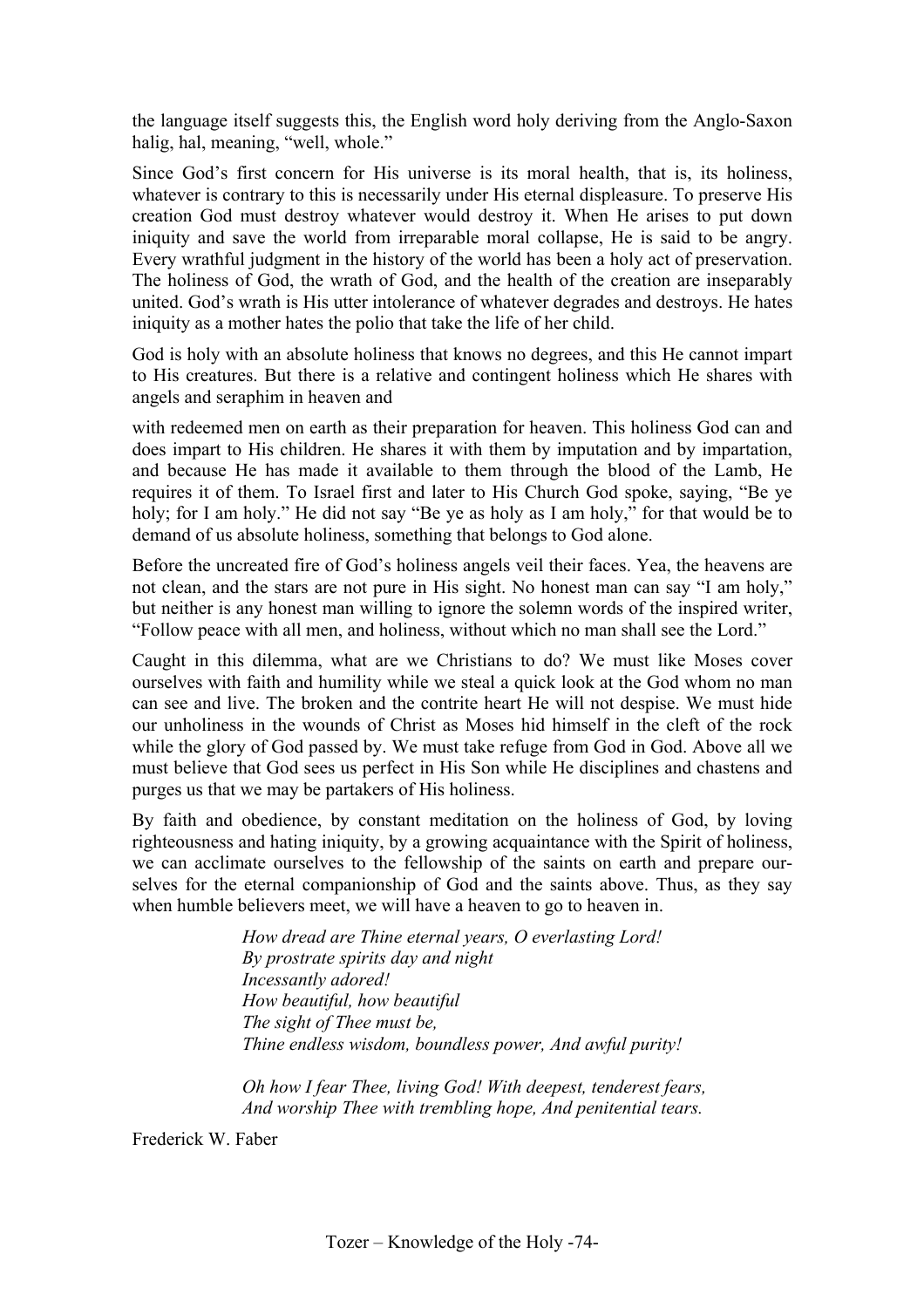## CHAPTER 22

## The Sovereignty of God

Who wouldst not fear Thee, O Lord God of Hosts, most high and most terrible? For Thou art Lord alone. Thou has made heaven and the heaven of heavens, the earth and all things that are therein, and in Thy hand is the soul of every living thing, Thou sittest king upon the flood; yea, Thou sittest king forever.

Thou art a great king over all the earth. Thou art clothed with strength; honor and majesty are before Thee. Amen.

God's sovereignty is the attribute by which He rules His entire creation, and to be sovereign God must be all-knowing, all-powerful, and absolutely free. The reasons are these:

Were there even one datum of knowledge, however small, un-known to God, His rule would break down at that point. To be Lord over all the creation, He must possess all knowledge. And were God lacking one infinitesimal modicum of power, that lack would end His reign and undo His kingdom; that one stray atom of power would belong to someone else and God would be a limited ruler and hence not sovereign.

Furthermore, His sovereignty requires that He be absolutely free, which means simply that He must be free to do whatever He wills to do anywhere at any time to carry out His eternal purpose in every single detail without interference. Were He less than free He must be less than sovereign.

To grasp the idea of unqualified freedom requires a vigorous effort of the mind. We are not psychologically conditioned to understand freedom except in its imperfect forms. Our concepts of it have been shaped in a world where no absolute freedom exists. Here each natural object is dependent upon many other objects, and that dependence limits its freedom.

Wordsworth at the beginning of his "Prelude" rejoiced that he had escaped the city where he had long been pent up and was "now free, free as a bird to settle where I will." But to be free a bird is not to be free at all. The naturalist knows that the supposedly free bird actually lives its entire life in a cage made of fears, hungers, and instincts; it is limited by weather conditions, varying air pressures, the local food supply, predatory beasts, and that strangest of all bonds, the irresistible compulsion to stay within the small plot of land and air assigned it by birdland comity. The freest bird is, along with every other created thing, held in constant check by a net of necessity. Only God is free.

God is said to be absolutely free because no one and no thing can hinder Him or compel Him or stop Him. He is able to do as He pleases always, everywhere, forever. To be thus free means also that He must possess universal authority. That He has unlimited power we know from the Scriptures and may deduce from certain other of His attributes. But what about His authority?

Even to discuss the authority of Almighty God seems a bit meaningless, and to question it would be absurd. Can we imagine the Lord God of Hosts having to request permission of anyone or to apply for anything to a higher body? To whom would God go for permission? Who is higher than the Highest? Who is mightier than the Almighty? Whose position antedates that of the Eternal? At whose throne would God kneel? Where is the greater one to whom He must appeal? "Thus saith the Lord the King of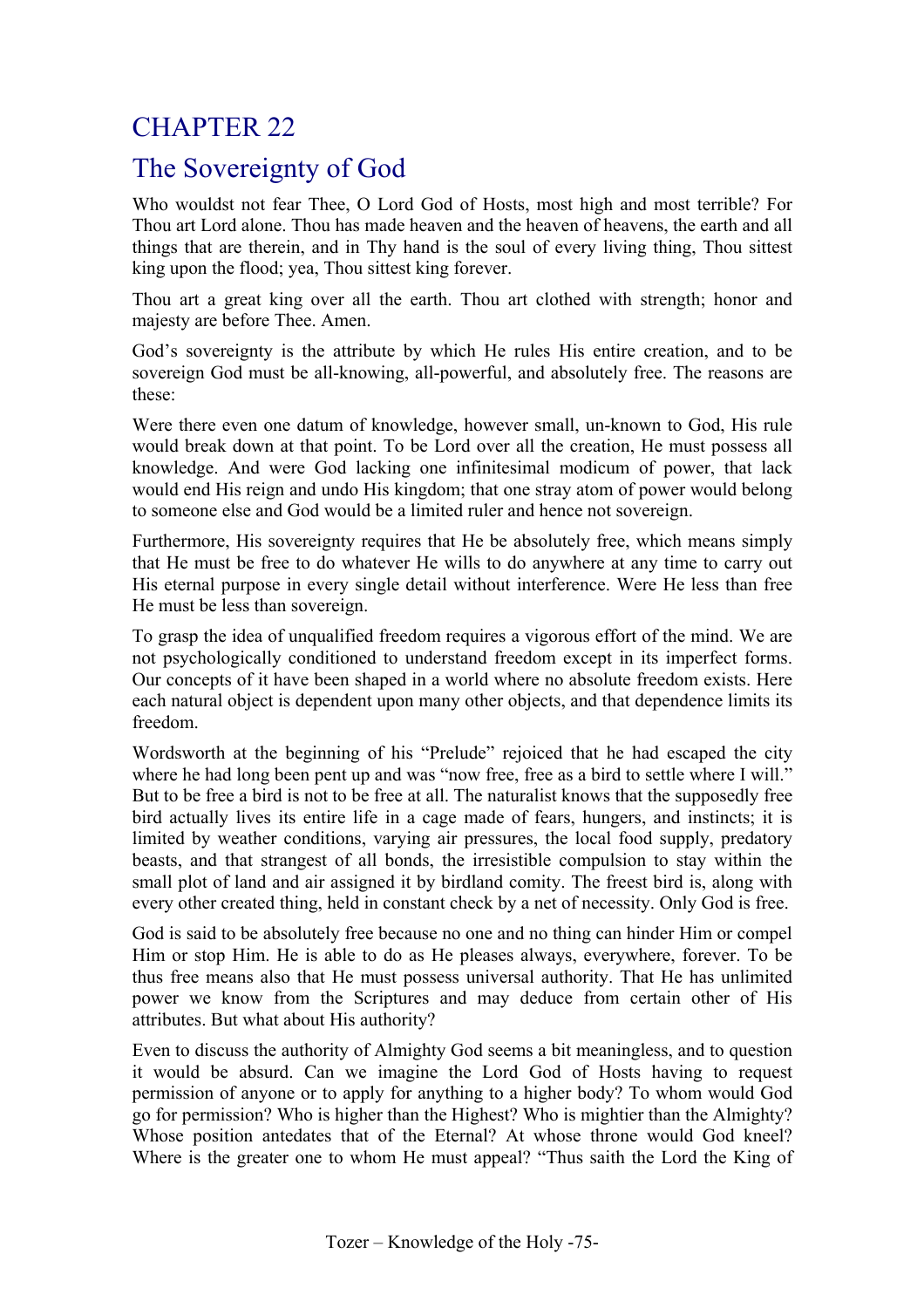Israel, and his redeemer the Lord of hosts; I am the first, and I am the last; and beside me there is no God."

The sovereignty of God is a fact well established in the Scriptures and declared aloud by the logic of truth. But admittedly it raises certain problems which have not to this time been satisfactorily solved: These are mainly two. The first is the presence in the creation of those things which God cannot approve, such as evil, pain, and death. If God is sovereign He could have prevented their coming into existence. Why did He not do so?

The Zend-Avesta, sacred book of Zoroastrianism, loftiest of the great non-Biblical religions, got around this difficulty neatly enough by postulating a theological dualism. There were two Gods, Ormazd and Ahriman, and these between them created the world. The good Ormazd made all good things and the evil Ahriman made the rest. It was quite simple. Ormazd had no sovereignty to worry about, and apparently did not mind sharing his prerogatives with another.

For the Christian this explanation will not do, for it flatly contradicts the truth taught so emphatically throughout the whole Bible, that there is one God and that He alone created the heaven and the earth and all the things that are therein. God's attributes are such as to make impossible the existence of another God. The Christian admits that he does not have the final answer to the riddle of permitted evil. But he knows what that answer is not. And he knows that the Zend-Avesta does not have it either.

While a complete explanation of the origin of sin eludes us, there are a few things we do know. In His sovereign wisdom God has permitted evil to exist in carefully restricted areas of His creation, a kind of fugitive outlaw whose activities are temporary and limited in scope. In doing this God has acted according to His infinite wisdom and goodness. More than that no one knows at present; and more than that no one needs to know. The name of God is sufficient guarantee of the perfection of His works.

Another real problem created by the doctrine of the divine sovereignty has to do with the will of man. If God rules His universe by His sovereign decrees, how is it possible for man to exercise free choice? And if he can not exercise freedom of choice, how can he be held responsible for his conduct? Is he not a mere puppet whose actions are determined by a behind-the-scenes God who pulls the strings as it pleases Him?

The attempt to answer these questions has divided the Christian church neatly into two camps which have borne the names of two distinguished theologians, Jacobus Arminius and John Calvin. Most Christians are content to get into one camp or the other and deny either sovereignty to God or free will to man. It appears possible, however, to reconcile these two positions without doing violence to either, although the effort that follows may prove deficient to partisans of one camp or the other.

Here is my view: God sovereignly decreed that man should be free to exercise moral choice, and man from the beginning has fulfilled that decree by making his choice between good and evil. When he chooses to do evil, he does not thereby countervail the sovereign will of God but fulfills it, inasmuch as the eternal decree decided not which choice the man should make but that he should be free to make it. If in His absolute freedom God has willed to give man limited freedom, who is there to stay His hand or say,

"What doest thou?" Man's will is free because God is sovereign. A God less than sovereign could not bestow moral freedom upon His creatures. He would be afraid to do so.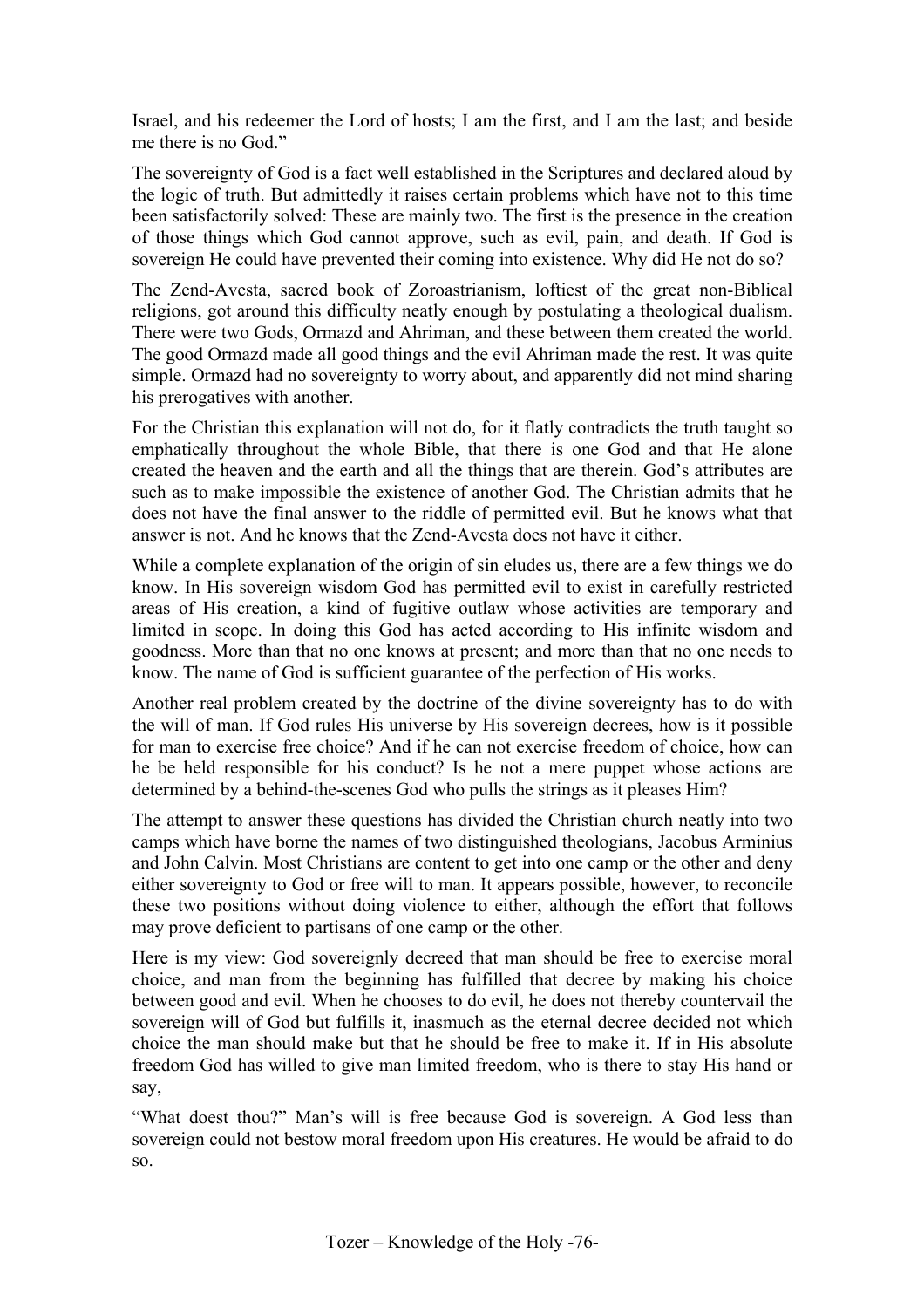Perhaps a homely illustration might help us to understand. An ocean liner leaves New York bound for Liverpool. Its destination has been determined by proper authorities. Nothing can change it. This is at least a faint picture of sovereignty.

On board the liner are several scores of passengers. These are not in chains, neither are their activities determined for them by decree. They are completely free to move about as they will. They eat, sleep, play, lounge about on the deck, read, talk, altogether as they please; but all the while the great liner is carrying them steadily onward toward a predetermined port.

Both freedom and sovereignty are present here and they do not contradict each other. So it is, I believe, with man's freedom and the sovereignty of God. The mighty liner of God's sovereign design keeps its steady course over the sea of history. God moves undisturbed and unhindered toward the fulfillment of those eternal purposes which He purposed in Christ Jesus before the world began. We do not know all that is included in those purposes, but enough has been disclosed to furnish us with a broad outline of things to come and to give us good hope and firm assurance of future well-being.

We know that God will fulfill every promise made to the prophets; we know that sinners will some day be cleansed out of the earth; we know that a ransomed company will enter into the joy of God and that the righteous will shine forth in the kingdom of their Father; we know that God's perfections will yet receive universal acclamation, that all created intelligences will own Jesus Christ Lord to the glory of God the Father, that the present imperfect order will be done away, and a new heaven and a new earth be established forever.

Toward all this God is moving with infinite wisdom and perfect precision of action. No one can dissuade Him from His purposes; nothing turn Him aside from His plans. Since He is omniscient, there can be no unforeseen circumstances, no accidents. As He is sovereign, there can be no countermanded orders, no breakdown in authority; and as He is omnipotent, there can be no want of power to achieve His chosen ends. God is sufficient unto Himself for all these things.

In the meanwhile things are not as smooth as this quick outline might suggest. The mystery of iniquity doth already work. Within the broad field of God's sovereign, permissive will the deadly conflict of good with evil continues with increasing fury. God will yet have His way in the whirlwind and the storm, but the storm and the whirlwind are here, and as responsible beings we must make our choice in the present moral situation.

Certain things have been decreed by the free determination of God, and one of these is the law of choice and consequences. God has decreed that all who willingly commit themselves to His Son Jesus Christ in the obedience of faith shall receive eternal life and become sons of God. He has also decreed that all who love darkness and continue in rebellion against the high authority of heaven shall remain in a state of spiritual alienation and suffer eternal death at last.

Reducing the whole matter to individual terms, we arrive at some vital and highly personal conclusions. In the moral conflict now raging around us whoever is on God's side is on the winning side and can not lose; whoever is on the other side is on the losing side and can not win. Here there is no chance, no gamble. There is freedom to choose which side we shall be on but no freedom to negotiate the results of the choice once it is made. By the mercy of God we may repent a wrong choice and alter the consequences by making a new and right choice. Beyond that we can not go.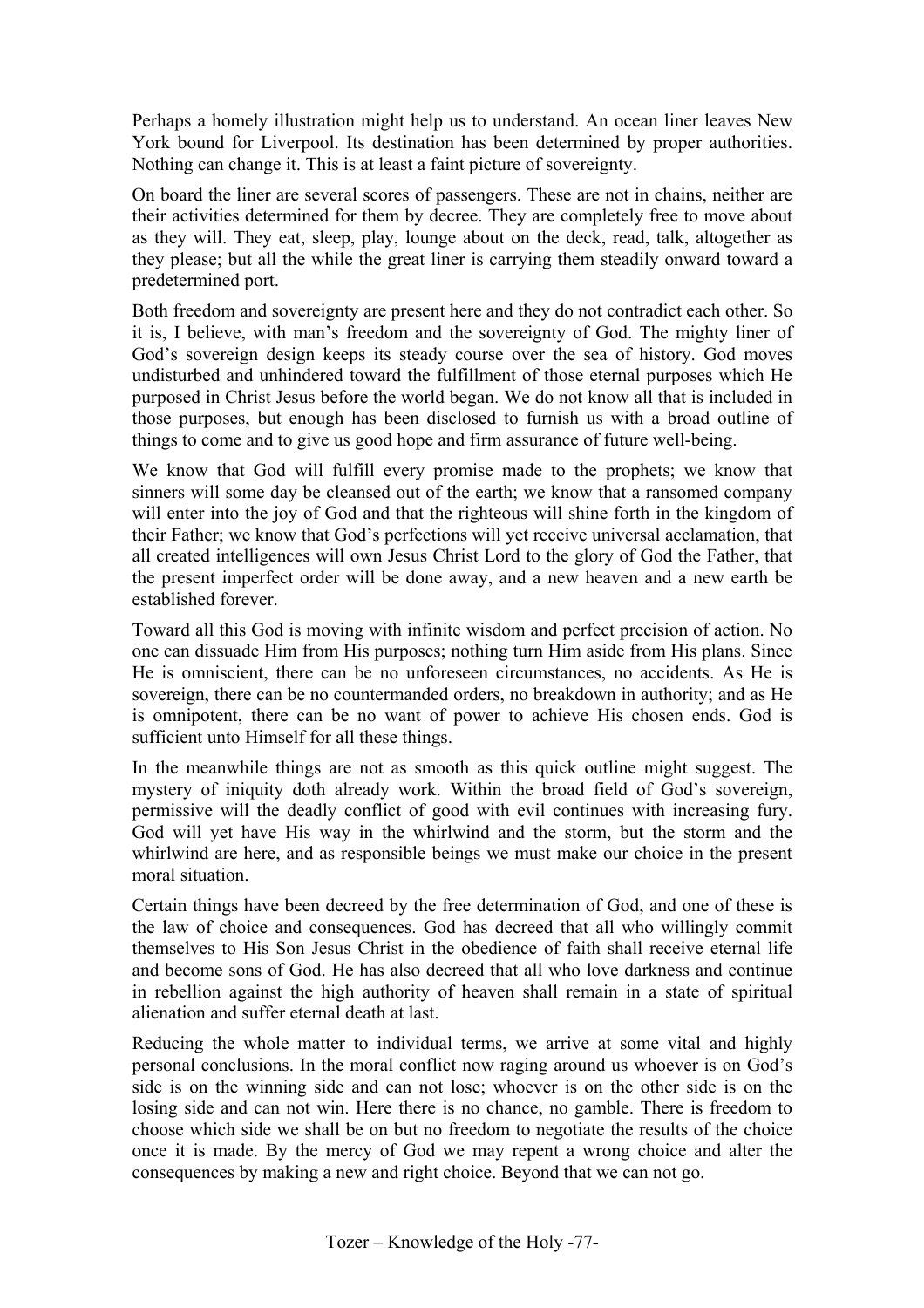The whole matter of moral choice centers around Jesus Christ. Christ stated it plainly: "He that is not with me is against me," and "No man cometh unto the Father, but by me." The gospel message embodies three distinct elements: an announcement, a command, and a call. It announces the good news of redemption accomplished in mercy; it commands all men everywhere to repent and it calls all men to surrender to the terms of grace by believing on Jesus Christ as Lord and Saviour.

We must all choose whether we will obey the gospel or turn away in unbelief and reject its authority. Our choice is our own, but the consequences of the choice have already been determined by the sovereign will of God, and from this there is no appeal.

The Lord descended from above, And bowed the heavens most high, And underneath His feet He cast The darkness of the sky.

> *On cherubim and seraphim Full royally He rode, And on the wings of mighty winds Came flying all abroad. He sat serene upon the floods, Their fury to restrain; And He, as sovereign Lord and King, For evermore shall reign. Psalm paraphrase, by Thomas Sternhold*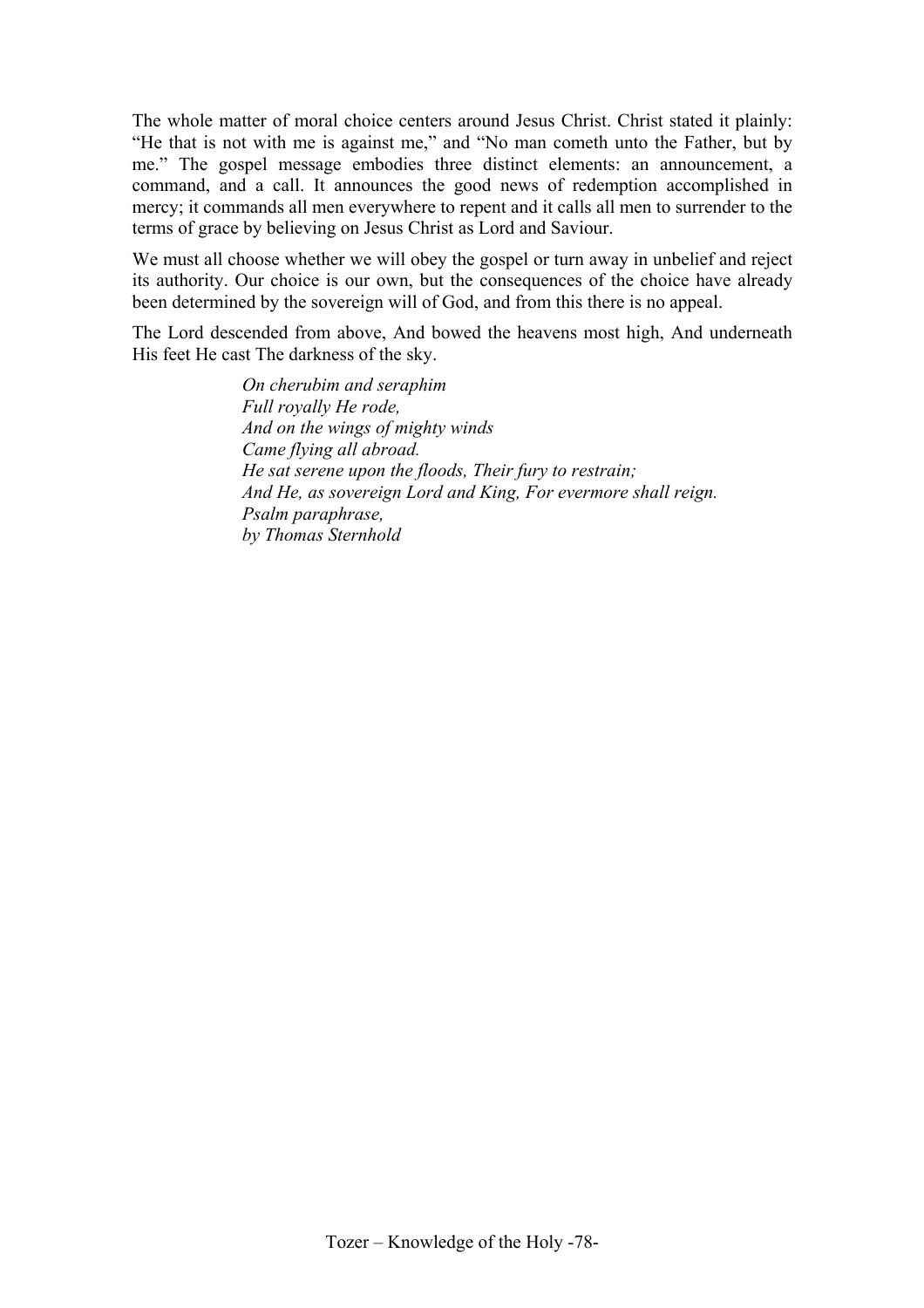## CHAPTER 23

## The Open Secret

When viewed from the perspective of eternity, the most critical need of this hour may well be that the Church should be brought back from her long Babylonian captivity and the name of God be glorified in her again as of old. Yet we must not think of the Church as an anonymous body, a mystical religious abstraction. We Christians are the Church and whatever we do is what the Church is doing. The matter, therefore, is for each of us a personal one. Any forward step in the Church must begin with the individual.

What can we plain Christians do to bring back the departed glory? Is there some secret we may learn? Is there a formula for personal revival we can apply to the present situation, to our own situation? The answer to these questions is yes.

Yet the answer may easily disappoint some persons, for it is anything but profound. I bring no esoteric cryptogram, no mystic code to be painfully deciphered. I appeal to no hidden law of the unconscious, no occult knowledge meant only for the few. The secret is an open one which the wayfaring man may read. It is simply the old and ever new counsel: Acquaint thyself with God. To regain her lost power the Church must see heaven opened and have a transforming vision of God.

But the God we must see is not the utilitarian God who is having such a run of popularity today, whose chief claim to men's attention is His ability to bring them success in their various undertakings and who for that reason is being cajoled and flattered by everyone who wants a favor. The God we must learn to know is the Majesty in the heavens, God the Father Almighty, Maker of heaven and earth, the only wise God, our Saviour. He it is that sitteth upon the circle of the earth, who stretcheth out the heavens as a curtain and spreadeth them out as a tent to dwell in, who bringeth out His starry host by number and calleth them all by name through the greatness of His power, who seeth the works of man as vanity, who putteth no confidence in princes and asks no counsel of kings.

Knowledge of such a Being cannot be gained by study alone. It comes by a wisdom the natural man knows nothing of, neither can know, because it is spiritually discerned. To know God is at once the easiest and the most difficult thing in the world. It is easy because the knowledge is not won by hard mental toil, but is something freely given. As sunlight falls free on the open field, so the knowledge of the holy God is a free gift to men who are open to receive it.

But this knowledge is difficult because there are conditions to be met and the obstinate nature of fallen man does not take kindly to them.

Let me present a brief summary of these conditions as taught by the Bible and repeated through the centuries by the holiest, sweetest saints the world has ever known:

First, we must forsake our sins. The belief that a holy God cannot be known by men of confirmed evil lives is not new to the Christian religion. The Hebrew book, The Wisdom of Solomon, which antedates Christianity by many years, has the following passage: "Love righteousness, ye that be judges of the earth: think of the Lord with a good heart, and in simplicity of heart seek him. For he will be found of them that tempt him not; and showeth himself unto such as do not distrust him. For froward thoughts separate from God and his power, when it is tried, reproveth the unwise. For unto a malicious soul wisdom shall not enter; nor dwell in the body that is subject to sin. For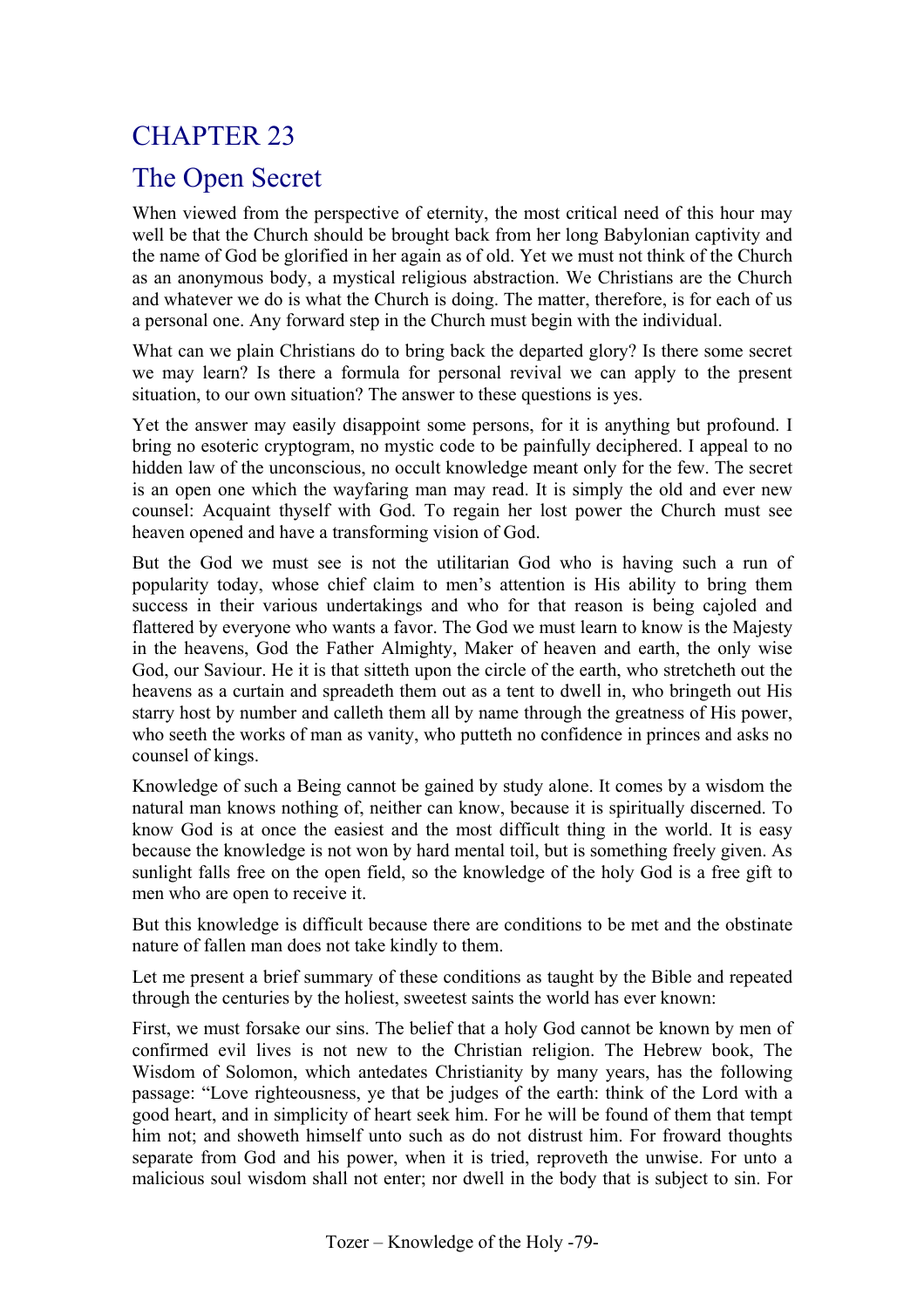the Holy Spirit of discipline will flee deceit, and remove from thoughts that are without understanding, and will not abide when unrighteousness cometh in." This same thought is found in various sayings throughout the inspired Scriptures, the best known probably being the words of Christ, "Blessed are the pure in heart: for they shall see God."

Second, there must be an utter committal of the whole life to Christ in faith. This is what it means to "believe in Christ." It involves a volitional and emotional attachment to Him accompanied by a firm purpose to obey Him in all things. This requires that we keep His commandments, carry our cross, and love God and our fellow men.

Third, there must be a reckoning of ourselves to have died unto sin and to be alive unto God in Christ Jesus, followed by a throwing open of the entire personality to the inflow of the Holy Spirit. Then we must practice whatever self-discipline is required to walk in the Spirit, and trample under our feet the lusts of the flesh.

Fourth, we must boldly repudiate the cheap values of the fallen world and become completely detached in spirit from everything that unbelieving men set their hearts upon, allowing ourselves only the simplest enjoyments of nature which God has bestowed alike upon the just and the unjust.

Fifth, we must practice the art of long and loving meditation upon the majesty of God. This will take some effort, for the concept of majesty has all but disappeared from the human race. The focal point of man's interest is now himself. Humanism in its various forms has displaced theology as the key to the understanding of life. When the nineteenth-century poet Swinburne wrote, "Glory to Man in the highest! for man is the master of things," he gave to the modern world its new Te Deum. All this must be reversed by a deliberate act of the will and kept so by a patient effort of the mind.

God is a Person and can be known in increasing degrees of intimate acquaintance as we prepare our hearts for the wonder. It may be necessary for us to alter our former beliefs about God as the glory that gilds the Sacred Scriptures dawns over our interior lives. We may also need to break quietly and graciously with the lifeless textualism that prevails among the gospel churches, and to protest the frivolous character of much that passes for Christianity among us. By this we may for the time lose friends and gain a passing reputation for being holier-than-thou; but no man who permits the expectation of unpleasant consequences to influence him in a matter like this is fit for the kingdom of God.

Sixth, as the knowledge of God becomes more wonderful, greater service to our fellow men will become for us imperative. This blessed knowledge is not given to be enjoyed selfishly. The more perfectly we know God the more we will feel the desire to translate the new-found knowledge into deeds of mercy toward suffering humanity. The God who gave all to us will continue to give all through us as we come to know Him better.

Thus far we have considered the individual's personal relation to God, but like the ointment of a man's right hand, which by its fragrance "betrayeth itself", any intensified knowledge of God will soon begin to affect those around us in the Christian community. And we must seek purposefully to share our increasing light with the fellow members of the household of God.

This we can best do by keeping the majesty of God in full focus in all our public services. Not only our private prayers should be filled with God, by our witnessing, our singing, our preaching, our writing should center around the Person of our holy, holy Lord and extol continually the greatness of His dignity and power. There is a glorified